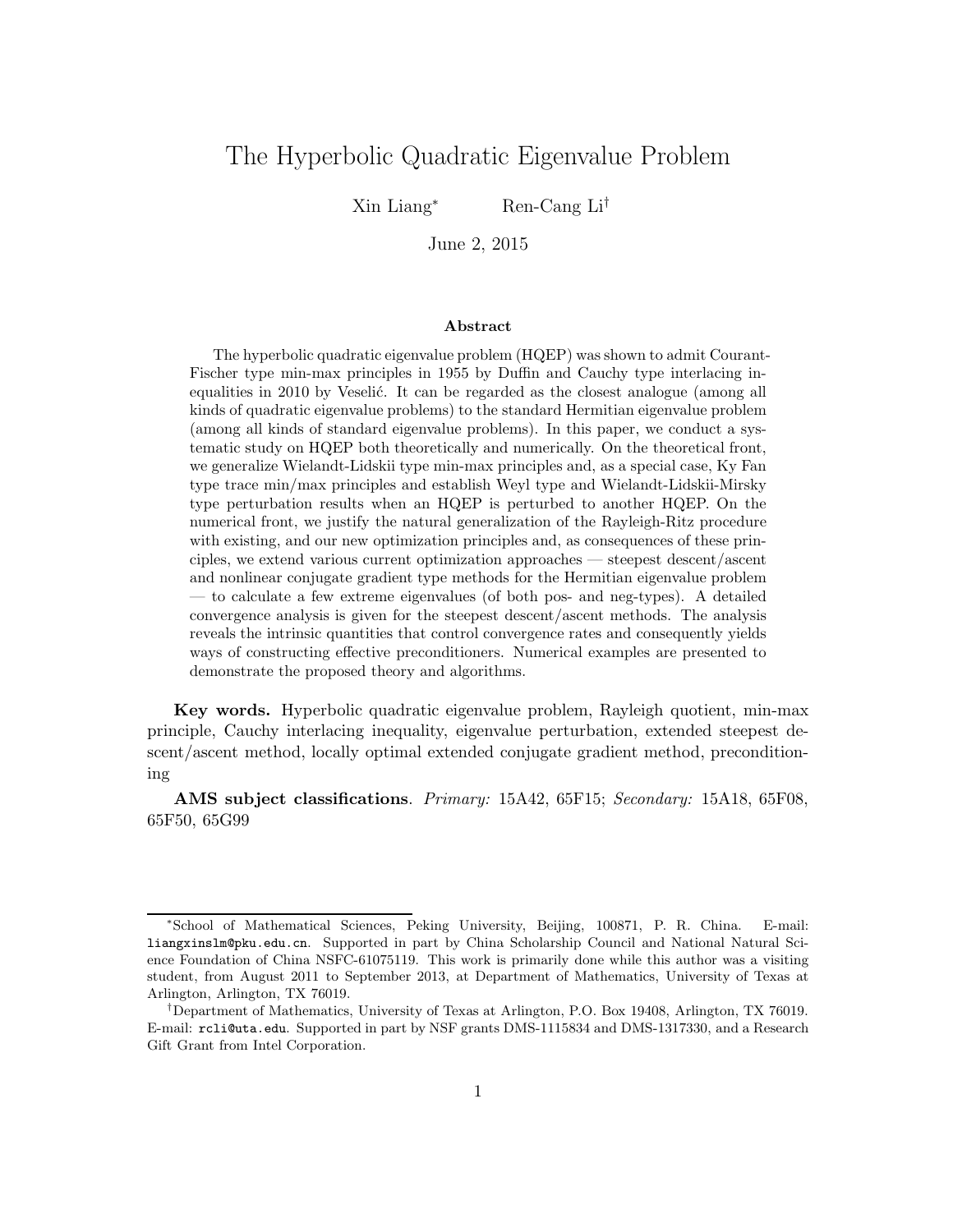# Contents

| 1        | Introduction<br>$\bf{3}$                                                                                                                                                                                                                                 |                             |  |  |  |  |
|----------|----------------------------------------------------------------------------------------------------------------------------------------------------------------------------------------------------------------------------------------------------------|-----------------------------|--|--|--|--|
| $\bf{2}$ | <b>Notation</b><br>$\overline{\mathbf{4}}$                                                                                                                                                                                                               |                             |  |  |  |  |
| $\bf{3}$ | Hyperbolic quadratic matrix polynomial<br>5                                                                                                                                                                                                              |                             |  |  |  |  |
| 4        | <b>HQEP</b> and Linearization<br>$\boldsymbol{6}$                                                                                                                                                                                                        |                             |  |  |  |  |
| 5        | Variational principles<br>5.1<br>Wielandt-Lidskii type min-max principles $\ldots \ldots \ldots \ldots \ldots \ldots$<br>5.2<br>5.3                                                                                                                      | 13<br>14<br>14<br>18        |  |  |  |  |
| 6        | Perturbation analysis<br>6.1<br>6.2<br>Perturbation bounds in unitarily invariant norms<br>6.3                                                                                                                                                           | 19<br>20<br><b>20</b><br>23 |  |  |  |  |
| 7        | Best approximations from a subspace and Rayleigh-Ritz procedure<br>24                                                                                                                                                                                    |                             |  |  |  |  |
| 8        | The steepest descent/ascent method<br>Gradients<br>8.1<br>The steepest descent/ascent method $\dots \dots \dots \dots \dots \dots \dots \dots$<br>8.2<br>The extended steepest descent/ascent method $\dots \dots \dots \dots \dots \dots$<br>8.3<br>8.4 | 26<br>26<br>27<br>29<br>30  |  |  |  |  |
| 9        | Preconditioned steepest descent/ascent method<br>9.1<br>Preconditioned steepest descent/ascent method<br>9.2<br>9.3                                                                                                                                      | 35<br>35<br>37<br>38        |  |  |  |  |
|          | 10 Block preconditioned steepest descent/ascent method<br>41                                                                                                                                                                                             |                             |  |  |  |  |
|          | 11 Conjugate gradient method<br>11.2 Locally optimal block preconditioned extended conjugate gradient method.                                                                                                                                            | 45<br>45<br>46              |  |  |  |  |
|          | 12 Numerical examples                                                                                                                                                                                                                                    | 47                          |  |  |  |  |
|          | 13 Concluding remarks                                                                                                                                                                                                                                    | 50                          |  |  |  |  |
|          | A Proof of Theorems 6.1 and 6.2<br>51                                                                                                                                                                                                                    |                             |  |  |  |  |
|          | B Positive semidefinite matrix pencil                                                                                                                                                                                                                    | 65                          |  |  |  |  |
|          | C Proof of Theorem 8.2                                                                                                                                                                                                                                   | 68                          |  |  |  |  |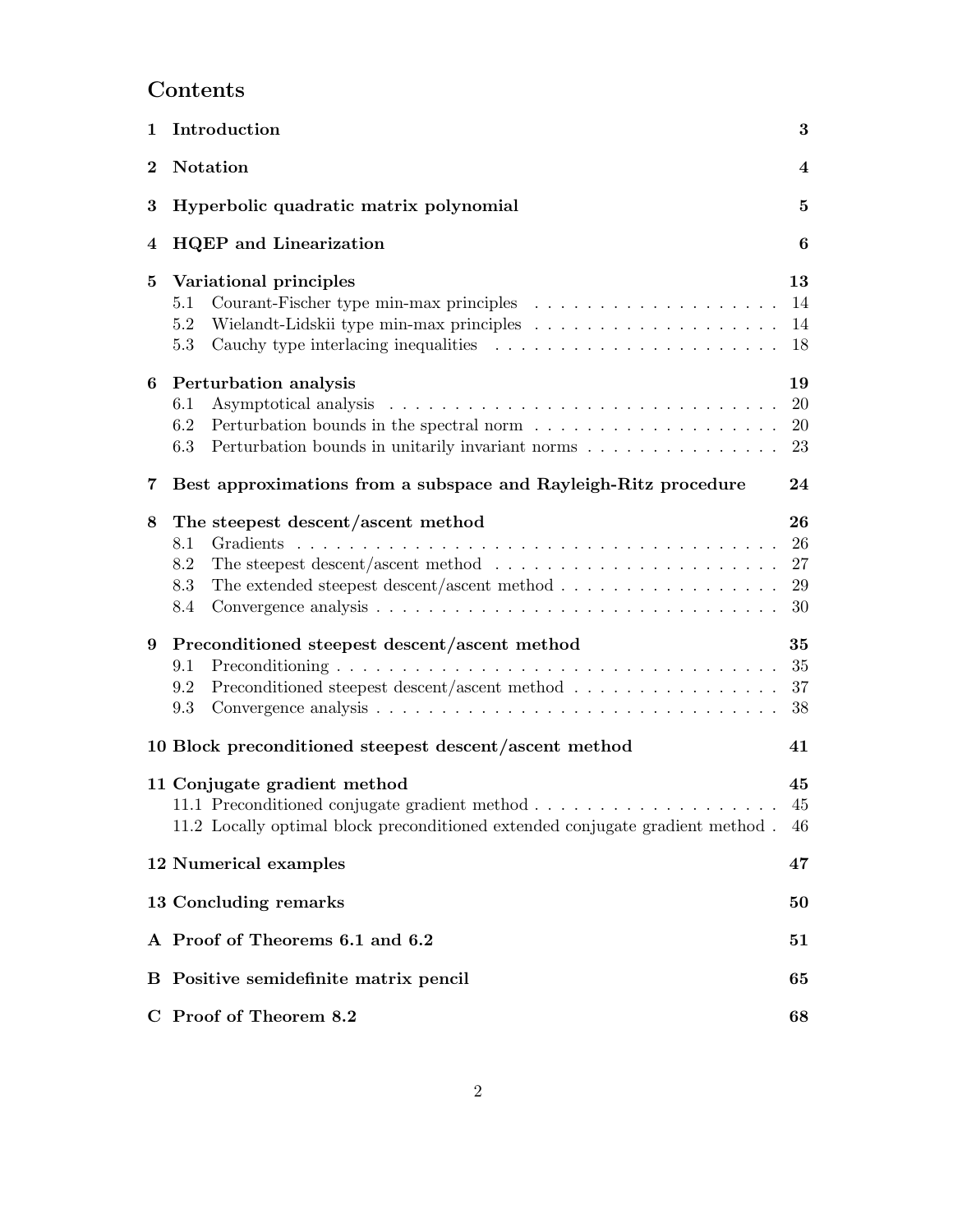# 1 Introduction

It was argued in [27] that the hyperbolic quadratic eigenvalue problem (HQEP) is the closest analogue to the standard Hermitian eigenvalue problem among quadratic eigenvalue problems (QEPs)

$$
(\lambda^2 A + \lambda B + C)x = 0.
$$
\n(1.1)

In many ways, both problems share common properties: the eigenvalues are all real and semisimple, and for HQEP there is a version of the min-max principles  $[13, 1955]$  that are very much like the Courant-Fischer min-max principles.

One source of QEPs  $(1.1)$  is dynamical systems with friction, where A, C are associated with the kinetic-energy and potential-energy quadratic forms, respectively, and  $B$  is associated with the Rayleigh dissipation function [17, 67]. When  $A, B$ , and  $C$  are Hermitian, and  $A$  and  $B$  are positive definite and  $C$  positive semidefinite, we say the dynamical system is overdamped if

 $(x^{\text{H}}Bx)^2 - 4(x^{\text{H}}Ax)(x^{\text{H}}Cx) > 0$  for any nonzero vector x.

Overdamped dynamical systems are common in elevator and car braking systems<sup>1</sup>. An HQEP is slightly more general than an overdamped QEP in that  $B$  and  $C$  are no longer required positive definite or positive semidefinite, respectively. However, a suitable shift in  $\lambda$  can turn an HQEP into an overdamped QEP [21].

In this paper, we undertake a systematic study of the HQEP both in theory and numerical computation that further reinforces the belief that this class of QEP is the closest analogue to the standard Hermitian eigenvalue problem. On the theoretical front, we will

- review existing results of Courant-Fischer type min-max principles and Cauchy interlacing inequalities;
- establish Wielandt-Lidskii type min-max principles for the sums of selected eigenvalues and, as corollaries, trace min/max type principles;
- establish perturbation results in the spectral norm, as well as general unitarily invariant norms, on how the eigenvalues change if  $A, B, C$  are perturbed.

On the numerical front, we will

- justify a naturally extended Rayleigh-Ritz type procedure, with the existing and newly established min-max principles, and why the procedure will produce the best approximations to eigenvalues/eigenvectors;
- propose extended steepest descent/ascent and conjugate gradient type methods for computing extreme eigenpairs;
- establish convergence results, including the rate of convergence for the extended steepest descent/ascent methods, which shed light on preconditioning in what constitutes a good preconditioner and how to construct one.

 $1$ W. Kahan, private communications, November 2013.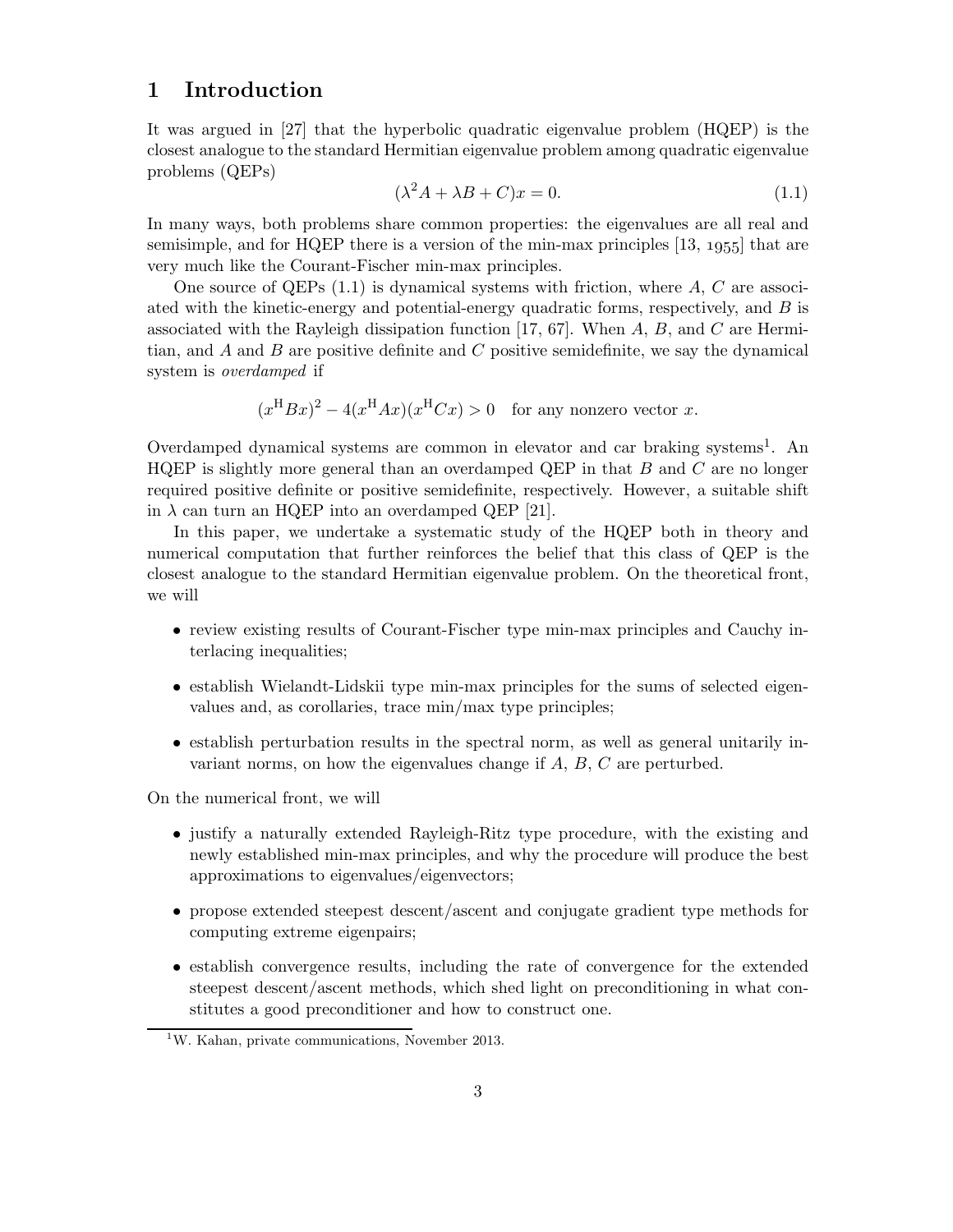In a separate paper, we will extend most of the development in this paper to the hyperbolic polynomial eigenvalue problem.

The rest of this paper is organized as follows. Section 2 sets up our notational convention for the rest of this paper. In section 3, we collect some properties for hyperbolic quadratic matrix polynomials and in section 4 we establish important eigen-properties of an HQEP through its linearization. Wielandt-Lidskii type min-max principles, among others, are given in section 5. Eigen-perturbation analysis for HQEP is done in section 6. In section 7, we justify the use of the Rayleigh-Ritz procedure for extracting interesting eigenvalues and their associated eigenvectors within a given subspace. The steepest descent/ascent method and its extended variation are studied in section 8, where a detailed convergence analysis is performed. Section 9 investigates the preconditioning techniques to speed up the extended steepest descent/ascent method and explain how an effective preconditioner should be constructed from two different perspectives. Section 10 introduces block variations of the methods in the previous two sections. Various conjugate gradient methods — the plain, locally optimal, and extended subspace search versions combined with suitable preconditioners and blocking — are described in detail in section 11. Two numerical examples are presented in section 12 to demonstrate the effectiveness of the locally optimal block preconditioned conjugate gradient method in the previous section. Finally in section 13, we present our concluding remarks. We use appendices A and C to take care of long and difficult proofs for three of our theorems in sections 6 and 8. In appendix B, we review the Jordan canonical form of a positive semidefinite matrix pencil and establish a perturbation theory for a positive definite matrix pencil for use in section 6.

## 2 Notation

Throughout this paper,  $\mathbb{C}^{n \times m}$  is the set of all  $n \times m$  complex matrices,  $\mathbb{C}^n = \mathbb{C}^{n \times 1}$ , and  $\mathbb{C} = \mathbb{C}^1$ . Re is the set of all real numbers.  $I_n$  (or simply I if its dimension is clear from the context) is the  $n \times n$  identity matrix, and  $e_i$  is its jth column.  $X^H$  is the conjugate transpose of a vector or matrix. For  $X \in \mathbb{C}^{n \times m}$ ,  $\sigma_{\min}(X)$  is the smallest singular value of X (X has  $\min\{m, n\}$  singular values),  $||X||_2$  and  $||X||_F$  and  $||X||_{\text{ui}}$  are the spectral, Frobenius, and a general unitarily invariant norm of X, and  $\kappa_2(X) = ||X||_2||X^{-1}||_2$  is the condition number of a square matrix X.

We use  $A \succ 0$  ( $A \succeq 0$ ) to mean that A is Hermitian positive (semi-)definite, and  $A \prec 0$  $(A \preceq 0)$  if  $-A \succ 0$   $(-A \succeq 0)$ . For  $A \succeq 0$ ,  $A^{1/2}$  is the unique positive semidefinite square root of A.

The integer triplet

$$
(i_{-}(H), i_{0}(H), i_{+}(H))
$$

denotes the inertia of an Hermitian matrix H, meaning that H has  $i_-(H)$  negative,  $i_0(H)$ zero, and  $i_{+}(H)$  positive eigenvalues, respectively, and  $\lambda_{\min}(H)$  and  $\lambda_{\max}(H)$  are its smallest and largest eigenvalue, respectively.

Generic notation eig( $\cdot$ ) is the set of all eigenvalues, counting algebraic multiplicities, of a matrix or a matrix pencil, depending on its argument(s):  $eig(A)$  is for a square matrix A, and eig $(A, B)$  is for a square matrix pencil  $A - \lambda B$ .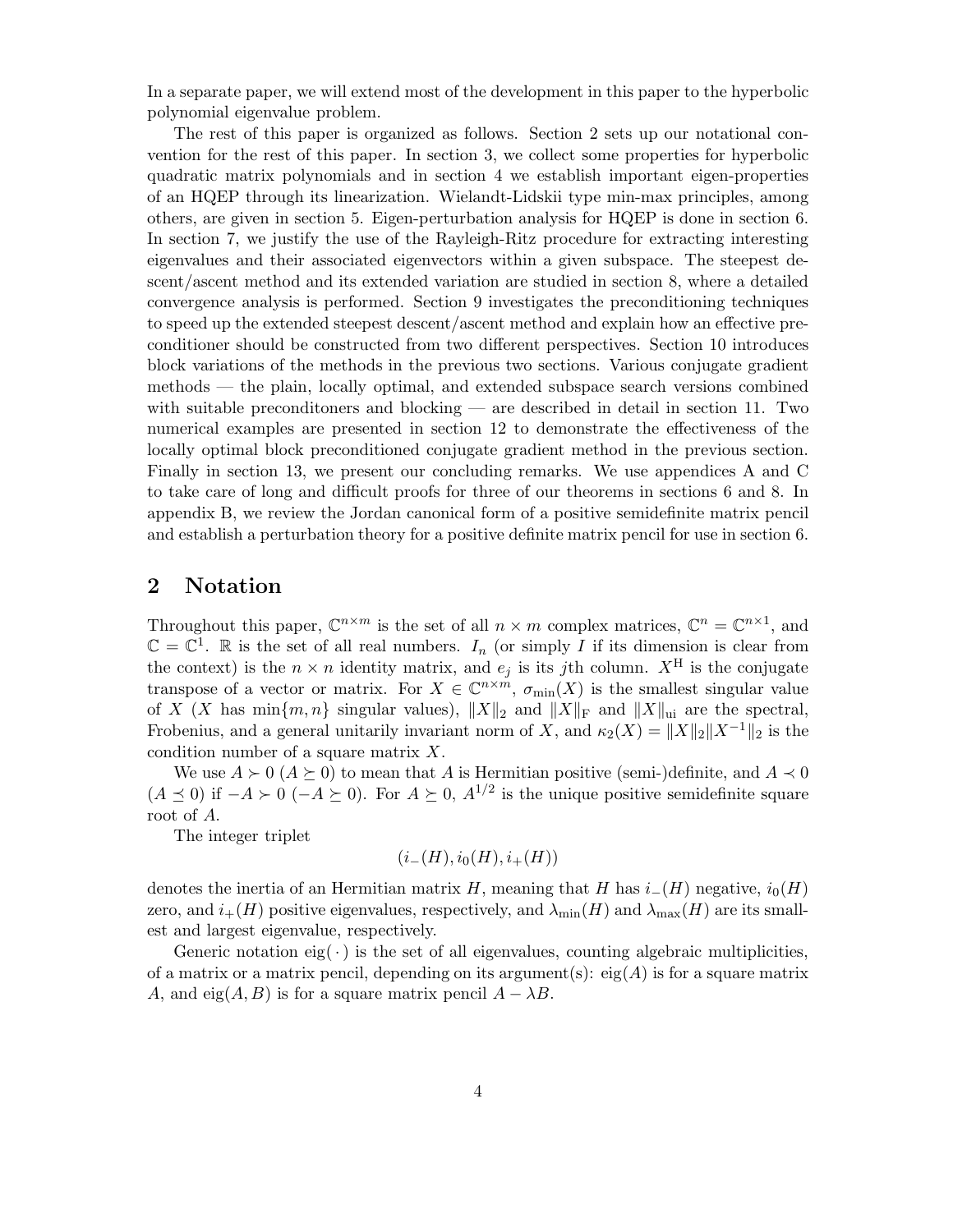# 3 Hyperbolic quadratic matrix polynomial

Given  $A, B, C \in \mathbb{C}^{n \times n}$ , define

$$
\mathbf{Q}(\lambda) := \lambda^2 A + \lambda B + C,\tag{3.1}
$$

a quadratic matrix polynomial of order  $n$ . The quadratic eigenvalue problem (QEP) for **Q**, and similarly below, is to find  $\lambda \in \mathbb{C}$  and  $0 \neq x \in \mathbb{C}^n$  such that

$$
\mathbf{Q}(\lambda)x=0.
$$

When this equation is satisfied,  $\lambda$  is called an *eigenvalue* and x the associated *eigenvector*. Evidently all eigenvalues of  $Q(\cdot)$  are the roots of det  $Q(\lambda) = 0$  which has 2n (complex) roots (some of them may be infinite if  $A$  is singular), counting multiplicities, assuming  $\det Q(\lambda) \neq 0$ . In what follows, we will use  $spec(Q)$  to denote the set of all  $2n$  eigenvalues of  $\mathbf{Q}(\cdot)$ .

**Definition 3.1.**  $Q(\lambda)$  is said to be *Hermitian* if A, B, and C are all Hermitian, hyperbolic if it is Hermitian,  $A \succ 0$ , and

$$
(x^{H}Bx)^{2} - 4(x^{H}Ax)(x^{H}Cx) > 0, \quad \text{for all } 0 \neq x \in \mathbb{C}^{n}, \tag{3.2}
$$

*overdamped* if it is hyperbolic and  $B \succ 0, C \succeq 0$ .

The next theorem summarizes some of the relevant theoretical results on hyperbolic quadratic polynomials. They can be found in Guo and Lancaster [21] which is an excellent gateway to references of origins for these results. Item  $3(c)$  can be found in [66, (0.7)].

**Theorem 3.1.** Let  $\mathbf{Q}(\lambda) = \lambda^2 A + \lambda B + C$  be Hermitian with  $A \succ 0$ .

- 1.  $\mathbf{Q}(\lambda)$  is hyperbolic if and only if there exists  $\lambda_0 \in \mathbb{R}$  such that  $\mathbf{Q}(\lambda_0) \prec 0$ .
- 2. If  $Q(\lambda)$  is hyperbolic then its eigenvalues are all real and semisimple.
- 3. Suppose  $Q(\lambda)$  is hyperbolic. Denote its eigenvalues by  $\lambda_i^{\pm}$  and arrange them in the order of

$$
\lambda_1^- \le \dots \le \lambda_n^- < \lambda_1^+ \le \dots \le \lambda_n^+.\tag{3.3}
$$

Then

- (a)  $\mathbf{Q}(\lambda) \prec 0$  for all  $\lambda \in (\lambda_n^-, \lambda_1^+)$ ;
- (b)  $\mathbf{Q}(\lambda) \succ 0$  for all  $\lambda \in (-\infty, \lambda_1^-) \cup (\lambda_n^+, +\infty)$ ;
- (c) the inertia of  $\mathbf{Q}(\lambda)$  is  $(n-k,0,k)$  for  $\lambda \in (\lambda_k^+$  $\lambda_k^+, \lambda_{k+1}^+$ ) or  $\lambda \in (\lambda_n^-)$  $\sum_{n-k}^{\infty}$ ,  $\lambda_{n+1-k}^{-}$ ) for  $k = 1, \ldots, n - 1$ , concluding that  $Q(\lambda)$  is indefinite for  $\lambda \in (\lambda_1^{\text{typ}})$  $_1^{\rm typ},\lambda_n^{\rm typ}$ ), typ  $\in$  $\{+, -\}$ :
- (d)  $\mathbf{Q}(\lambda)$  is overdamped if and only if  $\lambda_n^+ \leq 0$ .

An immediate consequence of Theorem 3.1 is a test to determine whether a Hermitian  $Q(\lambda)$  with  $A \succ 0$  is hyperbolic or not [21]: check if its eigenvalues are all real and, in the case they are all real, check if  $Q(\lambda_0) \prec 0$ , where  $\lambda_0 = (\lambda_n^- + \lambda_1^+)/2$ .

The next theorem seems to be new. It gives a matrix-version of the defining property of a hyperbolic quadratic matrix polynomial.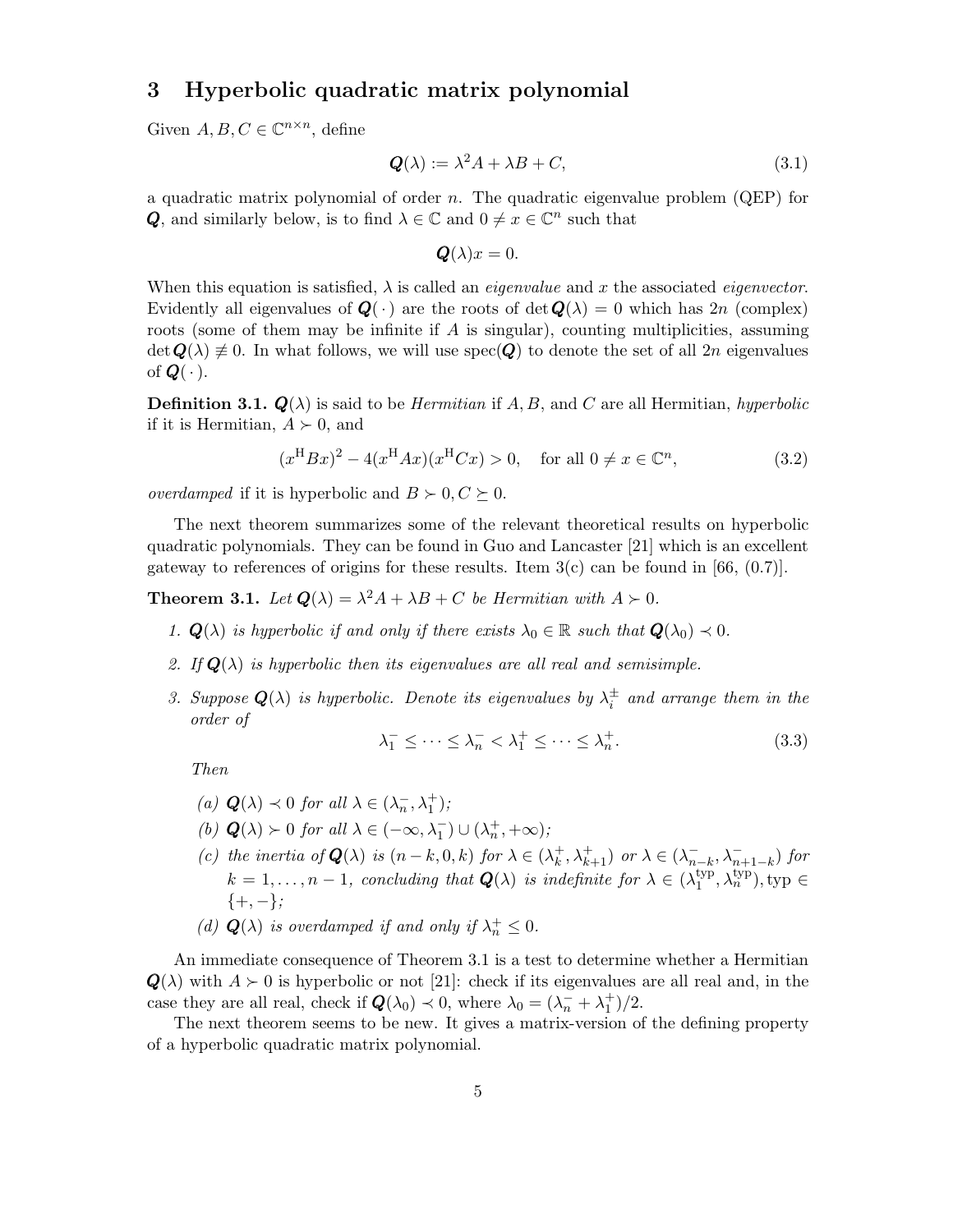**Theorem 3.2.** Let  $Q(\lambda) = \lambda^2 A + \lambda B + C$  be hyperbolic. Then for any  $X \in \mathbb{C}^{n \times m}$  satisfying  $X^{\mathrm{H}}AX = I_m$ ,

$$
(X^{H}BX)^{2} - 4(X^{H}CX) \succ 0.
$$
 (3.4)

*Proof.* For any  $y \in \mathbb{C}^m$  with  $||y||_2 = 1$ , write  $x = Xy$ . We have

$$
y^{\mathrm{H}} [(X^{\mathrm{H}} BX)^{2} - 4(X^{\mathrm{H}}CX)] y
$$
  
=  $(X^{\mathrm{H}}BXy)^{\mathrm{H}} (X^{\mathrm{H}}BXy) - 4(Xy)^{\mathrm{H}}C(Xy)$   
=  $||y||_{2}^{2} \cdot ||X^{\mathrm{H}}BXy||_{2}^{2} - 4(Xy)^{\mathrm{H}}C(Xy) \cdot y^{\mathrm{H}} (X^{\mathrm{H}}AX)y$   
 $\ge [y^{\mathrm{H}} (X^{\mathrm{H}}BXy)]^{2} - 4(Xy)^{\mathrm{H}}C(Xy) \cdot (Xy)^{\mathrm{H}}A(Xy)$  (3.6)

$$
= (xHBx)2 - 4xHCx \cdot xHAx
$$
  
> 0, (3.7)

where we have used  $||y||_2 = 1$  and  $X^{\text{H}}AX = I_m$  for (3.5), and used the Cauchy-Bunyakovsky-Schwarz inequality for (3.6). Therefore  $(X^{H}BX)^{2} - 4(X^{H}CX) \succ 0$  by (3.7).

### 4 HQEP and Linearization

A common technique for solving QEP (1.1), or more generally the polynomial eigenvalue problem, is linearization that converts a polynomial eigenvalue problem to an equivalent generalized (linear) eigenvalue problem of a matrix pencil [17, 25, 44].

Under the condition that A is nonsingular, QEP  $(1.1)$  is equivalent to the generalized eigenvalue problem of the following matrix pencil

$$
\mathcal{L}_{\mathbf{Q}}(\lambda) := \begin{bmatrix} -C & 0 \\ 0 & A \end{bmatrix} - \lambda \begin{bmatrix} B & A \\ A & 0 \end{bmatrix} = \mathscr{A} - \lambda \mathscr{B}.
$$
 (4.1)

in the sense that  $spec(Q) = eig(\mathscr{A}, \mathscr{B})$  and associated eigenvectors of one can be recovered from those for the other. Relevant results, including the case that  $Q(\lambda)$  is hyperbolic, are summarized in the following theorem. These results can be found in [1], [5], [10], [26], [27, Theorem 3.6], and [65, Theorem 5A].

**Theorem 4.1.** Let  $Q(\lambda) = \lambda^2 A + \lambda B + C$  be a quadratic matrix polynomial of order n and let  $\mathscr{L}_{\mathbf{Q}}(\lambda)$  be as in (4.1). Suppose A is nonsingular.

- 1. spec( $Q$ ) = eig( $\mathscr{A}, \mathscr{B}$ ), i.e., the set of eigenvalues of  $Q(\cdot)$  is the same as that of the matrix pencil  $\mathscr{A} - \lambda \mathscr{B}$ .
- 2. If  $A \succ 0$  and B is Hermitian, then the inertia of  $\mathscr{B}$  is  $(n,0,n)$ .
- 3. If  $(\mu, x)$  is an eigenpair of  $\mathbf{Q}(\lambda)$ , then  $(\mu, \begin{bmatrix} x \\ \mu x \end{bmatrix})$  is an eigenpair of  $\mathscr{L}_{\mathbf{Q}}(\lambda)$ .
- 4. If  $(\mu, \begin{bmatrix} x \\ y \end{bmatrix})$  $\hat{y}$ ) is an eigenpair of  $\mathscr{L}_{\mathbf{Q}}(\lambda)$ , then  $(\mu, x)$  is an eigenpair of  $\mathbf{Q}(\lambda)$  and  $y = \mu x$ .
- 5. Suppose  $Q(\lambda)$  is Hermitian.  $Q(\lambda)$  is hyperbolic if and only if  $\mathscr{L}_{Q}(\lambda)$  is a positive definite pencil, i.e., there exists a  $\lambda_0 \in \mathbb{R}$  such that  $\mathscr{L}_{\mathbf{Q}}(\lambda_0) \succ 0$ .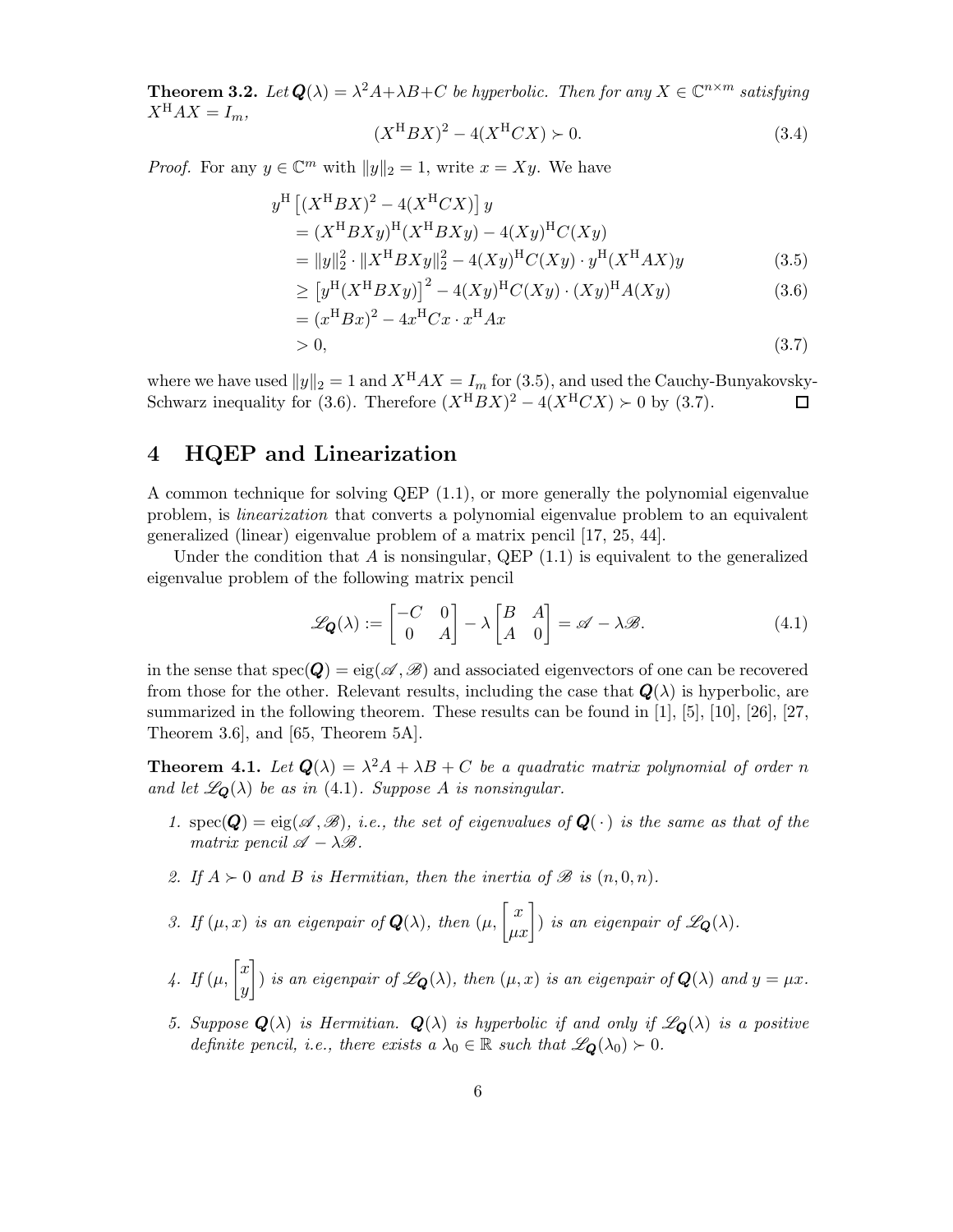6. Suppose  $\mathbf{Q}(\lambda)$  is hyperbolic, and adopt the notation in item 3 of Theorem 3.1. Then  $\mathscr{L}_{\mathbf{Q}}(\lambda) \succ 0$  for all  $\lambda \in (\lambda_n^-,\lambda_1^+)$ .

*Proof.* Since for any  $\lambda \in \mathbb{C}$ ,

$$
\begin{bmatrix} I & 0 \ -\lambda I & I \end{bmatrix}^{\mathrm{T}} \begin{bmatrix} -Q(\lambda) & 0 \ 0 & A \end{bmatrix} \begin{bmatrix} I & 0 \ -\lambda I & I \end{bmatrix} = \begin{bmatrix} -C - \lambda B & -\lambda A \ -\lambda A & A \end{bmatrix} = \mathscr{L}_{\mathbf{Q}}(\lambda). \tag{4.2}
$$

Thus  $(-1)^n \det \mathbf{Q}(\lambda) \cdot \det A \equiv \det \mathcal{L}_{\mathbf{Q}}(\lambda)$  and item 1 follows. For item 2,  $A \succ 0$  guarantees that there is a nonsingular matrix  $X \in \mathbb{C}^{n \times n}$  such that

$$
X^{\mathrm{H}}AX = I_n, \quad X^{\mathrm{H}}BX = \mathrm{diag}(\omega_1, \dots, \omega_n) =: \Omega,
$$

where  $\omega_i \in \mathbb{R}$ . We have

$$
\begin{bmatrix} X & \\ & X \end{bmatrix}^{\mathrm{H}} \mathscr{B} \begin{bmatrix} X & \\ & X \end{bmatrix} = \begin{bmatrix} \Omega & I_n \\ I_n & 0 \end{bmatrix}
$$
 (4.3)

whose eigenvalues are the union of all the eigenvalues of

$$
\begin{bmatrix} \omega_i & 1 \\ 1 & 0 \end{bmatrix}
$$
 for  $i = 1, 2, ..., n$ .

But the two eigenvalues of each one of these  $2 \times 2$  matrices are

$$
\frac{\omega_i - \sqrt{\omega_i^2 + 4}}{2} < 0, \quad \frac{\omega_i + \sqrt{\omega_i^2 + 4}}{2} > 0.
$$

Therefore the last matrix in  $(4.3)$  has n positive and n negative eigenvalues, as expected. Items 3 and 4 can be verified in a straightforward way by using  $(4.2)$ . Also by using  $(4.2)$ , we see that diag( $-Q(\lambda)$ , A) and  $\mathscr{L}_{\mathbf{Q}}(\lambda)$  are congruent for all  $\lambda \in \mathbb{R}$ , and hence items 5 and 6 follow from items 1 and 3(a) of Theorem 3.1, respectively. and 6 follow from items 1 and 3(a) of Theorem 3.1, respectively.

One consequence of Theorem 4.1 is that any hyperbolic  $\mathbf{Q}(\lambda) = \lambda^2 A + \lambda B + C$  gives rise to a positive definite matrix pencil  $\mathscr{L}_{\mathbf{Q}}(\lambda)$  as defined by (4.1) with  $\mathscr{B}$  having inertia  $(n, 0, n)$ . There is a converse to the statement, too. The detail can be found in [39, Theorem 2.3].

In Theorems  $4.2 - 4.5$  below, we investigate the eigen-properties of  $\boldsymbol{Q}$  through the eigen-decomposition of its linearization  $\mathscr{L}_{\mathbf{Q}}(\lambda)$  in (4.1). Define, for a hyperbolic  $\mathbf{Q}(\lambda)$ ,

$$
\varsigma(x) := \left[ (x^{\mathrm{H}} B x)^2 - 4(x^{\mathrm{H}} A x)(x^{\mathrm{H}} C x) \right]^{1/2}, \quad \varsigma_0(x) := \frac{\varsigma(x)}{x^{\mathrm{H}} x}.
$$
 (4.4)

**Theorem 4.2.** Let  $Q(\lambda) = \lambda^2 A + \lambda B + C$  be a hyperbolic quadratic matrix polynomial of order n, denote by  $\lambda_i^{\pm}$  its eigenvalues which are arranged as in (3.3), and set

$$
\Lambda_+ = \text{diag}(\lambda_1^+, \dots, \lambda_n^+), \quad \Lambda_- = \text{diag}(\lambda_1^-, \dots, \lambda_n^-). \tag{4.5}
$$

Let  $Q(\lambda)$  be linearized to  $\mathscr{L}_Q(\lambda)$  in (4.1). Then there exists nonsingular  $Z \in \mathbb{C}^{2n \times 2n}$  of the form

$$
Z = \begin{bmatrix} U_+ & U_- \\ U_+ \Lambda_+ & U_- \Lambda_- \end{bmatrix},\tag{4.6}
$$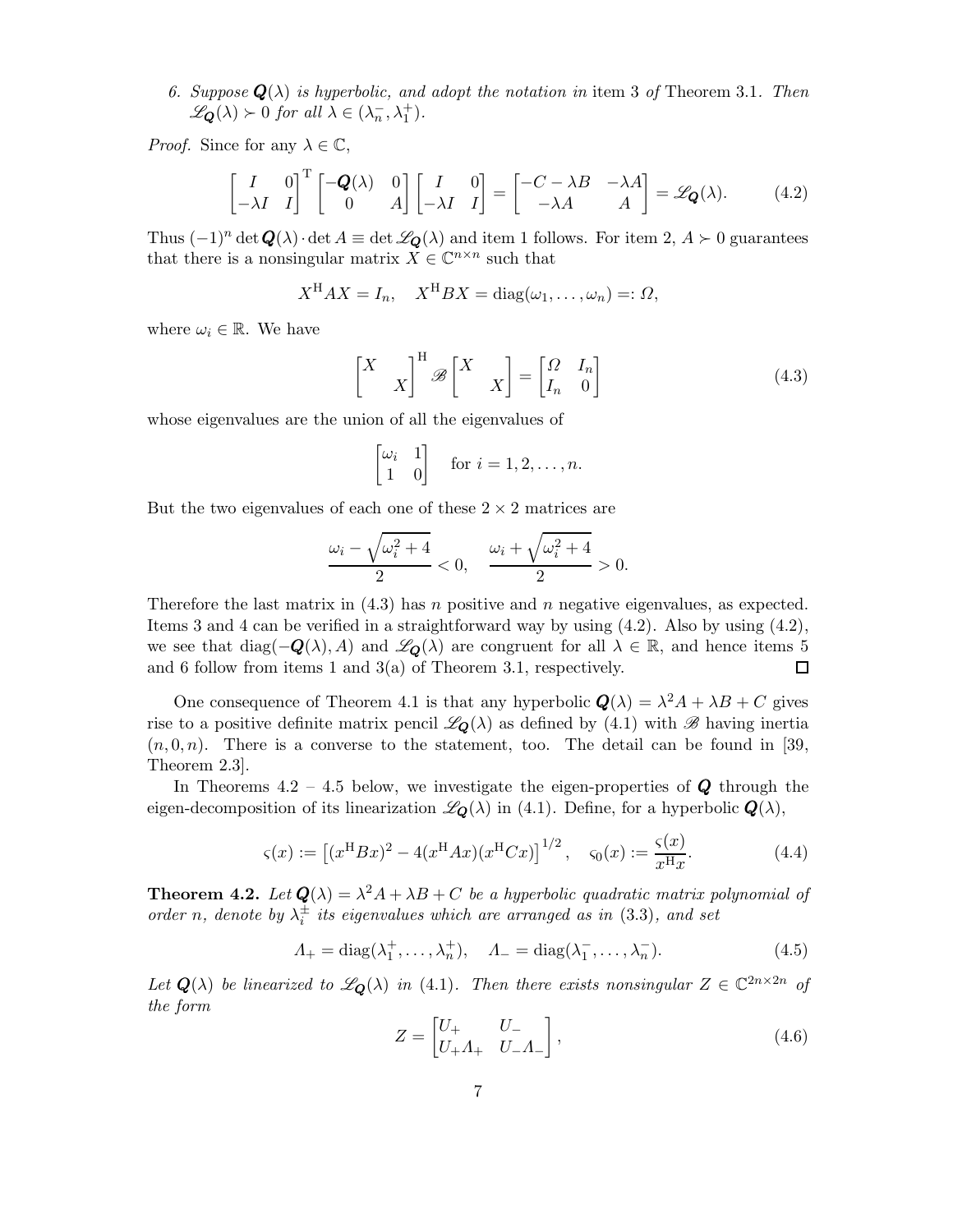where  $U_+$ ,  $U_- \in \mathbb{C}^{n \times n}$  are nonsingular and

$$
\Upsilon := U_{+}^{-1}U_{-}
$$
\n(4.7)

is unitary, such that

$$
Z^{\mathrm{H}} \mathscr{A} Z \equiv Z^{\mathrm{H}} \begin{bmatrix} -C & \\ & A \end{bmatrix} Z = \begin{bmatrix} A_{+} & \\ & -A_{-} \end{bmatrix}, \tag{4.8a}
$$

$$
Z^{\mathrm{H}}\mathscr{B}Z \equiv Z^{\mathrm{H}} \left[ \begin{array}{cc} B & A \\ A & \end{array} \right] Z = \left[ \begin{array}{cc} I_n & & \\ & -I_n \end{array} \right].\tag{4.8b}
$$

Moreover, the ith column  $u_i^+$  of  $U_+$  and the jth column  $u_j^-$  of  $U_-$  are the eigenvectors associated with  $\lambda_i^+$  and  $\lambda_j^-$ , respectively, i.e.,

$$
\mathbf{Q}(\lambda_i^+)u_i^+ = 0, \quad \mathbf{Q}(\lambda_j^-)u_j^- = 0 \quad \text{for } i, j = 1, 2, \dots, n. \tag{4.9}
$$

These eigenvectors are normalized in the sense that

$$
\varsigma(u_i^{\pm}) = 1 \quad \text{for } i = 1, 2, \dots, n.
$$

*Proof.* Since  $Q(\lambda)$  is hyperbolic,  $\mathscr{L}_Q(\lambda)$  in (4.1) is a positive definite pencil. By Theorem B.1, there exists a nonsingular  $Z \in \mathbb{C}^{2n \times 2n}$  to give (4.8). We have to show that Z must take the form (4.6). Since each column of Z is an eigenvector of the pencil  $\mathscr{L}_{\mathbf{Q}}(\lambda)$ , by Theorem 4.1, we conclude that the *i*<sup>th</sup> column of Z can be expressed as  $\begin{bmatrix} u_i^+ \\ v_i^+ \end{bmatrix}$  $\lambda_i^+ u_i^+$ Ť for  $1 \leq i \leq n$  or  $\begin{bmatrix} u_j^- \\ \lambda^- u_j \end{bmatrix}$  $\lambda_j^- u_j^-$ 1 for  $1 \leq j = i - n \leq n$ , where  $u_i^+, u_j^-$  are the corresponding eigenvec-

tors of  $Q(\lambda)$  associated with  $\lambda_i^+$  and  $\lambda_j^-$ , respectively. Hence Z takes the form (4.6) with  $U_{\pm}$  given by

$$
U_{+} = [u_1^{+}, u_2^{+}, \dots, u_n^{+}], \quad U_{-} = [u_1^{-}, u_2^{-}, \dots, u_n^{-}]. \tag{4.10}
$$

Blockwise, the equations in (4.8) yield

$$
U_{+}^{\rm H}CU_{+} - \Lambda_{+}U_{+}^{\rm H}AU_{+}\Lambda_{+} = -\Lambda_{+},\tag{4.11a}
$$

$$
U_{-}^{\text{H}}CU_{-} - \Lambda_{-}U_{-}^{\text{H}}AU_{-}\Lambda_{-} = \Lambda_{-}, \qquad (4.11b)
$$

$$
U_{+}^{\rm H}CU_{-} - \Lambda_{+}U_{+}^{\rm H}AU_{-}\Lambda_{-} = 0, \qquad (4.11c)
$$

$$
U_{+}^{H}BU_{+} + U_{+}^{H}AU_{+}A_{+} + A_{+}U_{+}^{H}AU_{+} = I,
$$
\n(4.11d)

$$
U_{-}^{\rm H}BU_{-} + U_{-}^{\rm H}AU_{-}\Lambda_{-} + \Lambda_{-}U_{-}^{\rm H}AU_{-} = -I, \tag{4.11e}
$$

$$
U_{+}^{\rm H}BU_{-} + U_{+}^{\rm H}AU_{-}A_{-} + A_{+}U_{+}^{\rm H}AU_{-} = 0.
$$
 (4.11f)

We claim that  $U_+$  is nonsingular. Consider  $U_+x=0$  for some  $x \in \mathbb{C}^n$ . We will prove that  $x = 0$  and thus  $U_+$  is nonsingular. By (4.11d),

$$
x^{\rm H}x = x^{\rm H} I x = x^{\rm H} (U^{\rm H}_+ B U_+ + U^{\rm H}_+ A U_+ A_+ + A_+ U^{\rm H}_+ A U_+) x = 0
$$

which implies  $x = 0$ , as was to be shown. Similarly,  $U_-\$  is nonsingular.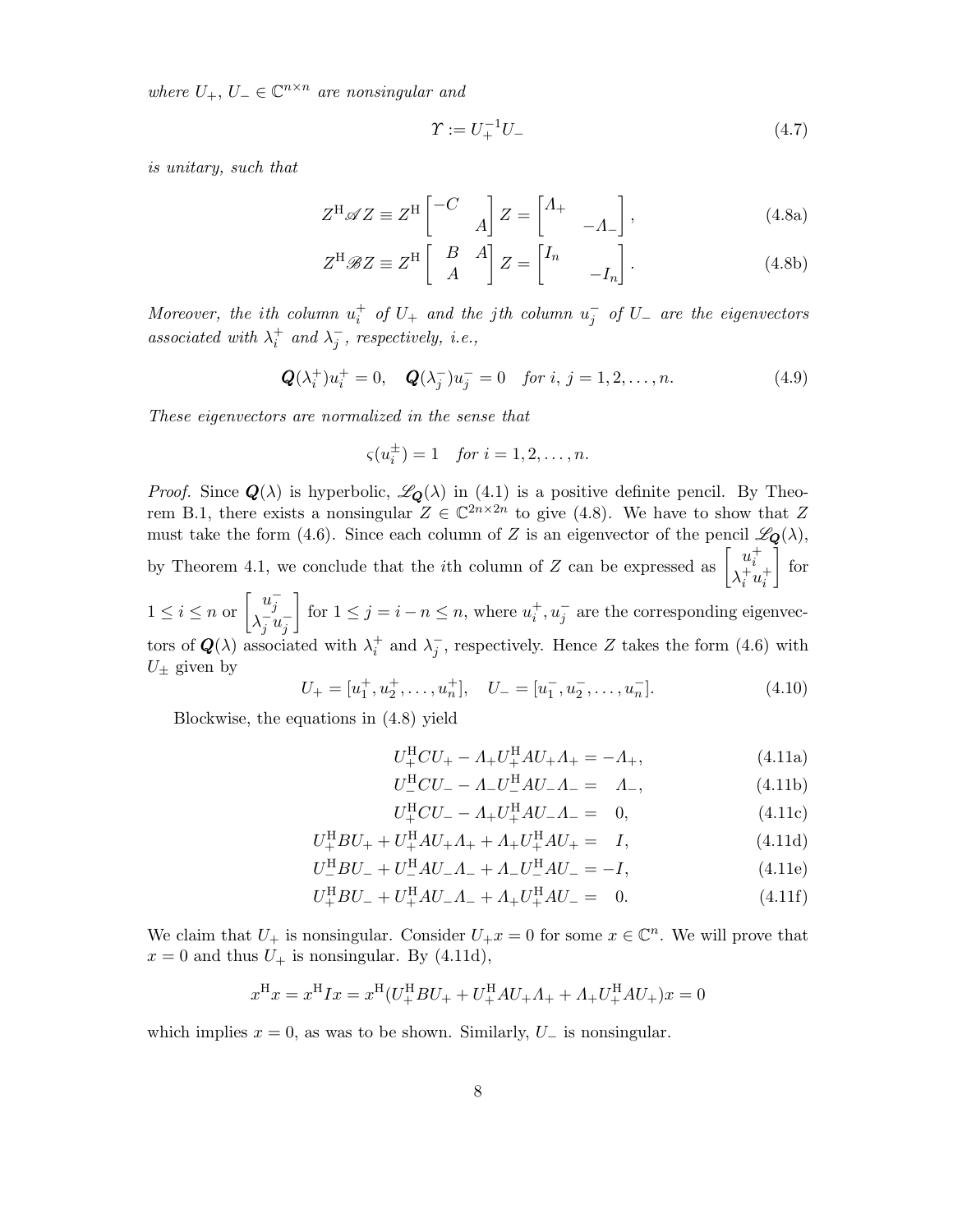Next, we define

$$
\widehat{\Lambda}_+ := U_+ \Lambda_+ U_+^{-1}, \quad \widehat{\Lambda}_- := U_- \Lambda_- U_-^{-1}.
$$
\n(4.12)

We deduce from  $(4.11c)$  and  $(4.11f)$  the expressions for C and B in  $(4.13a)$  below, and then use  $C = C^{\text{H}}$  and  $B = B^{\text{H}}$  to get (4.13b).

$$
C = \widehat{A}^{\mathrm{H}}_{-} A \widehat{A}_{+}, \quad B = -A \widehat{A}_{+} - \widehat{A}^{\mathrm{H}}_{-} A, \tag{4.13a}
$$

$$
C = \widehat{A}^{\mathrm{H}}_{+} A \widehat{A}_{-}, \quad B = -A \widehat{A}_{-} - \widehat{A}^{\mathrm{H}}_{+} A. \tag{4.13b}
$$

Using the second equation in (4.13a), we deduce from (4.11d) and (4.11e) that

$$
U_{+}^{-H}U_{+}^{-1} = B + A\widehat{A}_{+} + \widehat{A}_{+}^{H}A = (\widehat{A}_{+} - \widehat{A}_{-})^{H}A,
$$
  

$$
U_{-}^{-H}U_{-}^{-1} = -B - A\widehat{A}_{-} - \widehat{A}_{-}^{H}A = A(\widehat{A}_{+} - \widehat{A}_{-}).
$$

So  $U_+^{-H}U_+^{-1} = (U_-^{-H}U_-^{-1})^H = U_-^{-H}U_-^{-1}$ . Thus,

$$
(U_{+}^{-1}U_{-})^{\mathrm{H}}U_{+}^{-1}U_{-} = U_{-}^{\mathrm{H}}U_{+}^{-\mathrm{H}}U_{+}^{-1}U_{-} = I,
$$

which leads to that  $\Upsilon := U_+^{-1}U_-$  is unitary.

It is straightforward to verify that the columns of  $U_{\pm}$  are eigenvectors and (4.9) holds. We now prove  $\varsigma(u_i^+) = 1$  and the case for  $u_i^-$  can be handled in exactly the same way. Write  $a_i = (u_i^+)^{H} A u_i^+, b_i = (u_i^+)^{H} B u_i^+,$  and  $c_i = (u_i^+)^{H} C u_i^+$ . By (4.11a) and (4.11d), we have

$$
c_i - (\lambda_i^+)^2 a_i = -\lambda_i^+, \quad b_i + 2a_i \lambda_i^+ = 1,
$$

which yield  $c_i = -\lambda_i^+ + (\lambda_i^+)^2 a_i$  and  $b_i = 1 - 2a_i \lambda_i^+$ . Thus

$$
b_i^2 - 4a_i c_i = (1 - 2a_i \lambda_i^+)^2 - 4a_i [-\lambda_i^+ + (\lambda_i^+)^2 a_i] = 1,
$$

i.e.,  $\varsigma(u_i^+) = 1$ .

Through the eigen-decomposition (4.8) of the linearization  $\mathscr{L}_{\mathbf{Q}}(\lambda)$  of  $\mathbf{Q}(\lambda)$ , Theorem 4.2 defines  $U_{\pm}$ ,  $\Lambda_{\pm}$ , and  $\Upsilon$  (they are not independent because of (4.7)). Mathematically, these matrices are defined by the coefficient matrices A, B, and C of  $Q(\lambda)$ , assuming Q is hyperbolic. In return, the next theorem says that  $A, B$ , and  $C$  can be parameterized in terms of  $U_{\pm}$ ,  $\Lambda_{\pm}$ , and  $\Upsilon$  as well.

#### Theorem 4.3. Under the condition of Theorem 4.2 and notations there, we have

1.  $\mathbf{Q}(\lambda)$  admits the factorizations

$$
\mathbf{Q}(\lambda) = U_{-}^{-H} (\lambda I - \Lambda_{-}) U_{-}^{H} A U_{+} (\lambda I - \Lambda_{+}) U_{+}^{-1}, \tag{4.14a}
$$

$$
\mathbf{Q}(\lambda) = U_{+}^{-H}(\lambda I - A_{+})U_{+}^{H}AU_{-}(\lambda I - A_{-})U_{-}^{-1}.
$$
 (4.14b)

2.  $A, B, C, and Q(\lambda)$  can be expressed in terms of  $\Lambda_{\pm}$  and any two of  $U_{+}, U_{-}$ , and  $\Upsilon$ as follows:

$$
A = U_{+}^{-H} \Theta U_{+}^{-1}, \tag{4.15a}
$$

$$
B = U_{+}^{-H} (I - \Theta A_{+} - A_{+} \Theta) U_{+}^{-1}, \tag{4.15b}
$$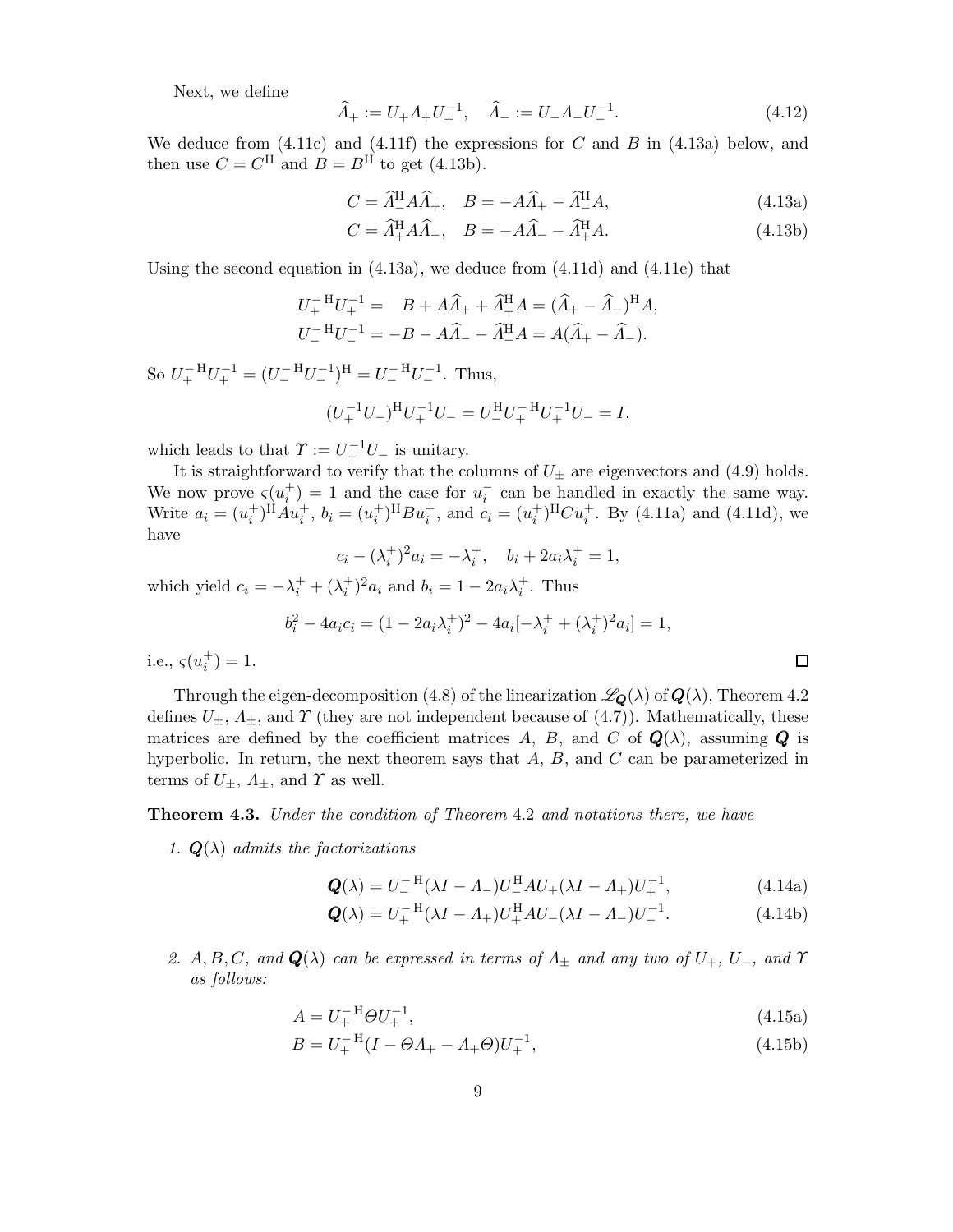$$
C = U_{+}^{-H} (A_{+} \Theta A_{+} - A_{+}) U_{+}^{-1}, \qquad (4.15c)
$$

$$
\mathbf{Q}(\lambda) = U_{+}^{-H} \Big[ (\lambda I - \Lambda_{+}) \Theta(\lambda I - \Lambda_{+}) + (\lambda I - \Lambda_{+}) \Big] U_{+}^{-1}, \tag{4.15d}
$$

where

$$
\Theta = (\Lambda_+ - \Upsilon \Lambda_- \Upsilon^{\mathrm{H}})^{-1}.
$$
\n(4.15e)

Proof. For item 1, we have, by  $(4.13)$ ,

$$
\mathbf{Q}(\lambda) = (\lambda I - \widehat{\Lambda}_{-}^{\mathrm{H}})A(\lambda I - \widehat{\Lambda}_{+}), \quad \mathbf{Q}(\lambda) = (\lambda I - \widehat{\Lambda}_{+}^{\mathrm{H}})A(\lambda I - \widehat{\Lambda}_{-}),
$$

which, together with (4.12), yield (4.14). For item 2, write  $\Lambda_{-;T} = \Upsilon \Lambda_{-} \Upsilon^{\rm H}$ , then  $\Lambda_{+}$  - $\Lambda_{\text{--}}$ ;  $\gamma \succ 0$  because for  $x \neq 0$ ,

$$
x^{\mathrm{H}}(\Lambda_{+}-\Lambda_{-;T})x\geq \lambda_{1}^{+}x^{\mathrm{H}}x-\lambda_{n}^{-}x^{\mathrm{H}}T^{\mathrm{H}}\Upsilon x=(\lambda_{1}^{+}-\lambda_{n}^{-})x^{\mathrm{H}}x>0
$$

which also implies

$$
0 \prec (A_{+} - A_{-;T})^{-1} \preceq (\lambda_1^+ - \lambda_n^-)^{-1} I. \tag{4.16}
$$

Substitute  $U = U_+ \Upsilon$  into (4.11c) to get  $U_+^{\text{H}}CU_+ - A_+U_+^{\text{H}}AU_+A_{-;T} = 0$ . Then by (4.11a), we have

$$
0 = U_{+}^{H}CU_{+} - A_{+}U_{+}^{H}AU_{+}A_{+} + A_{+}
$$
  
=  $A_{+}U_{+}^{H}AU_{+}A_{-;T} - A_{+}U_{+}^{H}AU_{+}A_{+} + A_{+}$   
=  $A_{+}[I - U_{+}^{H}AU_{+}(A_{+} - A_{-;T})].$  (4.17)

Substitute  $U_+ = U_- \Upsilon^{\rm H}$  into (4.11c) to get  $U_-^{\rm H}CU_- - A_{+;T}U_-^{\rm H}AU_- \Lambda_- = 0$ , where  $A_{+;T} =$  $\Upsilon^{\text{H}} \Lambda_+ \Upsilon$ . Then by (4.11b), we have

$$
0 = U_{-}^{H}CU_{-} - \Lambda_{-}U_{-}^{H}AU_{-}\Lambda_{-} - \Lambda_{-} = \Lambda_{+;T}U_{-}^{H}AU_{-}\Lambda_{-} - \Lambda_{-}U_{-}^{H}AU_{-}\Lambda_{-} - \Lambda_{-} = -\left[I - (\Lambda_{+;T} - \Lambda_{-})U_{-}^{H}AU_{-}\right]\Lambda_{-}.
$$
(4.18)

We note that at least one of  $\Lambda_+$  and  $\Lambda_-$  is nonsingular. If  $\Lambda_+$  is nonsingular, then (4.17) implies

$$
U_{+}^{\text{H}}AU_{+}(A_{+}-A_{-;T})=I \quad \Rightarrow \quad U_{+}^{\text{H}}AU_{+}=(A_{+}-A_{-;T})^{-1}.
$$
 (4.19)

If  $\Lambda_-$  is nonsingular, then (4.18) implies  $(A_{+;T}-A_{-})U_{-}^{\text{H}}AU_{-}=I$  which, upon using  $U = U_+ \Upsilon$ , also implies the second equation in (4.19). So,  $U_+^{\rm H} A U_+ = \Theta$ ,  $U_+^{\rm H} B U_+ =$  $-\Theta A_+ - A_{-;T} \Theta$ , and  $U^{\rm H}_{+}CU_+ = A_{-;T} \Theta A_+$ . Noticing

$$
\Lambda_{-;\Upsilon}\Theta = -(\Lambda_{+} - \Lambda_{-;\Upsilon})\Theta + \Lambda_{+}\Theta = -I + \Lambda_{+}\Theta,
$$

we have (4.15).

 $\Box$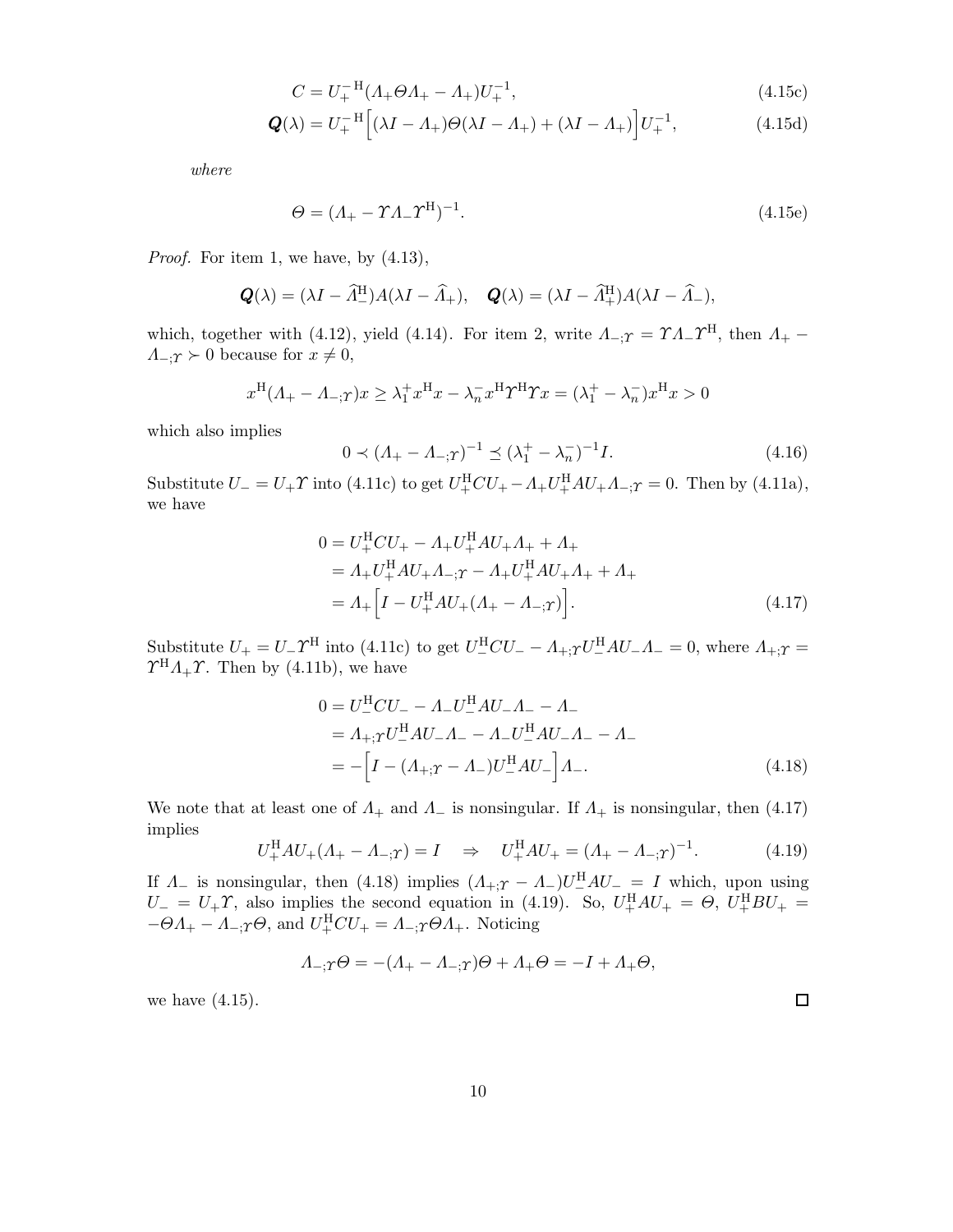Remark 4.1. 1. Each of the decompositions in (4.14) does not reflect the symmetry property in  $Q(\lambda)$  somewhat. However, using the fact that  $\Upsilon = U_+^{-1}U_-$  is unitary, we can turn them into

$$
\mathbf{Q}(\lambda) = U_{+}^{-H} (\lambda I - \Upsilon A_{-} \Upsilon^{H}) (A_{+} - \Upsilon A_{-} \Upsilon^{H})^{-1} (\lambda I - A_{+}) U_{+}^{-1}, \tag{4.20a}
$$

$$
\mathbf{Q}(\lambda) = U_-^{-H} (\lambda I - \Upsilon^H \Lambda_+ \Upsilon) (\Upsilon \Lambda_+ \Upsilon^H - \Lambda_-)^{-1} (\lambda I - \Lambda_-) U_-^{-1}.
$$
 (4.20b)

These equations are essentially the decomposition in [45, Theorem 31.24] but with more details.

2. Article [23, Lemma 6.1] and Problem gen\_hyper2 of [6] provide a different set of formulas for  $B$  and  $C$ :

$$
B = U_{+}^{-H} \left[ -\Theta (A_{+}^{2} - \Upsilon A_{-}^{2} \Upsilon^{H}) \Theta \right] U_{+}^{-1},
$$
  
\n
$$
C = U_{+}^{-H} \left[ -\Theta (A_{+}^{3} - \Upsilon A_{-}^{3} \Upsilon^{H}) \Theta \right]
$$
\n(4.21a)

+ 
$$
\theta (A_+^2 - \gamma A_-^2 \gamma^H) \Theta (A_+^2 - \gamma A_-^2 \gamma^H) \Theta ] U_+^{-1}.
$$
 (4.21b)

Article [31, Corollary 6] provides yet another formula for C:

$$
C = U_{+}^{-H} \left[ -\left(A_{+}^{-1} - \gamma A_{-}^{-1} \gamma^{H}\right)^{-1} \right] U_{+}^{-1}.
$$
\n(4.22)

Although both  $(4.21)$  and  $(4.22)$  seem to be very different from ours for B and C in (4.15b) and (4.15c), they are actually the same in theory (see [39] for a proof).

3. The matrices  $\widehat{\Lambda}_{\pm}$  in (4.12) are two solutions of the matrix equation

$$
AX^2 + BX + C = 0.\t(4.23)
$$

In fact,

$$
A(U_{+}A_{+}U_{+}^{-1})^{2} + B(U_{+}A_{+}U_{+}^{-1}) + C = (AU_{+}A_{+}^{2} + BU_{+}A_{+} + CU_{+})U_{+}^{-1} = 0,
$$

and similarly for  $A(U_{-}A_{-}U_{-}^{-1})^2 + B(U_{-}A_{-}U_{-}^{-1}) + C = 0$ . It can be verified that any solution X to (4.23) gives rise to the factorization  $\mathbf{Q}(\lambda) = (\lambda A + AX + B)(\lambda I - X)$ , based on which Guo and Lancaster [21] proposed their solvent approach for solving HQEP (1.1) of modest sizes. More investigations on factorizing Hermitian quadratic matrix polynomials can be found in [32].

The inequalities in the next theorem bounds the condition numbers of the eigenvector matrices  $U_{\pm}$  and the eigen-transformation matrix Z defined in Theorem 4.2. They appear in the perturbation bounds for eigenvalues of an HQEP later in section 6.

**Theorem 4.4.** Let  $U_{\pm}$  and Z be defined in Theorem 4.2. Then

$$
||U_{+}||_2 = ||U_{-}||_2 \le \frac{||A^{-1/2}||_2}{\sqrt{\lambda_1^+ - \lambda_n^-}},
$$
\n(4.24a)

$$
||U_{+}^{-1}||_{2} = ||U_{-}^{-1}||_{2} \le ||A^{1/2}||_{2}\sqrt{\lambda_{n}^{+} - \lambda_{1}^{-}},
$$
\n(4.24b)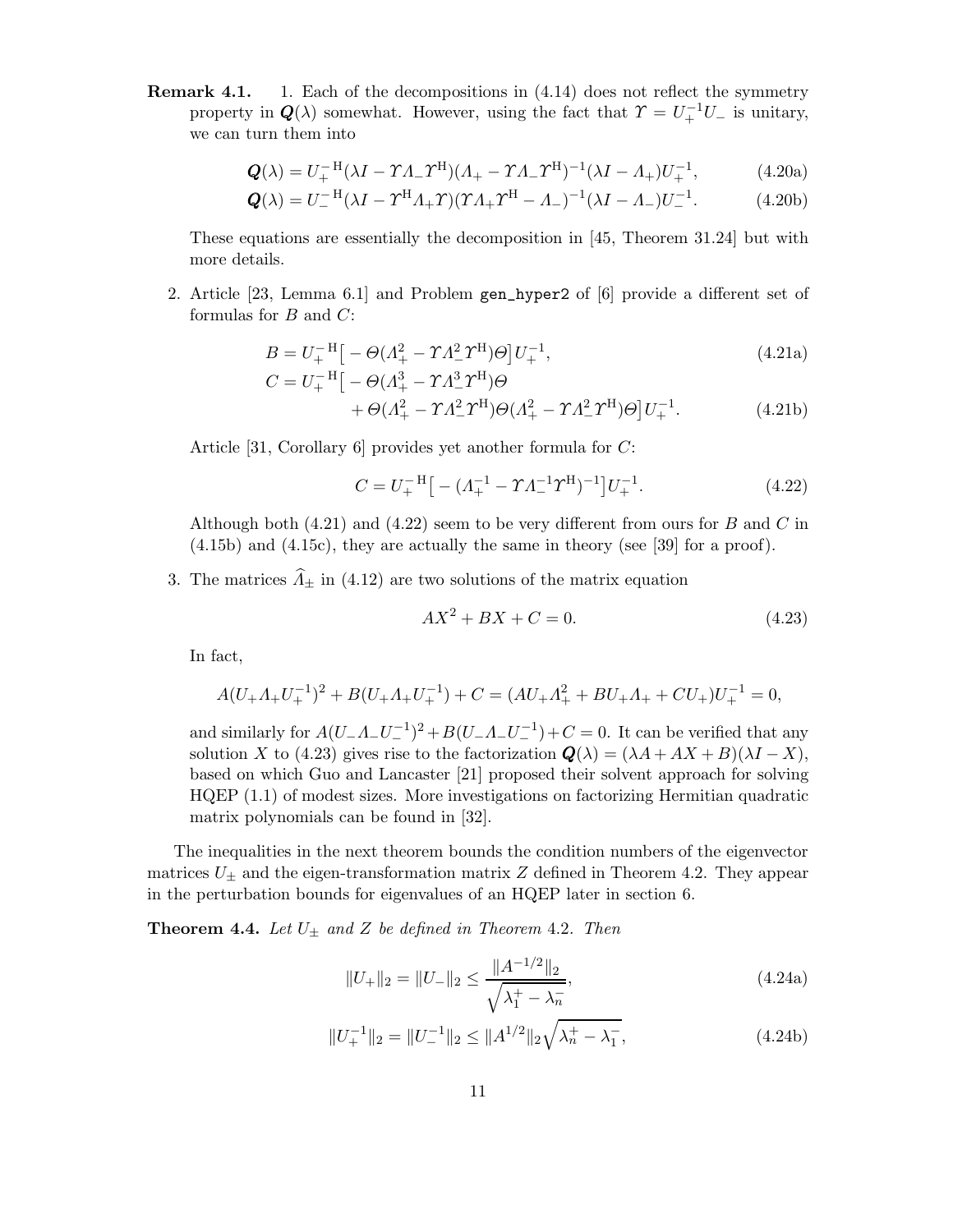$$
\kappa(U_{+}) = \kappa(U_{-}) \le \sqrt{\kappa(A)} \sqrt{\frac{\lambda_n^{+} - \lambda_1^{-}}{\lambda_1^{+} - \lambda_n^{-}}},
$$
\n(4.24c)

and

$$
||Z||_2 \le \xi ||U_{\pm}||_2, \quad ||Z^{-1}||_2 \le \frac{\xi}{\lambda_1^+ - \lambda_n^-} ||U_{\pm}^{-1}||_2,\tag{4.25}
$$

where, with  $\xi_{\pm} = \max\{|\lambda_1^{\pm}|, |\lambda_n^{\pm}|\},\$ 

$$
\xi = \left(\frac{2+\xi_+^2+\xi_-^2+\sqrt{[(\xi_+-1)^2+(\xi_-+1)^2][( \xi_++1)^2+(\xi_--1)^2]}}{2}\right)^{1/2}.
$$

*Proof.* The equalities in (4.24) are consequences of  $U = U_+ \Upsilon$  and that  $\Upsilon$  is unitary. We now prove the inequality parts in (4.24) for  $U_+$ . Use  $(A^{1/2}U_+)^H(A^{1/2}U_+) = \Theta$  to get

$$
||U_{+}||_2 \le ||A^{-1/2}||_2||A^{1/2}U_{+}||_2 = ||A^{-1/2}||_2\sqrt{||\Theta||_2} \le \frac{||A^{-1/2}||_2}{\sqrt{\lambda_1^+ - \lambda_n^-}},
$$

and use  $(U_+^{-1}A^{-1/2})(U_+^{-1}A^{-1/2})^{\text{H}} = \Theta^{-1}$  to get

$$
||U_+^{-1}||_2 \le ||U_+^{-1}A^{-1/2}||_2||A^{1/2}||_2 = \sqrt{||\Theta^{-1}||_2}||A^{1/2}||_2 \le ||A^{1/2}||_2\sqrt{\lambda_n^+ - \lambda_1^-}.
$$

They give  $(4.24a)$  and  $(4.24b)$  for  $U_{+}$ . Combine  $(4.24a)$  and  $(4.24b)$  to get  $(4.24c)$ . For the first inequality in (4.25), we have

$$
||Z||_2 \le \left\| \begin{bmatrix} ||U_+||_2 & ||U_-||_2 \\ ||U_+||_2\xi_+ & ||U_-||_2\xi_- \end{bmatrix} \right\|_2 = ||U_+||_2 \left\| \begin{bmatrix} 1 & 1 \\ \xi_+ & \xi_- \end{bmatrix} \right\|_2 = ||U_+||_2\xi.
$$

For the second inequality, we notice by using  $U = U_+ \Upsilon$ ,

$$
Z = \begin{bmatrix} U_+ & 0 \\ 0 & U_+ \end{bmatrix} \begin{bmatrix} I & \Upsilon \\ \Lambda_+ & \Upsilon \Lambda_- \end{bmatrix} = \begin{bmatrix} U_+ & 0 \\ 0 & U_+ \end{bmatrix} \begin{bmatrix} I & 0 \\ \Lambda_+ & I \end{bmatrix} \begin{bmatrix} I & \Upsilon \\ 0 & S \end{bmatrix},
$$

where  $S = \gamma A - A_+ \gamma = -\Theta^{-1} \gamma$ . This expression, after some calculations, leads to

$$
Z^{-1} = \begin{bmatrix} I & -TS^{-1} \\ 0 & S^{-1} \end{bmatrix} \begin{bmatrix} I & 0 \\ -A_+ & I \end{bmatrix} \begin{bmatrix} U_+^{-1} & 0 \\ 0 & U_+^{-1} \end{bmatrix}
$$
  
= 
$$
\begin{bmatrix} TS^{-1}\Upsilon A_-\Upsilon^{\mathrm{H}} & TS^{-1} \\ -S^{-1}A_+ & S^{-1} \end{bmatrix} \begin{bmatrix} U_+^{-1} & 0 \\ 0 & U_+^{-1} \end{bmatrix},
$$

and thus

$$
||Z^{-1}||_2 \leq ||S^{-1}||_2 \left\| \begin{bmatrix} \xi_{-} & 1 \\ \xi_{+} & 1 \end{bmatrix} \right\|_2 ||U_+^{-1}||_2 = ||U_+^{-1}||_2 ||\Theta||_2 \xi
$$

which implies the second inequality in (4.25).

With item 3 of Theorem 4.3, it is now only logical to expect that  $A, B$ , and  $C$  defined by (4.15), given  $U_{\pm}$ ,  $\Lambda_{\pm}$ , and  $\Upsilon$ , should give rise to a hyperbolic quadratic polynomial. Indeed this is the case as stated in the following theorem.

 $\Box$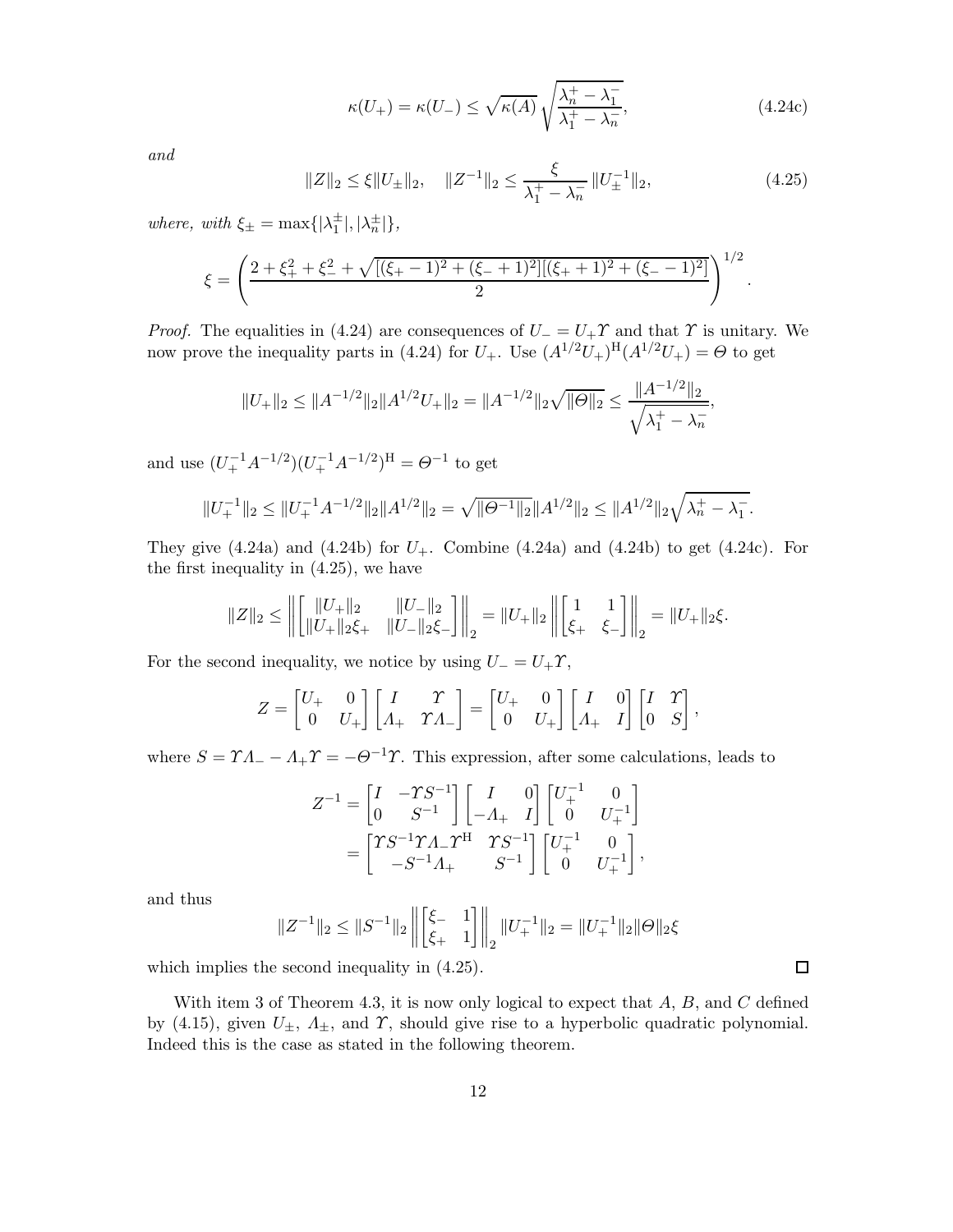**Theorem 4.5.** Given diagonal matrices  $\Lambda_{\pm}$  as in (4.5) and any two of  $n \times n$  matrices  $U_+$ ,  $U_-$ , and unitary  $\Upsilon$  with the third determined by (4.7), if  $\lambda_i^{\pm}$  can be arranged as in (3.3), then the quadratic matrix polynomial constructed by (4.15) is hyperbolic.

*Proof.* First  $\Theta$  is Hermitian and  $\Theta \succ 0$  by (4.16). Obviously  $A, B, C$  in (4.15) are Hermitian and  $A \succ 0$ . Choose  $\lambda_0 = (\lambda_1^+ + \lambda_n^-)/2$ , then  $\Theta^{-1} \succ A_+ - \lambda_0 I \succ 0$  and  $\Theta \prec (\Lambda_+ - \lambda_0 I)^{-1}$ . Thus,

$$
U_{+}^{\rm H} \mathbf{Q}(\lambda_0) U_{+} = (A_{+} - \lambda_0 I) \Theta (A_{+} - \lambda_0 I) - (A_{+} - \lambda_0 I) \prec 0
$$

which says  $\mathbf{Q}(\lambda_0) \prec 0$ . By item 1 of Theorem 3.1,  $\mathbf{Q}(\lambda)$  is hyperbolic.

Theorem 4.5 solves one kind of the inverse eigenvalue problem from HQEP. For more general inverse problems for Hermitian quadratic matrix polynomials, the reader is referred to [32].

## 5 Variational principles

Throughout this section,  $Q(\lambda) = \lambda^2 A + \lambda B + C \in \mathbb{C}^{n \times n}$  is assumed to be hyperbolic and the notations in Theorem 4.2 are kept. The scalar  $\lambda_0$  is as in item 1 of Theorem 3.1 such that  $Q(\lambda_0) \prec 0$ , i.e.  $\lambda_0 \in (\lambda_n^-, \lambda_1^+)$ .

Consider the following equation in  $\lambda$ 

$$
f(\lambda, x) := x^{\mathrm{H}} \mathbf{Q}(\lambda) x = \lambda^2 (x^{\mathrm{H}} A x) + \lambda (x^{\mathrm{H}} B x) + (x^{\mathrm{H}} C x) = 0,
$$
 (5.1)

given  $x \neq 0$ . Since  $\mathbf{Q}(\lambda)$  is hyperbolic, this equation always has two distinct real roots (as functions of  $x$ )

$$
\rho_{\pm}(x) = \frac{-x^{\mathrm{H}}Bx \pm \left[ (x^{\mathrm{H}}Bx)^{2} - 4(x^{\mathrm{H}}Ax)(x^{\mathrm{H}}Cx) \right]^{1/2}}{2(x^{\mathrm{H}}Ax)}.
$$
\n(5.2)

In Duffin [13], they were called the *primary and secondary functionals*, but here we shall call  $\rho_+(x)$  the pos-type Rayleigh quotient of  $\mathbf{Q}(\lambda)$  at x, and  $\rho_-(x)$  the neg-type Rayleigh quotient of  $\mathbf{Q}(\lambda)$  at x. They were also defined in [17, Chapter 13].

It is easy to verify that for any  $x \neq 0$ ,  $\rho_{\pm}(x) \in \mathbb{R}$ , and  $\rho_{\pm}(\alpha x) = \rho_{\pm}(x)$  for any nonzero  $\alpha \in \mathbb{C}$ . By the elementary knowledge of scalar quadratic polynomials, we have

$$
\rho_{+}(x) + \rho_{-}(x) = -\frac{x^{H}Bx}{x^{H}Ax}, \quad \rho_{+}(x) \cdot \rho_{-}(x) = \frac{x^{H}Cx}{x^{H}Ax}.
$$
\n(5.3)

Both will be used later in this paper. Two other important quantities are  $\varsigma(x)$  and  $\varsigma_0(x)$ defined in (4.4). Note

$$
2\rho_{\pm}(x) x^{H} A x + x^{H} B x = \left[ -x^{H} B x \pm \sqrt{(x^{H} B x)^{2} - 4(x^{H} A x)(x^{H} C x)} \right] + x^{H} B x
$$
  
=  $\pm \varsigma(x)$ 

which yields the following alternative representation

$$
\varsigma(x) = \pm [2\rho_{\pm}(x)x^{\mathrm{H}}Ax + x^{\mathrm{H}}Bx],\tag{5.4}
$$

where the sign " $\pm$ " before [ $\cdots$ ] is selected to make sure that the right-hand side comes out nonnegative.

 $\Box$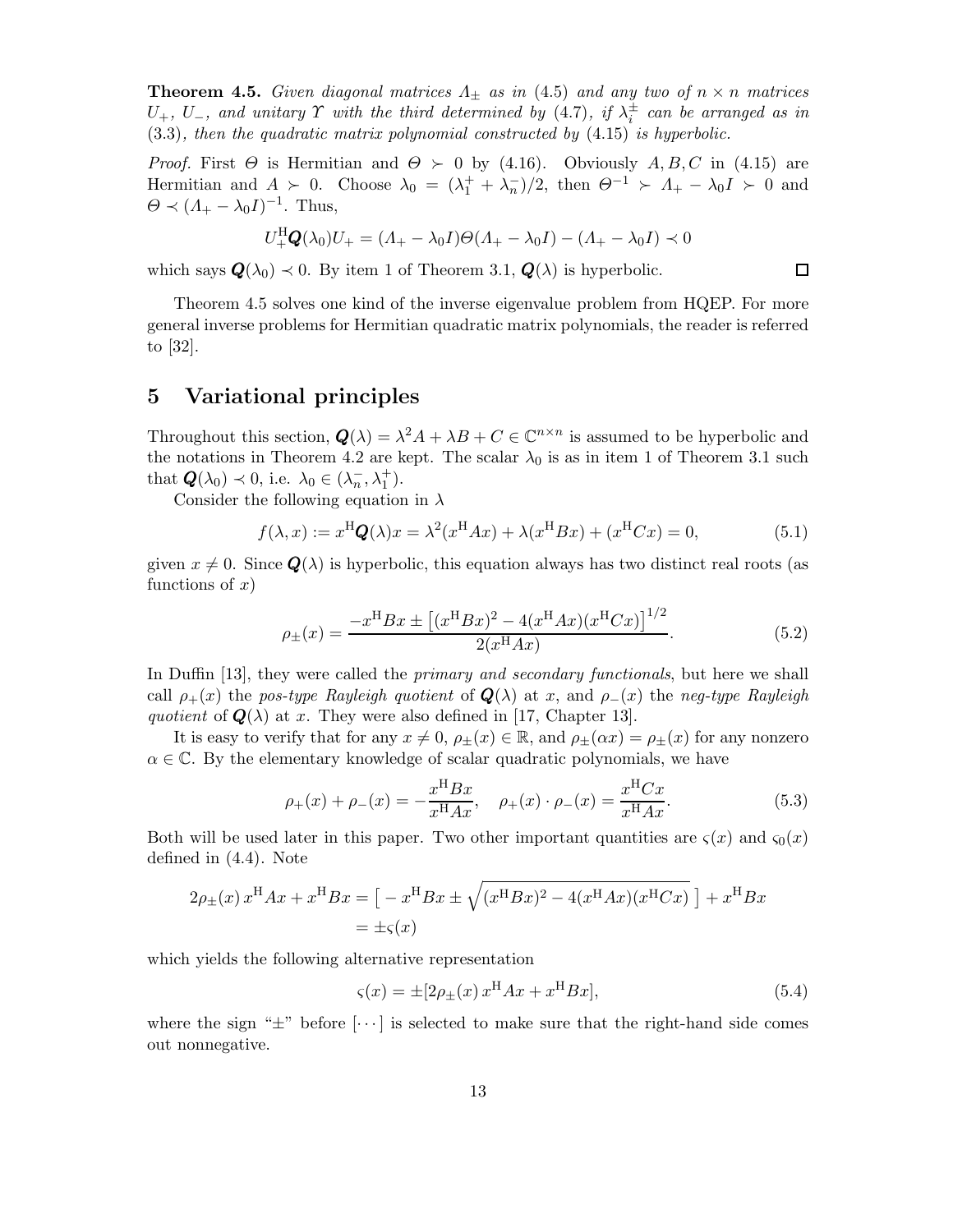Theorem 5.1. We have

$$
\rho_{+}(x) \in [\lambda_{1}^{+}, \lambda_{n}^{+}], \quad \rho_{-}(x) \in [\lambda_{1}^{-}, \lambda_{n}^{-}], \tag{5.5}
$$

$$
\varsigma_0(x) \in [(\lambda_1^+ - \lambda_n^-)\lambda_{\min}(A), \ (\lambda_n^+ - \lambda_1^-)\lambda_{\max}(A)]. \tag{5.6}
$$

Moreover,  $\lambda_i^+ = \rho_+(u_i^+)$  for the eigenpair  $(\lambda_i^+, u_i^+)$  and  $\rho_-(u_j^-) = \lambda_j^-$  for the eigenpair  $(\lambda_j^-, u_j^-)$ .

*Proof.* By item 3 of Theorem 3.1, for any fixed nonzero x,  $f(\lambda, x) < 0$  for  $\lambda \in (\lambda_n^-, \lambda_1^+)$  and  $f(\lambda, x) > 0$  for  $\lambda \in (-\infty, \lambda_1^{-}) \cup (\lambda_n^{+}, +\infty)$ . Thus, the larger root of the scalar quadratic equation  $f(\lambda, x) = 0$  in  $\lambda$  must lie in  $[\lambda_1^+, \lambda_n^+]$  and the smaller one in  $[\lambda_1^-, \lambda_n^-]$ . That is (5.5). The inclusion (5.6) is a result of  $\varsigma(x) = [\rho_+(x) - \rho_-(x)] x^{\text{H}} A x$ . Finally, by the definition of  $\rho_{\pm}(u_i^+),$  we know that one of them is equal to  $\lambda_i^+$ . But  $\rho_{-}(u_i^+) \leq \lambda_n^ < \lambda_i^+$ by (5.5), and thus  $\lambda_i^+ = \rho_+(u_i^+)$ . Similarly,  $\rho_-(u_j^-) = \lambda_j^-$ . П

#### 5.1 Courant-Fischer type min-max principles

Theorem 5.2 below is a restatement of [45, Theorem 32.10, Theorem 32.11, and Remark 32.13. However, it is essentially due to Duffin  $[13, 1955]$  whose proof, although for overdamped Q, works for the general hyperbolic case. Closely related ones for more general nonlinear eigenvalue problems (other than quadratic eigenvalue problems) can be found in [52, 53, 69, 68]. They can be considered as generalizations of Courant-Fischer min-max principles (see [50, p. 206], [58, p. 201]).

**Theorem 5.2** ([13]). Let typ  $\in \{+, -\}$ . We have for  $1 \leq i \leq n$ 

$$
\lambda_i^{\text{typ}} = \max_{\substack{\mathcal{X} \subseteq \mathbb{C}^n \\ \text{codim}\,\mathcal{X} = i-1}} \min_{\substack{x \in \mathcal{X} \\ x \neq 0}} \rho_{\text{typ}}(x),\tag{5.7a}
$$

$$
\lambda_i^{\text{typ}} = \min_{\substack{\mathfrak{X} \subseteq \mathbb{C}^n \\ \dim \mathfrak{X} = i}} \max_{\substack{x \in \mathfrak{X} \\ x \neq 0}} \rho_{\text{typ}}(x). \tag{5.7b}
$$

In particular,

$$
\lambda_1^{\text{typ}} = \min_{x \neq 0} \rho_{\text{typ}}(x), \quad \lambda_n^{\text{typ}} = \max_{x \neq 0} \rho_{\text{typ}}(x). \tag{5.8}
$$

### 5.2 Wielandt-Lidskii type min-max principles

The min-max principles in Theorem 5.3 which can be considered as generalizations of Amir-Moéz type min-max principles [2] and Theorem 5.4 which can be considered as generalizations of the Wielandt-Lidskii min-max principles ([41, 72] and also [7, p. 67], [58, p. 199]) and Ky Fan trace min/max principles [16] are new. For the ease of stating them, let  $\lambda_{\pm} \in \mathbb{R} \cup \{\pm \infty\}$  such that

$$
\lambda_- \leq \lambda_1^- \leq \lambda_n^- \leq \lambda_0 \leq \lambda_1^+ \leq \lambda_n^+ \leq \lambda_+.
$$

Such  $\lambda_{\pm}$  exist, e.g.,  $\lambda_{-} = \lambda_{1}^{-}$  or  $-\infty$  and  $\lambda_{+} = \lambda_{n}^{+}$  or  $\infty$ . Set intervals

$$
\mathcal{J}_{+} = \begin{cases} [\lambda_{0}, \lambda_{+}], & \text{if } \lambda_{+} < \infty, \\ [\lambda_{0}, \infty), & \text{otherwise,} \end{cases} \quad \mathcal{J}_{-} = \begin{cases} [\lambda_{-}, \lambda_{0}], & \text{if } \lambda_{-} > -\infty, \\ (-\infty, \lambda_{0}], & \text{otherwise.} \end{cases}
$$
(5.9)

The following lemma is also essentially due to Duffin [13] whose proof, although for overdamped Q, again works for the general hyperbolic case.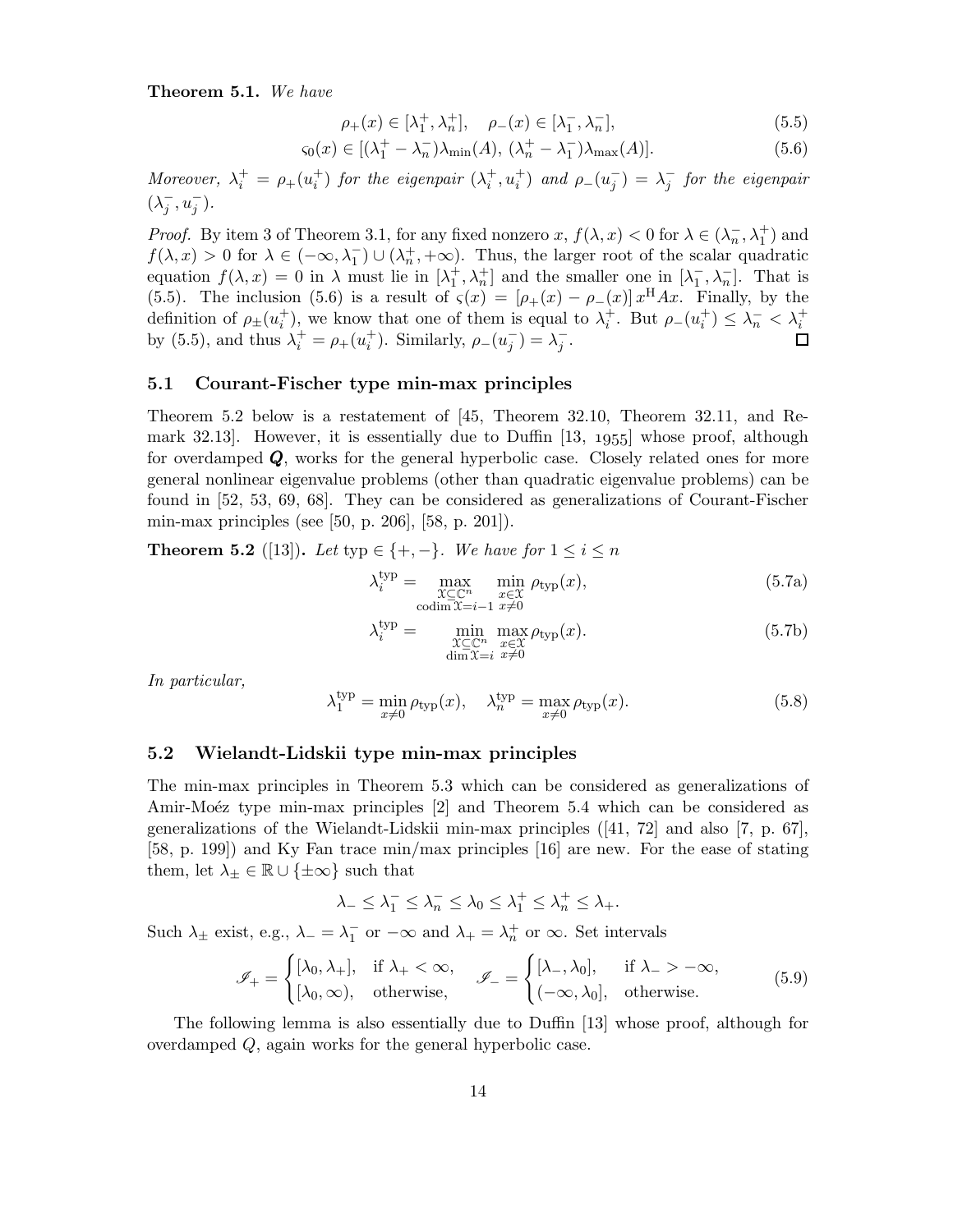Lemma 5.1. Let typ  $\in \{+, -\}$ . We have

$$
\lambda_i^{\text{typ}} \ge \rho_{\text{typ}}(x) \text{ for any } x \in \text{span}\{u_1^{\text{typ}}, u_2^{\text{typ}}, \dots, u_i^{\text{typ}}\},\tag{5.10a}
$$

$$
\lambda_i^{\text{typ}} \le \rho_{\text{typ}}(x) \text{ for any } x \in \text{span}\{u_i^{\text{typ}}, u_{i+1}^{\text{typ}}, \dots, u_n^{\text{typ}}\},\tag{5.10b}
$$

where  $u_i^{typ}$  $j^{\text{typ}}_j$  is the corresponding eigenvector to  $\lambda^{\text{typ}}_j$  $j^{hyp}$  for  $j = 1, \ldots, n$ .

To generalize Amir-Moéz/Wielandt-Lidskii min-max principles, we introduce the following notations. For  $X \in \mathbb{C}^{n \times k}$  with  $\text{rank}(X) = k$ ,  $X^{\text{H}}\mathbf{Q}(\lambda)X$  is a hyperbolic quadratic matrix polynomial of order  $k$ . Hence its eigenvalues are real and semisimple. Denote them by  $\lambda_{i,X}^{\pm}$  and arrange them as

$$
\lambda_{1,X}^- \le \cdots \le \lambda_{k,X}^- \le \lambda_{1,X}^+ \le \cdots \le \lambda_{k,X}^+.
$$
\n
$$
(5.11)
$$

**Theorem 5.3.** Let  $1 \leq i_1 < \cdots < i_k \leq n$  and typ  $\in \{+, -\}$ . For any

$$
\Phi : \underbrace{\mathscr{I}_{\rm typ} \times \cdots \times \mathscr{I}_{\rm typ}}_k \to \mathbb{R}
$$

that is non-decreasing in each of its arguments, we have  $e^2$ 

$$
\min_{\substack{\mathcal{X}_1 \subset \cdots \subset \mathcal{X}_k \\ \dim \mathcal{X}_j = i_j \\ \operatorname{rank}(X) = k}} \sup_{\substack{x_j \in \mathcal{X}_j, j = 1, \dots, k \\ X = [x_1, \dots, x_k] \\ \operatorname{rank}(X) = k}} \Phi(\lambda_{1,X}^{\text{typ}}) = \Phi(\lambda_{i_1}^{\text{typ}}, \dots, \lambda_{i_k}^{\text{typ}}),
$$
\n(5.12a)

$$
\max_{\substack{\mathcal{X}_1 \supset \cdots \supset \mathcal{X}_k \\ \text{codim}\,\mathcal{X}_j = i_j - 1}} \inf_{\substack{x_j \in \mathcal{X}_j, j = 1, \dots, k \\ X = [x_1, \dots, x_k] \\ \text{rank}(X) = k}} \Phi(\lambda_{1,X}^{\text{typ}}, \dots, \lambda_{k,X}^{\text{typ}}) = \Phi(\lambda_{i_1}^{\text{typ}}, \dots, \lambda_{i_k}^{\text{typ}}). \tag{5.12b}
$$

If also  $\Phi$  is continuous, then "sup" in (5.12a) and "inf" in (5.12b) can be replaced by "max" and "min", respectively. In particular, setting  $i_j = j$  in (5.12a) and setting  $i_j = j + n - k$  in (5.12b), respectively, give

$$
\min_{\text{rank}(X)=k} \Phi(\lambda_{1,X}^{\text{typ}}, \dots, \lambda_{k,X}^{\text{typ}}) = \Phi(\lambda_1^{\text{typ}}, \dots, \lambda_k^{\text{typ}}),\tag{5.13a}
$$

$$
\max_{\text{rank}(X)=k} \Phi(\lambda_{1,X}^{\text{typ}}, \dots, \lambda_{k,X}^{\text{typ}}) = \Phi(\lambda_{n-k+1}^{\text{typ}}, \dots, \lambda_n^{\text{typ}}). \tag{5.13b}
$$

*Proof.* The following proof actually works for any typ  $\in \{+, -\}$  also, but for clarity, we present it for typ  $= +$  only. We also note that the results in this theorem for one typ  $\in \{+, -\}$  easily lead to ones for the other. For example, suppose that we already have proved (5.12) for typ = +. Now consider  $\hat{Q}(\lambda) = \lambda^2 A + \lambda(-B) + C$  whose eigenvalues are

 $\hat{\lambda}_1^- \leq \cdots \leq \hat{\lambda}_n^- < \hat{\lambda}_1^+ \leq \cdots \leq \hat{\lambda}_n^+,$ 

where  $\hat{\lambda}_i^- = -\lambda_{n-i+1}^+$  and  $\hat{\lambda}_j^+ = -\lambda_{n-j+1}^-$ . Apply (5.12b) for typ = + to  $\hat{Q}(\lambda)$  and  $-\Phi(-\xi_k,\ldots,-\xi_1)$  to get (5.12a) for typ = −, and apply (5.12a) for typ = + to  $\hat{\mathbf{Q}}(\lambda)$  and  $-\Phi(-\xi_k, \ldots, -\xi_1)$  to get (5.12b) for typ = -.

<sup>&</sup>lt;sup>2</sup>In (5.12a), it is not clear if the "sup" is attainable for any given  $\mathfrak{X}_j$  satisfying the given assumptions, except for continuous  $\Phi$ . The same comment applies to the "inf" in (5.12b).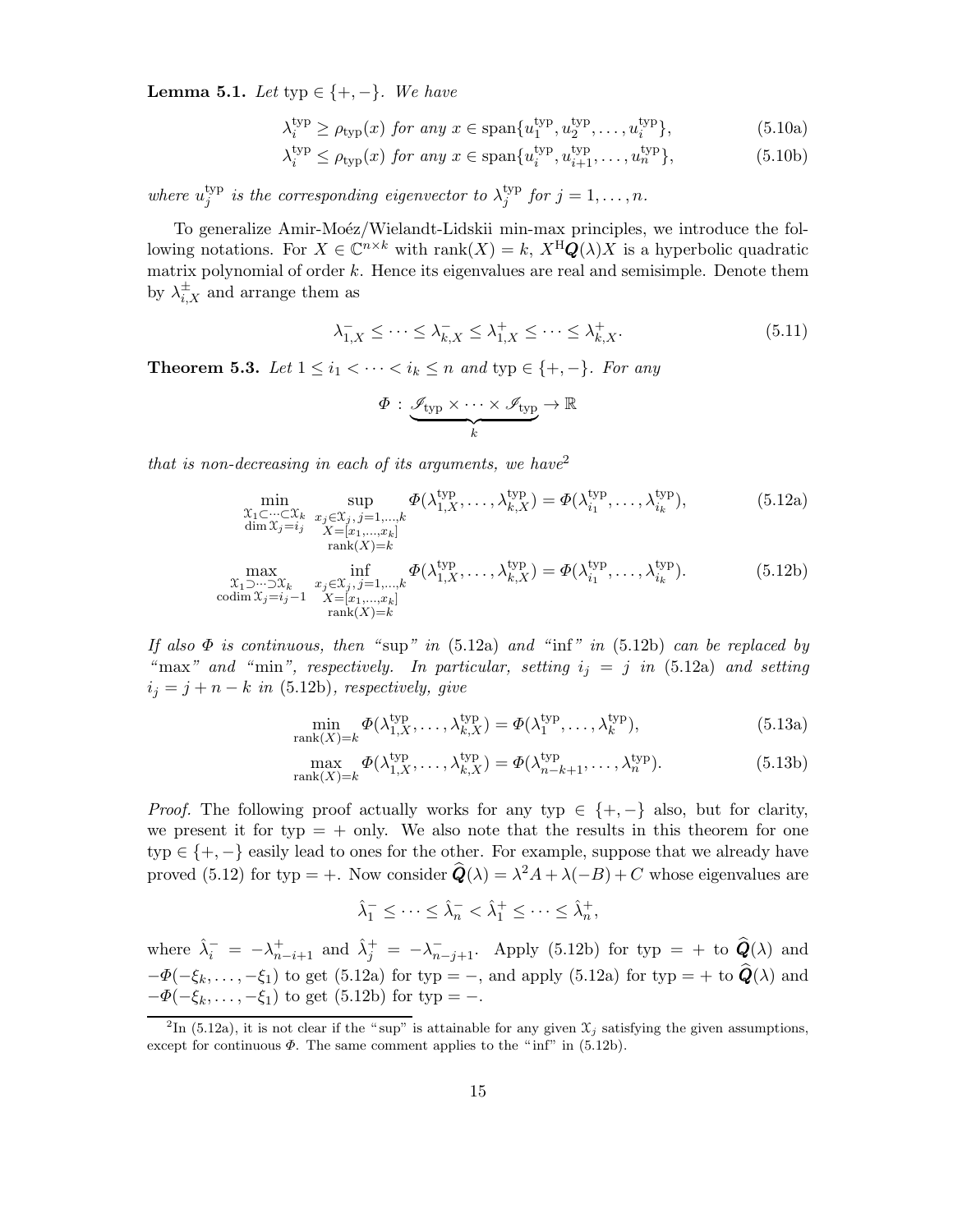We now prove the theorem for typ = +. We introduce, for a matrix  $W = [w_1, \ldots, w_p]$ ,

$$
S_{j,W} := \text{span}\{w_1, \ldots, w_j\}, \, \mathcal{T}_{j,W} := \text{span}\{w_j, \ldots, w_p\} \text{ for } j = 1, \ldots, p.
$$

In particular  $\mathcal{S}_W = \mathcal{S}_{p,W}$ ,  $\mathcal{T}_W = \mathcal{T}_{1,W}$ , and thus  $\mathcal{S}_W = \mathcal{T}_W$ .

First we prove (5.12b). Recall the eigenvectors  $u_j^+$  introduced in Theorem 4.2. Choose

$$
\widehat{x}_j = \text{span}\{u_{i_j}^+, \dots, u_n^+\} \quad \text{for } j = 1, 2, \dots, k. \tag{5.14}
$$

Then  $\widehat{X}_1 \supset \cdots \supset \widehat{X}_k$  and codim  $\widehat{X}_j = i_j - 1$ . By Lemma 5.1,  $\rho_+(x) \geq \lambda_{i_j}^+$  for any nonzero  $x \in \mathfrak{X}_j$ . Therefore

$$
\min_{\substack{x \in \hat{\mathfrak{X}}_j \\ x \neq 0}} \rho_+(x) = \rho_+(\substack{+ \\ i_j}) = \lambda_{i_j}^+.
$$

For any  $X = [x_1, \ldots, x_k]$  with  $x_j \in \mathcal{X}_j$  for  $j = 1, \ldots, k$  such that  $\text{rank}(X) = k$ , consider  $X^{\text{H}}\mathbf{Q}(\lambda)X$  which is a hyperbolic quadratic matrix polynomial of order k. For  $j = 1, \ldots, k$ , noticing  $\mathcal{T}_{j,X} \subset \mathcal{X}_j$ , we have by Theorem 5.2

$$
\lambda_{j,X}^+ = \max_{\substack{\mathfrak{X} \subset \mathfrak{Y}_X \\ \dim \mathfrak{X} = k - j + 1}} \min_{\substack{x \in \mathfrak{X} \\ x \neq 0}} \rho_+(x) \ge \min_{\substack{x \in \mathfrak{Y}_{j,X} \\ x \neq 0}} \rho_+(x) \ge \min_{\substack{x \in \mathfrak{X}_j \\ x \neq 0}} \rho_+(x) = \lambda_{i,j}^+.
$$

Since  $\Phi(\cdot)$  is non-decreasing in each of its arguments,

$$
\Phi(\lambda_{1,X}^+,\ldots,\lambda_{k,X}^+)\geq \Phi(\lambda_{i_1}^+,\ldots,\lambda_{i_k}^+),
$$

which gives

$$
\min_{\substack{x_j \in \widehat{\mathcal{X}}_j, j=1,\dots,k \\ X=[x_1,\dots,x_k] \\ \operatorname{rank}(X)=k}} \Phi(\lambda_{1,X}^+, \dots, \lambda_{k,X}^+) \ge \Phi(\lambda_{i_1}^+, \dots, \lambda_{i_k}^+),
$$

because  $x_j \in \hat{X}_j$  for  $1 \leq i \leq k$  are arbitrary, subject to  $\text{rank}(X) = k$ . Therefore

$$
\sup_{\substack{\chi_1 \supset \cdots \supset \chi_k \\ \text{codim } \chi_j = i_j - 1}} \inf_{\substack{x_j \in \chi_j, j = 1, \dots, k \\ X = [x_1, \dots, x_k] \\ \text{rank}(X) = k}} \Phi(\lambda_{1,X}^+, \dots, \lambda_{k,X}^+) \ge \Phi(\lambda_{i_1}^+, \dots, \lambda_{i_k}^+). \tag{5.15}
$$

On the other hand, let  $\mathfrak{X}_j$  for  $j = 1, \ldots, k$  be any subspaces that satisfy the assumptions:  $\mathfrak{X}_1 \supset \cdots \supset \mathfrak{X}_k$  and  $\text{codim } \mathfrak{X}_j = i_j - 1$ . Define  $\mathfrak{Y}_j = \text{span}\{u_1^+, \ldots, u_{i_j}^+\}$ . Then  $\mathcal{Y}_1 \subset \cdots \subset \mathcal{Y}_k$  and dim  $\mathcal{Y}_j = i_j$ . By [2, Corollary 2.2] (see also [38, Lemma 3.2]), there exist two A-orthonormal sets  $\{x_1, \ldots, x_k\}$  and  $\{y_1, \ldots, y_k\}$  with  $x_j \in \mathfrak{X}_j$  for  $1 \leq j \leq k$ and  $y_j \in \mathcal{Y}_j$  for  $1 \leq j \leq k$  such that

$$
\mathfrak{T}_X := \mathrm{span}\{x_1,\ldots,x_k\} = \mathrm{span}\{y_1,\ldots,y_k\} =: \mathcal{S}_Y.
$$

where  $X = [x_1, \ldots, x_k]$  and  $Y = [y_1, \ldots, y_k]$  satisfy  $X^{\text{H}}AX = Y^{\text{H}}AY = I_k$ . Then  $Y^{\text{H}}\mathbf{Q}(\lambda)Y$  is a hyperbolic quadratic matrix polynomial whose pos-type eigenvalues are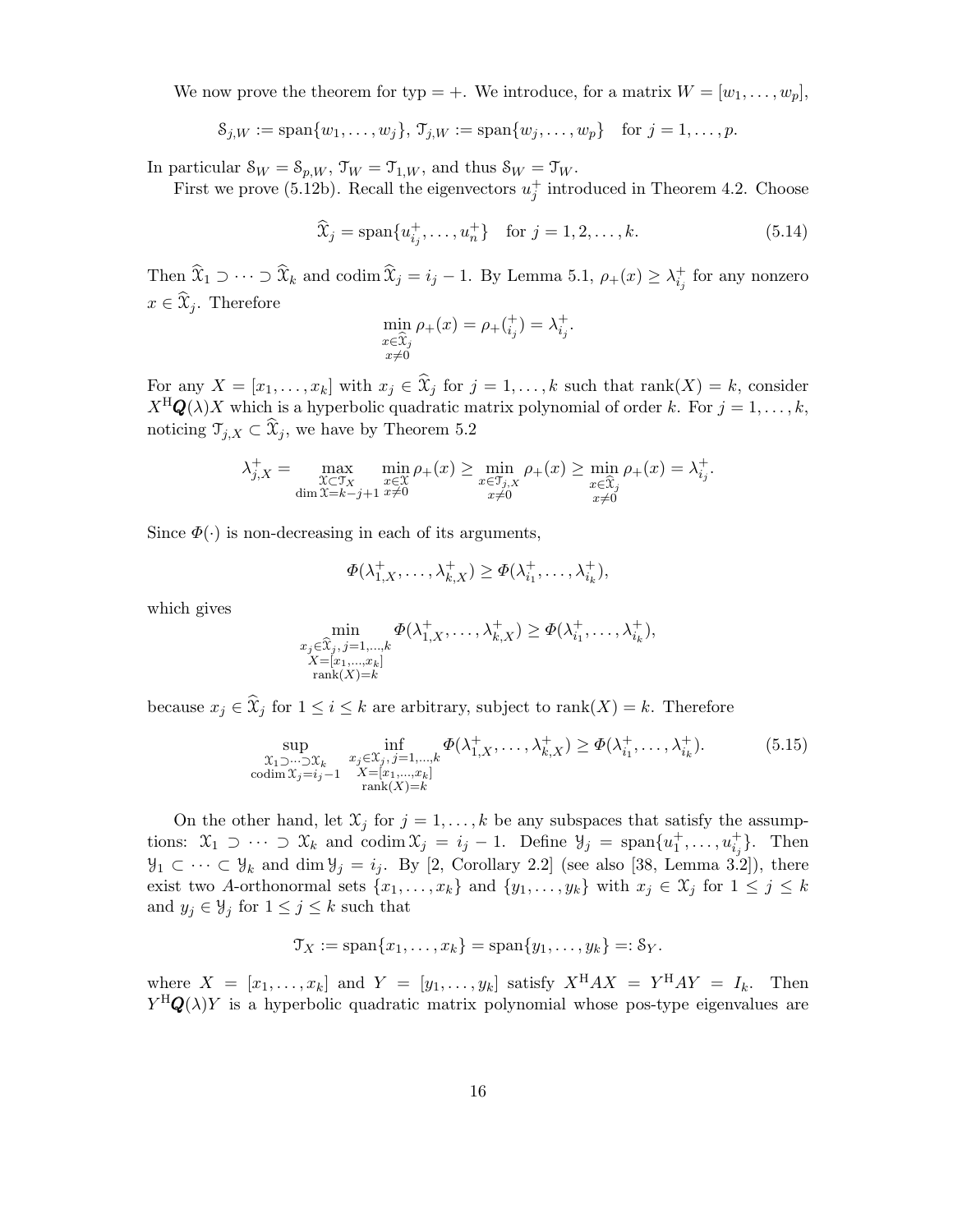$\lambda_{1,Y}^+ \leq \cdots \leq \lambda_{k,Y}^+$ . Since  $\mathcal{S}_Y = \mathcal{T}_X$ ,  $\lambda_{j,Y}^+ = \lambda_{j,X}^+$  for  $j = 1,\ldots,k$ . By Lemma 5.1,  $\rho_{+}(y) \leq \lambda_{i_j}^{+}$  for any nonzero  $y \in \mathcal{Y}_j$ . Therefore

$$
\max_{\substack{y \in \mathcal{Y}_j \\ y \neq 0}} \rho_+(y) = \lambda_{i_j}^+.
$$

By Theorem 5.2 and noticing  $S_{j,Y} \subset \mathcal{Y}_j$ , we have, for  $j = 1, \ldots, k$ ,

$$
\lambda_{j,X}^+ = \lambda_{j,Y}^+ = \min_{\substack{y \subset \mathcal{S}_Y \\ \dim \mathcal{Y} = j}} \max_{\substack{y \in \mathcal{Y} \\ y \neq 0}} \rho_+(y) \le \max_{\substack{y \in \mathcal{S}_{j,Y} \\ y \neq 0}} \rho_+(y) \le \max_{\substack{y \in \mathcal{Y}_j \\ y \neq 0}} \rho_+(y) = \lambda_{i_j}^+.
$$

Since  $\Phi(\cdot)$  is non-decreasing in each of its arguments,

$$
\Phi(\lambda_{1,X}^+,\ldots,\lambda_{k,X}^+) \leq \Phi(\lambda_{i_1}^+,\ldots,\lambda_{i_k}^+),
$$

which gives

$$
\inf_{\substack{x_j \in \mathcal{X}_j, j=1,\dots,k \\ X=[x_1,\dots,x_k] \\ \operatorname{rank}(X)=k}} \Phi(\lambda_{1,X}^+, \dots, \lambda_{k,X}^+) \leq \Phi(\lambda_{i_1}^+, \dots, \lambda_{i_k}^+).
$$

Since  $\mathfrak{X}_j$  are arbitrary, we conclude

$$
\sup_{\substack{\chi_1 \supset \cdots \supset \chi_k \\ \text{codim } \chi_j = i_j - 1}} \inf_{\substack{x_j \in \chi_j, j = 1, \dots, k \\ X = [x_1, \dots, x_k] \\ \text{rank}(X) = k}} \Phi(\lambda_{1,X}^+, \dots, \lambda_{k,X}^+) \le \Phi(\lambda_{i_1}^+, \dots, \lambda_{i_k}^+). \tag{5.16}
$$

Combine  $(5.15)$  and  $(5.16)$  to get

$$
\sup_{\substack{\chi_1 \supset \cdots \supset \chi_k \\ \text{codim } \chi_j = i_j - 1}} \inf_{\substack{x_j \in \chi_j, j = 1, \dots, k \\ X = [x_1, \dots, x_k] \\ \text{rank}(X) = k}} \Phi(\lambda_{1,X}^+, \dots, \lambda_{k,X}^+) = \Phi(\lambda_{i_1}^+, \dots, \lambda_{i_k}^+). \tag{5.12b'}
$$

But the " sup" here is achievable by the selection in (5.14). Thus we have (5.12b).

Now we claim the "inf" can be replaced by "min" for a continuous  $\Phi$ . Let  $\mathfrak{X}_j$  for  $j = 1, \ldots, k$  be given and satisfy the assumptions:  $\mathfrak{X}_1 \supset \cdots \supset \mathfrak{X}_k$  and codim  $\mathfrak{X}_j = i_j - 1$ . There exist a sequence  $X^{(i)} \in \mathbb{C}^{n \times k}$  with  $\text{rank}(X^{(i)}) = k$  and its jth column in  $\mathcal{X}_j$  such that

$$
\lim_{i \to \infty} \Phi(\lambda_{1,X^{(i)}}^+, \dots, \lambda_{k,X^{(i)}}^+) = \inf_{\substack{x_j \in \mathcal{X}_j, j=1,\dots,k \\ X=[x_1,\dots,x_k] \\ \text{rank}(X)=k}} \Phi(\lambda_{1,X}^+, \dots, \lambda_{k,X}^+). \tag{5.17}
$$

Without loss of generality, we may assume  $X^{(i)}$  has A-orthonormal columns, i.e.,

$$
(X^{(i)})^{\mathrm{H}}AX^{(i)} = I_k;
$$

otherwise we can perform the Gram-Schimdt A-orthogonalization on the columns of  $X^{(i)}$ from the last column backwards, and the new  $X^{(i)}$  has the same property as the old  $X^{(i)}$ : rank $(X^{(i)}) = k$  and its jth column is in  $\mathfrak{X}_j$ , and also  $\lambda_i^{\pm}$  $_{j,X^{(i)}}^{\pm}$  remain the same. Since  $\{X^{(i)}\}$ is a bounded set in  $\mathbb{C}^{n \times k}$ , it has a convergent subsequence. Through renaming, we may assume that  $\{X^{(i)}\}$  itself is convergent, and let  $Y \in \mathbb{C}^{n \times k}$  be the limit. It is not hard to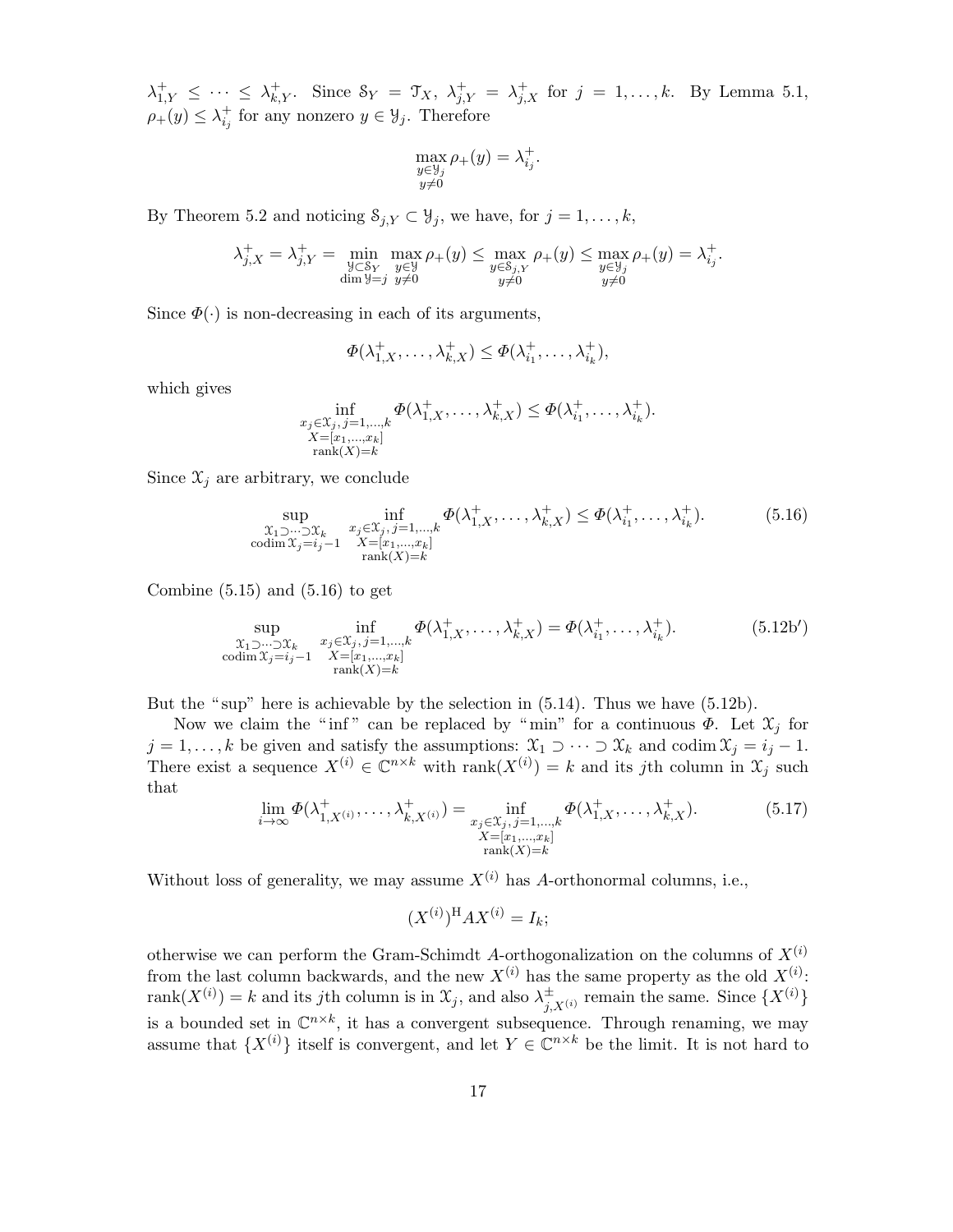see that  $Y^{H}AY = I_{k}$  which implies  $rank(Y) = k$  and that the jth column of Y is in  $\mathcal{X}_{j}$ . Since  $(X^{(i)})^{\text{H}}\mathbf{Q}(\lambda)X^{(i)}$  goes to  $Y^{\text{H}}\mathbf{Q}(\lambda)Y$ , by the continuity of eigenvalues with respect to the coefficient matrices we conclude

$$
\lim_{i \to \infty} \lambda_{j,X^{(i)}}^{\pm} = \lambda_{j,Y}^{\pm} \quad \text{for } 1 \le j \le k.
$$

Therefore the left-hand side of (5.17) is equal to  $\Phi(\lambda_{1,Y}^+,\ldots,\lambda_{k,Y}^+),$  and thus the "inf" in (5.17) is attainable.

For (5.12a), a proof similar to what we did above for (5.12b) works: choosing  $\mathcal{X}_j =$  $\text{span}\{u_1^+, \ldots, u_{i_j}^+\}$  will lead to that the left-hand side is no bigger than its right-hand side, and choosing  $\mathcal{Y}_j = \text{span}\{u_{i_j}^+, \dots, u_n^+\}$  will give the opposite.  $\Box$ 

Specializing Theorem 5.3 to the case where  $\Phi$  and  $\Psi$  are the sum of its arguments leads to Wielandt-Lidskii type min-max principles as summarized in the following theorem and Ky Fan type trace min/max principles.

**Theorem 5.4.** Let  $1 \leq i_1 < \cdots < i_k \leq n$  and typ  $\in \{+, -\}$ . Then

$$
\min_{\substack{\mathcal{X}_1 \subset \dots \subset \mathcal{X}_k \\ \dim \mathcal{X}_j = i_j}} \max_{\substack{x_j \in \mathcal{X}_j \\ X = [x_1, \dots, x_k] \\ \text{rank}(X) = k}} \sum_{j=1}^k \lambda_{j,X}^{\text{typ}} = \sum_{j=1}^k \lambda_{i_j}^{\text{typ}},
$$
\n(5.18a)

$$
\max_{\substack{\chi_1 \supset \cdots \supset \chi_k \\ \text{codim } \chi_j = i_j - 1}} \min_{\substack{x_j \in \chi_j \\ X = [x_1, \dots, x_k]}} \sum_{j=1}^k \lambda_{j,X}^{\text{typ}} = \sum_{j=1}^k \lambda_{i_j}^{\text{typ}}.
$$
\n(5.18b)

In particular, setting  $i_j = j$  in (5.18a) and setting  $i_j = j + n - k$  in (5.18b) give

$$
\min_{\text{rank}(X)=k} \sum_{j=1}^{k} \lambda_{j,X}^{\text{typ}} = \sum_{j=1}^{k} \lambda_j^{\text{typ}}, \quad \max_{\text{rank}(X)=k} \sum_{j=1}^{k} \lambda_{j,X}^{\text{typ}} = \sum_{j=1}^{k} \lambda_{n-k+j}^{\text{typ}}.
$$
 (5.19)

#### 5.3 Cauchy type interlacing inequalities

The Cauchy type interlacing inequalities in  $(5.20)$  were recently obtained by Veselić [66]. Here we present a simple proof, using our generalizations of Amir-Moéz type min-max principles in Theorem 5.3.

**Theorem 5.5** (Cauchy-type interlacing inequalities [66]). Suppose  $X \in \mathbb{C}^{n \times k}$  with rank $(X) =$ k. Denote the eigenvalues of  $X^H \mathbf{Q}(\lambda) X$  by

$$
\mu_1^- \leq \cdots \leq \mu_k^- < \mu_1^+ \leq \cdots \leq \mu_k^+.
$$

Let typ  $\in \{+, -\}.$  Then

$$
\lambda_i^{\text{typ}} \le \mu_i^{\text{typ}} \le \lambda_{i+n-k}^{\text{typ}}, \quad \text{for } i = 1, \dots, k. \tag{5.20}
$$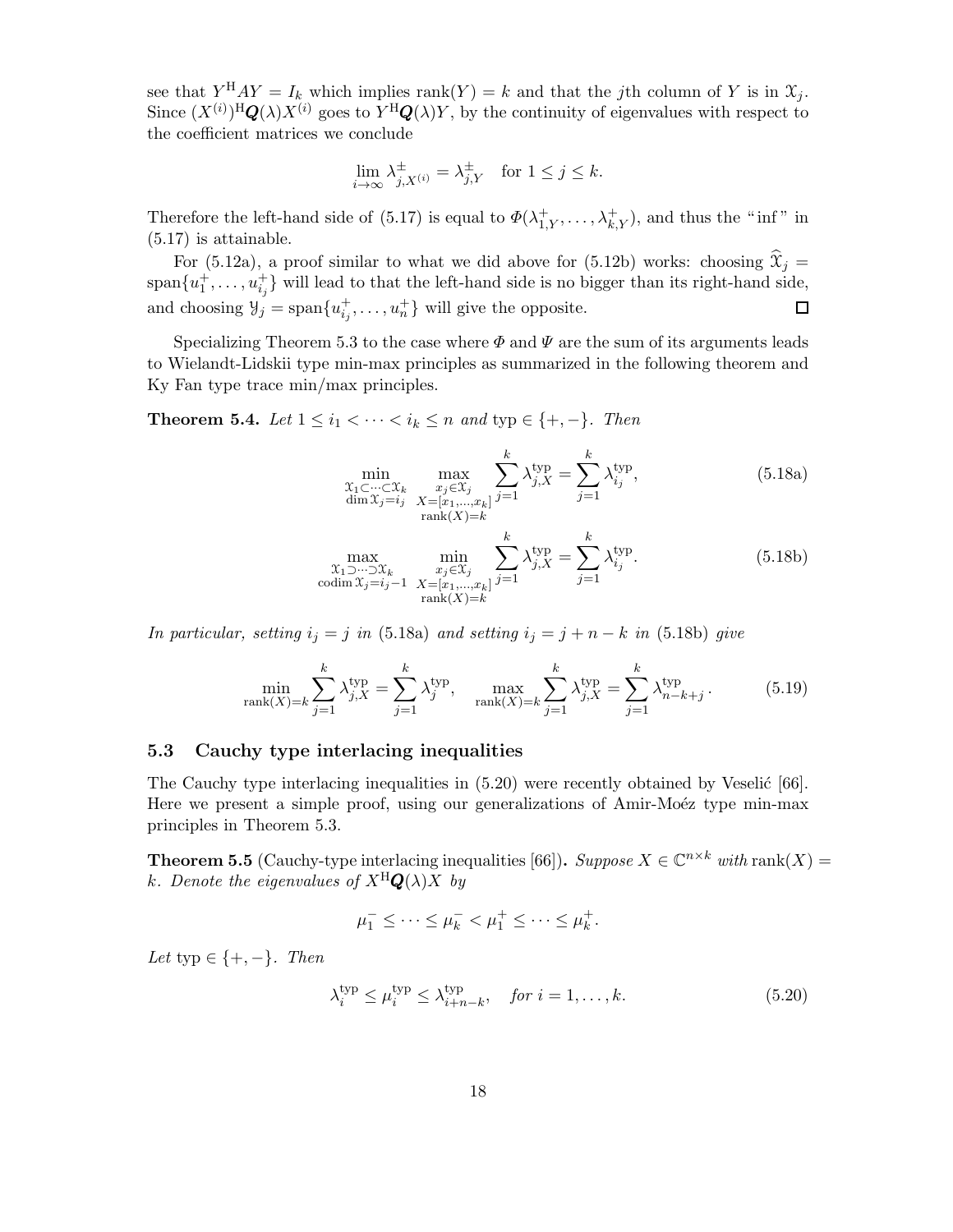Proof. Let

$$
\Phi(\alpha_1,\ldots,\alpha_k) = \text{the } i\text{th largest } \alpha_j.
$$

Then this  $\Phi$  satisfies the condition of Theorem 5.3. Making use of  $(5.13a)$  and  $(5.13b)$ gives  $\mu_i^{\text{typ}} \geq \lambda_i^{\text{typ}}$ <sup>typ</sup> and  $\mu_i^{\text{typ}} \leq \lambda_{i+r}^{\text{typ}}$  $\Box$  $\lim_{i+n-k}$ , respectively. That is  $(5.20)$ .

Remark 5.1. The Cauchy type interlacing inequalities in Theorem 5.5 are sharper than those possibly derived by linearization. Actually, through linearization and by item 1 of [40, Theorem 1.1] (which is, in fact, [30, Theorem 2.1]), we can only obtain

$$
\lambda_i^+ \le \mu_i^+ \le \lambda_{i+2n-2k}^+, \quad i = 1, \dots, k,
$$
  

$$
\lambda_{j-(n-k)}^- \le \mu_j^- \le \lambda_{j+n-k}^-, \quad j = 1, \dots, k,
$$

where we set  $\lambda_i^+ = +\infty$  for  $i > n$  and  $\lambda_j^- = -\infty$  for  $j < 1$ .

# 6 Perturbation analysis

Throughout this section, we suppose that Hermitian matrices  $A, B$ , and  $C$  are perturbed to Hermitian matrices  $A, B$ , and  $C$  and set

$$
\Delta A = \tilde{A} - A, \quad \Delta B = \tilde{B} - B, \quad \Delta C = \tilde{C} - C. \tag{6.1}
$$

This notational convention of placing a "<sup>o</sup>" over a symbol for the corresponding perturbed quantity and a " $\Delta$ " before a symbol for the change in the quantity will be generalized to all quantities that depend on A, B, and C. For example,  $\mathbf{Q}(\lambda) = \lambda^2 A + \lambda B + C$  is perturbed to  $\tilde{\boldsymbol{Q}}(\lambda) = \lambda^2 \tilde{A} + \lambda \tilde{B} + \tilde{C}$ , as a result, and

$$
\Delta \rho_{\pm}(x) = \frac{- (x^{\mathrm{H}} \widetilde{B} x) \pm \left[ (x^{\mathrm{H}} \widetilde{B} x)^2 - 4(x^{\mathrm{H}} \widetilde{A} x)(x^{\mathrm{H}} \widetilde{C} x) \right]^{1/2}}{2(x^{\mathrm{H}} \widetilde{A} x)} - \frac{-(x^{\mathrm{H}} B x) \pm \left[ (x^{\mathrm{H}} B x)^2 - 4(x^{\mathrm{H}} A x)(x^{\mathrm{H}} C x) \right]^{1/2}}{2(x^{\mathrm{H}} A x)}.
$$

Given a shift  $\lambda_0 \in \mathbb{R}$ , define

$$
\mathbf{Q}_{\lambda_0}(\lambda) := \mathbf{Q}(\lambda + \lambda_0) = \lambda^2 A + \lambda (2\lambda_0 A + B) + \mathbf{Q}(\lambda_0)
$$
(6.2a)

$$
= \lambda^2 A + \lambda B_{\lambda_0} + C_{\lambda_0}, \qquad (6.2b)
$$

where

$$
B_{\lambda_0} = 2\lambda_0 A + B, \quad C_{\lambda_0} = \mathbf{Q}(\lambda_0). \tag{6.2c}
$$

It can be verified that  $(\mu, x)$  is an eigenpair of  $\mathbf{Q}_{\lambda_0}(\lambda)$  if and only if  $(\mu + \lambda_0, x)$  is an eigenpair of  $\mathbf{Q}(\lambda)$ .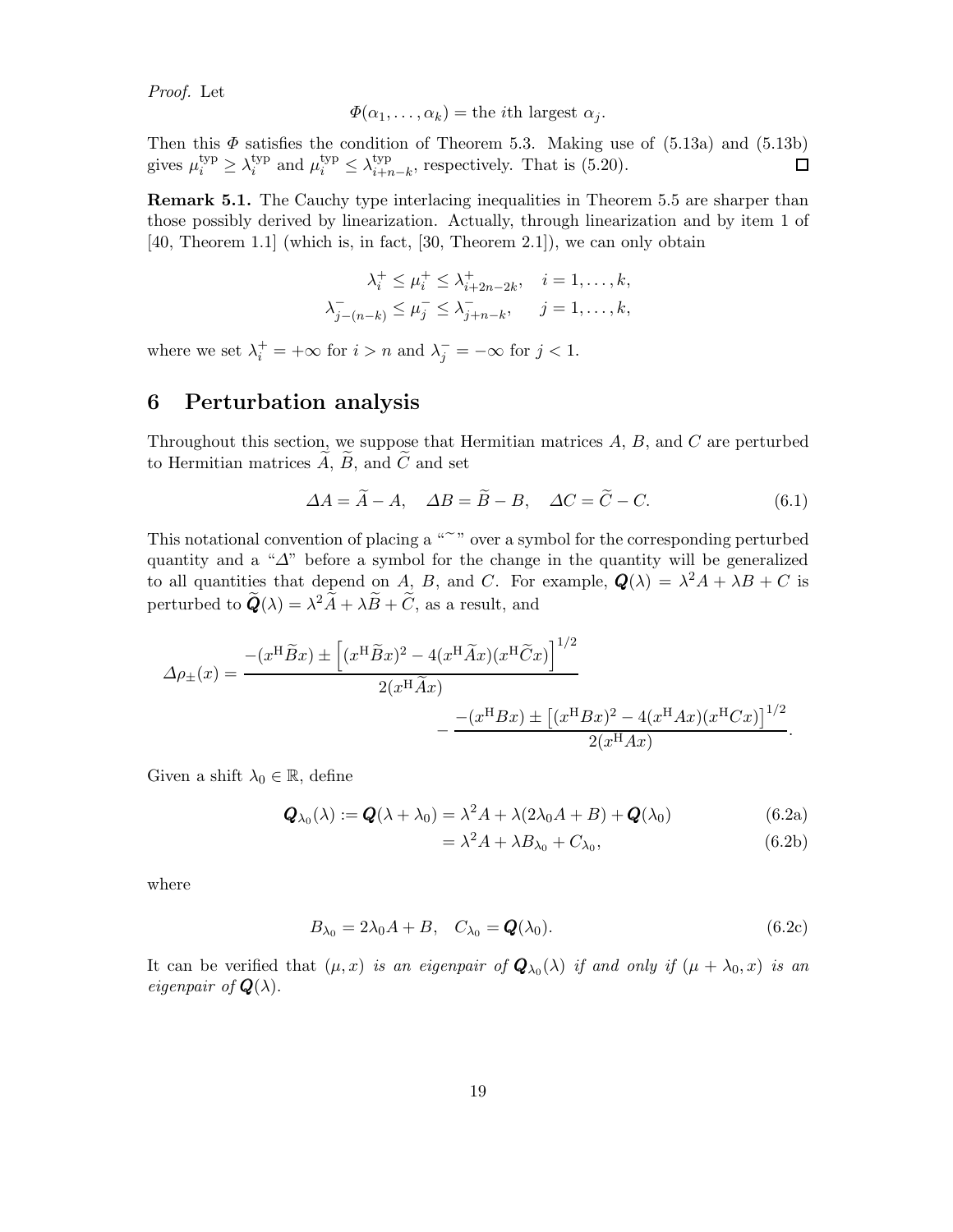#### 6.1 Asymptotical analysis

It is a common technique to perform an asymptotical analysis in numerical analysis for at least three reasons:

- 1. it is mathematically sound, provided it is known that the interesting quantities are continuous with respect to what is being perturbed;
- 2. it is relatively easy because it is a first order analysis, and
- 3. it is powerful in revealing the intrinsic sensitivity of the interesting quantities.

Let  $(\mu, x)$  be a simple eigenpair of HQEP (1.1) for  $\mathbf{Q}(\lambda)$ . Since HQEP (1.1) is equivalent to the eigenvalue problem for the regular matrix pencil  $\mathscr{L}_{\mathbf{Q}}(\lambda)$  in (4.1) and since the eigenvalues of a regular matrix pencil and the eigenvectors associated with simple eigenvalues are continuous with respect to the entries of the involved matrices [58],  $\dot{Q}(\lambda)$ has a simple eigenpair  $(\tilde{\mu}, \tilde{x}) = (\mu + \Delta \mu, x + \Delta x)$  such that  $\Delta \mu \rightarrow 0$  and  $\Delta x \rightarrow 0$  as  $\Delta A$ ,  $\Delta B$ ,  $\Delta C \rightarrow 0$ . Now suppose that  $\|\Delta A\|$ ,  $\|\Delta B\|$ , and  $\|\Delta C\|$  are sufficiently tiny, and so are  $\Delta\mu$  and  $\|\Delta x\|$ . Ignoring terms of order 2 or higher and noticing  $\mathbf{Q}(\mu)x = 0$ , we have from  $\mathbf{Q}(\mu + \Delta \mu)(x + \Delta x) = 0$ 

$$
\Delta \mu \left[ 2\mu A + B \right] x + \left[ \mu^2 \Delta A + \mu \Delta B + \Delta C \right] x + \left[ \mu^2 A + \mu B + C \right] \Delta x \approx 0, \tag{6.3}
$$

where the "≈" means the equation is true after ignoring terms of order 2 or higher. Premultiply (6.3) by  $x^{\text{H}}$  and use  $x^{\text{H}}\mathbf{Q}(\mu) = 0$  to get

$$
\Delta \mu \approx -\frac{x^{\mathrm{H}}[\mu^2 \Delta A + \mu \Delta B + \Delta C]x}{x^{\mathrm{H}}[2\mu A + B]x}
$$
(6.4)

$$
=-\frac{x^{\mathrm{H}}\left[\mu^{2}\Delta A+\mu\Delta B+\Delta C\right]x}{\varsigma(x)}\tag{6.5}
$$

$$
= -\frac{\mu^2}{\pm \varsigma(x)} \cdot x^{\mathrm{H}} \Delta Ax - \frac{\mu}{\pm \varsigma(x)} \cdot x^{\mathrm{H}} \Delta Bx - \frac{1}{\pm \varsigma(x)} \cdot x^{\mathrm{H}} \Delta Cx. \tag{6.6}
$$

where the equality in  $(6.5)$  is due to  $(5.4)$ . There is a clear interpretation of  $(6.6)$ : the change  $\Delta \mu$  is proportional to  $\Delta A$ ,  $\Delta B$ ,  $\Delta C$  with multiplying factors  $|\mu^2/\varsigma(x)|$ ,  $|\mu/\varsigma(x)|$ , and  $1/|s(x)|$ , respectively. Our following strict bounds reflect this interpretation.

The expression (6.4) is not new and its derivation follows a rather standard technique (see, e.g., [63]). What is new here is the use of (5.4) to relate its denominator  $x^{\text{H}}[2\mu A+B]x$ to  $\varsigma(x)$ , a quantity that determines the hyperbolicity of **Q**.

#### 6.2 Perturbation bounds in the spectral norm

Throughout the rest of this section, we assume  $Q(\lambda)$  and  $\overline{Q}(\lambda)$  are hyperbolic and

$$
||A^{-1/2}\Delta AA^{-1/2}||_2 < 1\tag{6.7}
$$

which guarantees  $\tilde{A} \succ 0$ . We will adopt the notations introduced in Theorem 4.2. Our goal is to bound the norms of

$$
\Delta\Lambda_+ = \text{diag}(\tilde{\lambda}_1^+ - \lambda_1^+, \dots, \tilde{\lambda}_n^+ - \lambda_n^+), \quad \Delta\Lambda_- = \text{diag}(\tilde{\lambda}_1^- - \lambda_1^-, \dots, \tilde{\lambda}_n^- - \lambda_n^-).
$$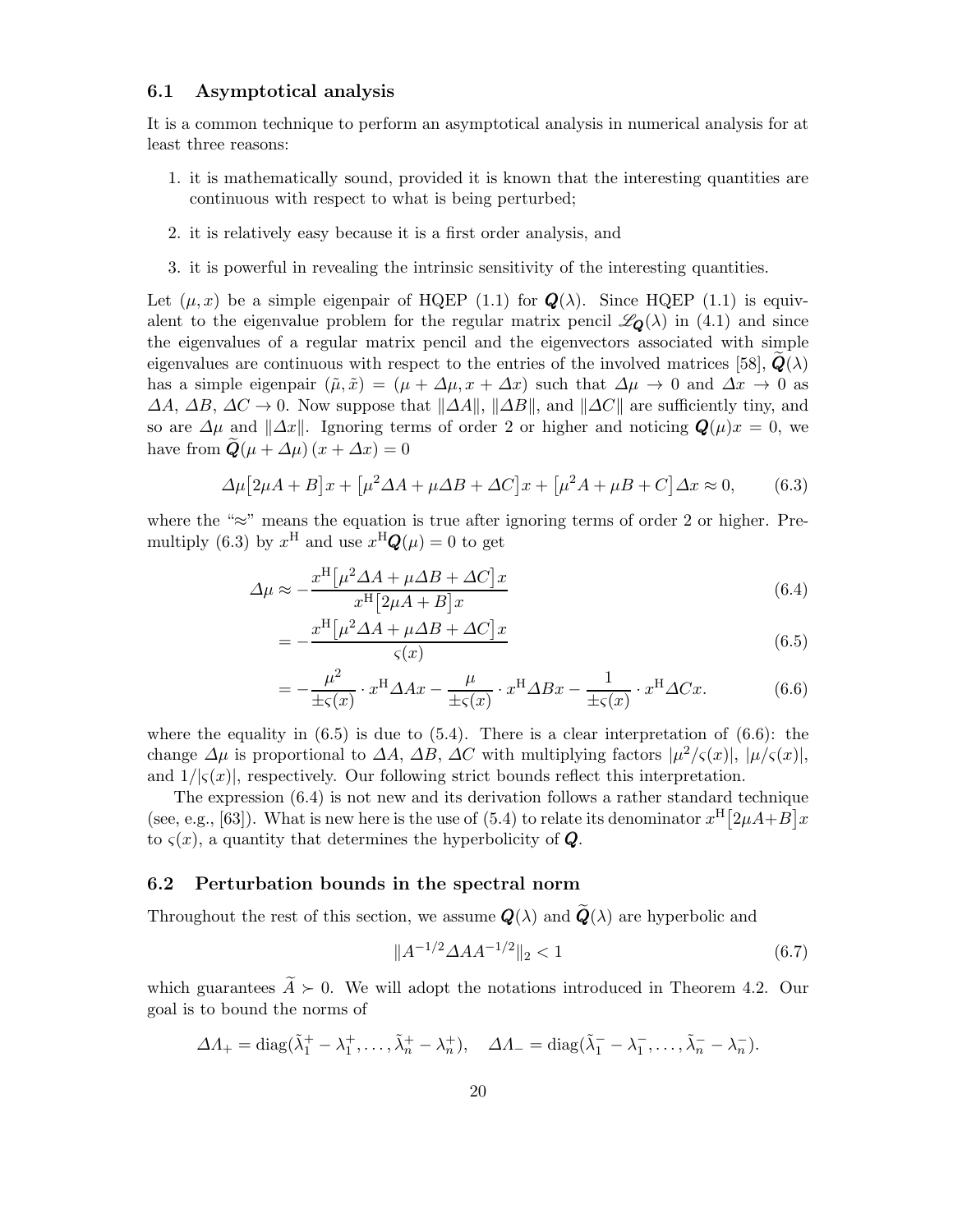Bounds on norms of the change to  $\Lambda = \text{diag}(\Lambda_-, \Lambda_+)$  are easily derivable through

$$
\begin{aligned} &\|\varDelta A\|_2 = \max_{\pm} \|\varDelta A_{\pm}\|_2, \quad \|\varDelta A\|_{\rm F} = \sqrt{\|\varDelta A_{+}\|_{\rm F}^2 + \|\varDelta A_{-}\|_{\rm F}^2}, \\ &\|\varDelta A\|_{\rm ui} \leq 2 \max_{\pm} \|\varDelta A_{\pm}\|_{\rm ui}, \end{aligned}
$$

where  $\|\cdot\|_{\text{ui}}$  denotes a general unitarily invariant norm. For the definition and properties of unitarily invariant norms, the reader is referred to [7, 58] for details. In this article, for convenience, any  $\|\cdot\|_{\text{ui}}$  we use is generic to matrix sizes in the sense that it applies to matrices of all sizes. Examples include the matrix spectral norm  $\|\cdot\|_2$  and the Frobenius norm  $\|\cdot\|_F$ . Two important properties of unitarily invariant norms are

 $\|X\|_2 \leq \|X\|_{\text{ui}}, \quad \|XYZ\|_{\text{ui}} \leq \|X\|_2 \cdot \|Y\|_{\text{ui}} \cdot \|Z\|_2$  (6.8)

for any matrices  $X, Y$ , and  $Z$  of compatible sizes.

In this subsection, we will focus on the spectral norm, and leave the case for more generally unitarily invariant norms to the next subsection. Our main results of this subsection are summarized in Theorem 6.1 which is reminiscent of the well-known result of Weyl [71]. We will comment more on it after stating the theorem.

Theorem 6.1. Let typ  $\in \{+, -\}$ , and

$$
\epsilon_a = \|A^{-1/2}\Delta A A^{-1/2}\|_2, \quad \epsilon_b = \frac{\|\Delta B\|_2}{\|B\|_2}, \quad \epsilon_c = \frac{\|\Delta C\|_2}{\|C\|_2},\tag{6.9}
$$

$$
\lambda_{\max}^{\text{typ}} = \max\{|\lambda_1^{\text{typ}}|, |\lambda_n^{\text{typ}}|\}, \quad \tilde{\lambda}_{\max}^{\text{typ}} = \max\{|\tilde{\lambda}_1^{\text{typ}}|, |\tilde{\lambda}_n^{\text{typ}}|\},\tag{6.10}
$$

$$
\chi_{\varsigma} = \min_{x \neq 0} \{ \varsigma_0(x), \tilde{\varsigma}_0(x) \}, \quad \chi_{\lambda^{\text{typ}}} = \max \{ \lambda^{\text{typ}}_{\text{max}}, \tilde{\lambda}^{\text{typ}}_{\text{max}} \}. \tag{6.11}
$$

1. If 
$$
\Delta A = \Delta B = 0
$$
 and

$$
\epsilon_c < \frac{\chi_{\varsigma}^2}{4||A||_2||C||_2},\tag{6.12}
$$

then

$$
\|\Delta \Lambda_{\text{typ}}\|_2 \le \frac{1}{\chi_{\varsigma}} \|\Delta C\|_2. \tag{6.13}
$$

2. If  $\Delta B = \Delta C = 0$  and

$$
\epsilon_a < \min\left\{1, \frac{\chi_{\varsigma}^2}{4\|A\|_2 \|C\|_2}\right\},\tag{6.14}
$$

then

$$
\|\Delta A_{\text{typ}}\|_2 \le \frac{\chi_{\lambda^{\text{typ}}}}{(1 - \epsilon_a)\chi_{\varsigma}} \|\Delta A\|_2. \tag{6.15}
$$

3. If  $\Delta A = \Delta C = 0$  and

$$
\epsilon_b < \frac{\chi_{\varsigma}^2}{\|B\|_2 (\|B\|_2 + 2\sqrt{\|A\|_2 \|C\|_2})},\tag{6.16}
$$

then

$$
\|\Delta A_{\text{typ}}\|_2 \le \frac{\chi_{\lambda^{\text{typ}}}}{\chi_{\varsigma}} \|\Delta B\|_2 + \frac{\|C\|_2}{\chi_{\varsigma}^3} \|\Delta B\|_2^2. \tag{6.17}
$$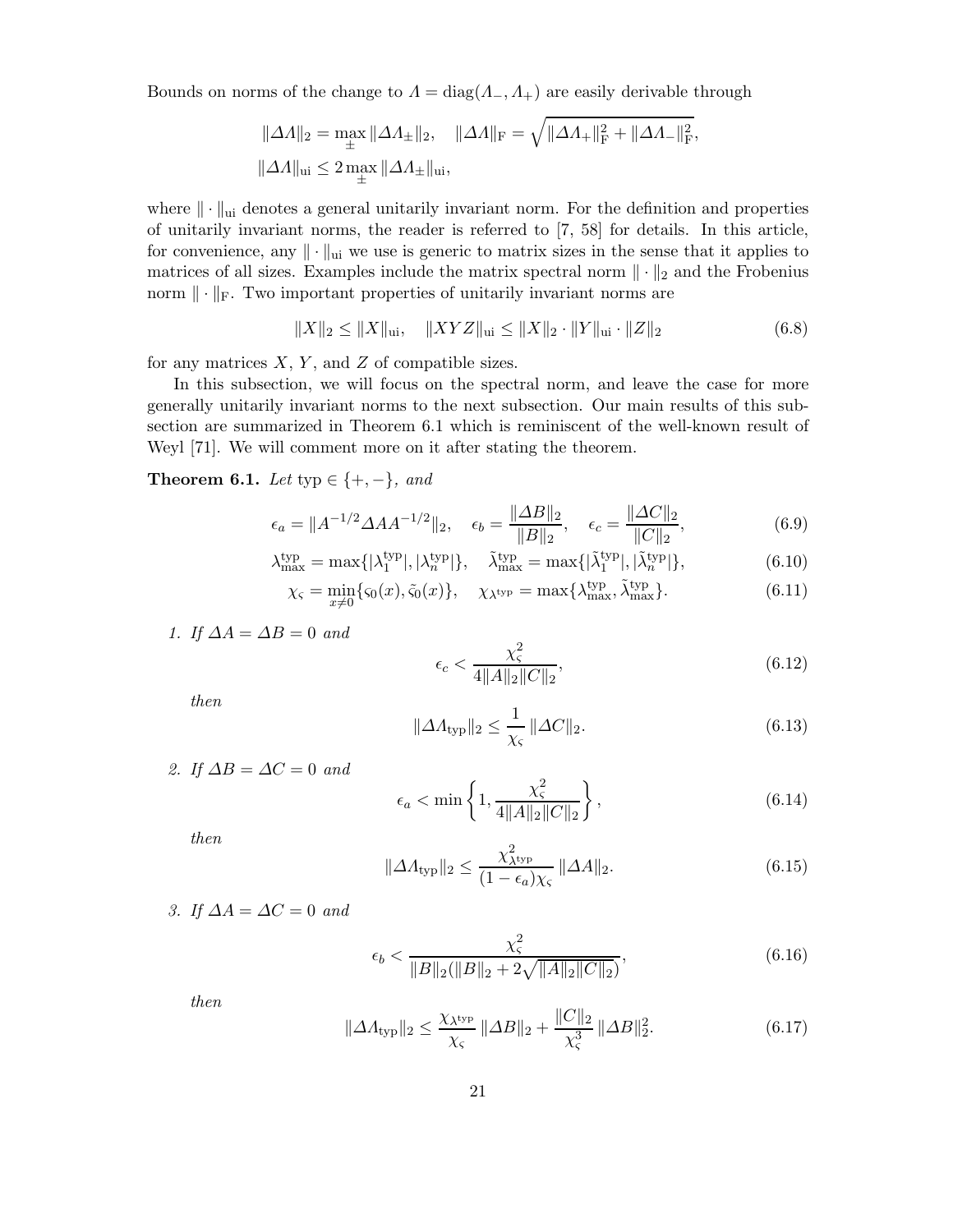4. If  $\Delta A = \Delta C = 0$  and

$$
\|\Delta B\|_2 < \frac{\chi_{\varsigma}^2}{\|2\lambda_0 A + B\|_2 + 2\sqrt{\|A\|_2 \|\mathbf{Q}(\lambda_0)\|_2}},\tag{6.18}
$$

where  $\lambda_0 \in (-\infty, \min\{\lambda_1^-, \tilde{\lambda}_1^-\}] \cup [\max\{\lambda_n^+, \tilde{\lambda}_n^+\}, +\infty)$ , then

$$
\|\Delta A_{\text{typ}}\|_2 \le \frac{\chi_{\lambda^{\text{typ}}} + |\lambda_0|}{\chi_{\varsigma}} \|\Delta B\|_2. \tag{6.19}
$$

5. In general, without assuming that two of  $\Delta A$ ,  $\Delta B$ , and  $\Delta C$  are zeros, if

$$
\epsilon_a < \gamma \min\left\{1, \frac{\chi_{\varsigma}^2}{4\|A\|_2 \|C\|_2}\right\},\tag{6.20a}
$$

$$
\epsilon_b < \gamma \frac{\chi_{\varsigma}^2}{\|B\|_2 (\|B\|_2 + 2\sqrt{\|A\|_2 \|C\|_2})},\tag{6.20b}
$$

$$
\epsilon_c < \gamma \frac{\chi_{\varsigma}^2}{4||A||_2||C||_2},\tag{6.20c}
$$

where

$$
\gamma = \frac{\chi_{\varsigma}^{2}}{\|B\|_{2}^{2} + \chi_{\varsigma}^{2} + \sqrt{(\|B\|_{2}^{2} + \chi_{\varsigma}^{2})(\|B\|_{2}^{2} + 2\chi_{\varsigma}^{2})}} < \sqrt{2} - 1, \tag{6.21}
$$

then

$$
\|\Delta A_{\text{typ}}\|_2 \le \frac{4}{(1 - \epsilon_a)\chi_{\varsigma}^3} \|C\|_2 \big[ \|A\|_2 \|C\|_2 (\epsilon_a + \epsilon_c)^2 + \|B\|_2^2 (\epsilon_b + \epsilon_a)(\epsilon_b + \epsilon_c) \big] + \frac{1}{(1 - \epsilon_a)\chi_{\varsigma}} \big[ (\chi_{\lambda^{\text{typ}}})^2 \|\Delta A\|_2 + \chi_{\lambda^{\text{typ}}} \|\Delta B\|_2 + \|\Delta C\|_2 \big]. \tag{6.22}
$$

All bounds by this theorem are strict. They resemble the well-known result of Weyl [71] for the Hermitian eigenvalue problem. Let  $H \in \mathbb{C}^{n \times n}$  be an Hermitian matrix which is perturbed to another Hermitian matrix  $H \in \mathbb{C}^{n \times n}$ , and denote their eigenvalues by  $\omega_i$  and  $\tilde{\omega}_j$ , respectively, which are arranged in the ascending order as

$$
\omega_1 \leq \omega_2 \leq \cdots \leq \omega_n, \quad \tilde{\omega}_1 \leq \tilde{\omega}_2 \leq \cdots \leq \tilde{\omega}_n.
$$

Let  $\Omega = \text{diag}(\omega_1, \ldots, \omega_n)$  and  $\tilde{\Omega} = \text{diag}(\tilde{\omega}_1, \ldots, \tilde{\omega}_n)$ . The well-known result of Weyl [71] says (see also [7, p.63], [50, p.208], and [58, p.203])

$$
\|\widetilde{\Omega} - \Omega\|_2 \le \|\widetilde{H} - H\|_2. \tag{6.23}
$$

Our results in Theorem 6.1 resemble Weyl's result (6.23) in a way that they serve the purpose of bounding the largest possible deviations in the corresponding eigenvalues in terms of the perturbations in the involved matrices. However, ours here contain the quantities defined in (6.10) and (6.11) and these quantities make our bounds look less elegant than (6.23). But we argue that for HQEP it is in general unavoidable because the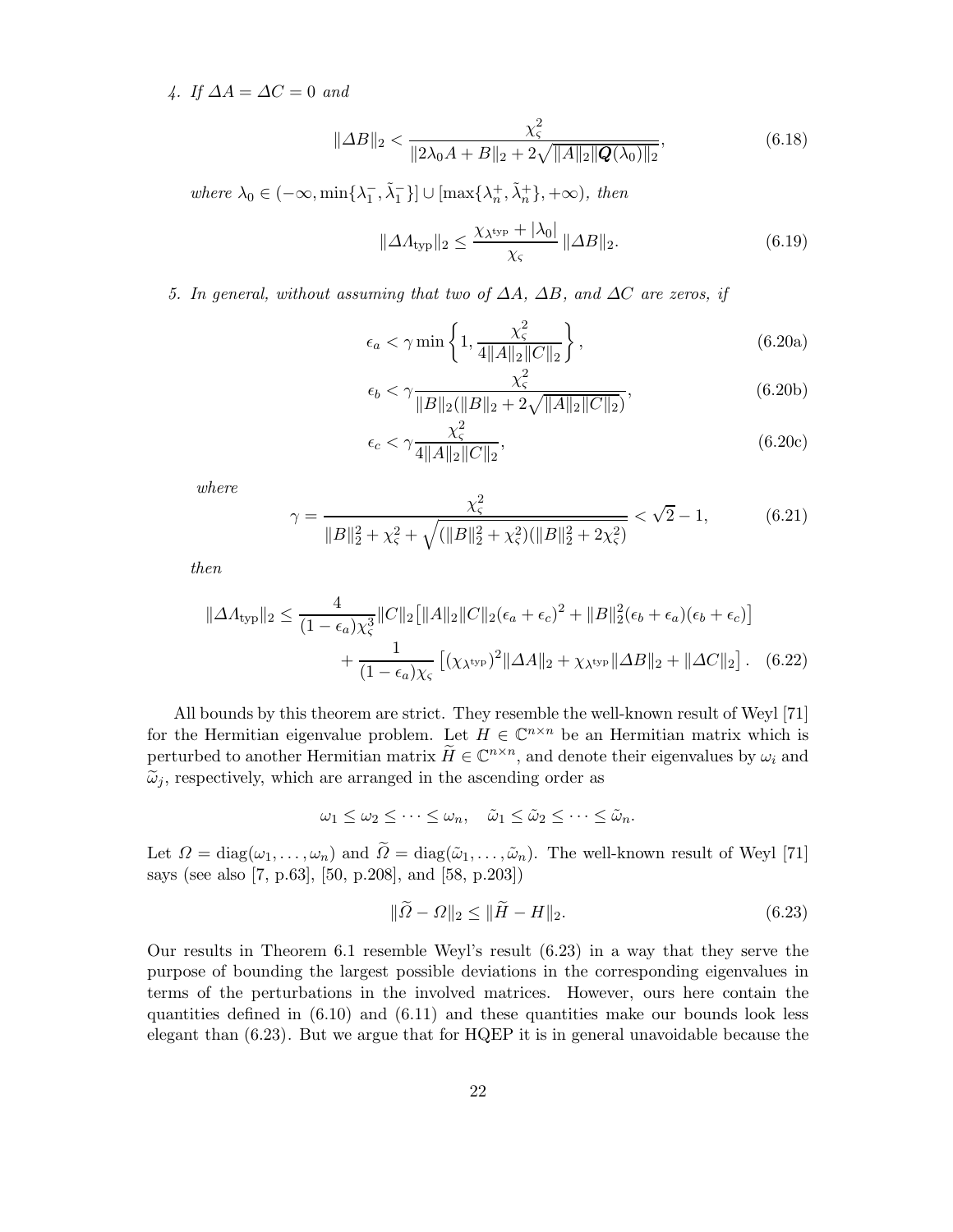results in Theorem 6.1 are consistent with the asymptotic expression (6.6) after dropping terms of order 2 or higher in  $\epsilon_a$ ,  $\epsilon_b$ , and  $\epsilon_c$ . For example, (6.22) yields

$$
\|\Delta A_{\text{typ}}\|_2 \lesssim \frac{1}{\chi_{\varsigma}} \left[ (\chi_{\lambda^{\text{typ}}})^2 \|\Delta A\|_2 + \chi_{\lambda^{\text{typ}}} \|\Delta B\|_2 + \|\Delta C\|_2 \right]. \tag{6.24}
$$

This inequality is rather sharp asymptotically in general since the asymptotic expression (6.6) is an equality up to the first order.

Weyl's bound (6.23) is a special case of a much more general perturbation result for the Hermitian eigenvalue problem. In fact, we have

$$
\|\widetilde{\Omega} - \Omega\|_{\text{ui}} \le \|\widetilde{H} - H\|_{\text{ui}} \tag{6.25}
$$

for any unitarily invariant norm  $\|\cdot\|_{\text{ui}}$ . This inequality which we will refer to as the Wielandt-Lidskii-Mirsky inequality (or perturbation theorem) is a direct consequence of any one of the following: Wielandt's min-max principle [72], Lidskii's theorem on the relationship among eigenvalues of two Hermitian matrices and their sums [41], and Mirsky's perturbation result for singular values [46] (see also [7, p.71], [58, p.205]).

Our proof of Theorem 6.1 is long and involves complicated computations. We defer it to appendix A.

#### 6.3 Perturbation bounds in unitarily invariant norms

Our main results of this subsection are Theorems 6.2 and 6.3. These results can be viewed as extensions of the Wielandt-Lidskii-Mirsky inequality (6.25) to HQEP. The proof of Theorem 6.2 is based on our new Wielandt-Lidskii min-max principles. Since it is rather long, we defer it also to appendix A.

**Theorem 6.2.** Suppose  $\Delta A = \Delta B = 0$  and (6.12) holds, and let

$$
\gamma = (\lambda_1^+ - \lambda_n^-)\lambda_{\min}(A), \quad \tilde{\gamma} = (\tilde{\lambda}_1^+ - \tilde{\lambda}_n^-)\lambda_{\min}(A). \tag{6.26}
$$

Then

$$
\|\Delta A_{\pm}\|_{\text{ui}} \leq c \cdot \frac{\|\Delta C\|_{\text{ui}}}{\min\{\gamma,\widetilde{\gamma}\}},\tag{6.27}
$$

where the constant  $c = 1$  if  $\Delta C$  is semidefinite and  $c = 2$  in general.

The inequality  $(6.27)$  can be considered as an extension of  $(6.13)$ , but a little bit less satisfying in that it does not become (6.13) after specializing the unitarily invariant norm to the spectral norm in two aspects: 1)  $c$  is not always 1, and 2)

$$
\min_{x \neq 0} \varsigma_0(x) \ge \gamma
$$

which can be a strict inequality. It makes us wonder if the stronger version of  $(6.27)$  upon setting  $c = 1$  always and replacing min $\{\gamma, \tilde{\gamma}\}$  by  $\chi_{\varsigma}$  holds. But how to settle this question eludes us for now.

Recall the eigen-decomposition in Theorem 4.2 for the linearization  $\mathscr{A} - \lambda \mathscr{B}$  of  $\mathbf{Q}(\lambda)$ . The next theorem is a straightforward application of Theorem B.2, where  $||Z||_2$  and  $||Z||_2$ can be bounded, using Theorem 4.4.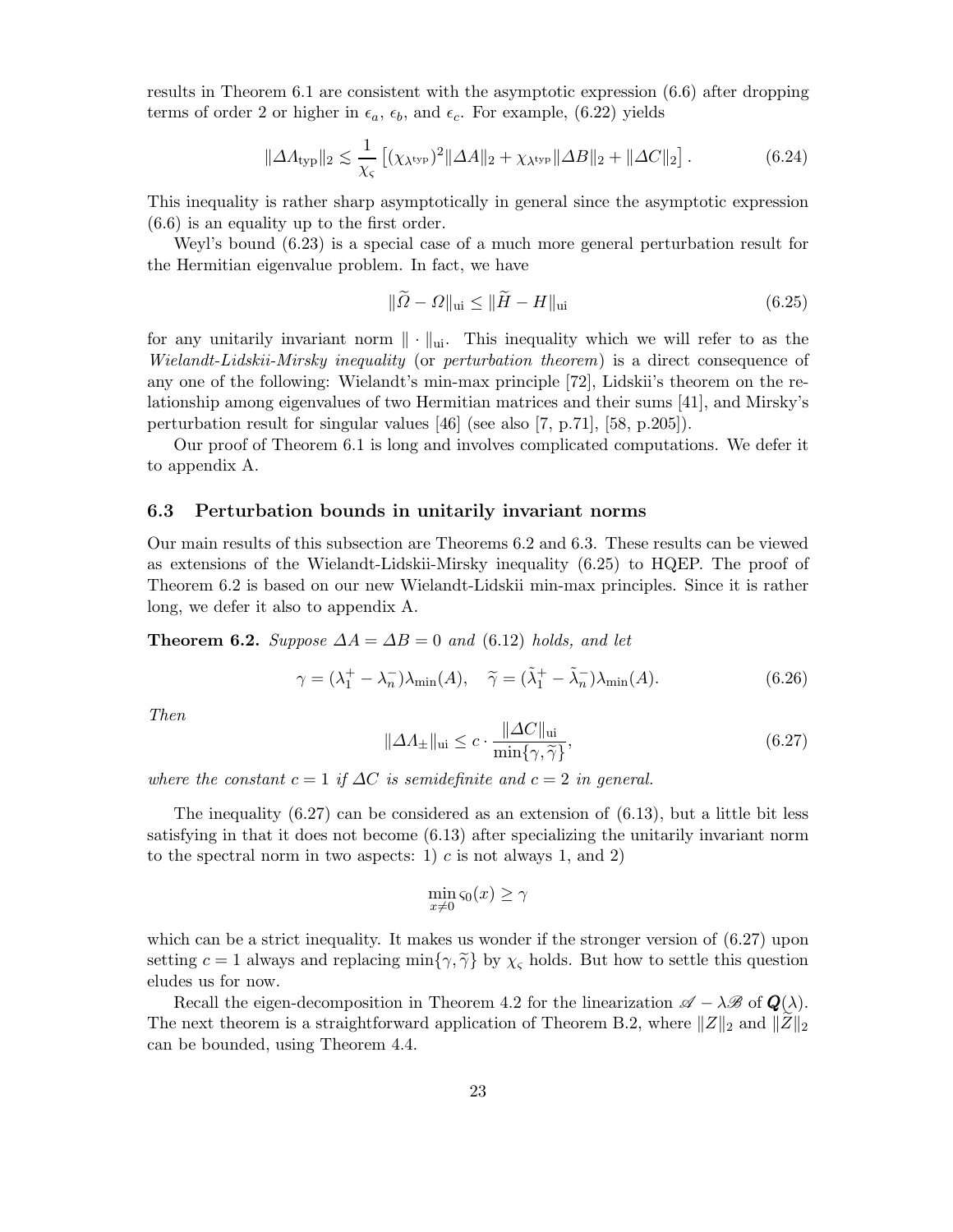**Theorem 6.3.** Let  $\mathscr{A} - \lambda \mathscr{B} = \mathscr{L}_{\mathbf{Q}}(\lambda)$  and  $\widetilde{\mathscr{A}} - \lambda \widetilde{\mathscr{B}} = \mathscr{L}_{\widetilde{\mathbf{Q}}}(\lambda)$ , admitting the eigendecomposition in (4.8). Then

$$
\|\widetilde{A} - A\|_{\text{ui}} \le \|Z\|_2 \|\widetilde{Z}\|_2 \left(\|\widetilde{\mathscr{A}} - \mathscr{A}\|_{\text{ui}} + \xi \|\widetilde{\mathscr{B}} - \mathscr{B}\|_{\text{ui}}\right),\tag{6.28}
$$

where  $\xi = \max\{|\lambda_{\max}^+|, |\lambda_{\max}^-|, |\lambda_{\max}^-|, |\lambda_{\max}^-| \}$ , and  $\lambda_{\max}^{\pm}$  and  $\lambda_{\max}^{\pm}$  are defined by (6.10).

# 7 Best approximations from a subspace and Rayleigh-Ritz procedure

Two most important aspects in solving a large scale eigenvalue problem are

- 1. building subspaces to which the desired eigenvectors (or invariant subspaces) are close, and
- 2. seeking "best possible" approximations from the suitably built subspaces.

In this section, we shall address the second aspect for our current problem at hand, i.e., seeking "best possible" approximations to a few eigenvalues of  $\mathbf{Q}(\lambda)$  and their associated eigenvectors from a given subspace of  $\mathbb{C}^n$ . We leave the first aspect to the later sections when we present our computational algorithms.

The concept of "*best possible*" comes with a quantitative measure as to what constitutes "best possible". There may not be such a measure in general. In [50, section 11.4], Parlett uses three different ways to justify the use of the Rayleigh-Ritz procedure for the symmetric eigenvalue problem. For the HQEP here, each of the minimization principles in section 5 provides a quantitative measure.

Let  $Q(\lambda) = \lambda^2 A + \lambda B + C \in \mathbb{C}^{n \times n}$  be a hyperbolic quadratic matrix polynomial, and let  $\mathcal{Y} \subset \mathbb{C}^n$  be a subspace of dimension m. We are seeking "best possible" approximations to a few eigenvalues of  $Q(\lambda)$  using  $\mathcal{Y}$ . Let  $Y \in \mathbb{C}^{n \times m}$  be a basis matrix of  $\mathcal{Y}$ .

According to (5.7a) which says (upon substituting  $i = n - j + 1$ )

$$
\lambda_{n-j+1}^+ = \max_{\substack{\mathfrak{X} \subseteq \mathbb{C}^n \\ \dim \mathfrak{X} = j}} \min_{\substack{x \in \mathfrak{X} \\ x \neq 0}} \rho_+(x),\tag{5.7a'}
$$

it is natural to approximate  $\lambda^+_{n-j+1}$ , given  $\mathcal{Y} \subset \mathbb{C}^n$ , by

$$
\mu_{m-j+1}^+ := \max_{\substack{\mathfrak{X} \subseteq \mathfrak{Y} \\ \dim \mathfrak{X} = j}} \min_{\substack{x \in \mathfrak{X} \\ x \neq 0}} \rho_+(x),\tag{7.1}
$$

via replacing  $\mathcal{X} \subseteq \mathbb{C}^n$  in  $(5.7a')$  by  $\mathcal{X} \subseteq \mathcal{Y}$ . Any nonzero  $x \in \mathcal{X} \subseteq \mathcal{Y}$  can be written as  $x = Yy$  for some nonzero  $y \in \mathbb{C}^m$ , and thus

$$
\rho_{+}(x) = \rho_{+}(Yy) = \frac{- (y^{\rm H} Y^{\rm H} B Y y) + \left[ (y^{\rm H} Y^{\rm H} B Y y)^{2} - 4 (y^{\rm H} Y^{\rm H} A Y y) (y^{\rm H} Y^{\rm H} C Y y) \right]^{1/2}}{2 (y^{\rm H} Y^{\rm H} A Y y)}.
$$

Combined with (5.7a') and this expression for  $\rho_{+}(x)$ , (7.1) implies that  $\mu_{1}^{+}, \ldots, \mu_{m}^{+}$  are the m pos-type eigenvalues of  $Y^H \mathbf{Q}(\lambda) Y$ . What this means is that  $\mu_j^+$  for  $1 \leq j \leq m$  provide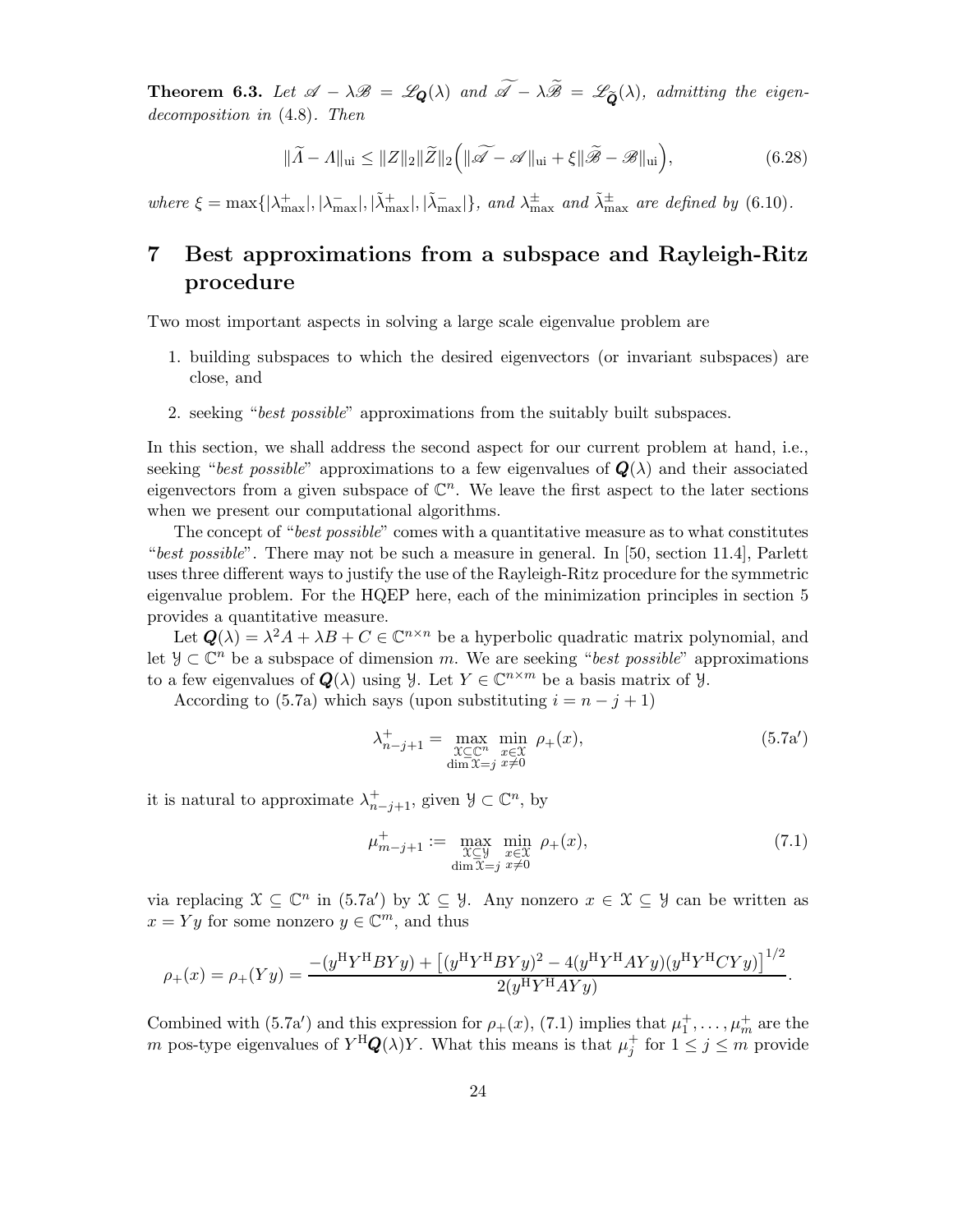#### Algorithm 7.1 Rayleigh-Ritz procedure

Given  $Y \in \mathbb{C}^{n \times m}$  which is a basis matrix of  $\mathcal{Y} \subset \mathbb{C}^n$ , this algorithm returns approximations to k extreme eigenpairs (of pos- or neg-type) of  $Q(\lambda)$ .

1: solve the HQEP for  $Y^H \mathbf{Q}(\lambda) Y$  to get its eigenvalues  $\mu_j^{\pm}$  and associated eigenvectors  $y_j^{\pm}$ .

2: return

- $(\mu_i^{\pm}, Y y_i^{\pm})$  for  $1 \leq i \leq k$  as approximations to  $(\lambda_i^{\pm}, u_i^{\pm})$  for  $1 \leq i \leq k$ , or
- $(\mu_i^{\pm}, Y y_i^{\pm})$  for  $m k + 1 \leq i \leq m$  as approximations to  $(\lambda_i^{\pm}, u_i^{\pm})$  for  $n k + 1 \leq$  $i \leq n$ .

depending on what kind of extreme eigenpairs are desired.

the best approximations to the m largest  $\lambda_j^+$ , given  $\mathcal{Y}$ , in the sense of (5.7a). Of course, some approximations  $\mu_j^+ \approx \lambda_{n-m+j}^+$  are more accurate than others.

Similarly, given  $\mathcal{Y}, \mu_j^+$  for  $1 \leq j \leq m$  provide the best approximations to the m smallest  $\lambda_j^+$  in the sense of (5.7b).

Let  $\mu_1^-,\ldots,\mu_m^-$  be the m neg-type eigenvalues of  $Y^H\mathbf{Q}(\lambda)Y$ . The same argument shows, given  $\mathcal{Y}, \mu_j^-$  for  $1 \leq j \leq m$  provide the best approximations to the m largest  $\lambda_j^$ in the sense of (5.7a), and the best approximations to the m smallest  $\lambda_j^-$  in the sense of  $(5.7b).$ 

In summary, we have justified that the eigenvalues of  $Y^H \mathbf{Q}(\lambda) Y$  yield the best approximations to some of the largest or smallest pos- or neg-type eigenvalues of  $\mathbf{Q}(\lambda)$  in certain respective senses. This statement may sound confusing: how could the same set of values be the best approximations to some of both largest and smallest eigenvalues at the same time? But we point out this is not what the statement is saying. The key to understanding the subtlety is not to forget that they provide the best approximations under the mentioned senses, and being the best approximations (under a particular sense) does not necessarily imply that the approximations are good, just that they are the best (under that particular sense). In practice, Y is built to approximate either the largest or smallest eigenvalues well, as in the case of optimization methods in sections  $8 - 11$ .

Theorems 5.3 and 5.4, generalizing Amir-Moéz's min-max principles and Wielandt-Lidskii min-max principles, can also be used to justify that the eigenvalues of  $Y^{\text{H}}\mathbf{Q}(\lambda)Y$ are candidates for best approximating the largest or smallest pos- or neg-type eigenvalues of  $\mathbf{Q}(\lambda)$ , too. For example, according to (5.13a) with any pre-chosen  $\Phi$ , we should seek best approximations to  $\lambda_i^+$  for  $1 \leq i \leq k$  by

minimizing 
$$
\Phi(\lambda_{1,X}^+, \ldots, \lambda_{k,X}^+)
$$
 subject to  $\mathcal{R}(X) \subseteq \mathcal{Y}$  and rank $(X) = k$ . (5.13a')

Noticing that any  $X \in \mathbb{C}^{n \times k}$  satisfying  $\mathcal{R}(X) \subseteq \mathcal{Y}$  and rank $(X) = k$  can be written as  $X = Y\hat{X}$  for some  $\hat{X} \in \mathbb{C}^{m \times k}$  with  $\text{rank}(\hat{X}) = k$ , we see that  $\lambda_{j,X}^+$  are pos-type eigenvalues of  $[Y\widehat{X}]^H Q(\lambda)[Y\widehat{X}] = \widehat{X}^H Y^H Q(\lambda) Y \widehat{X}$ . Varying X subject to  $\mathcal{R}(X) \subseteq \mathcal{Y}$  and  $\text{rank}(X) = k$ is transferred to varying  $\hat{X} \in \mathbb{C}^{m \times k}$  subject to rank $(\hat{X}) = k$ . Consequently,

$$
\min_{X} \Phi(\lambda_{1,X}^+, \dots, \lambda_{k,X}^+) = \min_{\widehat{X}} \Phi(\mu_{1,\widehat{X}}^+, \dots, \mu_{k,\widehat{X}}^+),\tag{7.2}
$$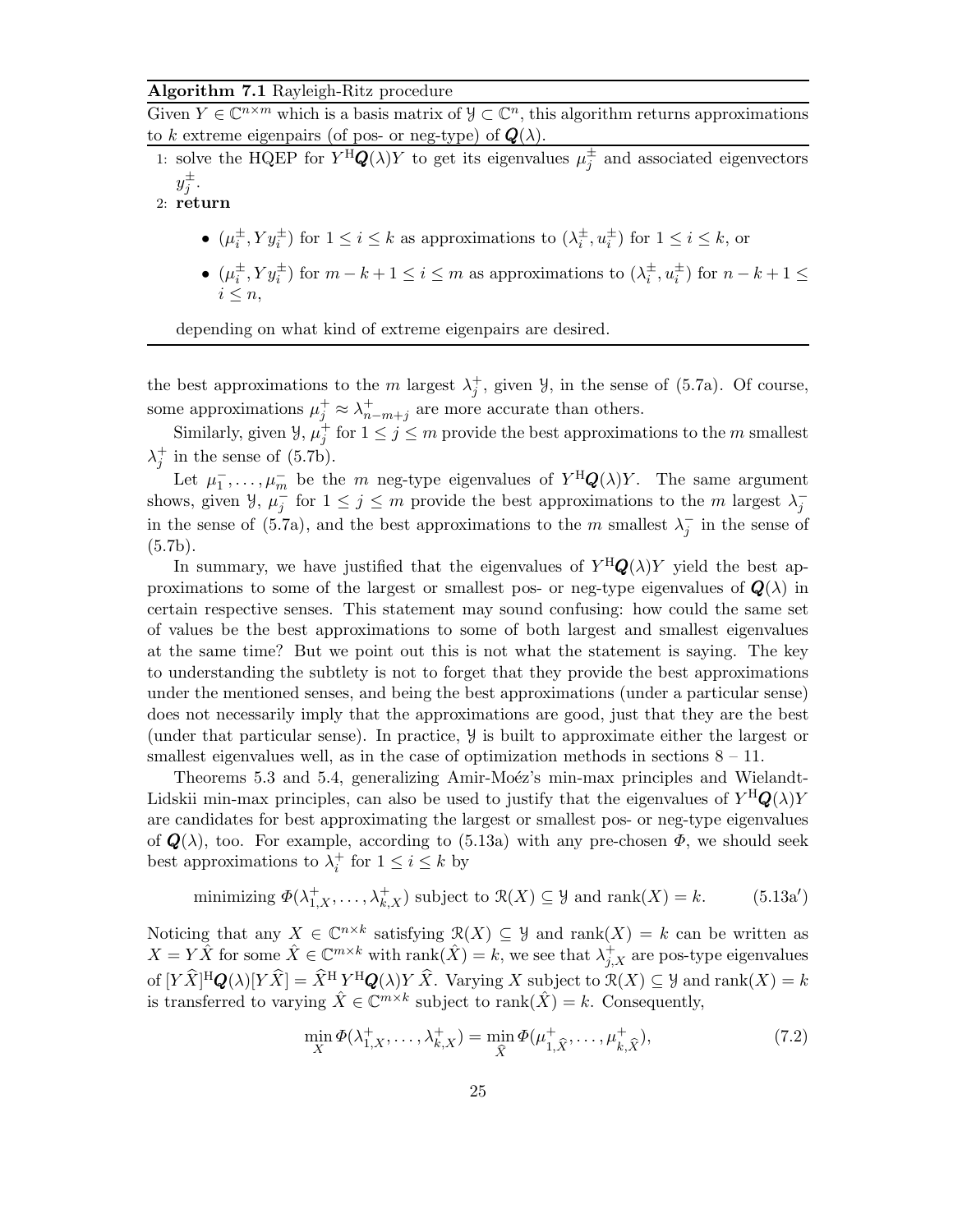where  $\mu_{j,\widehat{X}}^+$  are pos-type eigenvalues of  $\widehat{X}^H Y^H Q(\lambda) Y \widehat{X}$ . Apply Theorem 5.3 to see the right-hand side of (7.2) is  $\Phi(\mu_1^+,\ldots,\mu_k^+)$ , indicating  $\mu_j^+$  for  $1 \leq j \leq k$  provide the best approximations to the k smallest  $\lambda_j^+$ , as expected.

The same statement can be made about  $\mu_j^+$  as approximations to the largest  $\lambda_j^+$ ,  $\mu_j^$ as approximations to the smallest  $\lambda_j^-$  or as approximations to the largest  $\lambda_j^-$ , using other min-max principles in Theorems 5.3 and 5.4.

In summary, our discussion so far lead to a Rayleigh-Ritz type procedure detailed in Algorithm 7.1 to compute the best approximations to the desired eigenpairs of  $\mathbf{Q}(\lambda)$ , given a pre-built subspace Y.

## 8 The steepest descent/ascent method

A common approach to solve a quadratic eigenvalue problem in general, as well as any polynomial eigenvalue problem, is through linearization which converts the problem into a linear generalized eigenvalue problem of a matrix pencil [25, 44, 43]. The latter can be solved either by some iterative methods for a large scale problem or by the QZ algorithm [3, 47] for a problem of small to modest size (n up to around a few thousands for example). This approach is usually adopted for general QEP that have no favorable structure to exploit. For HQEP, however, it is a different story — there is much to exploit. Most recent development includes the solvent approach [11, 22, 24, 64] for certain kinds of QEPs among which HQEP [21] is one. Numerical evidence indicates that this solvent approach is rather efficient for QEP of small to modest sizes.

In this paper, we focus on optimization approaches based on various min-max principles previously established and the new ones established here. They are iterative methods and intended for solving large scale HQEP.

The equations in (5.8):

$$
\lambda_1^{\text{typ}} = \min_{x \neq 0} \rho_{\text{typ}}(x), \quad \lambda_n^{\text{typ}} = \max_{x \neq 0} \rho_{\text{typ}}(x) \tag{5.8}
$$

where typ  $\in \{+, -\}$ , naturally suggest using some optimization techniques, including the steepest descent/ascent or CG type methods, to compute the first or last eigenpair  $(\lambda_i^{\rm typ})$  $_j^{\text{typ}}, u_j^{\text{typ}}$  $j^{hyp}$ ) as in the case of the standard Hermitian eigenvalue problem [4, 15]. Block variations can also be devised to simultaneously compute the first or last few eigenpairs  $(\lambda_i^{\rm typ})$  $_j^{\text{typ}}, u_j^{\text{typ}}$  $j^{hyp}$ ) again as in the case of the standard Hermitian eigenvalue problem [4, 42].

#### 8.1 Gradients

To apply any of optimization techniques, we need to compute the gradients of  $\rho_{\pm}(x)$ . To this end, we use  $\rho(x)$  for either  $\rho_+(x)$  or  $\rho_-(x)$ . As x is perturbed to  $x + p$ , where p is assumed small in magnitude,  $\rho(x+p)$  is changed to  $\rho(x+p) = \rho(x) + \eta$ , where the magnitude  $\eta$  is comparable to ||p||. We have by (5.1)

$$
[\rho(x) + \eta]^2 (x + p)^{\mathrm{H}} A(x + p) + [\rho(x) + \eta] (x + p)^{\mathrm{H}} B(x + p) + (x + p)^{\mathrm{H}} C(x + p) = 0
$$

which gives, upon noticing  $f(\rho(x), x) = 0$ , that

$$
[2\rho(x) x^{\rm H}Ax + x^{\rm H}Bx]\eta + p^{\rm H}[\rho(x)^2Ax + \rho(x)Bx + Cx]
$$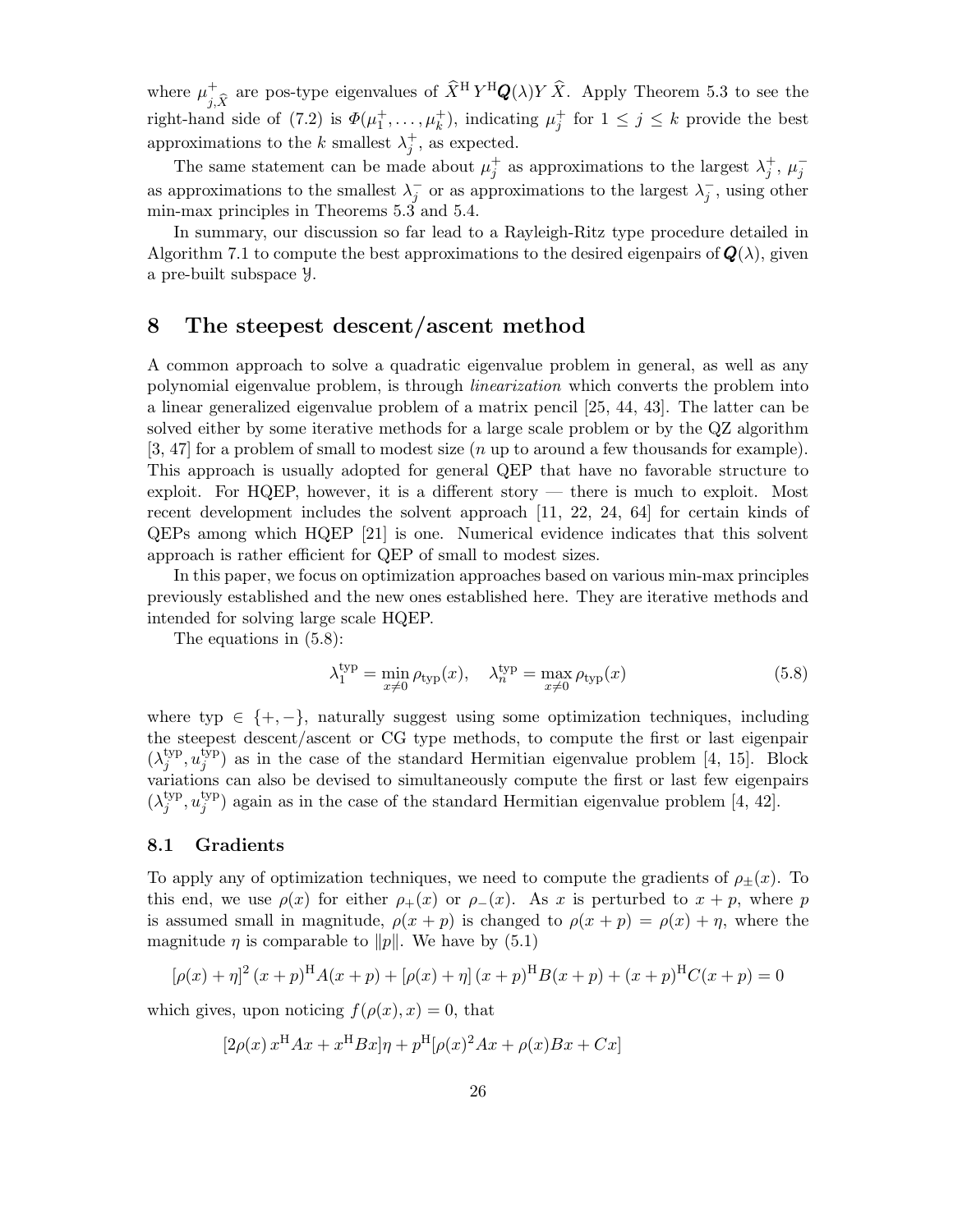+ 
$$
[\rho(x)^2 Ax + \rho(x)Bx + Cx]^{\text{H}} p + O(||p||^2) = 0
$$

and thus

$$
\eta = -\frac{p^{\mathrm{H}}[\rho(x)^{2}Ax + \rho(x)Bx + Cx] + [\rho(x)^{2}Ax + \rho(x)Bx + Cx]^{\mathrm{H}}p}{2\rho(x)x^{\mathrm{H}}Ax + x^{\mathrm{H}}Bx} + O(\Vert p \Vert^{2}).
$$

Therefore the gradient of  $\rho(x)$  at x is

$$
\nabla \rho(x) = -\frac{2[\rho(x)^2 A + \rho(x)B + C]x}{2\rho(x)x^{\text{H}}Ax + x^{\text{H}}Bx},
$$

or equivalently

$$
\nabla \rho_{\pm}(x) = \mp \frac{2\mathbf{Q}(\rho_{\pm}(x))x}{\varsigma(x)},\tag{8.1}
$$

where we have used  $(5.4)$ .

It is important to notice that the gradient  $\nabla \rho_{\pm}(x)$  is parallel to the residual vector

$$
r_{\pm}(x) := [\rho_{\pm}(x)^{2} A + \rho_{\pm}(x)B + C]x = \mathbf{Q}(\rho_{\pm}(x))x
$$
\n(8.2)

whose normalized norm is commonly used to determine if the approximate eigenpair  $(\rho_{\pm}(x), x)$  meets a pre-set tolerance rtol:

$$
\frac{\|r_{\pm}(x)\|}{|\rho_{\pm}(x)|^2||Ax|| + |\rho_{\pm}(x)| ||Bx|| + ||Cx||} \le \text{rtol.}
$$
\n(8.3)

If (8.3) holds for  $(\rho_+(x), x)$ , then it is accepted as a converged pos-type eigenpairs, and similarly for  $(\rho_-(x), x)$ . Here which vector norm  $\|\cdot\|$  to use is usually inconsequential, but for the sake of convenience. More conservatively,  $||Ax||$  in the denominator should be replaced by  $||A|| ||x||$ , and likewise for  $||Bx||$  and  $||Cx||$  there. For large sparse matrices, the use of  $||Ax||$ ,  $||Bx||$ , and  $||Cx||$  is more economical because of their availability.

Beside being easily implementable, the use of (8.3) can also be rationalized by the existing backward error analysis of approximate eigenpairs for polynomial eigenvalue problems [25, 37, 63].

#### 8.2 The steepest descent/ascent method

Now the steepest descent/ascent method for computing one of  $\lambda_{\ell}^{\pm}$  $\frac{\pm}{\ell}$  for  $\ell \in \{1, n\}$  can be readily given. For this purpose, we fix two parameters "typ" and  $\ell$  with varying ranges as

$$
typ \in \{+, -\}, \quad \ell \in \{1, n\} \tag{8.4}
$$

to mean that we are to compute the eigenpair  $(\lambda_{\ell}^{\text{typ}})$  $_{\ell}^{\text{typ}}, u_{\ell}^{\text{typ}}$  $\binom{V}{\ell}$ . A key step of the method is the following line-search problem

$$
t_{\rm opt} = \arg\inf_{t \in \mathbb{C}} \rho_{\rm typ}(x + tp),\tag{8.5}
$$

where x is the current approximation to  $u_{\ell}^{\text{typ}}$  $\ell_{\ell}^{\text{typ}}$  (thus no reason to let  $x = 0$ ), p is the search direction, and

$$
\arg \text{opt} = \begin{cases} \arg \min, & \text{for } \ell = 1, \\ \arg \max, & \text{for } \ell = n. \end{cases} \tag{8.6}
$$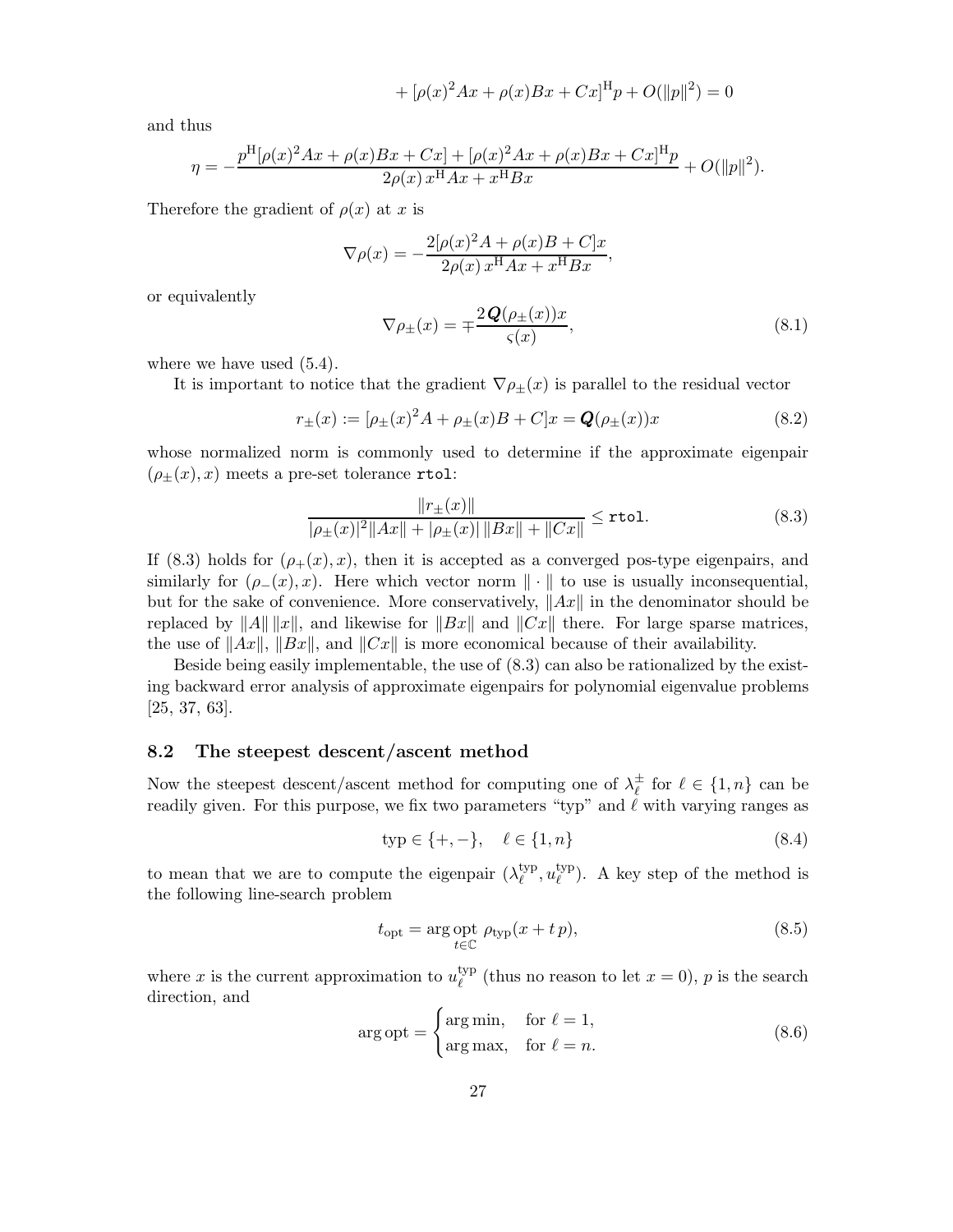#### Algorithm 8.1 Steepest descent/ascent method

Given an initial approximation  $x_0$  to  $u_{\ell}^{\text{typ}}$  $\mathcal{L}^{\text{typ}}$ , and a relative tolerance rtol, the algorithm computes an approximate pair to  $(\lambda_{\ell}^{\text{typ}})$  $_{\ell}^{\rm typ},u_{\ell}^{\rm typ}$  $\binom{V}{\ell}$  with the prescribed rtol.

1:  $\bm{x}_0 = \bm{x}_0/||\bm{x}_0||$ ,  $\bm{\rho}_0 = \rho_{\text{typ}}(\bm{x}_0)$ ,  $\bm{r}_0 = r_{\text{typ}}(\bm{x}_0)$ ; 2: for  $i = 0, 1, ...$  do 3: if  $||\boldsymbol{r}_i||/(|\boldsymbol{\rho}_i|^2||Ax_i|| + |\boldsymbol{\rho}_i|\,||Bx_i|| + ||C\boldsymbol{x}_i||) \leq$ rtol then 4: BREAK; 5: else 6: solve the HQEP for  $Y_i^{\text{H}}\mathbf{Q}(\lambda)Y_i$ , where  $Y_i = [\mathbf{x}_i, \mathbf{r}_i]$  to get its eigenvalues  $\mu_j^{\pm}$  as in (8.8) and corresponding eigenvectors  $y_j^{\pm}$ ; 7: select the next approximate eigenpair  $(\mu, y) = (\mu_i^{\text{typ}})$  $_j^{\text{typ}}, Y_i y_j^{\text{typ}}$  $j^{typ}$ ) according to (8.9); 8:  $\mathbf{x}_{i+1} = y/\|y\|, \, \boldsymbol{\rho}_{i+1} = \mu, \, \boldsymbol{r}_{i+1} = r_{\text{tvp}}(\boldsymbol{x}_{i+1});$ 9: end if 10: end for 11: **return**  $(\rho_i, x_i)$  as an approximate eigenpair to  $(\lambda_{\ell}^{\text{typ}})$  $_{\ell}^{\text{typ}}, u_{\ell}^{\text{typ}}$  $_{\ell}^{\mathrm{typ}}).$ 

The next approximate eigenvector is

$$
y = \begin{cases} x + t_{\text{opt}} p, & \text{if } t_{\text{opt}} \text{ is finite,} \\ p, & \text{otherwise.} \end{cases}
$$
 (8.7)

But the line-search problem (8.5) does not seem to be solvable straightforwardly by simple calculus as for the standard symmetric eigenvalue problem (see, e.g., [4, 15, 42, 73]), given the (complicated) expressions for  $\rho_{\text{typ}}$  in (5.2). Fortunately, the theory we developed in section 7 points us another way to look at it and thus solve it with ease. In fact, the problem is equivalent to finding the best possible approximation within the subspace  $\mathcal{Y} = \mathcal{R}([x, p])$ . Suppose x and p are linearly independent<sup>3</sup> and let  $Y = [x, p]$ . Solve the order-2 HQEP for  $Y^{\text{H}}\mathbf{Q}(\lambda)Y$  to get its eigenvalues

$$
\mu_1^- \le \mu_2^- < \mu_1^+ \le \mu_2^+ \tag{8.8}
$$

and corresponding eigenvectors  $y_j^{\pm} \in \mathbb{C}^2$ . We then have the following table for selecting the next approximate eigenpair, according to the parameter pair  $(typ, \ell)$ .

| $(\text{typ}, \ell)$ | current approx.         | next approx. |  |
|----------------------|-------------------------|--------------|--|
| $'$ typ.             | $(\rho_{\rm typ}(x),x)$ |              |  |
| $({\rm typ}, n)$     | $(\rho_{\rm typ}(x),x)$ |              |  |

In light of this alternative way to solve (8.5), the resulting steepest descent/ascent method is summarized in Algorithm 8.1.

# **Lemma 8.1.** For  $(8.5) - (8.7)$ ,  $p^{\text{H}} r_{\text{typ}}(y) = 0$ .

<sup>&</sup>lt;sup>3</sup>Otherwise, no improvement is expected by optimizing  $\rho_{typ}(x+tp)$  because then  $\rho_{typ}(x+tp) \equiv \rho_{typ}(x)$ for all scalar t.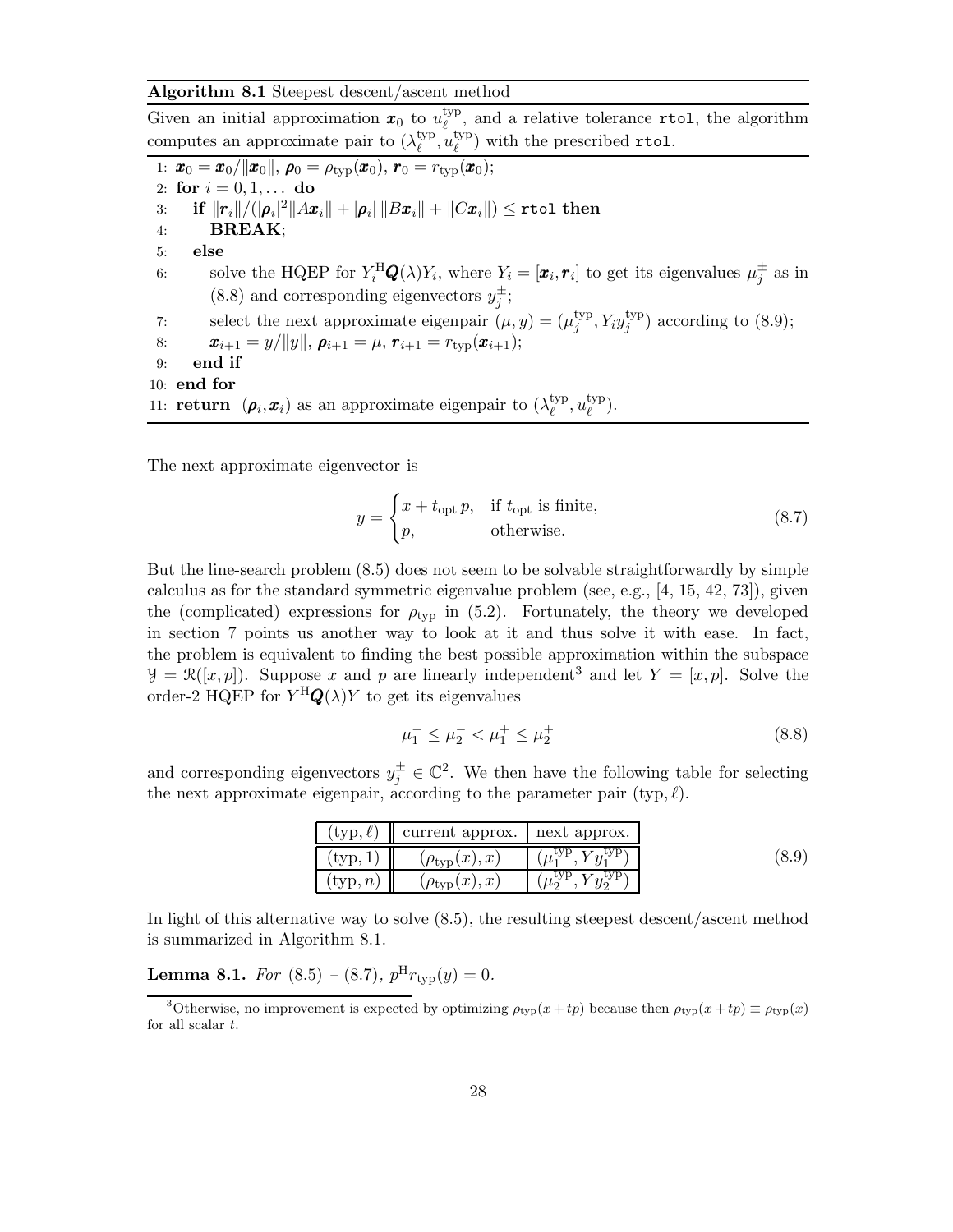*Proof.* If x and p are linearly dependent (the trivial case  $p = 0$  included), than  $p = \alpha x$ and  $y = \beta x$  for some scalars  $\alpha$  and  $\beta$ . Thus  $\rho_{\text{typ}}(y) = \rho_{\text{typ}}(x)$ ,  $r_{\text{typ}}(y) = \beta r_{\text{typ}}(x)$ , and  $p^{\text{H}} r_{\text{typ}}(y) = \alpha \beta x^{\text{H}} r_{\text{typ}}(x) = 0$  by the definition of  $\rho_{\text{typ}}(x)$ .

Suppose x and p are linearly independent. If  $|t_{opt}| = \infty$ , then  $y = p$ . Thus  $p^H r_{typ}(y) =$  $y^{\text{H}} r_{\text{typ}}(y) = 0$ . Consider the case that  $t_{\text{opt}}$  is finite. Let  $t = t_{\text{opt}} + s$ . For tiny s, we have

$$
\rho(y + sp) = \rho(y) - \frac{2 \text{Re } (s[\rho(y)^2 Ay + \rho(y)By + Cy]^{\text{H}} p)}{2\rho(y) y^{\text{H}} Ay + y^{\text{H}} By} + O(s^2),
$$

where we drop the subscript "typ" in  $\rho_{\text{typ}}(\cdot)$  for convenience. Since min<sub>s</sub>  $\rho(y + sp)$  over  $s \in \mathbb{C}$  is attained at  $s = 0$ , it must hold that  $[\rho(y)^2 Ay + \rho(y)By + Cy]^{\text{H}} p = 0$ , as was to be shown.  $\Box$ 

#### 8.3 The extended steepest descent/ascent method

In Algorithm 8.1, the search space is spanned by

$$
\boldsymbol{x}_i, \ \boldsymbol{r}_i = \boldsymbol{Q}(\boldsymbol{\rho}_i) \boldsymbol{x}_i.
$$

Thus it is the second order Krylov subspace  $\mathcal{K}_2(\mathbf{Q}(\rho_i), \mathbf{x}_i)$  of  $\mathbf{Q}(\rho_i)$  on  $\mathbf{x}_i$ . Inspired by the inverse free Krylov subspace method [19] which seeks to improve the steepest descent method for the Hermitian generalized eigenvalue problem by extending the search space to a higher order Krylov subspace, we may improve Algorithm 8.1 in the same way, i.e., using a high order Krylov subspace

$$
\mathcal{K}_m(\boldsymbol{Q}(\boldsymbol{\rho}_i),\boldsymbol{x}_i) = \text{span}\{\boldsymbol{x}_i,\boldsymbol{Q}(\boldsymbol{\rho}_i)\boldsymbol{x}_i,\ldots,[\boldsymbol{Q}(\boldsymbol{\rho}_i)]^{m-1}\boldsymbol{x}_i\} \tag{8.10}
$$

as the search space. Let  $Y_i$  be a basis matrix of this Krylov subspace. We then solve<sup>4</sup> the order- $m$  HQEP for  $Y_i^{\text{H}}\mathbf{Q}(\lambda)Y_i$  to get its eigenvalues

$$
\mu_1^- \le \dots \le \mu_m^- < \mu_1^+ \le \dots \le \mu_m^+ \tag{8.11}
$$

and corresponding eigenvectors  $y_j^{\pm}$ . We then have the following table for selecting the next approximate eigenpair, according to the parameter pair (typ,  $\ell$ ).

|                  | $(\text{typ}, \ell)$   current approx.   next approx. |                                              |  |
|------------------|-------------------------------------------------------|----------------------------------------------|--|
| $\text{typ}, 1)$ | $(\rho_{\rm typ}({\bm x}_i),{\bm x}_i)$               | $(\mu_1^{\rm typ}, Y_i y_1^{\rm typ})$       |  |
| $({\rm typ}, n)$ | $(\rho_{\rm typ}(\pmb{x}_i),\pmb{x}_i)$               | $(\mu_m^{\text{typ}}, Y_i y_m^{\text{typ}})$ |  |

We summarize the resulting method, called the *Extended Steepest Descent/Ascent method*, into Algorithm 8.2.

When  $m = 2$ , Algorithm 8.2 reduces to the steepest descent/ascent method given in Algorithm 8.1.

<sup>&</sup>lt;sup>4</sup>Often  $Y_i \in \mathbb{C}^{n \times m}$ , but there is a possibility that  $\dim \mathcal{K}_m(\mathbf{Q}(\boldsymbol{\rho}_i), \boldsymbol{x}_i) < m$ . When this occurs,  $Y_i$  will have fewer columns than  $m$ , and the rest of the development is still valid with minor changes. This is rare, especially in actual computations. For simplicity of presentation, we will assume that  $Y_i$  has m columns.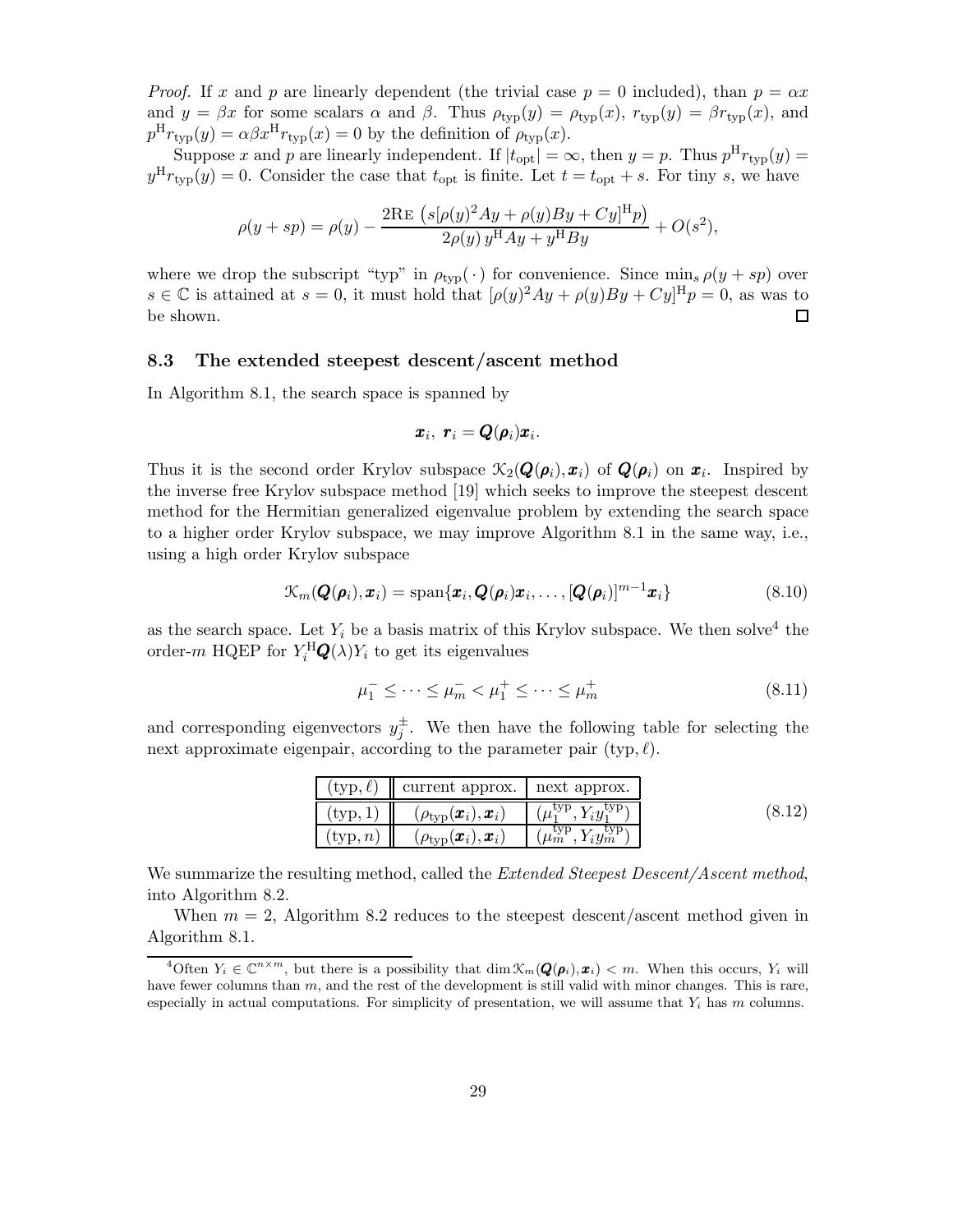#### Algorithm 8.2 Extended steepest descent/ascent method

Given an initial approximation  $x_0$  to  $u_{\ell}^{\text{typ}}$  $\ell_{\ell}^{\text{typ}}$ , and a relative tolerance **rtol**, and the search space dimension m, the algorithm computes an approximate pair to  $(\lambda_{\ell}^{\text{typ}})$  $_{\ell}^{\text{typ}}, u_{\ell}^{\text{typ}}$  $l_{\ell}^{\text{typ}}$  with the prescribed rtol.

1:  $\bm{x}_0 = \bm{x}_0/||\bm{x}_0||, \bm{\rho}_0 = \rho_{\text{typ}}(\bm{x}_0), \bm{r}_0 = r_{\text{typ}}(\bm{x}_0);$ 2: for  $i = 0, 1, ...$  do 3: if  $||\boldsymbol{r}_i||/(|\boldsymbol{\rho}_i|^2||A\boldsymbol{x}_i|| + |\boldsymbol{\rho}_i|\,||B\boldsymbol{x}_i|| + ||C\boldsymbol{x}_i||) \leq \texttt{rtol}$  then 4: BREAK; 5: else 6: compute a basis matrix  $Y_i$  for the Krylov subspace  $\mathcal{K}_m(\mathbf{Q}(\boldsymbol{\rho}_i), \boldsymbol{x}_i)$  in (8.10); 7: solve the HQEP for  $Y_i^{\text{H}}\mathbf{Q}(\lambda)Y_i$  to get its eigenvalues  $\mu_j^{\pm}$  as in (8.11) and corresponding eigenvectors  $y_j^{\pm}$ ; 8: select the next approximate eigenpair  $(\mu, y) = (\mu_i^{\text{typ}})$  $j^{\text{typ}}, Y y_j^{\text{typ}}$  according to (8.12); 9:  $\bm{x}_{i+1} = y/||y||, \, \bm{\rho}_{i+1} = \mu, \, \bm{r}_{i+1} = r_{\text{typ}}(\bm{x}_{i+1});$ <br>10: end if end if 11: end for 12: **return**  $(\rho_i, x_i)$  as an approximate eigenpair to  $(\lambda_{\ell}^{\text{typ}})$  $_{\ell}^{\rm typ},u_{\ell}^{\rm typ}$  $_{\ell}^{\rm typ}$ ).

#### 8.4 Convergence analysis

While our convergent results are stated for all four possible  $(\text{typ}, \ell) \in \{(\pm, 1), (\pm, n)\}\)$ , our proofs will be presented mostly for one  $(\text{typ}, \ell)$ 

$$
(\text{typ}, \ell) = (+, 1), \text{ and thus arg opt} = \arg \min \text{ in } (8.6)
$$
 (8.13)

to save space. Proofs for other  $(typ, \ell)$  can be obtained with minor changes accordingly. For convenience, in our proofs we will drop the pos-type sign "+" in  $r_{+}(\cdot)$ ,  $\rho_{+}(\cdot)$ , and  $u_j^+$  with an understanding that they are all for the pos-type, even though occasionally, the sign is still written out at critical places.

By Theorem 4.2,  $Q(\lambda)$  has n linearly independent pos-type eigenvectors  $u_j^+$  for  $1 \leq$  $j \leq n$  and n linearly independent neg-type eigenvectors  $u_j^-$  for  $1 \leq j \leq n$ . Define for each  $(pos/neg-type)$  eigenvalue  $\mu$  its corresponding eigenspace

$$
\mathfrak{U}_{\mu} = \{ x \in \mathbb{C}^n \mid \mathbf{Q}(\mu)x = 0 \} = \bigoplus_{\lambda_i^{\text{typ}} = \mu} \text{span} \{ u_i^{\text{typ}} \}.
$$

We'll use the angle  $\theta(\mathbf{x}_i, \mathcal{U}_\mu)$  from  $\mathbf{x}_i$  to an eigenspace  $\mathcal{U}_\mu$ :

$$
\cos\theta(\boldsymbol{x}_i,\mathfrak{U}_{\mu}) := \min_{0\neq u\in\mathfrak{U}_{\mu}}\frac{|u^{\mathrm{H}}\boldsymbol{x}_i|}{\|\boldsymbol{x}_i\|_2\|u\|_2}
$$

to measure the convergence of  $\mathbf{x}_i$  towards  $\mathcal{U}_{\mu}$ . Note  $0 \leq \theta(\mathbf{x}_i, \mathcal{U}_{\mu}) \leq \pi/2$ .

For the sake of our convergence analysis, it is convenient for us to execute Algorithms 8.1 and 8.2 without their Lines 3 and 4 so that  $\pmb{x}_i, \pmb{r}_i$ , and  $\pmb{\rho}_i$  are defined for all  $i \geq 0$ . But without the two lines, we need to be clear about the case when  $r_i = 0$  for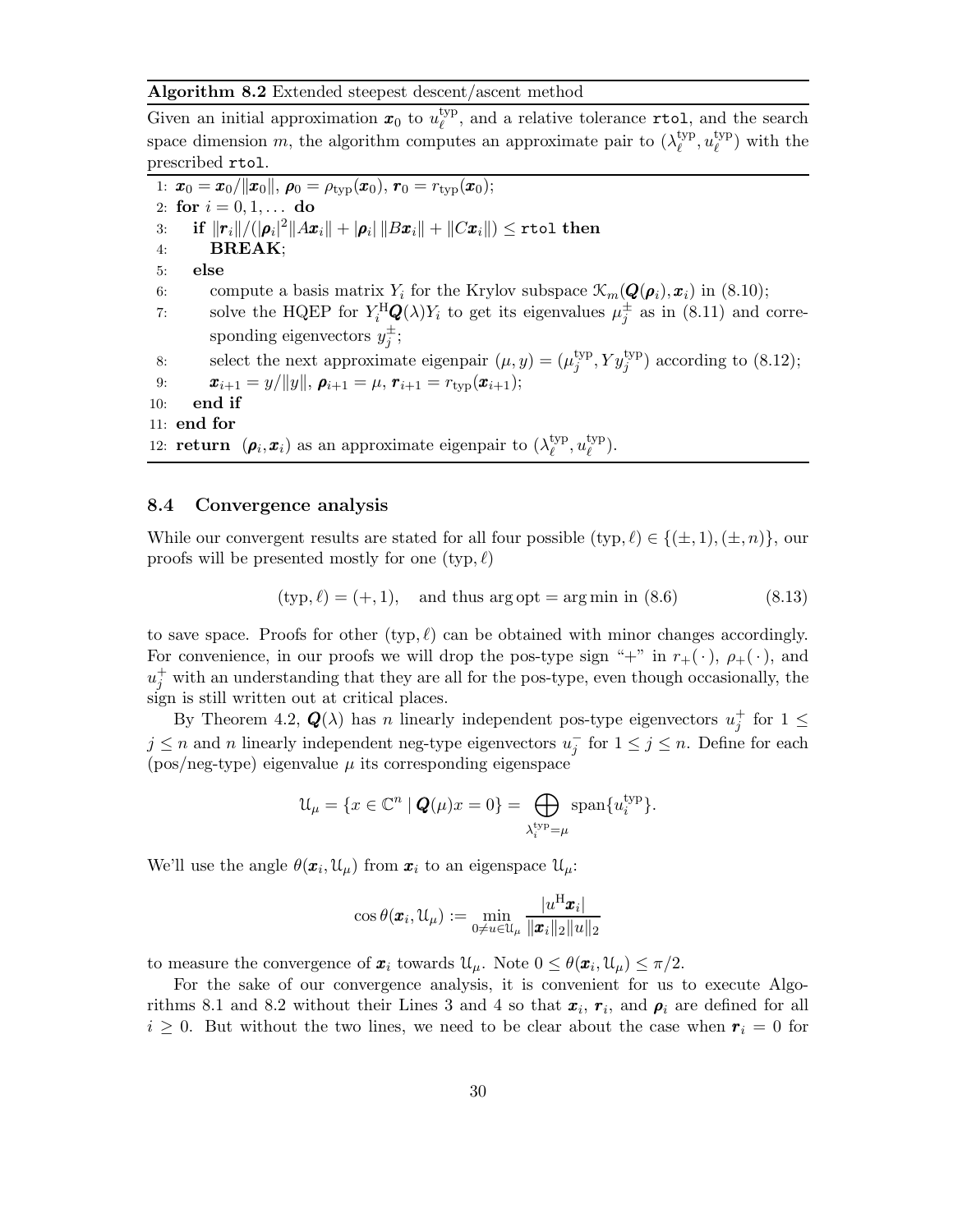some *i*. When it occurs,  $\mathcal{K}_m(\mathbf{Q}(\boldsymbol{\rho}_i), \boldsymbol{x}_i) = \text{span}\{\boldsymbol{x}_i\}$  for any  $m \geq 2$ . For Algorithm 8.2, all subsequent  $\mathbf{x}_i, \rho_i$ , and  $\mathbf{r}_i$  for  $j > i$  are well-defined. In fact, we will have

$$
\boldsymbol{\rho}_i = \boldsymbol{\rho}_{i+1} = \cdots, \; \boldsymbol{x}_i = \boldsymbol{x}_{i+1} = \cdots, \; \boldsymbol{r}_i = \boldsymbol{r}_{i+1} = \cdots = 0. \tag{8.14}
$$

But for Algorithm 8.1, all we have to do is to modify its Line 6 to " $Y_i = x_i$  if  $r_i = 0$ " and then  $x_j$ ,  $\rho_j$ , and  $r_j$  for  $j > i$  are again well-defined and they again satisfy (8.14).

**Theorem 8.1.** Let the sequences  $\{\boldsymbol{\rho}_i\}, \{\boldsymbol{r}_i\}, \{\boldsymbol{x}_i\}$  be produced by Algorithm 8.1/8.2.

- 1. Only one of the following two mutually exclusive situations can occur:
	- (a) For some i, (8.14) holds, and  $(\rho_i, x_i)$  is an eigenpair of  $Q(\lambda)$ .
	- (b)  $\rho_i$  is strictly monotonically decreasing for  $(\text{typ}, \ell) \in \{(\pm, 1)\}$  or strictly monotonically increasing for  $(\text{typ}, \ell) \in \{(\pm, n)\}\$ ,  $\mathbf{r}_i \neq 0$  for all i, and no two  $\mathbf{x}_i$  are linearly dependent.
- 2.  $\mathbf{x}_{i}^{\text{H}}\mathbf{r}_{i} = 0$ ,  $\mathbf{r}_{i}^{\text{H}}\mathbf{r}_{i+1} = 0$ ,  $\mathbf{x}_{i}^{\text{H}}\mathbf{r}_{i+1} = 0$  for Algorithm 8.1;
- 3.  $x_i^H r_i = 0$ ,  $Y_i^H r_{i+1} = 0$  for Algorithm 8.2;
- 4. In the case of  $1(b)$ ,
	- (a)  $\rho_i \rightarrow \hat{\rho} \in [\lambda_1^{\text{typ}}]$  $_{1}^{\text{typ}}, \lambda_{n}^{\text{typ}}$ ] as  $i \to \infty$ ,
	- (b)  $r_i \neq 0$  for all i but  $r_i \to 0$  as  $i \to \infty$ ,
	- (c)  $\hat{\rho}$  is an eigenvalue of  $\mathbf{Q}(\lambda)$ , and any limit point  $\hat{x}$  of  $\{\mathbf{x}_i\}$  is a corresponding eigenvector, i.e.,  $\mathbf{Q}(\hat{\rho})\hat{x} = 0$ ,
	- (d)  $\theta(\mathbf{x}_i, \mathfrak{U}_{\hat{\rho}}) \to 0$  as  $i \to \infty$ .

Proof. As we remarked at the beginning of this subsection, we will prove the claims only for  $(typ, \ell) = (+, 1)$ .

There are only two possibilities: either  $r_i = 0$  for some i or  $r_i \neq 0$  for all i. If  $r_i = 0$  for some *i*, then  $\rho_i = \rho_{i+1}$  and  $\mathbf{x}_i = \mathbf{x}_{i+1}$  because  $\rho(\mathbf{x}_i + tr_i) \equiv \rho(\mathbf{x}_i)$ . Consequently  $r_{i+1} = 0$ , and the equations in (8.14) hold. Consider now  $r_i \neq 0$  for all i. Note that  $r_i \neq 0$  implies  $\nabla \rho_i \neq 0$ , and so  $\rho(\mathbf{x}_i - s \nabla \rho_i) < \rho(\mathbf{x}_i)$  for some s with sufficiently tiny |s|. This in turn implies  $\rho(\mathbf{x}_i + t\mathbf{r}_i) < \rho(\mathbf{x}_i)$  for some t with sufficiently tiny |t| and thus

$$
\boldsymbol{\rho}_{i+1} = \inf_t \rho(\boldsymbol{x}_i + t\boldsymbol{r}_i) < \rho(\boldsymbol{x}_i).
$$

Therefore  $\rho_i$  is strictly monotonically decreasing. No two  $x_i$  are linear dependent because linear dependent  $\boldsymbol{x}_i$  and  $\boldsymbol{x}_j$  produce  $\boldsymbol{\rho}_i = \boldsymbol{\rho}_j$ . This proves item 1.

For item 2,  $\boldsymbol{x}_i^{\text{H}}\boldsymbol{r}_i = \boldsymbol{x}_i^{\text{H}}\boldsymbol{Q}(\boldsymbol{\rho}_i)\boldsymbol{x}_i = 0$ . Since  $\rho(\boldsymbol{x}_{i+1}) = \min_t \rho(\boldsymbol{x}_i + t\boldsymbol{r}_i)$ , by Lemma 8.1,  $\mathbf{r}_i^{\text{H}} \mathbf{r}_{i+1} = 0$ . We now prove  $\mathbf{r}_i^{\text{H}} \mathbf{r}_{i+1} = 0$ . If  $\mathbf{r}_i = 0$ , then all  $\mathbf{r}_j = 0$  for  $j > i$  and thus no proof is necessary. Consider  $r_i \neq 0$ . Then  $\rho_{i+1} < \rho_i$ . Note  $x_{i+1}$  is a linear combination of  $\mathbf{x}_i$  and  $\mathbf{r}_i$ ; so we write  $\mathbf{x}_{i+1} = \alpha_i \mathbf{x}_i + \beta_i \mathbf{r}_i$  for some scalars  $\alpha_i$  and  $\beta_i$ . We know  $\beta_i \neq 0$ ; otherwise  $\bm{x}_{i+1} = \alpha_i \bm{x}_i$  to yield  $\bm{\rho}_{i+1} = \bm{\rho}_i$  which contradicts  $\bm{\rho}_{i+1} < \bm{\rho}_i$ . Therefore

$$
\boldsymbol{\rho}_{i+1} = \rho(\boldsymbol{r}_i + (\alpha_i/\beta_i)\boldsymbol{x}_i) = \inf_t \rho(\boldsymbol{r}_i + t\boldsymbol{x}_i).
$$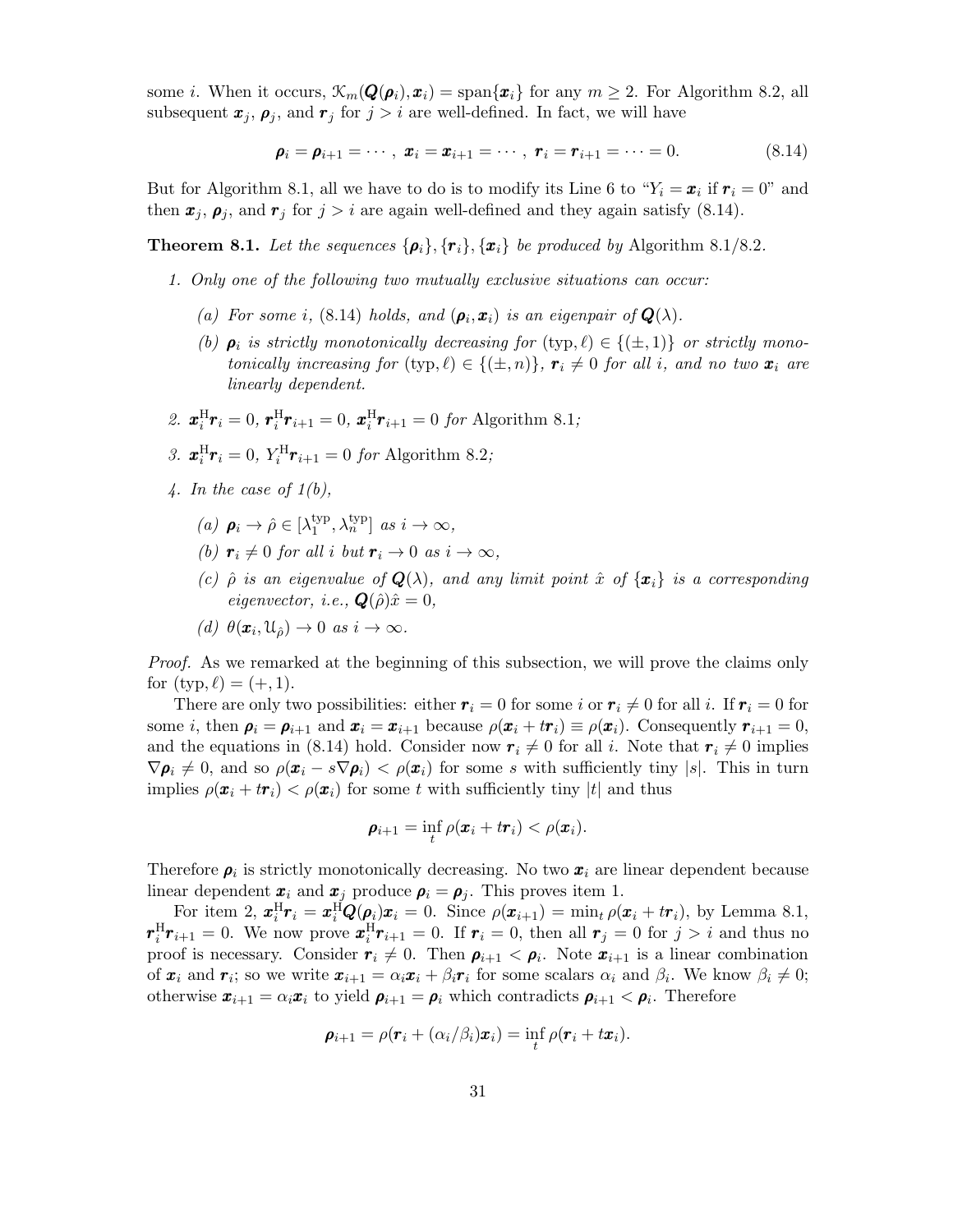Apply Lemma 8.1 with  $x = r_i$  and  $p = x_i$  to get  $\boldsymbol{x}_i^{\text{H}} \boldsymbol{r}_{i+1} = 0$ .

For item 3, again  $x_i^H r_i = x_i^H Q(\rho_i) x_i = 0$ . Let  $x_{i+1} = Y_i y$ . Then for each column z of  $Y_i$ , we have

$$
\boldsymbol{\rho}_{i+1} = \rho(Y_i y) = \inf_t \rho(Y_i y + t z).
$$

Apply Lemma 8.1 with  $x = Y_i y$  and  $p = z$  to get  $z^H r_{i+1} = 0$ . Since z is any column of  $Y_i$ , we conclude  $Y_i^{\text{H}} \mathbf{r}_{i+1} = 0$ .

Now for item 4(a), since  $\rho_i$  is strictly monotonically decreasing and bounded from below since  $\rho_i \geq \lambda_1^+$ , it is convergent and  $\rho_i \to \hat{\rho} \in [\lambda_1^+, \lambda_n^+]$  because  $\rho_i = \rho(\boldsymbol{x}_i) \in [\lambda_1^+, \lambda_n^+]$ for all  $i$  by Theorem 5.1.

For item 4(b), we have  $\|\mathbf{r}_i\| = ||(A\mathbf{\rho}_i^2 + B\mathbf{\rho}_i + C)\mathbf{x}_i|| \le ||A||(\lambda_n^+)^2 + ||B|| |\lambda_n^+| + ||C||$ since  $\|\mathbf{x}_i\| = 1$ ; so both  $\{r_i\}$  and  $\{\mathbf{x}_i\}$  are bounded sequences. It suffices to show that any limit point of  $\{r_i\}$  is the zero vector. Assume, to the contrary,  $\{r_i\}$  has a nonzero limit point  $\hat{r}$ , i.e.,  $r_{i_j} \to \hat{r}$ , where  $\{r_{i_j}\}$  is a subsequence of  $\{r_i\}$ . Since  $\{x_{i_j}\}$  is bounded, it has a convergent subsequence. Without loss of generality, we may assume  $x_{i_j}$  itself is convergent and  $\mathbf{x}_{i_j} \to \hat{x}$  as  $j \to \infty$ . We have  $\hat{r}^{\text{H}}\hat{x} = 0$  and  $\|\hat{x}\| = 1$  because  $\mathbf{r}_{i_j}^{\text{H}}\mathbf{x}_{i_j} = 0$  and  $\|\boldsymbol{x}_{i_j}\|=1$ . Now consider the quadratic eigenvalue problem for

$$
\mathbf{Q}_{i_j}(\lambda) := Y_{i_j}^{\mathrm{H}} \mathbf{Q}(\lambda) Y_{i_j} = \begin{bmatrix} \boldsymbol{x}_{i_j}^{\mathrm{H}} \mathbf{Q}(\lambda) \boldsymbol{x}_{i_j} & \boldsymbol{x}_{i_j}^{\mathrm{H}} \mathbf{Q}(\lambda) \boldsymbol{r}_{i_j} \\ \boldsymbol{r}_{i_j}^{\mathrm{H}} \mathbf{Q}(\lambda) \boldsymbol{x}_{i_j} & \boldsymbol{r}_{i_j}^{\mathrm{H}} \mathbf{Q}(\lambda) \boldsymbol{r}_{i_j} \end{bmatrix},
$$
\n(8.15)

where  $Y_{i_j} = [\mathbf{x}_{i_j}, \mathbf{r}_{i_j}]$ . Since  $\mathbf{r}_{i_j}^{\text{H}} \mathbf{x}_{i_j} = 0$ ,  $\text{rank}(Y_{i_j}) = 2$ , and thus  $\mathbf{Q}_{i_j}(\lambda)$  is hyperbolic. Denote by  $\mu_i^{\pm}$  $\sum_{j,k}^{\pm}$  its eigenvalues. It can be seen that

$$
\lambda_1^- \le \mu_{j;1}^- \le \mu_{j;2}^- \le \lambda_n^- < \lambda_1^+ \le \mu_{j;1}^+ \le \mu_{j;2}^+ \le \lambda_n^+.\tag{8.16}
$$

Then<sup>5</sup>  $\lambda_1^+ \leq \rho_{i_j+1} \leq \mu_{j;1}^+$ . Let

$$
\widehat{\bm{Q}}(\lambda) = \lim_{j \to \infty} \bm{Q}_{i_j}(\lambda)
$$

whose eigenvalues are denoted by  $\hat{\mu}_i^{\pm}$ . By the continuity of the eigenvalues with respect to the entries of coefficient matrices of a quadratic polynomial with a nonsingular leading coefficient matrix, we know  $\mu_{j;i}^{\pm} \to \hat{\mu}_i^{\pm}$  as  $j \to \infty$ , and thus

$$
\lambda_1^- \le \hat{\mu}_1^- \le \hat{\mu}_2^- \le \lambda_n^- < \lambda_1^+ \le \hat{\mu}_1^+ \le \hat{\mu}_2^+ \le \hat{\lambda}_n^+ \tag{8.17}
$$

Notice by (8.16) and (8.17)

$$
\lambda_1^+ \le \rho_{i_j+1} \le \mu_{j;1}^+ \quad \Rightarrow \quad \hat{\mu}_2^- < \lambda_1^+ \le \hat{\rho} \le \hat{\mu}_1^+ \,. \tag{8.18}
$$

On the other hand, by (8.16), we have

$$
\widehat{\bm{Q}}(\hat{\rho})=\lim_{j\rightarrow\infty}\bm{Q}_{i_j}(\bm{\rho}_{i_j})=\lim_{j\rightarrow\infty}\begin{bmatrix}0&\bm{r}_{i_j}^{\rm H}\bm{r}_{i_j}\\ \bm{r}_{i_j}^{\rm H}\bm{r}_{i_j}&\bm{r}_{i_j}^{\rm H} \bm{Q}(\bm{\rho}_{i_j})\bm{r}_{i_j}\end{bmatrix}=\begin{bmatrix}0&\hat{r}^{\rm H}\hat{r}\\ \hat{r}^{\rm H}\hat{r}&\hat{r}^{\rm H}\bm{Q}(\hat{\rho})\hat{r}\end{bmatrix}
$$

which is indefinite because  $\hat{r}^{\text{H}}\hat{r} > 0$ . But by (8.18) and Theorem 3.1,  $\hat{Q}(\hat{\rho}) \preceq 0$ , a contradiction. So  $\hat{r} = 0$ , as was to be shown.

<sup>&</sup>lt;sup>5</sup>For Algorithm 8.1,  $\rho_{i_j+1} = \mu_{j;1}^+$ .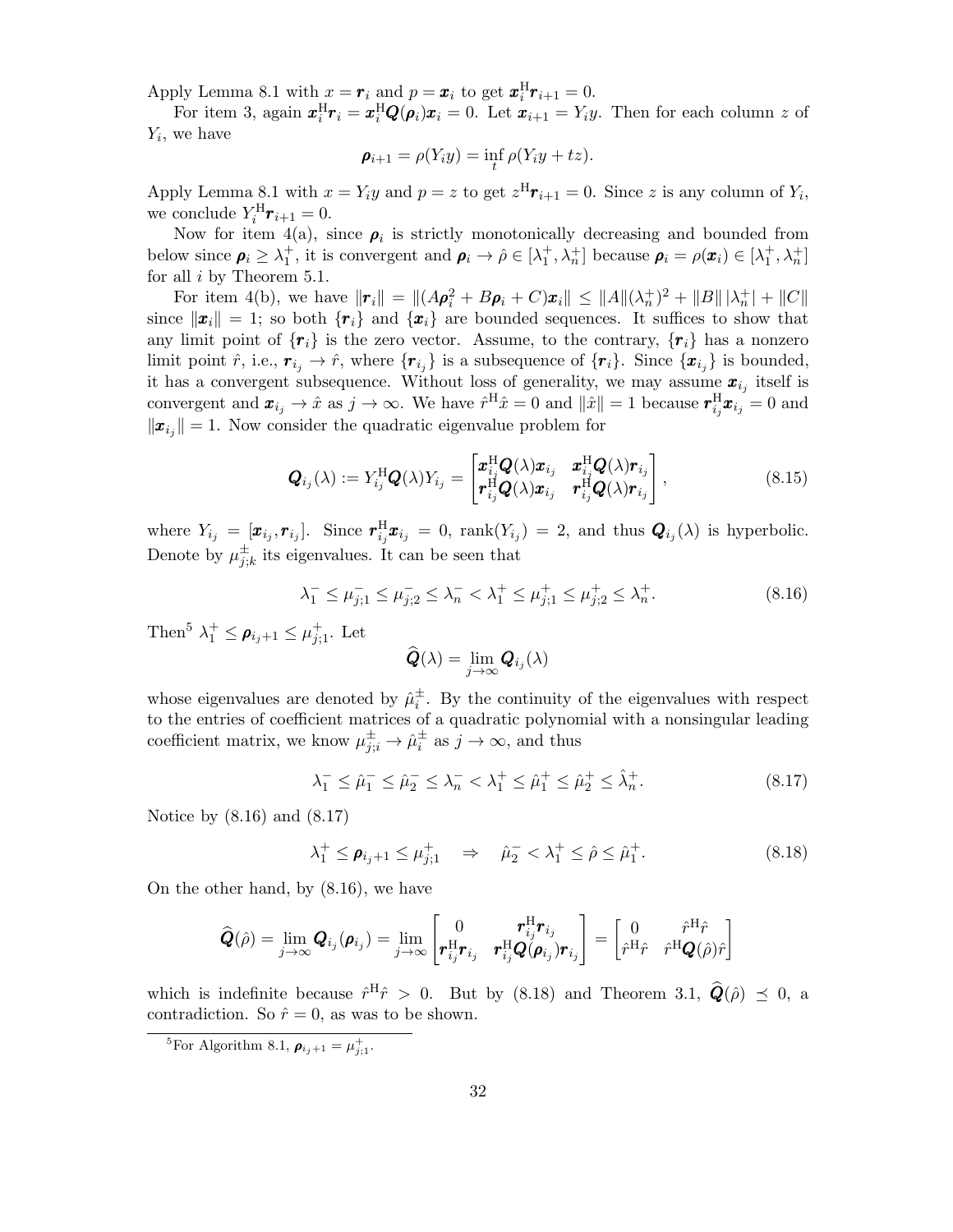For item 4(c), since  $\|\boldsymbol{x}_i\|=1$ ,  $\{\boldsymbol{x}_i\}$  has at least one limit point. Let  $\hat{x}$  be any limit point of  $\pmb{x}_i$ , i.e.,  $\pmb{x}_{i_j} \to \hat{x}$ . Take limit on both sides of  $\pmb{Q}(\pmb{\rho}_{i_j})\pmb{x}_{i_j} = \pmb{r}_{i_j}$  to get  $\pmb{Q}(\hat{\rho})\hat{x} = 0$ , i.e.,  $(\hat{\rho}, \hat{x})$  is an eigenpair.

For item 4(d), write  $\theta_i = \theta(\mathbf{x}_i, \mathcal{U}_\rho)$  for convenience and write  $\mathbf{x}_i = \hat{u}_i \cos \theta_i + \hat{v}_i \sin \theta_i$ , where  $\hat{u}_i \in \mathcal{U}_{\hat{\rho}}, \hat{v}_i \in \mathcal{U}_{\hat{\rho}}^{\perp}$  (the orthogonal complement of  $\mathcal{U}_{\hat{\rho}}$ ), and  $\|\hat{u}_i\|_2 = \|\hat{v}_i\|_2 = 1$ . Then

$$
\boldsymbol{r}_i = \boldsymbol{Q}(\boldsymbol{\rho}_i)\boldsymbol{x}_i = (\boldsymbol{\rho}_i - \hat{\rho})\left[ (\boldsymbol{\rho}_i + \hat{\rho})A + B \right] \hat{u}_i \cos \theta_i + \boldsymbol{Q}(\boldsymbol{\rho}_i)\hat{v}_i \sin \theta_i. \tag{8.19}
$$

We claim that  $\mathbf{Q}(\rho_i)\hat{v}_i\sin\theta_i\to 0$ . To see this, we notice

$$
\|(\pmb{\rho}_i+\hat{\rho})A+B\|_2\leq 2\max\{|\lambda_1^+|,|\lambda_n^+|\}\, \|A\|_2+\|B\|_2,
$$

 $r_i \to 0$ , and  $\rho_i - \hat{\rho} \to 0$ . Thus  $\mathbf{Q}(\rho_i)\hat{v}_i \sin \theta_i \to 0$  by (8.19). The null space of  $\mathbf{Q}(\hat{\rho})$  is  $\mathcal{U}_{\hat{\rho}}$ . Since  $\mathbf{Q}(\hat{\rho})$  is Hermitian,

$$
\|\mathbf{Q}(\hat{\rho})v\|_2 \ge \gamma \|v\|_2 \quad \text{for any } v \in \mathcal{U}_{\hat{\rho}}^{\perp},
$$

where  $\gamma = \min |\xi|$  taken over all nonzero  $\xi \in eig(\mathbf{Q}(\hat{\rho}))$ . Therefore  $\|\mathbf{Q}(\hat{\rho})\hat{v}_i\|_2 \geq \gamma$ . Because  $\rho_i \rightarrow \hat{\rho}$ , for sufficiently large i we have  $\|\mathbf{Q}(\rho_i)\hat{v}_i\|_2 \geq \gamma/2$  and thus

$$
\|\mathbf{Q}(\boldsymbol{\rho}_i)\hat{v}_i\sin\theta_i\|_2\geq(\gamma/2)\sin\theta_i,
$$

implying  $\sin \theta_i \to 0$  which leads to  $\theta_i \to 0$  because  $0 \le \theta_i \le \pi/2$ .

Theorem 8.1 ensures us the global convergence of Algorithm 8.1/8.2, but gives no indication as how fast the convergence may be. For that, we turn to our next theorem — Theorem 8.2 — which provides an asymptotic rate of the sequences  $\{\rho_i\}$  generated by the algorithms. Both theorems are reminiscent of [19, Theorem 3.2] and [19, Theorem 3.4], respectively. But Theorem 8.2 about the rate of convergence is much more difficult to prove than [19, Theorem 3.4]. Because of that, we defer its proof to appendix C.

We introduce a few new notations: for any  $x \neq 0$ ,

$$
a(x) = \frac{x^{H} A x}{x^{H} x}, \quad b(x) = \frac{x^{H} B x}{x^{H} x}, \quad c(x) = \frac{x^{H} C x}{x^{H} x}.
$$
 (8.20)

Also recall  $\mathbf{Q}_{\lambda_0}(\lambda) := \mathbf{Q}(\lambda + \lambda_0)$  in (6.2a) for a given shift  $\lambda_0$ . Accordingly,

$$
b_0(x) = \frac{x^{\rm H} B_{\lambda_0} x}{x^{\rm H} x} = \frac{x^{\rm H} (2\lambda_0 A + B)x}{x^{\rm H} x}, \quad c_0(x) = \frac{x^{\rm H} C_{\lambda_0} x}{x^{\rm H} x} = \frac{x^{\rm H} Q(\lambda_0) x}{x^{\rm H} x}.
$$
(8.21)

**Theorem 8.2.** Suppose  $\lambda_1^{\text{typ}} \leq \rho_0 < \lambda_2^{\text{typ}}$  if  $\ell = 1$  or  $\lambda_{n-1}^{\text{typ}} < \rho_0 \leq \lambda_n^{\text{typ}}$  if  $\ell = n$ , and let the sequences  $\{\rho_i\}$ ,  $\{r_i\}$ ,  $\{x_i\}$  be produced by Algorithm 8.2. Given a shift  $\lambda_0 \geq \lambda_n^+$ , define  $B_{\lambda_0}$ ,  $C_{\lambda_0}$  by (6.2a).

1. As  $i \to \infty$ ,  $\rho_i$  monotonically converges to  $\hat{\rho} = \lambda_{\ell}^{\text{typ}}$  $_{\ell}^{\text{typ}}, \text{ and } \bm{x}_{i} \text{ converges to } u_{\ell}^{\text{typ}}$  $\ell^{\mathrm{yp}}$  in direction, i.e.,  $\theta(\boldsymbol{x}_i, u^{\text{typ}}_{\ell})$  $_{\ell}^{\rm typ}$ )  $\rightarrow 0$ .

 $\Box$ 

<sup>&</sup>lt;sup>6</sup>Without loss of generality, we may assume  $\|\cdot\|_2$  is used in the algorithms.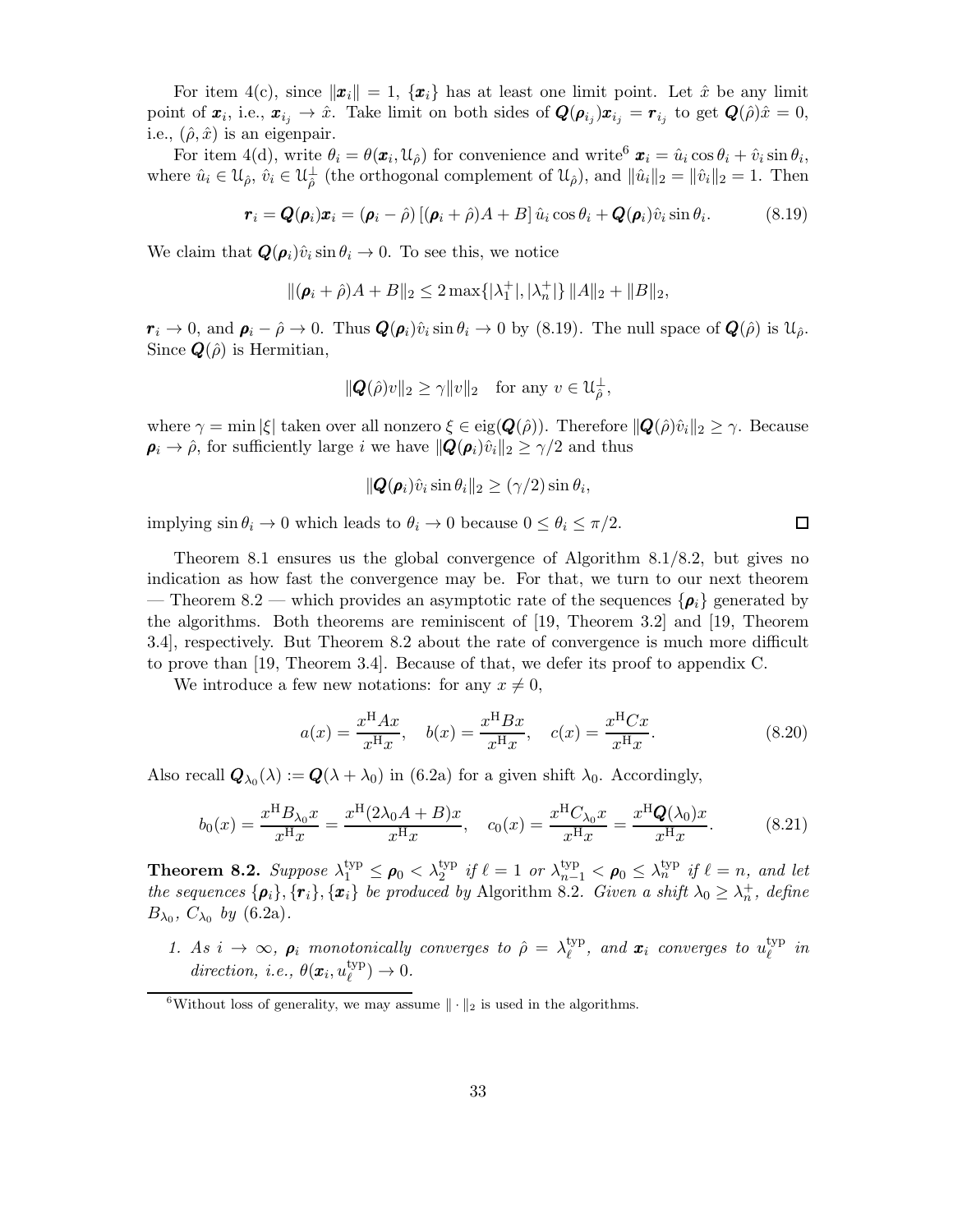2. The eigenvalues<sup>7</sup>  $\omega_j$  of the matrix  $\mathbf{Q}(\rho_i)$  can be ordered as

$$
\omega_1 > 0 > \omega_2 \ge \cdots \ge \omega_n
$$
 if  $(\text{typ}, \ell) \in \{(+, 1), (-, n)\}, \text{ or}$  (8.22a)

$$
\omega_1 < 0 < \omega_2 \le \dots \le \omega_n \quad \text{if } (\text{typ}, \ell) \in \{ (+, n), (-, 1) \}. \tag{8.22b}
$$

Denote by  $v_1$  the eigenvector of  $\bm{Q}(\bm{\rho}_i)$  associated with its eigenvalue  $\omega_1$ . If  $\bm{\rho}_i$  is sufficiently close to  $\lambda_{\ell}^{ \text{typ}}$  $_{\ell}^{\text{typ}}, \textit{then}$ 

$$
|\boldsymbol{\rho}_{i+1} - \lambda_{\ell}^{\text{typ}}| \leq \varepsilon_{m-1}^2 |\boldsymbol{\rho}_i - \lambda_{\ell}^{\text{typ}}| + (1 - \varepsilon_{m-1}^2) \varepsilon_{m-1} \eta(v_1) |\boldsymbol{\rho}_i - \lambda_{\ell}^{\text{typ}}|^{3/2} + O(|\boldsymbol{\rho}_i - \lambda_{\ell}^{\text{typ}}|^2),
$$
\n(8.23)

where

$$
\varepsilon_{m-1} = \min_{g \in \mathbb{P}_{m-1}, g(\omega_1) \neq 0} \max_{i \neq 1} \frac{|g(\omega_i)|}{|g(\omega_1)|},
$$
\n(8.24)

$$
\tau_A = \frac{1}{|\omega_2|} \frac{\|A\|_2}{a(v_1)}, \quad \tau_B = \frac{1}{|\omega_2|} \frac{\|B_{\lambda_0}\|_2}{b_0(v_1)}, \quad \tau_C = \frac{1}{|\omega_2|} \frac{\|C_{\lambda_0}\|_2}{c_0(v_1)},\tag{8.25}
$$

$$
\eta(v_1) = 3\tau_A^{1/2} + 2\frac{(b_0(v_1))^2 \tau_B^{1/2} + 2a(v_1)c_0(v_1)(\tau_A^{1/2} + \tau_C^{1/2})}{\varsigma_0(v_1)^2},
$$
\n(8.26)

and  $\mathbb{P}_{m-1}$  is the set of polynomials of degree no higher than  $m-1$ .

3. Denote<sup>8</sup> by  $\gamma$  and  $\Gamma$  the smallest and largest positive eigenvalue of the matrix

$$
\begin{cases}\n-Q(\lambda_{\ell}^{\text{typ}}) & \text{for } (\text{typ}, \ell) \in \{(+,1), (-, n)\}, \\
Q(\lambda_{\ell}^{\text{typ}}) & \text{for } (\text{typ}, \ell) \in \{(+, n), (-, 1)\}.\n\end{cases}
$$

If  $\rho_i$  is sufficiently close to  $\lambda_{\ell}^{typ}$  $_{\ell}^{\text{typ}}, \textit{then}$ 

$$
|\boldsymbol{\rho}_{i+1} - \lambda_{\ell}^{\text{typ}}| \leq \varepsilon^2 |\boldsymbol{\rho}_i - \lambda_{\ell}^{\text{typ}}| + (1 - \varepsilon^2) \varepsilon \eta |\boldsymbol{\rho}_i - \lambda_{\ell}^{\text{typ}}|^{3/2} + O(|\boldsymbol{\rho}_i - \lambda_{\ell}^{\text{typ}}|^2), \quad (8.27)
$$

where

$$
\varepsilon = 2 \left[ \left( \frac{\sqrt{\kappa} + 1}{\sqrt{\kappa} - 1} \right)^{m-1} + \left( \frac{\sqrt{\kappa} + 1}{\sqrt{\kappa} - 1} \right)^{-(m-1)} \right]^{-1}, \qquad \kappa = \frac{\Gamma}{\gamma}, \tag{8.28}
$$
\n
$$
\eta = \sqrt{\frac{1}{|\gamma|}} \left[ 3 \sqrt{\frac{\|A\|_2}{a(u)}} + 2 \frac{b_0(u)^2}{\varsigma_0(u)^2} \sqrt{\frac{\|B_{\lambda_0}\|_2}{b_0(u)}} + 4 \frac{a(u)c_0(u)}{\varsigma_0(u)^2} \left( \sqrt{\frac{\|A\|_2}{a(u)}} + \sqrt{\frac{\|C_{\lambda_0}\|_2}{c_0(u)}} \right) \right]
$$
\n
$$
\leq \sqrt{\frac{1}{|\gamma|}} \left[ 3 \sqrt{\frac{\|A\|_2}{a(u)}} + 2 \frac{\|B_{\lambda_0}\|_2^2 + 4\|A\|_2 \|C_{\lambda_0}\|_2}{b(u)^2 - 4a(u)c(u)} \right], \tag{8.30}
$$

$$
\leq \sqrt{\frac{1}{|\gamma|}} \left[ 3\sqrt{\frac{\|A\|_2}{a(u)}} + 2\frac{\|B_{\lambda_0}\|_2^2 + 4\|A\|_2 \|C_{\lambda_0}\|_2}{b(u)^2 - 4a(u)c(u)} \right],
$$
\n(8.30)

and  $u = u_{\ell}^{\text{typ}}$  $\ell$ <sup>typ</sup> for short.

 $7$ Their dependency upon *i* is suppressed for clarity.

 ${}^8\mathbf{Q}(\lambda_{\ell}^{typ})$  is singular and, by Theorem 3.1, negative semidefinite if  $(typ, \ell) \in \{(+, 1), (-, n)\}$  or positive semidefinite if  $(typ, \ell) \in \{(+, n), (-, 1)\}.$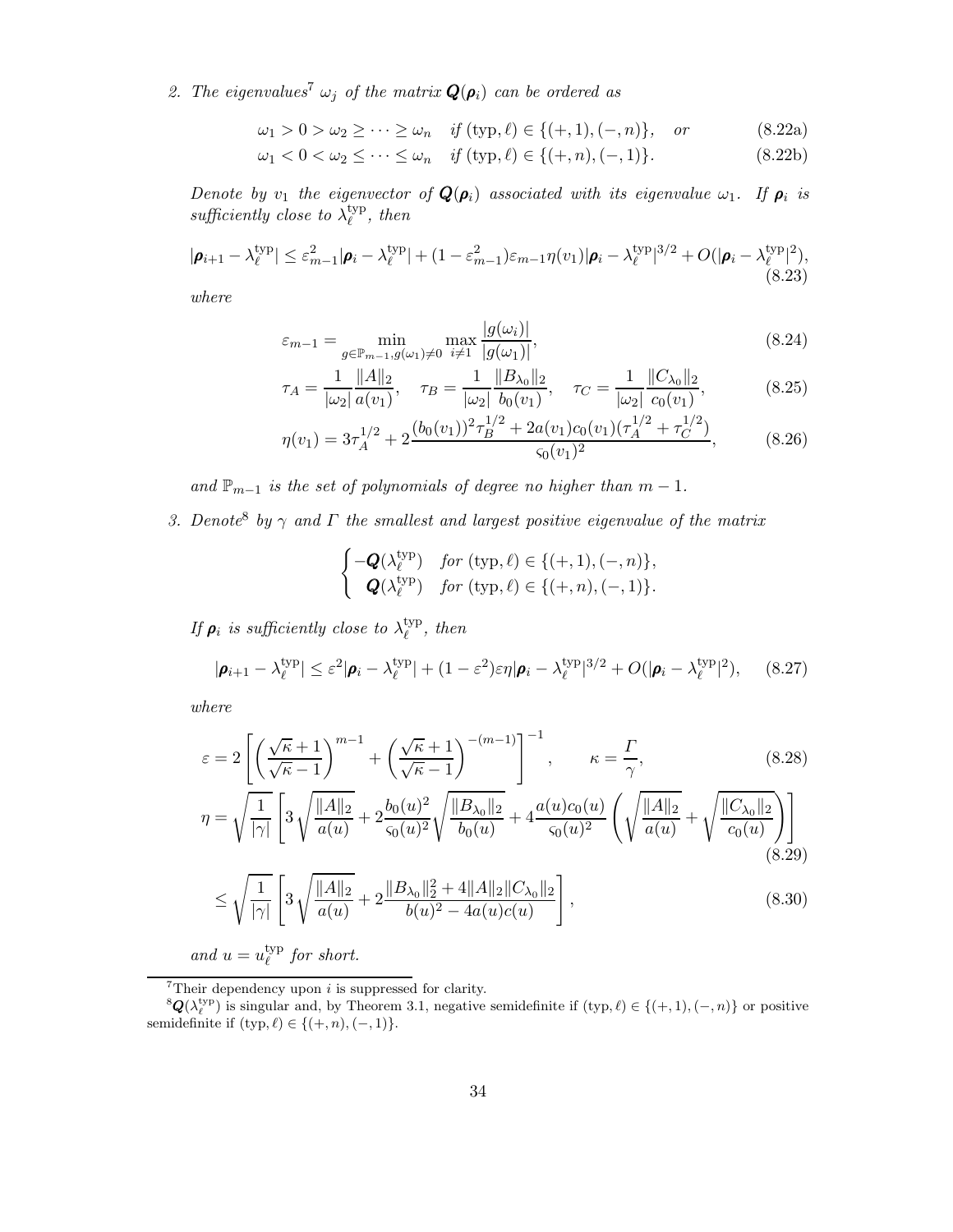# 9 Preconditioned steepest descent/ascent method

#### 9.1 Preconditioning

We will explain the idea of preconditioning for computing  $(\lambda_1^+, u_1^+)$  only, via two different points of view. The same argument can be made for other extreme pos- and neg-eigenpairs.

It is well-known that when the contours of the objective function near its optimum are extremely elongated, at each step of the conventional steepest descent/ascent method, following the search direction which is the opposite of the gradient gets closer to the optimum on the line for a very short while and then starts to get away because the direction doesn't point "towards the optimum", resulting in a long zigzag path of a large number of steps. The ideal search direction  $p$  is therefore the one such that with its starting point at  $x, p$  points to the optimum, i.e., the optimum is on the line  $\{x + tp : t \in \mathbb{C}\}.$ Specifically, expand  $\boldsymbol{x}$  as a linear combination of  $u_j^+$ 

$$
\mathbf{x} = \sum_{j=1}^{n} \alpha_j u_j^+ =: \alpha_1 u_1^+ + \mathbf{v}, \quad \mathbf{v} = \sum_{j=2}^{n} \alpha_j u_j^+.
$$
 (9.1)

Then the ideal search direction is

$$
p=\alpha u_1^++\beta\pmb{v}
$$

for some scalars  $\alpha$  and  $\beta \neq 0$  such that  $\alpha_1 \beta - \alpha \neq 0$  (otherwise  $p = \beta x$ ). Of course, this is impractical because we don't know  $u_1^+$  and  $v$ . But we can construct one that is close to it. One such p is

$$
p = [Q(\sigma)]^{-1} r_+(\pmb{x}) = [Q(\sigma)]^{-1} Q(\pmb{\rho}_+)\pmb{x},
$$

where  $\rho_+ = \rho_+(\pmb{x})$  and  $\theta$   $\sigma$  is some shift near  $\lambda_1^+$  but not equal to  $\rho_+$ . Let us analyze this  $p. By (4.14a), we have$ 

$$
[\mathbf{Q}(\sigma)]^{-1}\mathbf{Q}(\mathbf{\rho}_{+})=U_{+}(\sigma I - A_{+})^{-1}(U_{-}^{H}AU_{+})^{-1}(\sigma I - A_{-})^{-1}(\mathbf{\rho}_{+}I - A_{-})U_{-}^{H}AU_{+}(\mathbf{\rho}_{+}I - A_{+})U_{+}^{-1}.
$$

Suppose now that both  $\sigma$  and  $\rho_+$  are near  $\lambda_1^+$ . Then

$$
(\sigma I - A_{-})^{-1}(\pmb{\rho}_{+}I - A_{-}) = I + (\pmb{\rho}_{+} - \sigma)(\sigma I - A_{-})^{-1} \approx I.
$$

Therefore  $[Q(\sigma)]^{-1}Q(\rho_+) \approx U_+(\sigma I - A_+)^{-1}(\rho_+ I - A_+)U_+^{-1}$ , and thus

$$
p = [\mathbf{Q}(\sigma)]^{-1} \mathbf{Q}(\mathbf{\rho}_+) \mathbf{x} \approx \sum_{j=1}^n \mu_j \alpha_j u_j^+, \quad \mu_j := \frac{\lambda_j^+ - \mathbf{\rho}_+}{\lambda_j^+ - \sigma}.
$$
\n(9.2)

Now if  $\lambda_1^+ \leq \rho_+ < \lambda_2^+$  and if the gap  $\lambda_2^+ - \lambda_1^+$  is reasonably modest, then

$$
\mu_j \approx 1 \quad \text{for } j > 1
$$

to give a  $p \approx \alpha u_1^+ + v$ , resulting in fast convergence. This rough but intuitive analysis suggests that  $K = [Q(\sigma)]^{-1}$  with a suitably chosen shift  $\sigma$  can be used to serve as a

<sup>&</sup>lt;sup>9</sup>We reasonably assume also  $\sigma \neq \lambda_j^+$  for all j, too.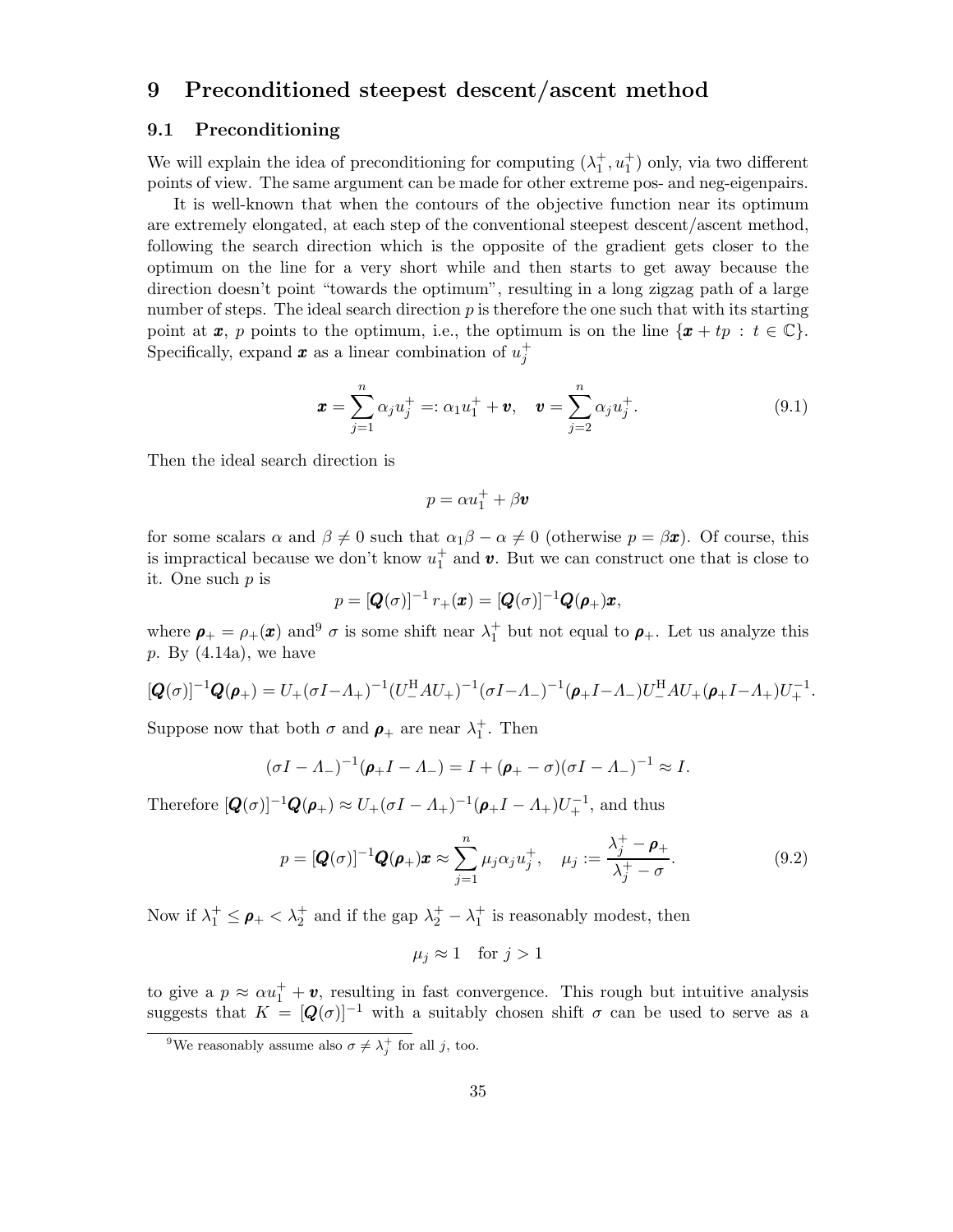good preconditioner to improve the steepest descent/ascent method — Algorithm 8.1 by simply modifying  $Y_i = [\pmb{x}_i, \pmb{r}_i]$  at Line 6 there to  $Y_i = [\pmb{x}_i, K\pmb{r}_i]$ . We caution the reader that implementing  $K\bm r_i$  is amount to solving a linear system. This is usually done approximately by, e.g., some iterative methods such as the linear conjugate gradient method or MINRES [12, 18, 20].

The second view point is similar to the one proposed by Golub and Ye [19] for the generalized linear eigenvalue problem. Theorem 8.2 reveals that the rates of convergence for Algorithms 8.1 and 8.2 depend on the distribution of the eigenvalues  $\omega_i$  of  $\mathbf{Q}(\rho_i)$ , not the eigenvalues of  $\mathbf{Q}(\lambda)$ . In particular, if all  $\omega_2 = \cdots = \omega_n$ , then  $\epsilon_m = 0$  for  $m \geq 2$  and thus

$$
\boldsymbol{\rho}_{i+1} - \lambda_1^+ = O(|\boldsymbol{\rho}_i - \lambda_1^+|^2),
$$

suggesting quadratic convergence. Such an extreme case, though highly welcome, is unlikely to happen in practice, but it gives us an idea that if somehow we could transform an eigenvalue problem towards such an extreme case, the transformed problem would be easier to solve. Specifically we should seek equivalent transformations that change the eigenvalues of the matrix  $\mathbf{Q}(\rho_i)$  as much as possible to

one isolated eigenvalue 
$$
\omega_1
$$
, and the rest  $\omega_j$   $(2 \le j \le n)$  tightly clustered, (9.3)

but leave the eigenvalues of  $\mathbf{Q}(\lambda)$  unchanged.

We would like to equivalently transform the HQEP for  $Q(\lambda)$  to for  $L^{-1}Q(\lambda)L^{-H}$  by some nonsingular  $L$  (whose inverse or any linear system with  $L$  is easy to solve) so that the eigenvalues of  $L^{-1}\mathbf{Q}(\rho_i)L^{-H}$  distribute more or less like (9.3). Then apply one step of Algorithm 8.1 or 8.2 to the pencil  $L^{-1}\mathbf{Q}(\lambda)L^{-H}$  to find the next approximation  $\rho_{i+1}$ . The process repeats, i.e., find a new  $L$  to transform the problem and apply one step of Algorithm 8.1 or 8.2 to the transformed problem.

Such an L may be constructed using the  $LDL<sup>H</sup>$  decomposition of  $\mathbf{Q}(\rho_i)$  [18, p. 139] if the decomposition exists:  $\mathbf{Q}(\boldsymbol{\rho}_i) = LDL^{\text{H}}$ , where L is lower triangular and  $D = \text{diag}(\pm 1)$ . Then  $L^{-1}\mathbf{Q}(\rho_i)L^{-H} = D$  has the ideal eigenvalue distribution that gives  $\epsilon_m = 0$  for any  $m \geq 2$ . Unfortunately, this simple solution is impractical in practice for the following reasons:

- 1. The decomposition may not exist at all. In theory, the decomposition exists if all the leading principle submatrices of  $\mathbf{Q}(\rho_i)$  are nonsingular.
- 2. If the decomposition does exist, it may not be numerically stable to compute, especially when  $\rho_i$  comes closer and closer to  $\lambda_1^+$ .
- 3. The sparsity in  $\mathbf{Q}(\rho_i)$  is most likely destroyed, leaving L significantly denser than  $\mathbf{Q}(\boldsymbol{\rho}_i)$ . This makes all ensuing computations much more expensive.

A more practical solution is, however, through an incomplete  $LDL<sup>H</sup>$  factorization (see [54, Chapter 10]), to get

$$
\boldsymbol{Q}(\boldsymbol{\rho}_i) \approx LDL^{\mathrm{H}},
$$

where " $\approx$ " includes not only the usual "approximately equal", but also the case when  $\mathbf{Q}(\boldsymbol{\rho}_i) - LDL^{\text{H}}$  is approximately a low rank matrix, and  $D = \text{diag}(\pm 1)$ . Such an L changes from one step of the algorithm to another. In practice, often we may use one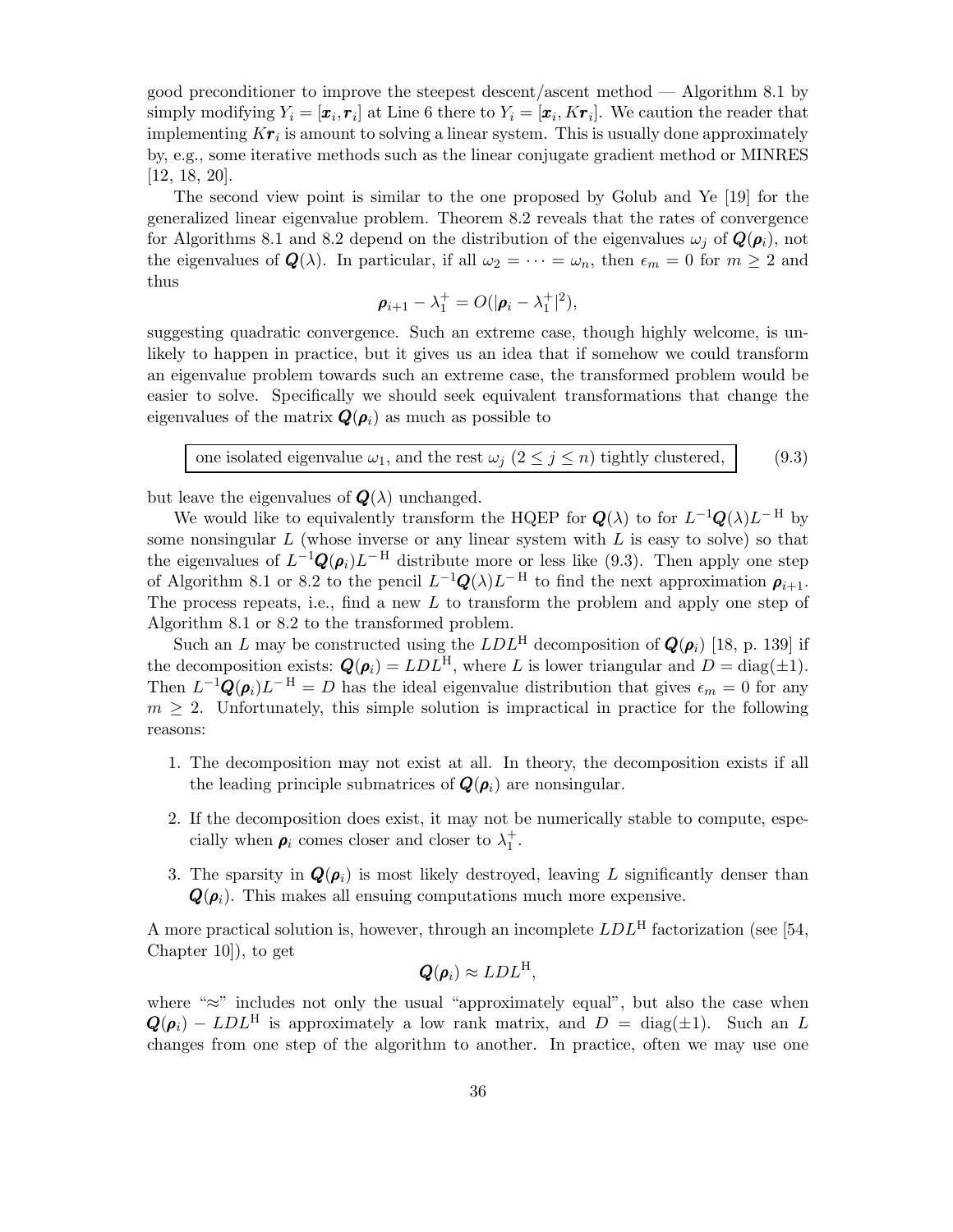fixed preconditioner for all or a number of consecutive iterative steps. Using a constant preconditioner is certainly not optimal: it likely doesn't give the best rate of convergence per step and thus increases the number of total iterative steps but it may reduce overall cost because it saves work in preconditioner constructions and thus reduces cost per step. The basic idea of using a step-independent preconditioner is to find a  $\sigma$  that is close to  $\lambda_1^+$ , and perform an incomplete  $LDL^H$  decomposition:

$$
\boldsymbol{Q}(\sigma) \approx LDL^{\rm H}
$$

and transform  $\mathbf{Q}(\lambda)$  accordingly before applying Algorithm 8.1 or 8.2. Now the rate of convergence is determined by the eigenvalues of

$$
L^{-1}\boldsymbol{Q}(\boldsymbol{\rho}_i)L^{-H}=L^{-1}\boldsymbol{Q}(\sigma)L^{-H}+(\boldsymbol{\rho}_i-\sigma)L^{-1}\boldsymbol{Q}'(\sigma)L^{-H}+O\Big(|\boldsymbol{\rho}_i-\sigma|^2\Big)
$$

which would have a better spectral distribution so long as the last two terms is small relative to  $L^{-1}\mathbf{Q}(\rho_i)L^{-H}$ . When  $\lambda_n^- < \sigma < \lambda_1^+$ ,  $-\mathbf{Q}(\sigma) > 0$  and the incomplete  $LDL^H$ factorization becomes incomplete Cholesky factorization.

## 9.2 Preconditioned steepest descent/ascent method

We have insisted so far about applying Algorithm 8.1 or 8.2 straightforwardly to the transformed problem. There is another way, perhaps, better: only symbolically applying Algorithm 8.1 or 8.2 to the transformed problem as a derivation tool for a preconditioned method that always projects the original pencil  $\mathbf{Q}(\lambda)$  directly every step. The only difference is now the projecting subspaces are preconditioned. Again we will explain it for the case of computing the first pos-type eigenpair  $(\lambda_1^+, u_1^+)$ .

Suppose  $Q(\lambda)$  is transformed to  $\widehat{Q}(\lambda) := L^{-1}Q(\lambda)L^{-H}$ . Consider a typical step of Algorithm 8.2 applied to  $\hat{Q}(\lambda)$ . For the purpose of distinguishing notational symbols, we will put hats on all those for  $\hat{Q}(\lambda)$ . The typical step of Algorithm 8.2 on  $\hat{Q}$  is

computing the smallest pos-type eigenvalue  $\mu$  and corresponding eigenvector  $\hat{v}$  of  $\hat{Z}^{\text{H}}_{\sim} \hat{Q}(\lambda) \hat{Z}$ , where  $\hat{Z} \in \mathbb{C}^{n \times m}$  is a basis matrix of Krylov subspace  $\mathcal{K}_m(\widehat{\boldsymbol{Q}}(\hat{\boldsymbol{\rho}}),\hat{\boldsymbol{x}})$ .

(9.4)

Notice 
$$
\left[\widehat{\mathbf{Q}}(\widehat{\boldsymbol{\rho}})\right]^j \widehat{\boldsymbol{x}} = L^{\mathrm{H}} \left[ (LL^{\mathrm{H}})^{-1} \mathbf{Q}(\widehat{\boldsymbol{\rho}}) \right]^j (L^{-\mathrm{H}} \widehat{\boldsymbol{x}}) \text{ to see}
$$

$$
L^{-\mathrm{H}} \cdot \mathcal{K}_m(\widehat{\mathbf{Q}}(\widehat{\boldsymbol{\rho}}), \widehat{\boldsymbol{x}}) = \mathcal{K}_m(K\mathbf{Q}(\widehat{\boldsymbol{\rho}}), \boldsymbol{x}),
$$

where  $\boldsymbol{x} = L^{-H} \hat{\boldsymbol{x}}$  and  $K = (LL^{H})^{-1}$ . So  $Z = L^{-H} \hat{Z}$  is a basis matrix of Krylov subspace  $\mathcal{K}_m(K\mathbf{Q}(\hat{\boldsymbol{\rho}}),\boldsymbol{x})$ . Since also

$$
\hat{Z}^{\mathrm{H}}\hat{\mathbf{Q}}(\lambda)\hat{Z} = (L^{-\mathrm{H}}\hat{Z})^{\mathrm{H}}\mathbf{Q}(\lambda)(L^{-\mathrm{H}}\hat{Z}),\n\hat{\rho} = \hat{\rho}_{+}(\hat{\mathbf{x}}) = \rho_{+}(\mathbf{x}) = \mathbf{\rho},
$$

the typical step (9.4) can be reformulated equivalently to

computing the smallest pos-type eigenvalue  $\mu$  and corresponding eigenvector v of  $Z^H \mathbf{Q}(\lambda) Z$ , where  $Z \in \mathbb{C}^{n \times m}$  is a basis matrix of Krylov subspace  $\mathcal{K}_m(K\mathbf{Q}(\boldsymbol{\rho}), \boldsymbol{x}),$  where  $K = (LL^{\mathrm{H}})^{-1}$ .

(9.5)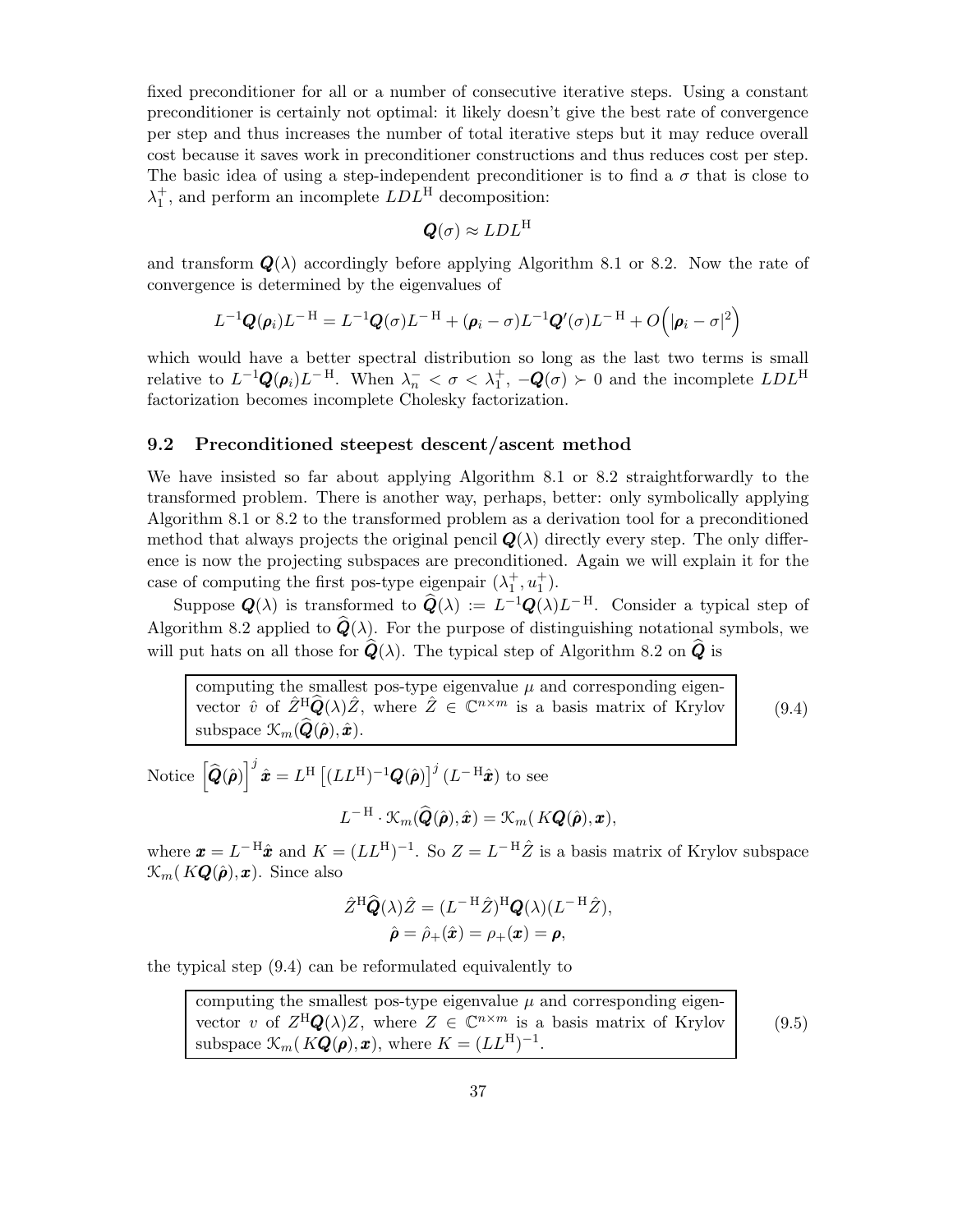#### Algorithm 9.1 Preconditioned extended steepest descent/ascent method

Given an initial approximation  $x_0$  to  $u_{\ell}^{\text{typ}}$  $\ell_{\ell}^{\text{typ}}$ , and a relative tolerance **rtol**, and the search space dimension m, the algorithm computes an approximate pair to  $(\lambda_{\ell}^{\text{typ}})$  $_{\ell}^{\text{typ}}, u_{\ell}^{\text{typ}}$  $l_{\ell}^{\text{typ}}$  with the prescribed rtol.

1:  $\bm{x}_0 = \bm{x}_0/||\bm{x}_0||, \bm{\rho}_0 = \rho_{\text{typ}}(\bm{x}_0), \bm{r}_0 = r_{\text{typ}}(\bm{x}_0);$ 2: for  $i = 0, 1, ...$  do 3: if  $||\boldsymbol{r}_i||/(|\boldsymbol{\rho}_i|^2||A\boldsymbol{x}_i|| + |\boldsymbol{\rho}_i|\,||B\boldsymbol{x}_i|| + ||C\boldsymbol{x}_i||) \leq \texttt{rtol}$  then 4: BREAK; 5: else 6: construct a preconditioner  $K_i$ ; 7: compute a basis matrix  $Y_i$  for the Krylov subspace  $\mathcal{K}_m(K_i\mathbf{Q}(\boldsymbol{\rho}_i),\boldsymbol{x}_i);$ 8: solve HQEP for  $Y_i^{\text{H}}\mathbf{Q}(\lambda)Y_i$  to get its eigenvalues  $\mu_j^{\pm}$  as in (8.11) and eigenvectors  $y_j^{\pm}$ ; 9: select the next approximate eigenpair  $(\mu, y) = (\mu_j^{\text{typ}})$  $j^{\text{typ}}, Y y_j^{\text{typ}}$  according to (8.12); 10:  $\bm{x}_{i+1} = y/||y||, \, \bm{\rho}_{i+1} = \mu, \, \bm{r}_{i+1} = r_{\text{typ}}(\bm{x}_{i+1});$ <br>11: **end if** end if 12: end for 13: **return**  $(\rho_i, x_i)$  as an approximate eigenpair to  $(\lambda_{\ell}^{\text{typ}})$  $_{\ell}^{\rm typ},u_{\ell}^{\rm typ}$  $_{\ell}^{\rm typ}$ ).

We are now ready to state a version of the *preconditioned extended steepest descent/ascent* method. To make it inclusive, in Algorithm 9.1 we use  $K_i$  to denote the preconditioner at the ith iterative step. Once again, they may all be the same or vary from one iterative step to another. Although the derivation of this algorithm was for the preconditioners obtained from the second view point above, its final form includes the preconditioners from the first view point.

### 9.3 Convergence analysis

If  $K_i \succ 0$ , the *i*th iterative step of Algorithm 9.1 is just one step of the extended steepest descent/ascent method applied to  $K_i^{1/2} \mathbf{Q}(\lambda) K_i^{1/2}$  $i^{1/2}$ . Therefore Theorem 8.2 implies the following theorem for Algorithm 9.1.

**Theorem 9.1.** Suppose  $\lambda_1^{\text{typ}} \leq \rho_0 < \lambda_2^{\text{typ}}$  if  $\ell = 1$  or  $\lambda_{n-1}^{\text{typ}} < \rho_0 \leq \lambda_n^{\text{typ}}$  if  $\ell = n$ , and let the sequences  $\{\boldsymbol{\rho}_i\}, \{\boldsymbol{r}_i\}, \{\boldsymbol{x}_i\}$  be produced by Algorithm 9.1. Suppose  $K_i \succ 0$ .

- 1. As  $i \to \infty$ ,  $\rho_i$  monotonically converges to  $\hat{\rho} = \lambda_{\ell}^{\text{typ}}$  $_{\ell}^{\text{typ}}, \text{ and } \bm{x}_{i} \text{ converges to } u_{\ell}^{\text{typ}}$  $_{\ell}^{\rm typ}$  in direction, i.e.,  $\theta(\boldsymbol{x}_i, u^{\text{typ}}_{\ell})$  $_{\ell}^{\text{typ}}$   $\rightarrow$  0.
- 2. The eigenvalues<sup>10</sup>  $\omega_i$  of  $K_i \mathbf{Q}(\boldsymbol{\rho}_i)$  can be ordered as

$$
\omega_1 > 0 > \omega_2 \ge \cdots \ge \omega_n
$$
 if (typ,  $\ell$ )  $\in \{(+,1), (-,n)\},$  or (9.6a)

 $\omega_1 < 0 < \omega_2 \leq \cdots \leq \omega_n$  if  $(\text{typ}, \ell) \in \{(+, n), (-, 1)\}.$  (9.6b)

If  $\rho_i$  is sufficiently close to  $\lambda^{\text{typ}}_{\ell}$  $_{\ell}^{\text{typ}}, \textit{then}$ 

$$
|\boldsymbol{\rho}_{i+1} - \lambda_{\ell}^{\text{typ}}| \le \varepsilon_{m-1}^2 |\boldsymbol{\rho}_i - \lambda_{\ell}^{\text{typ}}| + O\Big(\varepsilon_{m-1} |\boldsymbol{\rho}_i - \lambda_{\ell}^{\text{typ}}|^{3/2} + |\boldsymbol{\rho}_i - \lambda_{\ell}^{\text{typ}}|^2\Big),\qquad(9.7)
$$

<sup>&</sup>lt;sup>10</sup>Their dependency upon  $i$  is suppressed for clarity.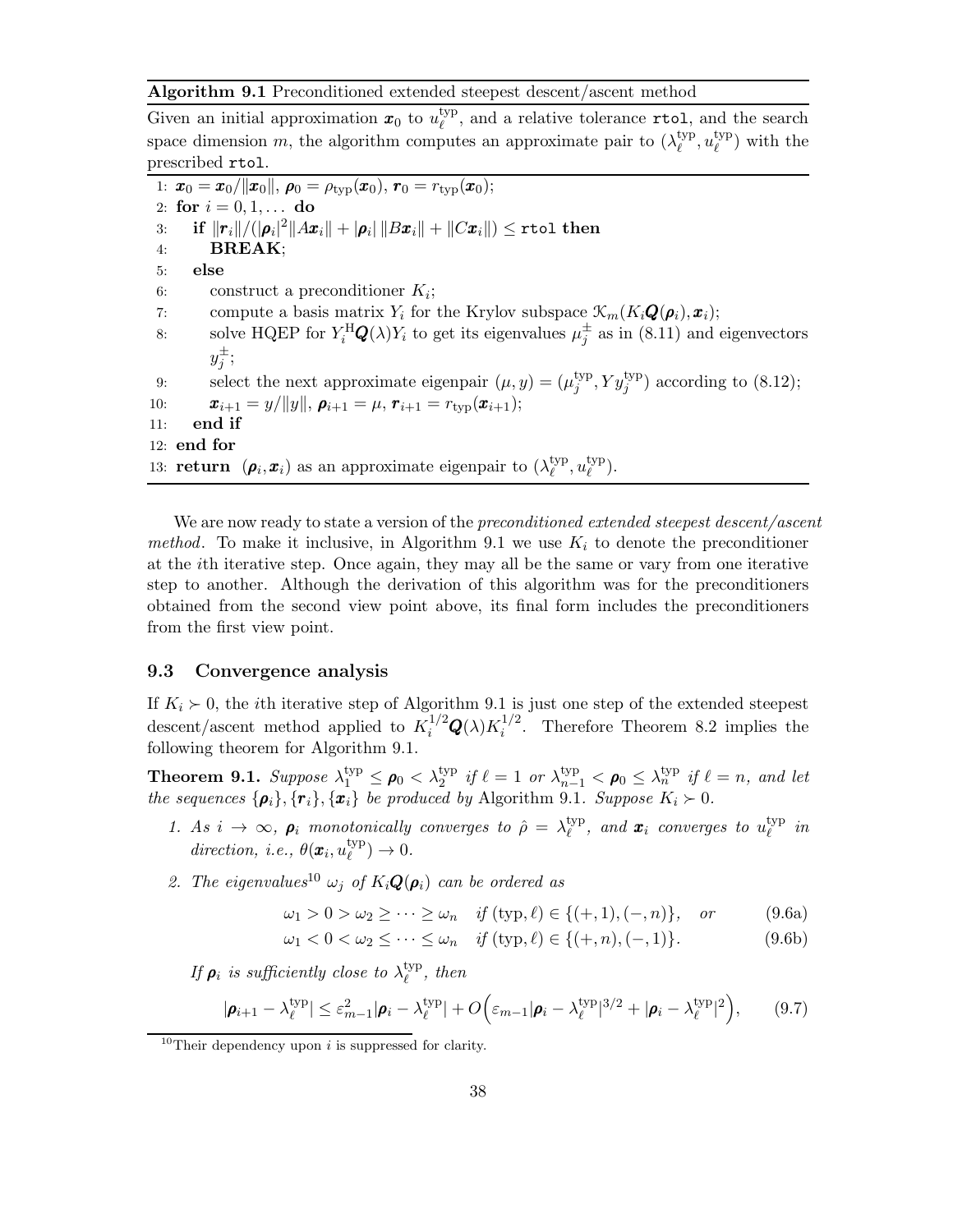where  $\varepsilon_{m-1}$  is defined as in (8.24).

3. Denote<sup>11</sup> by  $\gamma$  and  $\Gamma$  the smallest and largest positive eigenvalue of the matrix

$$
\begin{cases}\n-K_i \mathbf{Q}(\lambda_{\ell}^{\text{typ}}) & \text{for } (\text{typ}, \ell) \in \{(+,1), (-, n)\}, \\
K_i \mathbf{Q}(\lambda_{\ell}^{\text{typ}}) & \text{for } (\text{typ}, \ell) \in \{(+, n), (-, 1)\}.\n\end{cases}
$$

If  $\rho_i$  is sufficiently close to  $\lambda^{\text{typ}}_\ell$  $_{\ell}^{\text{typ}}, \textit{then}$ 

$$
|\boldsymbol{\rho}_{i+1} - \lambda_{\ell}^{\text{typ}}| \leq \varepsilon^2 |\boldsymbol{\rho}_i - \lambda_{\ell}^{\text{typ}}| + O\Big(\varepsilon |\boldsymbol{\rho}_i - \lambda_{\ell}^{\text{typ}}|^{3/2} + |\boldsymbol{\rho}_i - \lambda_{\ell}^{\text{typ}}|^2\Big),\tag{9.8}
$$

where  $\varepsilon$  is defined as in (8.28).

There is a convergence rate estimate, essentially due to Samokish  $[55, 1958]$ , for the preconditioned steepest descent/ascent method in the case of the standard Hermitian eigenvalue problem. The reader is referred to [29, 49] for details. Theorem 9.2 below is an extension of Samokish's result for HQEP.

**Theorem 9.2.** Suppose  $K \succ 0$ . Let  $\ell \in \{1, n\}$  and typ, typ'  $\in \{+, -\}$  such that typ and typ' are opposite, and denote by  $\gamma$  and  $\Gamma$  the smallest and largest positive eigenvalue of the matrix

$$
\begin{cases}-K\boldsymbol{Q}(\lambda_{\ell}^{\mathrm{typ}}) \quad \textit{for}~(\mathrm{typ},\ell) \in \{(+,1),(-,n)\},\\ K\boldsymbol{Q}(\lambda_{\ell}^{\mathrm{typ}}) \quad \textit{for}~(\mathrm{typ},\ell) \in \{(+,n),(-,1)\}, \end{cases}
$$

and

$$
\tau = \frac{2}{\gamma + \Gamma}, \quad \kappa = \frac{\Gamma}{\gamma}, \quad \varepsilon = \frac{\kappa - 1}{\kappa + 1}.
$$

Let arg opt be as given in  $(8.6)$ , and

$$
t_{\rm opt} = \arg \inf_{t \in \mathbb{C}} \rho_{\rm typ}(x + tKr_{\rm typ}(x)), \quad y = x + t_{\rm opt}Kr_{\rm typ}(x),
$$

$$
z = \begin{cases} x + \tau Kr_{\pm}(x) & \text{for (typ, }\ell) \in \{(+,1), (-,n)\}, \\ x - \tau Kr_{\pm}(x) & \text{for (typ, }\ell) \in \{(+,n), (-,1)\}. \end{cases}
$$

We have

$$
|\rho_{\text{typ}}(y) - \lambda_{\ell}^{\text{typ}}| \le |\rho_{\text{typ}}(z) - \lambda_{\ell}^{\text{typ}}|
$$
  

$$
\le \frac{1}{|\lambda_{\ell}^{\text{typ}} - \rho_{\text{typ}}(z)|} \left[ \frac{\varepsilon \sqrt{|\lambda_{\ell}^{\text{typ}} - \rho_{\text{typ}}(x)|} + \tau \sqrt{T} \delta_1}{1 - \tau \left(\sqrt{T} \delta_2 + \delta_3^2\right)} \right]^2 |\rho_{\text{typ}}(x) - \lambda_{\ell}^{\text{typ}}|,
$$
\n(9.9)

provided  $\tau \left( \sqrt{\Gamma} \delta_2 + \delta_3^2 \right)$  $\Big) < 1, where$ 

$$
\delta_1 = \sqrt{|\rho_{\text{typ}}(x) - \lambda_{\ell}^{\text{typ}}|} \|K^{1/2} \{A[\rho_{\text{typ}}(x) + \lambda_{\ell}^{\text{typ}}] + B\} A^{-1/2} \|_2,
$$

<sup>&</sup>lt;sup>11</sup>It is worth emphasizing that  $K_i \mathbf{Q}(\lambda_{\ell}^{\text{typ}})$  is singular and, by Theorem 3.1,  $K_i^{1/2} \mathbf{Q}(\lambda_{\ell}^{\text{typ}}) K_i^{1/2}$  is negative semidefinite if  $(\text{typ}, \ell) \in \{(+, 1), (-, n)\}$  and positive semidefinite if  $(\text{typ}, \ell) \in \{(+, n), (-, 1)\}.$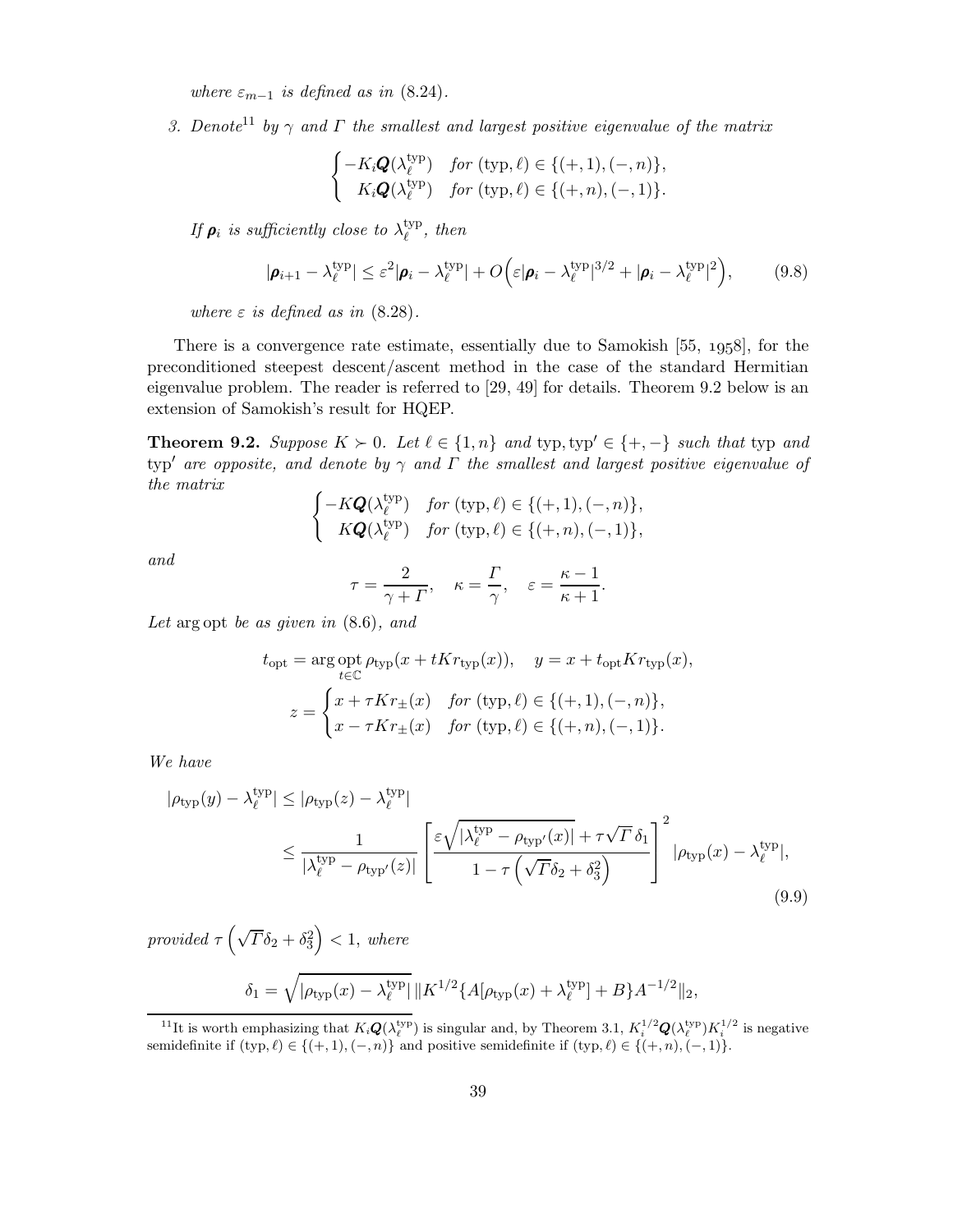$$
\delta_2 = \sqrt{\|K^{1/2}AK^{1/2}\|_2 \, |\rho_{\text{typ}}(x) - \lambda_{\ell}^{\text{typ}}| \cdot |\lambda_{\ell}^{\text{typ}} - \rho_{\text{typ}'}(x)|},
$$
\n
$$
\delta_3 = \sqrt{\|A^{1/2}K\{A[\rho_{\text{typ}}(x) + \lambda_{\ell}^{\text{typ}}] + B\}A^{-1/2}\|_2 \, |\rho_{\text{typ}}(x) - \lambda_{\ell}^{\text{typ}}|}.
$$

*Proof.* We will prove the case:  $(typ, \ell) = (+, 1)$  only. The other cases can be handled in the same way.

Note  $z = x + \tau K r_+(x) = x + \tau K Q(\rho_+(x)) x$ . We have  $\lambda_1^+ \le \rho_+(y) \le \rho_+(z)$  and thus  $\rho_+(y) - \lambda_1^+ \leq \rho_+(z) - \lambda_1^+$ . So it remains to show that  $\rho_+(z) - \lambda_1^+$  is no bigger than the right-hand side of (9.9).

Let  $M = -\mathbf{Q}(\lambda_1^+) \succeq 0$ . For any vector w, we have

$$
||w||_M^2 = -w^{\rm H} \mathbf{Q}(\lambda_1^+) w
$$
  
=  $[\rho_+(w) - \lambda_1^+] [\lambda_1^+ - \rho_-(w)] ||w||_A^2$ , (9.10)  

$$
||[I + \tau K \mathbf{Q}(\lambda_1^+)] w||_M = ||[I - \tau K M]w||_M
$$

$$
\leq \varepsilon \|w\|_{M}.\tag{9.11}
$$

 $\Box$ 

Write

$$
z = [I + \tau K \mathbf{Q}(\lambda_1^+)]x - \tau K[\mathbf{Q}(\lambda_1^+) - \mathbf{Q}(\rho_+(x))]x
$$
  
=  $[I + \tau K \mathbf{Q}(\lambda_1^+)]x + \tau[\rho_+(x) - \lambda_1^+]K[A(\rho_+(x) + \lambda_1^+) + B]x.$ 

Without loss of generality, we may assume  $||x||_A = 1$ . We have

$$
||z||_M = \sqrt{[\rho_+(z) - \lambda_1^+][\lambda_1^+ - \rho_-(z)]} ||z||_A, \quad \text{by (9.10)}
$$
  
\n
$$
||z||_M \le ||[I + \tau K \mathbf{Q}(\lambda_1^+)]x||_M + \tau[\rho_+(x) - \lambda_1^+] ||K[A(\rho_+(x) + \lambda_1^+) + B]x||_M
$$
  
\n
$$
\le \varepsilon ||x||_M + \tau[\rho_+(x) - \lambda_1^+] \sqrt{\Gamma} ||[A(\rho_+(x) + \lambda_1^+) + B]x||_K
$$
  
\n
$$
\le \varepsilon \sqrt{[\rho_+(x) - \lambda_1^+][\lambda_1^+ - \rho_-(x)]}
$$
  
\n
$$
+ \tau[\rho_+(x) - \lambda_1^+] \sqrt{\Gamma} ||K^{1/2}[A(\rho_+(x) + \lambda_1^+) + B]A^{-1/2}||_2
$$
  
\n
$$
= \left[\varepsilon \sqrt{\lambda_1^+ - \rho_-(x)} + \tau \sqrt{\Gamma} \delta_1\right] \sqrt{\rho_+(x) - \lambda_1^+}, \quad (9.12)
$$
  
\n
$$
||z||_A \ge ||x||_A - \tau ||Kr_+(x)||_A
$$

$$
= 1 - \tau \|Kr_{+}(x)\|_{A},
$$
  
\n
$$
||Kr_{+}(x)||_{A} = ||K\mathbf{Q}(\lambda_{1}^{+})x - K[\mathbf{Q}(\lambda_{1}^{+}) - \mathbf{Q}(\rho_{+}(x))]x||_{A}
$$
  
\n
$$
\leq ||K\mathbf{Q}(\lambda_{1}^{+})x||_{A} + [\rho_{+}(x) - \lambda_{1}^{+}]||K[A(\rho_{+}(x) + \lambda_{1}^{+}) + B]x||_{A}
$$
  
\n
$$
\leq \sqrt{||K^{1/2}AK^{1/2}||_{2}\Gamma}||x||_{M}
$$
  
\n
$$
+ [\rho_{+}(x) - \lambda_{1}^{+}]||A^{1/2}K[A(\rho_{+}(x) + \lambda_{1}^{+}) + B]A^{-1/2}||_{2}||x||_{A}
$$
  
\n
$$
= \sqrt{\Gamma}\delta_{2} + \delta_{3}^{2}.
$$
\n(9.13)

Finally use

$$
\rho_{+}(z) - \lambda_1^{+} = \frac{\|z\|_M^2}{[\lambda_1^{+} - \rho_{-}(z)]\|z\|_A^2} \le \frac{\|z\|_M^2}{[\lambda_1^{+} - \rho_{-}(z)] \cdot [1 - \tau \|Kr_{+}(x)\|_A]^2}
$$

and (9.12) and (9.13) to complete the proof.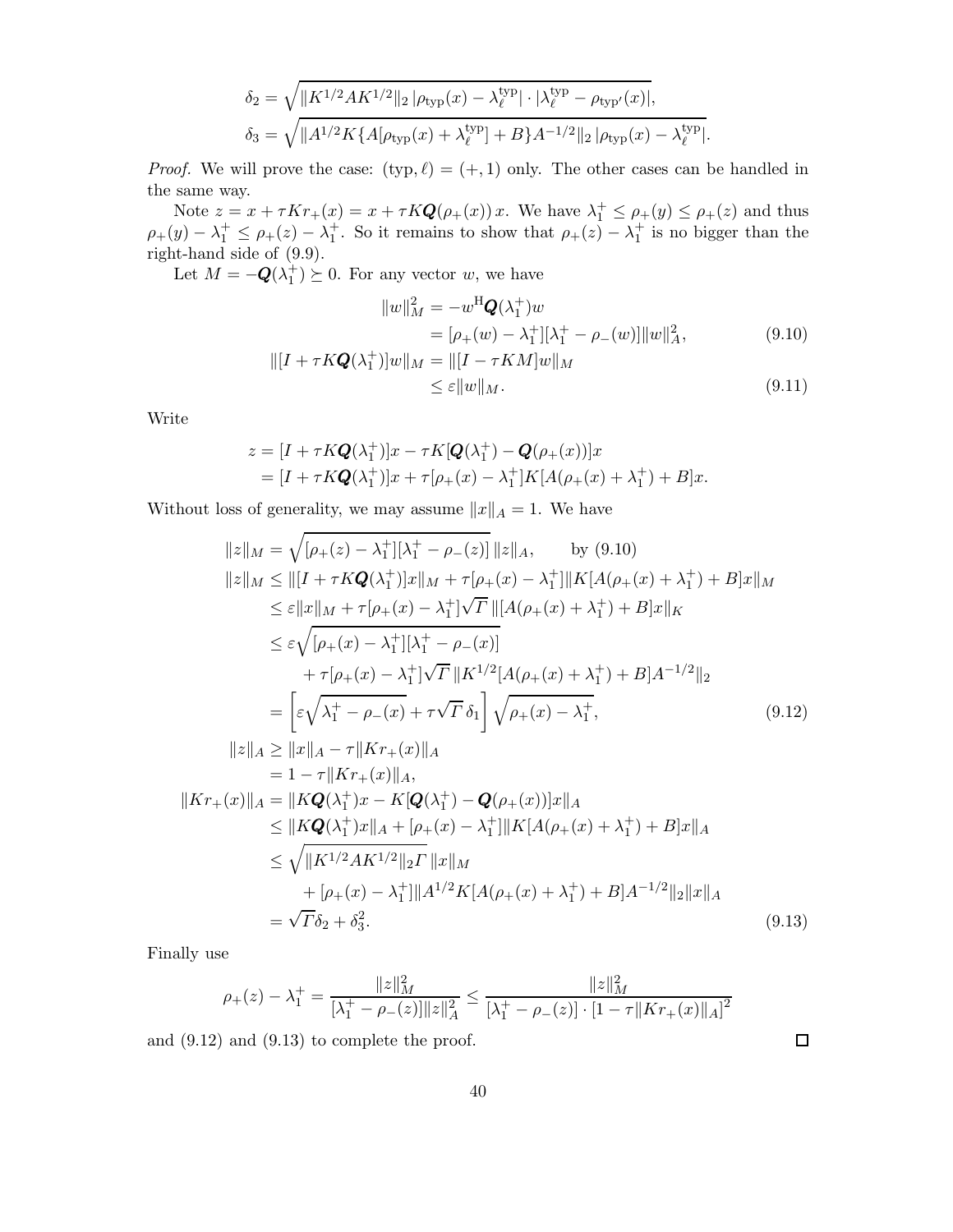## 10 Block preconditioned steepest descent/ascent method

The convergence of any of the previous steepest descent/ascent methods can be very slow if  $\lambda_1^{\text{typ}} \approx \lambda_2^{\text{typ}}$ <sup>typ</sup> or  $\lambda_{n-1}^{\text{typ}} \approx \lambda_n^{\text{typ}}$ . This is reflected by  $\omega_1 \approx \omega_2$  in Theorem 8.2 and 9.1. Often in practice, there are needs to compute the first few extreme eigenpairs, not just the first one. For that purpose, block variations of the methods become particularly attractive for at least the following reasons:

- 1. they can simultaneously compute the first k extreme eigenpairs  $(\lambda_i^{\text{typ}})$  $_j^{\text{typ}}, u_j^{\text{typ}}$  $j^{\rm typ}$ );
- 2. they run more efficiently on modern computer architecture because more computations can be organized into the matrix-matrix multiplication type;
- 3. they have better rates of convergence to the desired eigenpairs and save overall cost by using a block size that is slightly bigger than the number of asked eigenpairs.

In summary, the benefits of using a block variation are similar to those of using the simultaneous subspace iteration *vs*. the power method [57].

In what follows, we will explain a block steepest descent/ascent method for computing the first few  $(\lambda_j^+, u_j^+)$ . The same reasoning applies to other extreme eigenpairs.

Any block variation starts with a given  $X_0 \in \mathbb{C}^{n \times n_b}$  with rank $(X_0) = n_b$ , instead of just one vector  $x_0 \in \mathbb{C}^n$  previously for the single-vector steepest descent type methods. Here either the j<sup>th</sup> column of  $X_0$  is already an approximation to  $u_j^+$  or the subspace  $\mathcal{R}(X_0)$  contains a good approximation to the subspace spanned by  $u_j^{\dagger}$  for  $1 \leq j \leq k$  or the canonical angles from  $\mathcal{R}([u_1^+, \ldots, u_k^+])$  to  $\mathcal{R}(X_0)$  are nontrivial, where  $k \leq n_b$  is the number of desired eigenpairs. In the latter two cases, a preprocessing is needed to turn the case into the first case:

1. solve the HQEP for  $X_0^{\text{H}}\mathbf{Q}(\lambda)X_0$  to get its pos-type eigenpairs  $(\rho_{0;j}^+, y_j^+)$ ;

2. reset 
$$
X_0 := X_0[y_1^+, \ldots, y_{n_b}^+]
$$
.

So we will assume henceforth the *j*th column of the given  $X_0$  is an approximation to  $u_j^+$ . Now consider generalizing the steepest descent method to a block version. Its typical ith iterative step may well look like the following. Suppose we have already computed

$$
X_i = [x_{i,1}, x_{i,2}, \dots, x_{i,n_b}] \in \mathbb{C}^{n \times n_b}
$$

whose *j*th column  $x_{i;j}$  approximates  $u_j^+$  and

$$
\Omega_i = \text{diag}(\boldsymbol{\rho}_{i;1}^+, \boldsymbol{\rho}_{i;2}^+, \dots, \boldsymbol{\rho}_{i;n_b}^+)
$$

whose *j*th diagonal entry  $\rho_{i,j}^+ = \rho_+(x_{i,j})$  approximates  $\lambda_j^+$ . Define the residual matrix

$$
R_i = [r_+(x_{i,1}), r_+(x_{i,2}), \dots, r_+(x_{i,n_b})] = AX_i\Omega_i^2 + BX_i\Omega_i + CX_i.
$$

The next set of approximations are computed as follows:

1. compute a basis matrix Z of  $\mathcal{R}([X_i, R_i])$  by, e.g., MGS;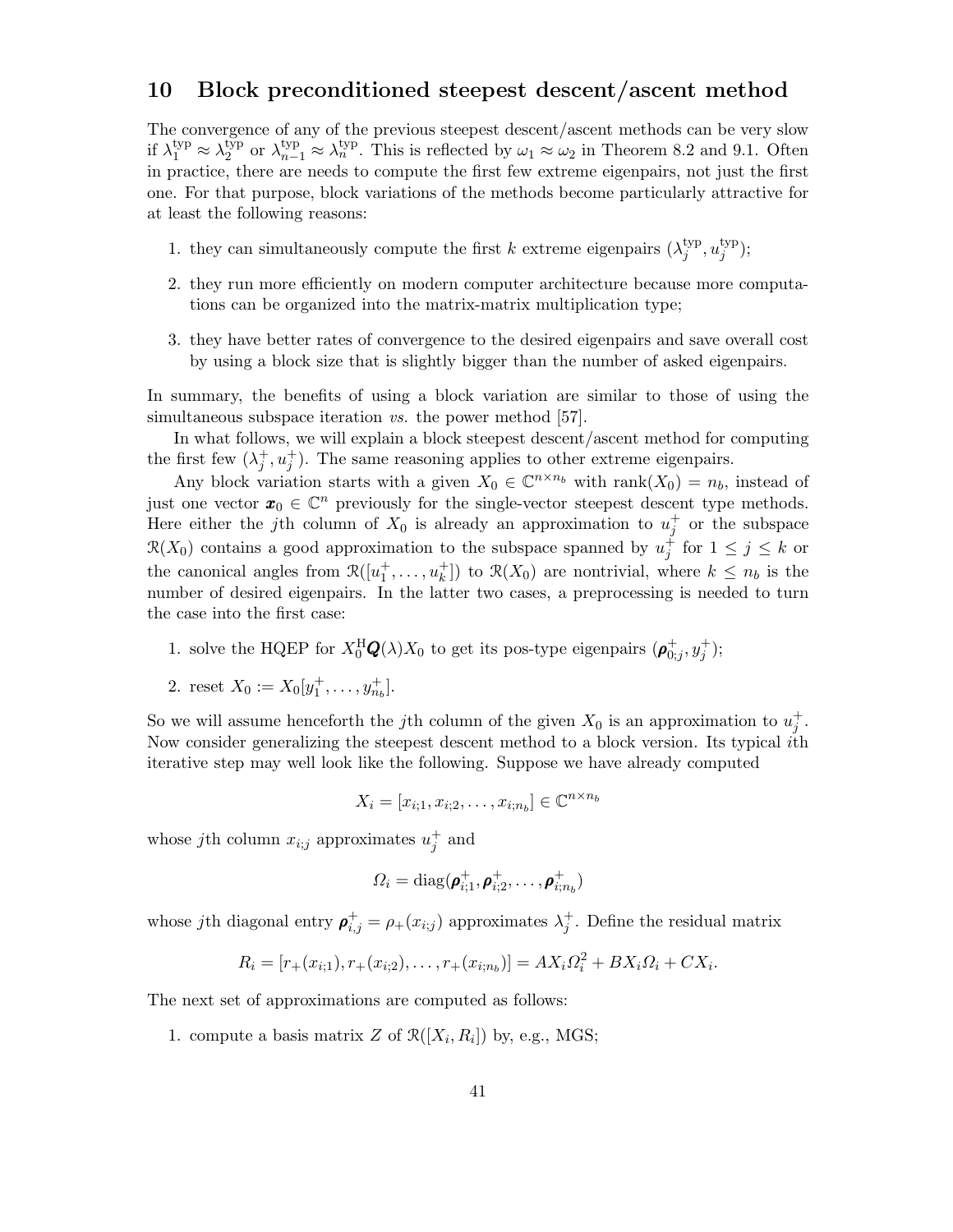2. solve the HQEP for  $Z^H \mathbf{Q}(\lambda) Z$  to get its pos-type eigenpairs  $(\boldsymbol{\rho}_{i+1;j}^+, y_j^+)$ , and let  $\Omega_{i+1} = \text{diag}(\boldsymbol{\rho}^+_{i+1;1}, \boldsymbol{\rho}^+_{i+1;2}, \dots, \boldsymbol{\rho}^+_{i+1;n_b});$ 

3. set  $X_{i+1} = Z[y_1^+, \ldots, y_{n_b}^+]$ .

In the same way as we explained before, this block steepest descent method can be improved in two directions — extending the search space is one and incorporating preconditioners is the other.

Note that  $r_+(x_{i;j}) = \mathbf{Q}(\boldsymbol{\rho}_{i;j}^+) x_{i;j}$  and thus

$$
\mathcal{R}([X_i, R_i]) = \sum_{j=1}^{n_b} \mathcal{R}([x_{i;j}, \boldsymbol{Q}(\boldsymbol{\rho}_{i;j}^+) x_{i;j}])
$$
  
= 
$$
\sum_{j=1}^{n_b} \mathcal{K}_2(\boldsymbol{Q}(\boldsymbol{\rho}_{i;j}^+), x_{i;j}).
$$

So it is natural to extend the search space  $\mathcal{R}([X_{\ell}, R_{\ell}])$  through extending each Krylov subspace  $\mathcal{K}_2(\mathbf{Q}(\boldsymbol{\rho}_{i;j}^+), x_{\ell;j})$  to a high order one, and of course different Krylov subspaces can be extended to different orders. For simplicity, we will extend each to the mth order. The new extended search subspace now is

$$
\sum_{j=1}^{n_b} \mathcal{K}_m(\boldsymbol{Q}(\boldsymbol{\rho}_{i;j}^+), x_{i;j}).
$$
\n(10.1)

Define the linear operator

$$
\mathcal{R}_i: X \in \mathbb{C}^{n \times n_b} \to \mathcal{R}_i(X) = AX\Omega_i^2 + BX\Omega_i + CX \in \mathbb{C}^{n \times n_b}.
$$

Then the subspace in (10.1) can be compactly written as

$$
\mathcal{K}_m(\mathcal{R}_i, X_i) = \text{span}\{X_i, \mathcal{R}_i(X_i), \dots, \mathcal{R}_i^{m-1}(X_i)\},\tag{10.2}
$$

where  $\mathscr{R}^j_i$  $\mathcal{L}_i^j(\cdot)$  is understood as successively applying the operator  $\mathcal{R}_i$  j times, e.g.,  $\mathcal{R}_i^2(X) =$  $\mathscr{R}_i(\mathscr{R}_i(X)).$ 

As to incorporate suitable preconditioners, in light of our extensive discussions in subsection 9.1, the search subspace should be modified to

$$
\sum_{j=1}^{n_b} \mathcal{K}_m(K_{i;j} \mathbf{Q}(\boldsymbol{\rho}_{i;j}^+), x_{i;j}),
$$
\n(10.3)

where  $K_{i,j}$  are the preconditioners, one for each approximate eigenpair  $(\rho_{i,j}^+, x_{i,j})$  for  $1 \leq$  $j \leq n_b$  in the *i*th iterative step. As before,  $K_{i;j}$  can be constructed in one of the following two ways:

•  $K_{i,j}$  is an approximate inverse of  $\mathbf{Q}(\tilde{\rho}_{i,j}^+)$  for some  $\tilde{\rho}_{i,j}^+$  different from  $\rho_{i,j}^+$ , ideally closer to  $\lambda_j^+$  than to any other eigenvalue of  $Q(\lambda)$ . But this requirement on  $\tilde{\rho}_{i,j}^+$  is impractical because the eigenvalue  $\lambda_j^+$  of  $\mathbf{Q}(\lambda)$  is unknown. A compromise would be to make  $\tilde{\rho}^+_{i;j}$  closer but not equal to  $\rho^+_{i;j}$  than to any other  $\rho^+_{i;j}$ .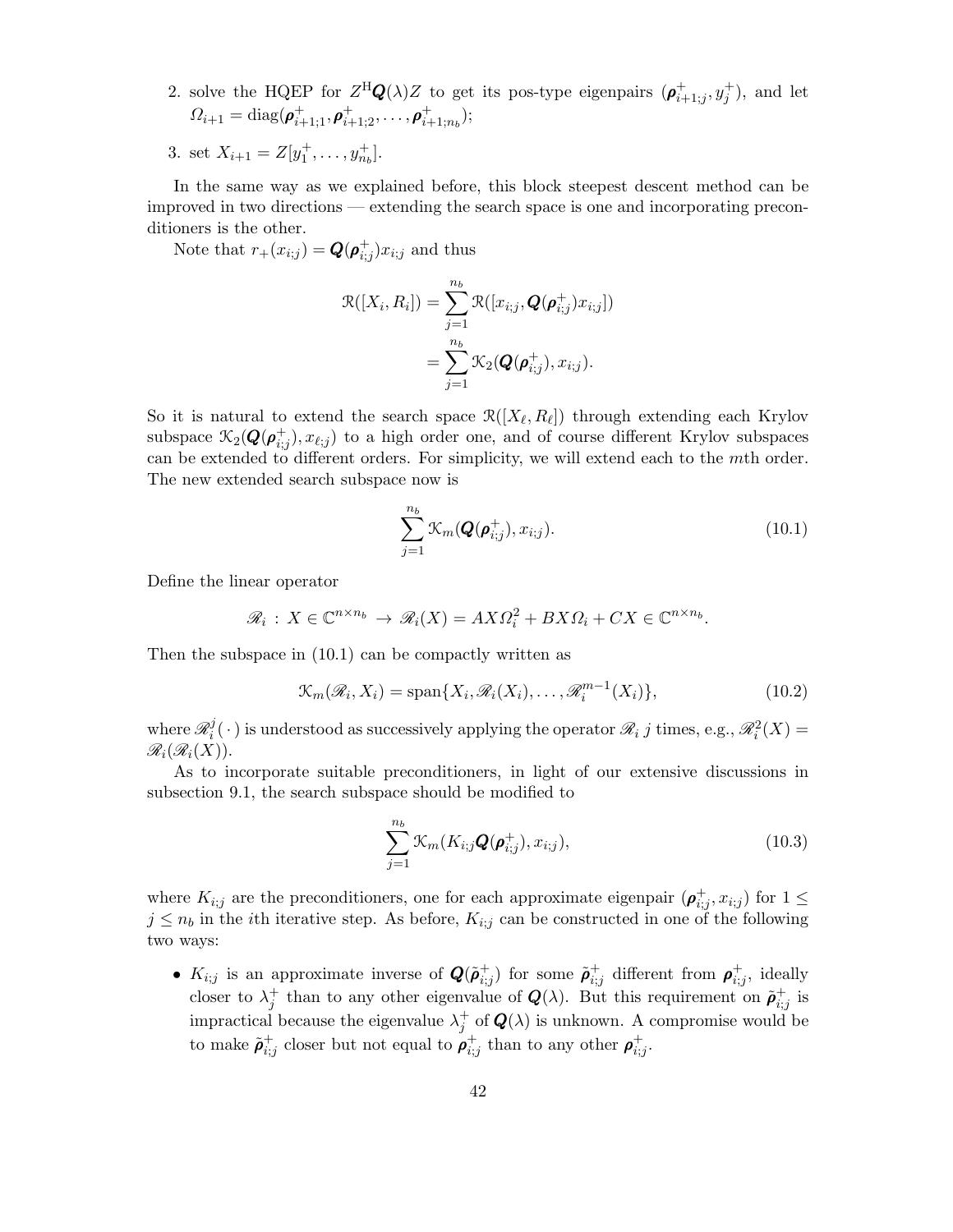#### Algorithm 10.1 Block preconditioned extended steepest descent/ascent method

Given an initial approximation  $X_0 \in \mathbb{C}^{n \times n_b}$  with rank $(X_0) = n_b$ , and an integer  $m \geq 2$ , the algorithm computes approximate eigenpairs to  $(\lambda_i^{\text{typ}})$  $j^{\rm typ}, u_j^{\rm typ}$ <sup>typ</sup>) for  $j \in \mathbb{J}$ , where  $\mathbb{J} = \{1 \leq$  $j \leq n_b$  for computing the few smallest eigenpairs of the given type or  $\{n-n_b+1 \leq j \leq n\}$ for computing the few largest eigenpairs of the given type.

- 1: solve the HQEP for  $X_0^{\text{H}}\mathbf{Q}(\lambda)X_0$  to get its eigenpairs  $(\boldsymbol{\rho}_{0,j}^{\text{typ}})$  $_{0;j}^{\rm typ},y_j^{\rm typ}$  $j^{\rm typ}$ );
- 2:  $X_0 = X_0[y_1^{\text{typ}}]$  $_{1}^{\text{typ}}, \ldots, y_{n_b}^{\text{typ}}$ ,  $\hat{\mathbb{J}} = \{1 \leq j \leq n_b\};$
- 3: for  $i = 0, 1, ...$  do
- 4: construct preconditioners  $K_{i;j}$  for  $j \in \hat{\mathbb{J}}$ ;
- 5: compute a basis matrix Z of the subspace

$$
\sum_{j\in\hat{\mathbb{J}}} \mathcal{K}_m(K_{i;j}\mathbf{Q}(\boldsymbol{\rho}_{i;j}^{\text{typ}}), x_{i;j}),\tag{10.4}
$$

and let  $n_Z$  be its dimension and  $\hat{\mathbb{J}} = \{1 \leq j \leq n_b\}$  for computing the few smallest eigenpairs of the given type or  $\{n_Z - n_b + 1 \le j \le n_Z\}$  for computing the few largest eigenpairs of the given type;

- 6: compute the  $n_b$  eigenpairs of  $Z^H \mathbf{Q}(\lambda) Z$ :  $(\boldsymbol{\rho}_{i+1}^{\text{typ}})$  $\lim_{i+1;j}$ ,  $y_j^{\text{typ}}$ <sup>typ</sup>) for  $j \in \hat{\mathbb{J}}$  and let  $\Omega_{i+1} =$ diag(...,  $\rho_{i+1}^{\text{typ}}$  $\lim_{i+1,j}, \dots$ ) whose diagonal entries are those for  $j \in \hat{\mathbb{J}}$ ;
- 7:  $X_{i+1} = ZW$ , where  $W = [\dots, y_j^{\text{typ}}]$  $\{S_j^{\text{typ}}, \dots\}$  whose columns are those for  $j \in \hat{\mathbb{J}}$ ; 8: end for
- 9: return approximate eigenpairs to  $(\lambda_i^{typ})$  $_j^{\text{typ}}, u_j^{\text{typ}}$  $j^{\text{typ}}$  for  $j \in \mathbb{J}$ .
	- Perform an incomplete  $LDL^H$  factorization (see [54, Chapter 10])  $\mathbf{Q}(\tilde{\boldsymbol{\rho}}_{i;j}^+) \approx L_{i;j} D_{i;j} L_{i;j}^H$ where "≈" includes not only the usual "approximately equal", but also the case when  $\mathbf{Q}(\tilde{\boldsymbol{\rho}}_{i;j}^+) - L_{i;j} D_{i;j} L_{i;j}^{\text{H}}$  is approximately a low rank matrix, and  $D_{i;j} = \text{diag}(\pm 1)$ . Finally set  $K_{i:j} = L_{i;j} L_{i;j}^{\text{H}}$ .

Algorithm 10.1 is the general framework of a Block Preconditioned Extended Steepest Descent method (BPeSD) which embeds four methods into one:

- 1. Block Steepest Descent method:  $m = 2$  and all preconditioners  $K_{i,j} = I$ ;
- 2. Block Preconditioned Steepest Descent method:  $m = 2$  and nontrivial  $K_{i,j}$ ;
- 3. Block Extended Steepest Descent method:  $m > 2$  and all preconditioners  $K_{i,j} = I$ ;
- 4. Block Preconditioned Extended Steepest Descent method:  $m > 2$  and nontrivial  $K_{i:j}$ .

There are two important implementation issues to worry about in turning this general framework into a piece of working code.

1. In (10.3), a different preconditioner is used for each and every approximate eigenpair  $(\boldsymbol{\rho}_{i,j}^+, x_{i,j})$  for  $1 \leq j \leq n_b$ . While, conceivably, doing so will speed up convergence for each approximate eigenpair because each preconditioner can be constructed to make that approximate eigenpair converge faster, but the cost in constructing these preconditioners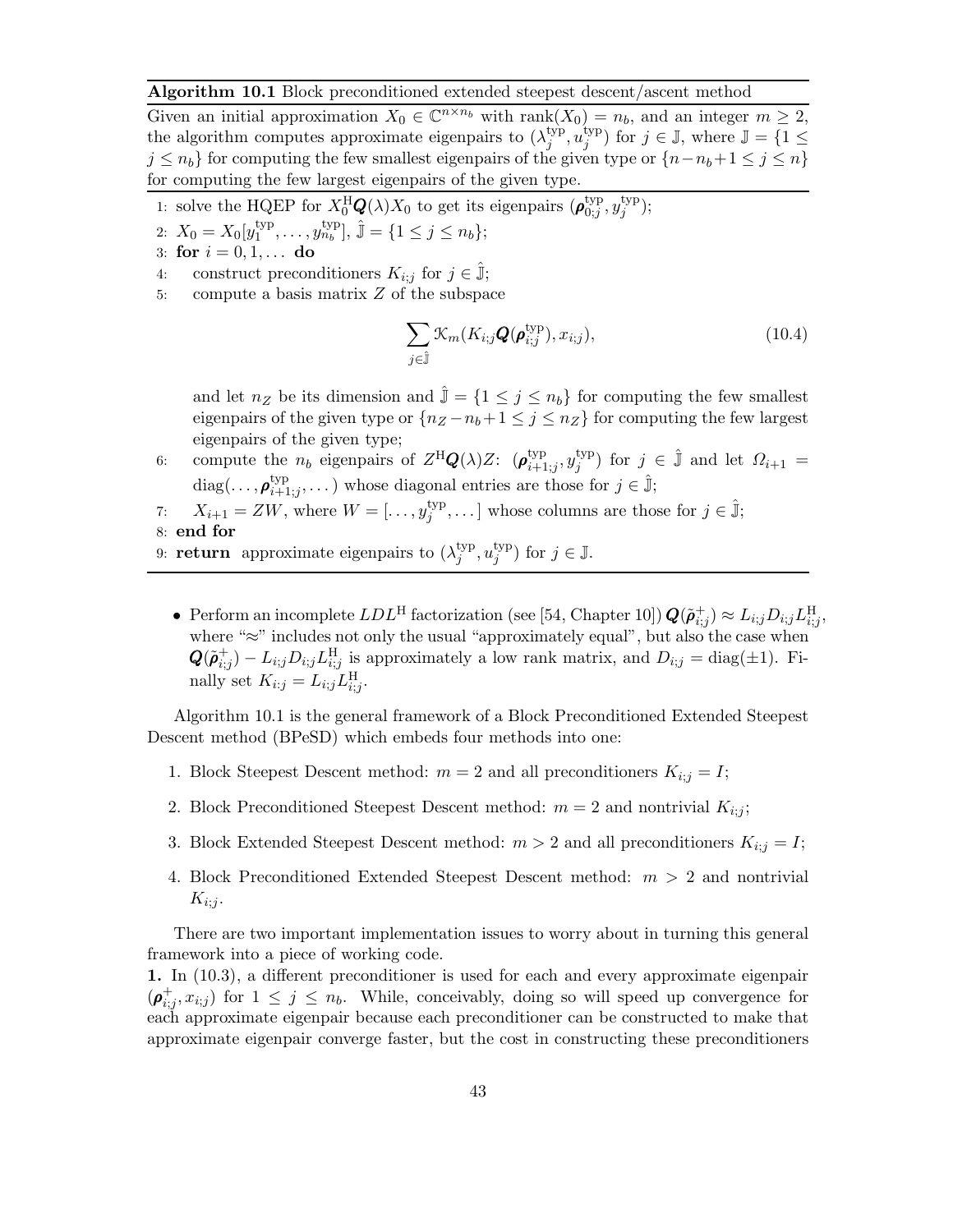may likely be too heavy to bear. A more practical approach would be to use one preconditioner  $K_i$  for all  $K_{i,j}$  aiming at speeding up the convergence of  $(\rho_{i,1}^+, x_{i,1})$  (or the first few approximate eigenpairs for tightly clustered eigenvalues). Once it (or the first few in the case of a tightly cluster) is determined to be sufficiently accurate, the converged eigenpairs are locked up and deflated and a new preconditioner is computed to aim at the next non-converged eigenpairs, and the process continues.

2. Consider implementing Line 5, i.e., generating a basis matrix for the subspace (10.4). In the most general case, Z can be gotten by packing the basis matrices of all

$$
\mathcal{K}_m(K_{i;j}\mathbf{Q}(\boldsymbol{\rho}_{i;j}^+),x_{\ell;j}) \quad \text{for } 1 \leq j \leq n_b
$$

together. There could be two problems with this: 1) such Z could be ill-conditioned, i.e., the columns of  $Z$  may not be sufficiently numerically linearly independent, and  $2$ ) the arithmetic operations in building a basis for each  $\mathcal{K}_m(K_{i;j} \mathbf{Q}(\boldsymbol{\rho}_{i;j}^+), x_{i;j})$  are mostly matrixvector multiplications, straying from one of the purposes: performing most arithmetic operations through matrix-matrix multiplications in order to achieve high performance on modern computers. To address these two problems, we may do a tradeoff by using  $K_{i,j} \equiv K_i$  for all j. This may likely degrade the effectiveness of the preconditioner per step in terms of rates of convergence for all approximate eigenpairs  $(\rho_{i,j}^+, x_{i,j})$  but may achieve overall gain in using less time because then the code will run much faster in matrix-matrix operations, not to mention the saving in constructing just one preconditioner  $K_i$  instead of  $n_b$  different preconditioners  $K_{i,j}$ . To simplify our discussion below, we will drop the subscript *i* for readability. Since  $K_{i;j} \equiv K$  for all j, (10.4) is the same as

$$
\mathcal{K}_m(K\mathcal{R}, X) = \text{span}\{X, K\mathcal{R}(X), \dots, [K\mathcal{R}]^{m-1}(X)\},\tag{10.5}
$$

where  $[K\mathscr{R}]^j(\cdot)$  is understood as successively applying the operator  $K\mathscr{R}$  j times, e.g.,  $[K\mathscr{R}]^2(X) = K\mathscr{R}_\ell(K\mathscr{R}(X)).$  A basis matrix

$$
Z=[Z_1,Z_2,\ldots,Z_m]
$$

can be computed by the following block Arnoldi-like process.

1:  $Z_1T = X$  (MGS); 2: for  $i = 2$  to m do 3:  $Y = K(AZ_{i-1}\Omega^2 + BZ_{i-1}\Omega + CZ_{i-1});$ 4: **for**  $j = 1$  to  $i - 1$  **do**<br>5:  $T = Z_i^H Y$ ;  $Y = Y - 1$ 5:  $T = Z_j^{\text{H}} Y; Y = Y - Z_j T;$ 6: end for 7:  $Z_iT = Y$  (MGS); 8: end for

There is a possibility that at Line  $7 Y$  is numerically not of full column rank. If it happens, it poses no difficulty at all. In running MGS on Y 's columns, anytime if a column is deemed linearly dependent on previous columns, that column should be deleted, along with the corresponding  $\rho_j^+$  from  $\Omega$  to shrink its size by 1 as well. At the completion of MGS,  $Z_i$ will have fewer columns than Y and the size of  $\Omega$  is shrunk accordingly. Finally, at the end, the columns of Z are orthonormal, i.e.,  $Z^H Z = I$  (of apt size) which may fail to an unacceptable level due to roundoff; so some form of re-orthogonalization should be incorporated.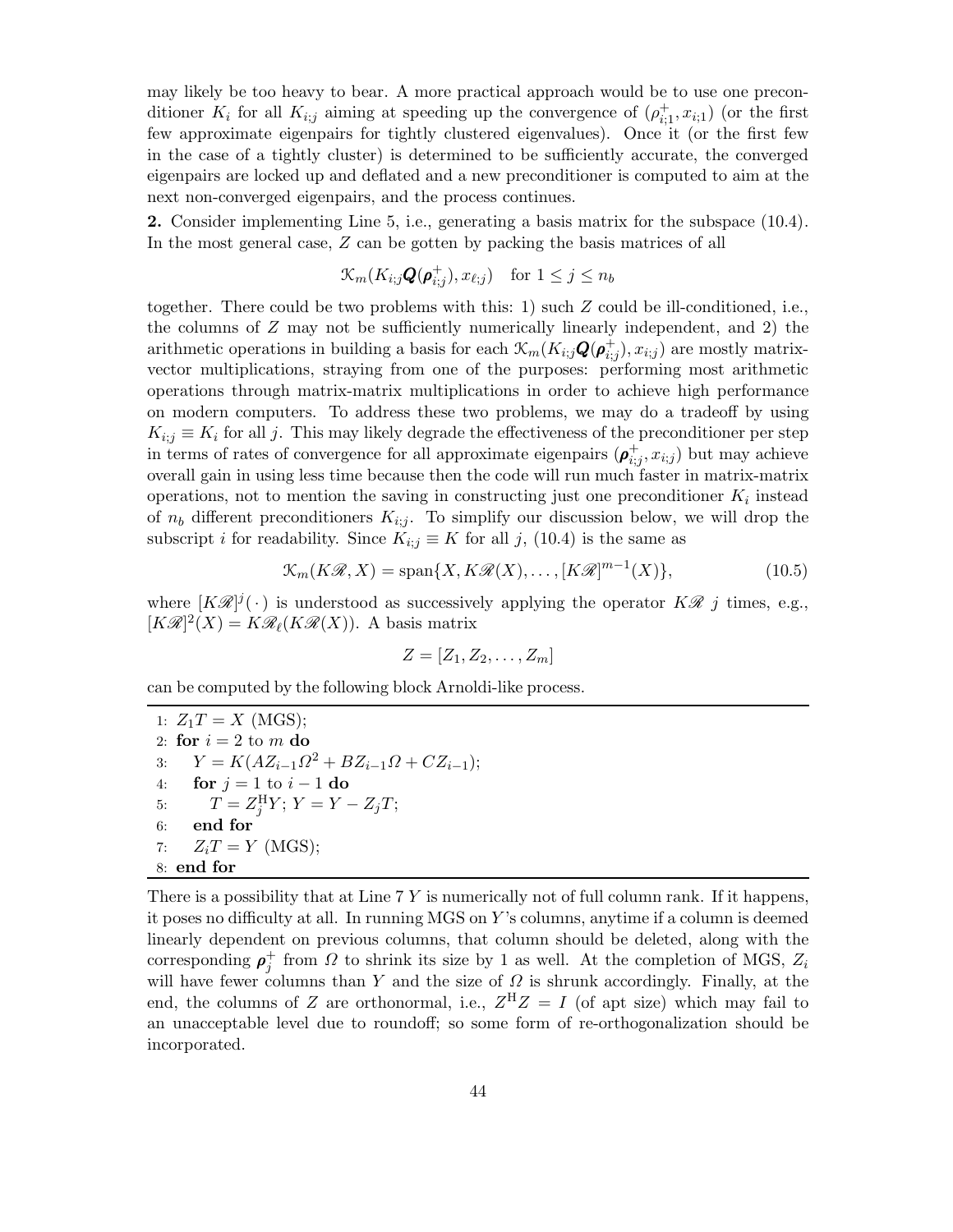#### Algorithm 11.1 Preconditioned conjugate gradient method

Given an initial approximation  $x_0$  to  $u_{\ell}^{\text{typ}}$  $\ell_{\ell}^{\text{typ}}$ , a (positive definite) preconditioner K, and a relative tolerance rtol, the algorithm computes an approximate pair to  $(\lambda_{\ell}^{\text{typ}})$  $_{\ell}^{\rm typ},u_{\ell}^{\rm typ}$  $_{\ell}^{\text{typ}}$ ) with the prescribed rtol.

1:  $\mathbf{x}_0 = \overline{\mathbf{x}_0/\|\mathbf{x}_0\|_2}$ , ,  $\rho_0 = \rho_{\text{typ}}(\mathbf{x}_0)$ ,  $\mathbf{r}_0 = r_{\text{typ}}(\mathbf{x}_0)$ ,  $\mathbf{p}_0 = -K\mathbf{r}_0$ ; 2: for  $i = 0, 1, ...$  do 3: if  $\|\boldsymbol{r}_i\|_2/(|\boldsymbol{\rho}_i|^2\|A\boldsymbol{x}_i\|+|\boldsymbol{\rho}_i|\,\|B\boldsymbol{x}_i\|+\|C\boldsymbol{x}_i\|)\leq \texttt{rtol}$  then 4: BREAK; 5: else 6: solve the HQEP for  $Y_i^H \mathbf{Q}(\lambda) Y_i$ , where  $Y_i = [\mathbf{x}_i, \mathbf{p}_i]$  to get its eigenvalues  $\mu_j^{\pm}$  as in (8.8) and eigenvectors  $y_j^{\pm}$ ; 7: select the next approximate eigenpair  $(\mu, Y_i\nu)$  according to the table (8.9); 8: compute  $\alpha_i = t_{\text{opt}}$  as in (11.2) and then y as in (8.7) with  $x = x_i$  and  $p = p_i$ ; 9:  $\bm{x}_{i+1} = y / \|y\|_2;$ 10: set  $\rho_{i+1} = \rho_{\text{typ}}(x_{i+1}), r_{i+1} = r_{\text{typ}}(x_{i+1}), p_{i+1} = -Kr_{i+1} + \beta_i p_i$ , where  $\beta_i$  is commonly given by either one of either  $\beta_i =$  $\pmb{r}_{i+1}^{\rm H} K \pmb{r}_{i+1}$  $\pmb{r}^{\text{H}}_i K \pmb{r}_i$ or  $\beta_i =$  $\bm{r}_{i+1}^\text{H}K(\bm{r}_{i+1}-\bm{r}_i)$  $\pmb{r}^{\text{H}}_{i} K \pmb{r}_{i}$  $(11.1)$ 11: end if 12: end for 13: **return**  $(\rho_i, x_i)$  as an approximate eigenpair to  $(\lambda_{\ell}^{\text{typ}})$  $_{\ell}^{\text{typ}}, u_{\ell}^{\text{typ}}$  $_{\ell}^{\rm typ}$ ).

## 11 Conjugate gradient method

Again because of the equations in (5.8), the nonlinear CG type method [48, 61] and its variations are natural candidates for computing the first or last eigenpair  $(\lambda_i^{\text{typ}})$  $_j^{\rm typ}, u_j^{\rm typ}$  $j^{\rm typ}$ ), and their block variations can also be devised to simultaneously compute the first or last few eigenpairs  $(\lambda_i^{\text{typ}})$  $_j^{\text{typ}}, u_j^{\text{typ}}$  $j^{hyp}$ ). Since much of the machinery including gradients and preconditioning has already been built up, what remain are more or less simple adaptations of CG type methods [36] for the generalized Hermitian eigenvalue problem to the current case.

### 11.1 Preconditioned conjugate gradient method

Single-vector CG type methods heavily rely on the line-search problem  $(8.5) - (8.7)$  which was solved by projecting the original order-n HQEP for  $Q(\lambda)$  to an order-2 HQEP for  $Y^{\text{H}}\mathbf{Q}(\lambda)Y$  without actually computing the optimal parameter  $t_{\text{opt}}$  and thus the next approximation y as in  $(8.7)$  for the steepest descent/ascent method and its variations. The outcome of it is that the computed next approximation is a (complex) scalar multiple of y in  $(8.7)$ . This is good enough for the steepest descent/ascent method but not for the CG method for which  $y$  in  $(8.7)$  needs to be computed. We now show how this  $y$  can be recovered from the approximation given in the table  $(8.9)$ . Let  $(\mu, Yv)$  be selected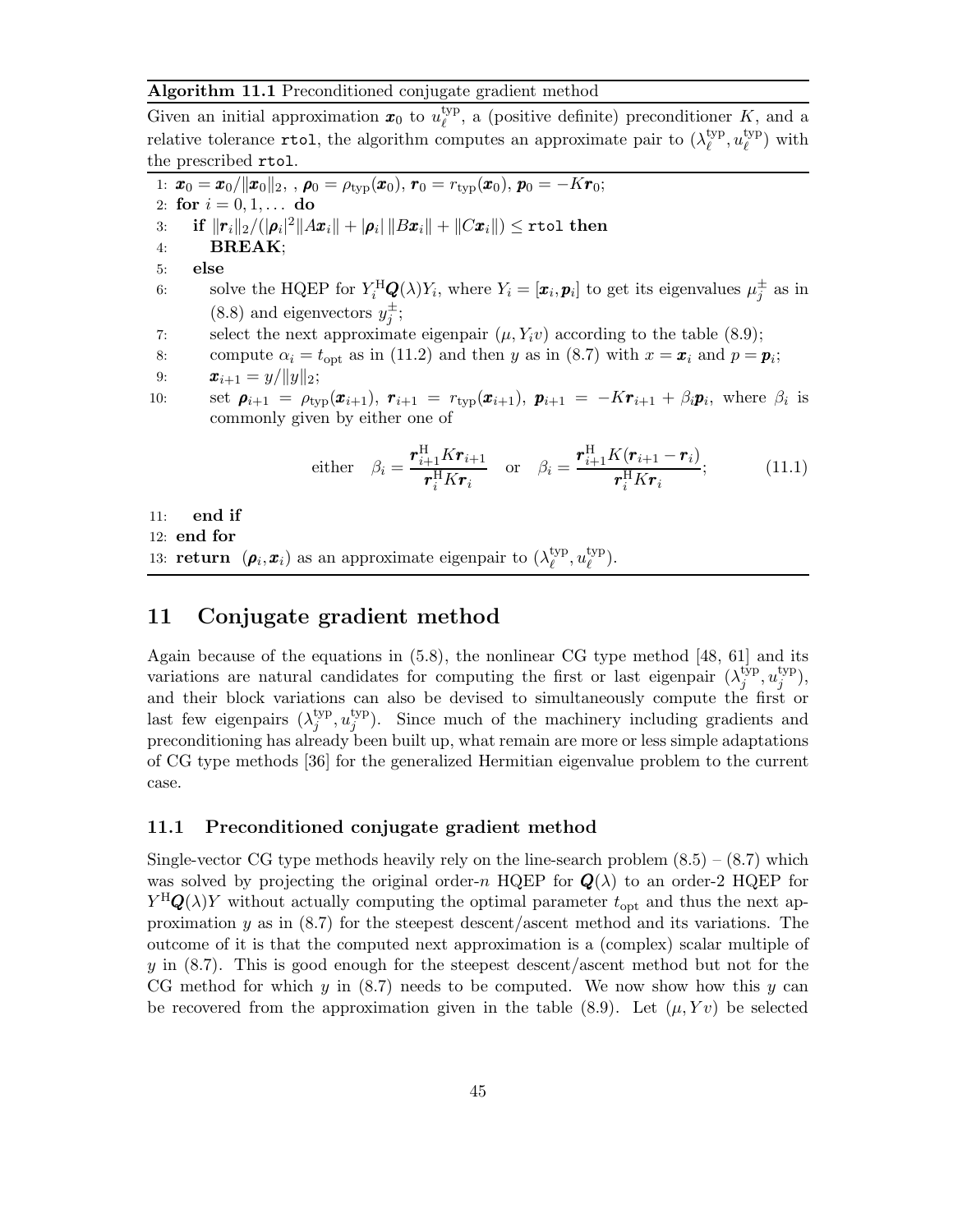Algorithm 11.2 Locally optimal block preconditioned extended conjugate gradient method

Given an initial approximation  $X_0 \in \mathbb{C}^{n \times n_b}$  with rank $(X_0) = n_b$ , and an integer  $m \geq 2$ , the algorithm computes approximate eigenpairs to  $(\lambda_i^{\text{typ}})$  $_j^{\rm typ}, u_j^{\rm typ}$ <sup>typ</sup>) for  $j \in \mathbb{J}$ , where  $\mathbb{J} = \{1 \leq$  $j \leq n_b$  for computing the few smallest eigenpairs of the given type or  $\{n-n_b+1 \leq j \leq n\}$ for computing the few largest eigenpairs of the given type.

1: solve the HQEP for  $X_0^{\text{H}}\mathbf{Q}(\lambda)X_0$  to get its eigenpairs  $(\boldsymbol{\rho}_{0,j}^{\text{typ}})$  $_{0;j}^{\rm typ},y_j^{\rm typ}$  $j^{\rm typ}$ );

2:  $X_0 = X_0[y_1^{\text{typ}}]$  $\mathbf{1}_{1}^{\text{typ}}, \ldots, \mathbf{1}_{n_b}^{\text{typ}}$ ,  $X_{-1} = 0$ ,  $\hat{\mathbb{J}} = \{1 \leq j \leq n_b\};$ 

- 3: for  $i = 0, 1, ...$  do
- 4: construct preconditioners  $K_{i;j}$  for  $j \in \mathbb{J}$ ;
- 5: compute a basis matrix Z of the subspace

$$
\sum_{j\in\hat{\mathbb{J}}} \mathcal{K}_m(K_{i;j}\mathbf{Q}(\boldsymbol{\rho}_{i;j}), x_{i;j}) + \mathcal{R}(X_{i-1}),
$$
\n(11.3)

and let  $n_Z$  be its dimension and  $\mathbb{J} = \{1 \leq j \leq n_b\}$  for computing the few smallest eigenpairs of the given type or  $\{n_Z - n_b + 1 \le j \le n_Z\}$  for computing the few largest eigenpairs of the given type;

6: compute the  $n_b$  eigenpairs of  $Z^{\rm H}\mathbf{Q}(\lambda)Z$ :  $(\boldsymbol{\rho}_{i+1}^{\rm typ})$  $\lim_{i+1;j}$ ,  $y_j^{\text{typ}}$ <sup>typ</sup>) for  $j \in \hat{\mathbb{J}}$  and let  $\Omega_{i+1} =$ diag(...,  $\rho_{i+1}^{\text{typ}}$  $\lim_{i+1,j}, \dots$ ) whose diagonal entries are those for  $j \in \hat{\mathbb{J}}$ ;

- 7:  $X_{i+1} = ZW$ , where  $W = [\dots, y_j^{\text{typ}}]$  $\{S_j^{\text{typ}}, \dots\}$  whose columns are those for  $j \in \hat{\mathbb{J}}$ ;
- 8: end for
- 9: return approximate eigenpairs to  $(\lambda_i^{typ})$  $_j^{\text{typ}}, u_j^{\text{typ}}$  $j^{\text{typ}}$  for  $j \in \mathbb{J}$ .

according to the table, and write  $v = [\nu_1, \nu_2]^T$  and  $\hat{y} = Yv = \nu_1 x + \nu_2 p$ . Thus

$$
t_{\rm opt} = \nu_2/\nu_1 \text{ if } \nu_1 \neq 0, \text{ and } \infty \text{ otherwise.}
$$
 (11.2)

With this, set  $y$  as in  $(8.7)$ .

Our discussions on selecting a good preconditioner in subsection 9.1 should be followed. Algorithm 11.1 presents the framework for the single-vector preconditioned conjugate gradient method for  $\mathbf{Q}(\lambda)$ .

## 11.2 Locally optimal block preconditioned extended conjugate gradient method

When it comes to eigenvalue computations by CG type methods, CG's locally optimal variations [51, 62] combined with preconditioning and blocking are more preferable than the usual single-vector CG method as in Algorithm 11.1 [4, 28, 36]. In Algorithm 11.2, we present a framework of the so-called Locally Optimal Block Preconditioned Extended Conjugate Gradient Method (LOBPeCG) whose different implementation choice gives rise to a list of CG type methods which we will not elaborate.

The two important implementation issues we discussed for Algorithm 10.1 (Block Preconditioned Extended Steepest Descent method) after its introduction essentially apply here, except that some changes are needed in the computation of Z at Line 5 here.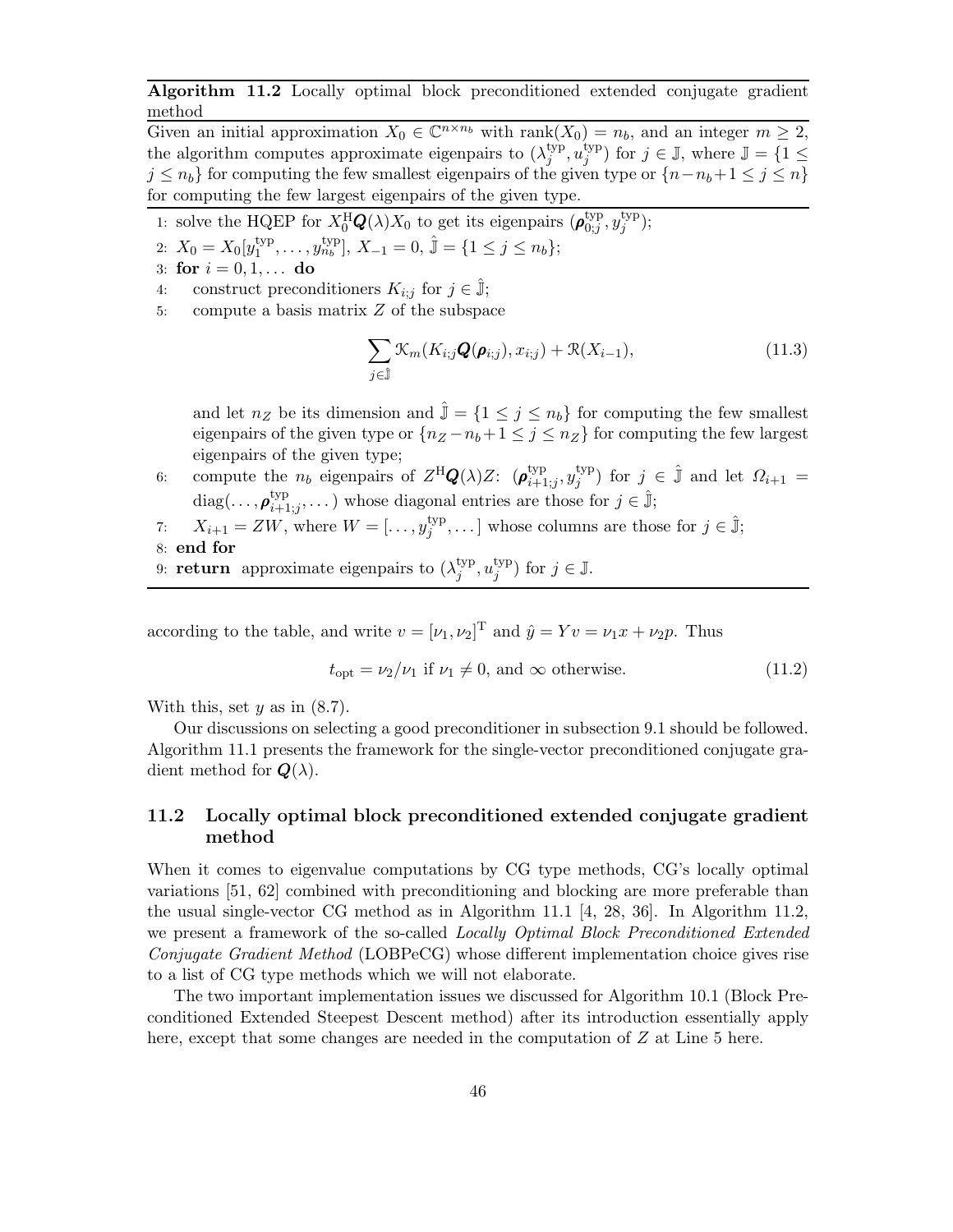First  $X_{i-1}$  can be replaced by something else. Specifically, we modify Lines 2, 6, and 8 of Algorithm 11.2 to

\n- 2: 
$$
X_0 = X_0 W
$$
, and  $Y_0 = 0$ ,  $\hat{\mathbb{J}} = \{1 \leq j \leq n_b\};$
\n- 5: compute a basis matrix  $Z$  of the subspace
\n

$$
\sum_{j \in \hat{\mathbb{J}}} \mathcal{K}_m(K_{i;j}\mathbf{Q}(\boldsymbol{\rho}_{i;j}), x_{i;j}) + \mathcal{R}(Y_i), \qquad (11.4)
$$

such that  $\mathcal{R}(Z_{(:,1:n_b)}) = \mathcal{R}(X_i)$ . Let  $n_Z$  be its dimension and  $\hat{\mathbb{J}} = \{1 \leq j \leq n_b\}$  for computing the few smallest eigenpairs of the given type  ${n_Z - n_b + 1 \leq j \leq n_Z}$  for computing the few largest eigenpairs of the given type;

7: 
$$
X_{i+1} = ZW
$$
, where  $W = [\ldots, y_j^{\text{typ}}, \ldots]$  whose columns are those for  $j \in \hat{\mathbb{J}}$ ,  $Y_{i+1} = Z_{(\ldots n_b+1:(m+1)n_b)}W_{(n_b+1:(m+1)n_b,:)}$ ;

Next we will compute a basis matrix for the subspace  $(11.3)$  or  $(11.4)$ . For better performance (by using more matrix-matrix multiplications), we will assume  $K_{i,j} \equiv K_i$  for all j for simplification. Dropping the subscript  $i$  for readability, we see (11.4) is the same as

$$
\mathcal{K}_m(K\mathcal{R}, X) + \mathcal{R}(Y) = \text{span}\{X, K\mathcal{R}(X), \dots, [K\mathcal{R}]^{m-1}(X)\} + \mathcal{R}(Y). \tag{11.5}
$$

We will first compute a basis matrix  $[Z_1, Z_2, \ldots, Z_m]$  for  $\mathcal{K}_m(K\mathcal{R}, X)$  by the block Arnoldilike process outlined at the end of section 10. In particular,  $\mathcal{R}(Z_1) = \mathcal{R}(X)$ . Then orthogonalize Y against  $[Z_1, Z_2, \ldots, Z_m]$  to get  $Z_{m+1}$  satisfying  $Z_{m+1}^H Z_{m+1} = I$ . Finally take  $Z = [Z_1, Z_2, \ldots, Z_{m+1}].$ 

Our understanding for precise convergence behaviors of these CG type methods is very limited, despite overwhelming numerical evidences that CG type methods are superior to steepest descent/ascent type methods. This is an area that needs further research, even in the case of using similar CG type methods in the linear eigenvalue problem [36]. But we point out that per step Algorithm 11.2 produces better approximations than Algorithm 10.1 does because the former uses a search subspace that contains the one used by the latter. In view of this, the convergence estimates in Theorems 8.2, 9.1, and 9.2 are mathematically correct for locally optimal preconditioned extended conjugate gradient method, i.e., Algorithm 11.2 with  $n_b = 1$ . Nonetheless, we believe the actual convergence rate should be much better than these estimates suggest.

## 12 Numerical examples

In this section, we will present a couple of examples to demonstrate the numerical behavior of Algorithm 11.2 which often performs much better than the steepest descent/ascent type methods. In presenting numerical results, we will use the normalized residuals

$$
\frac{\|\mathbf{Q}(\mu_i)x_i\|_2}{(\|A\|_1\mu_i^2 + \|B\|_1|\mu_i| + \|C\|_1)\|x_i\|_2}
$$

to show the convergence progress for approximations  $(\mu_i, x_i)$  to a particular eigenpair vs. the iteration index, where the matrix  $\ell_1$  operator norms  $||A||_1$ ,  $||B||_1$ , and  $||C||_1$  are used,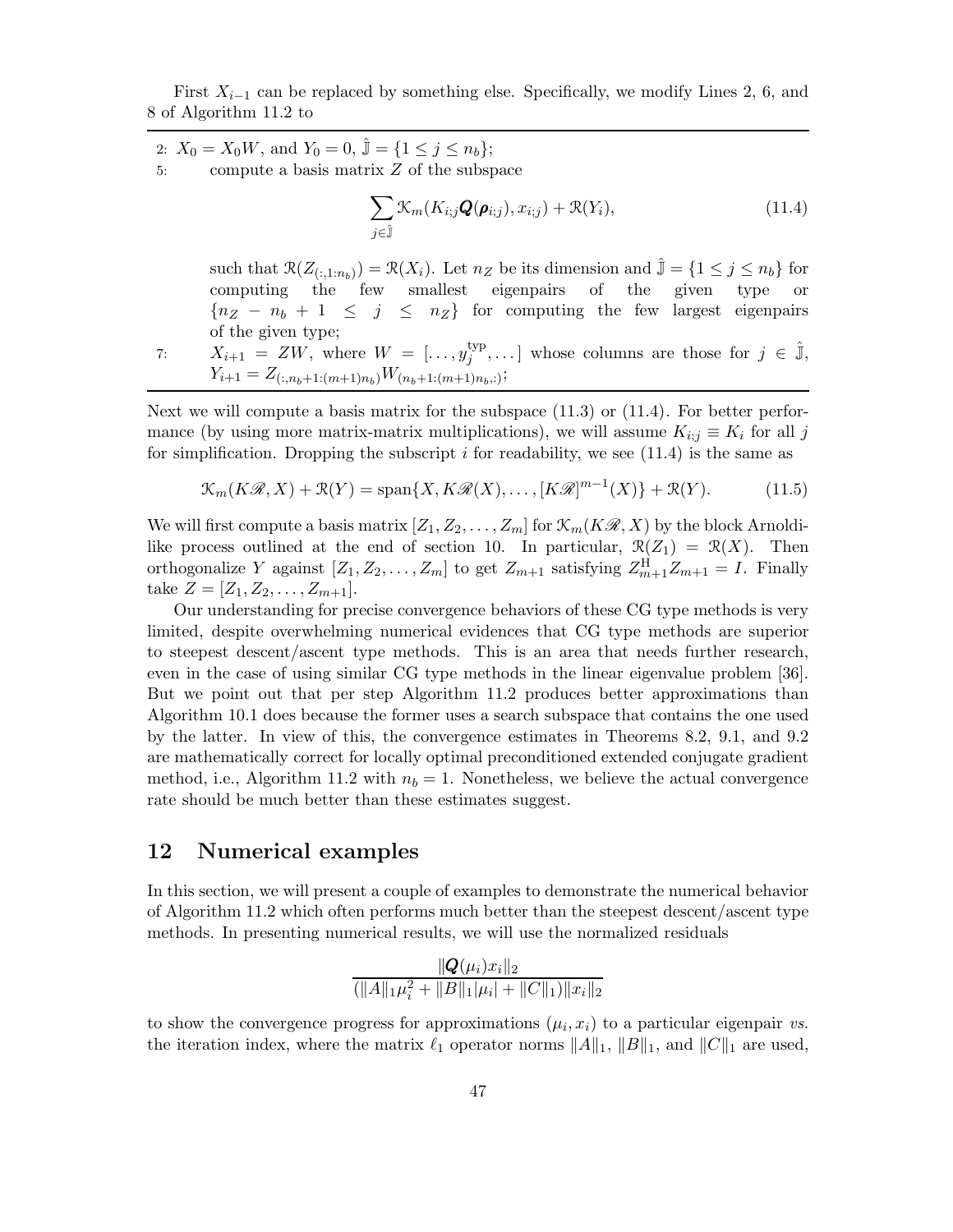more for computational convenience than anything else as any other norm would serve the same purpose just as well.

Example 12.1. This is the problem Wiresaw1 in the collection [6]. It is actually a gyroscopic QEP arising in the vibration analysis of a wiresaw [70], but leads to an HQEP. Here

$$
A = \frac{1}{2}I_n, \quad C = \frac{(\nu^2 - 1)\pi^2}{2} \operatorname{diag}(1^2, 2^2, \dots, n^2),
$$
  
\n
$$
B = \iota(b_{ij}) \quad \text{with} \quad b_{ij} = \begin{cases} \nu \frac{4ij}{i^2 - j^2}, & \text{if } i + j \text{ is odd}, \\ 0, & \text{otherwise}, \end{cases}
$$

where  $\iota = \sqrt{-1}$  is the imaginary unit,  $\nu$  is a real nonnegative parameter corresponding to the speed of the wire. For  $0 < \nu < 1$ ,  $Q(0) = C$  is negative definite, and thus  $\mathbf{Q}(\lambda) = \lambda^2 A + \lambda B + C$  is hyperbolic by Theorem 3.1. Moreover

$$
\lambda_i^- < 0 < \lambda_j^+ \quad \text{for all } i, j.
$$

Therefore it is rather natural to use  $K = -C^{-1}$  as a preconditioner when it comes to computing the few smallest  $\lambda_j^+$  or largest  $\lambda_i^-$ , or for testing purpose some approximations to  $C^{-1}$  such as those corresponding to the linear conjugate gradient methods.

We ran Algorithm 11.2 with  $n_b = 10$ ,  $m = 2$  and random  $X_0 = \text{randn}(n, n_b)$  on this example for  $n = 1,000$  and  $\nu = 0.8$  without or with preconditioners

$$
K \approx \begin{cases} [\mathbf{Q}(\pm 6.0 \cdot 10^3)]^{-1}, & \text{for largest } \lambda_j^+ \text{ or smallest } \lambda_j^-, \\ -[\mathbf{Q}(0)]^{-1} = -C^{-1}, & \text{for smallest } \lambda_j^+ \text{ or largest } \lambda_j^-, \end{cases}
$$
(12.1)

implemented through the linear conjugate gradient method with stopping criteria of normalized residuals for the involved linear systems being no bigger than  $10^{-1}$  or reaching the maximum number of CG steps which is 10. We have already explained the use of  $-C^{-1}$ or its approximations as possible preconditioners. After running Algorithm 11.2 without any preconditioner, we noticed that all  $\lambda_j^{\pm}$  lie in  $(-6.0 \cdot 10^3, 6.0 \cdot 10^3)$  which leads to the use of  $[Q(\pm 6.0 \cdot 10^3)]^{-1}$  in (12.1).

Figure 12.1 plots the residual history for computing the largest or smallest few  $\lambda_i^{\text{typ}}$  $_{i}^{\text{typ}},$ where the left column is for without any preconditioner while the right column is for with the preconditioners as given in  $(12.1)$ . We notice without using any preconditioner Algorithm 11.2 performed poorly for computing smallest  $\lambda_j^+$  or largest  $\lambda_j^-$  but reasonably well for largest  $\lambda_j^+$  or smallest  $\lambda_j^-$ . The effectiveness of the preconditioners as in (12.1) is rather evident by comparing the plots in the two columns.

**Example 12.2.** This is [21, Example 5], where  $A = I_n$ ,

$$
B = \xi \begin{bmatrix} 20 & -10 \\ -10 & 30 & -10 \\ & \ddots & \ddots & \ddots \\ & & -10 & 30 & -10 \\ & & & -10 & 20 \end{bmatrix}, C = \begin{bmatrix} 15 & -5 \\ -5 & 15 & -5 \\ & \ddots & \ddots & \ddots \\ & & -5 & 15 & -5 \\ & & & -5 & 15 \end{bmatrix},
$$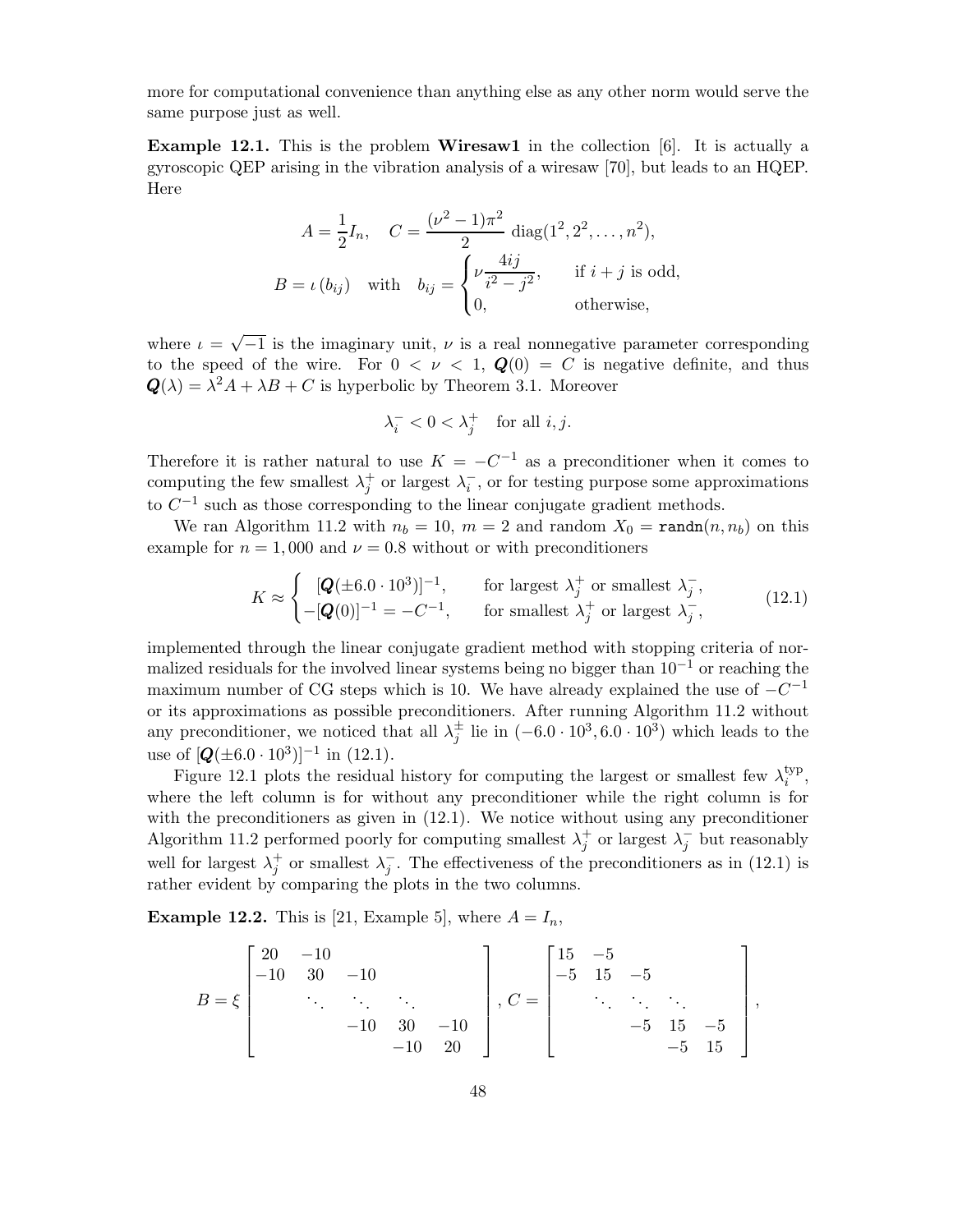

Figure 12.1: Residual history for running Algorithm 11.2 on Example 12.1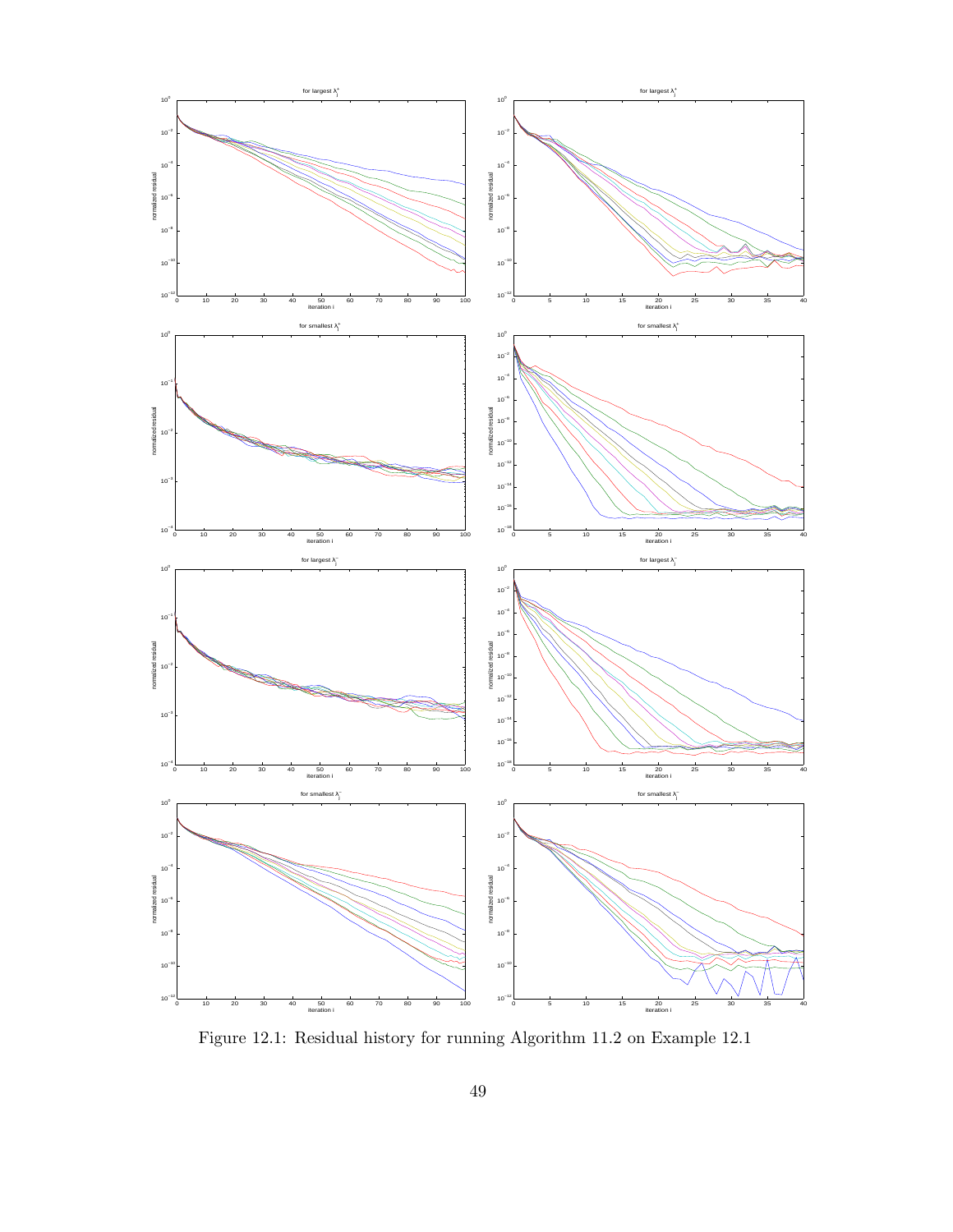

Figure 12.2: Residual history for running Algorithm 11.2 on Example 12.2 for computing  $\lambda_1^+$  and  $\lambda_2^+$ 

and  $\xi$  is a parameter. We take  $n = 1000$  and  $\xi = 1.1$ . This is a pathological example in the sense that most eigenvalues are close to one another — share about 3 significant decimal digits with their neighbors, except  $\lambda_1^+$  and  $\lambda_2^+$  which has a gap from the rest. When running Algorithm 11.2 with  $m = 2$  and various different  $n_b$ , we noticed the algorithm really had hard time computing all extreme  $\lambda_i^{\text{typ}}$  $j_j^{\text{typ}}$  even with some preconditioner  $K = \pm [Q(\mu)]^{-1}$ with  $\mu \in (\lambda_n^-, \lambda_1^+)$  or  $\mu > \lambda_n^+$  or  $\mu < \lambda_1^-$  purposely selected, except for  $\lambda_1^+$  and  $\lambda_2^+$  which are rather easy to compute actually. Figure 12.2 plots the residual history for computing  $\lambda_1^+$  and  $\lambda_2^+$ , where the left plot is for without any preconditioner while the right plot is for with a preconditioner  $K \approx [Q(-8.0)]^{-1}$  implemented through the linear conjugate gradient method with the same stopping criteria as in the previous example.

## 13 Concluding remarks

We have performed a systematic study of the hyperbolic quadratic eigenvalue problem  $\mathbf{Q}(\lambda) = \lambda^2 A + \lambda B + C$ . Such a problem usually arises from dynamical systems with heavy friction. Such a system appears, for example, in an elevator or car braking system. It shares many characteristics with the standard Hermitian eigenvalue problem in the category of usual standard linear eigenvalue problems, and had attracted quite some attention in the past. Most of the results were collected in [17, 45, 67].

Our contributions in this paper lie on two fronts. Theoretically, we have established Amir-Moéz/Wielandt-Lidskii type min-max principles for the sums of selected eigenvalues and, as corollaries, Ky Fan trace min/max type principles, and also perturbation results in the spectral norm, as well as general unitarily invariant norms on how the eigenvalues will change if  $A, B, C$  are perturbed. Numerically, we have justified a naturally extended Rayleigh-Ritz type procedure, with the existing and newly established min-max principles, and why the procedure will produce the best approximations to eigenvalues/eigenvectors. We proposed steepest descent/ascent and CG type methods for computing extreme eigenpairs, and established convergence results, including the rate of convergence for the steepest descent/ascent methods, which shed light on preconditioning in what constitutes a good preconditioner and how to construct one.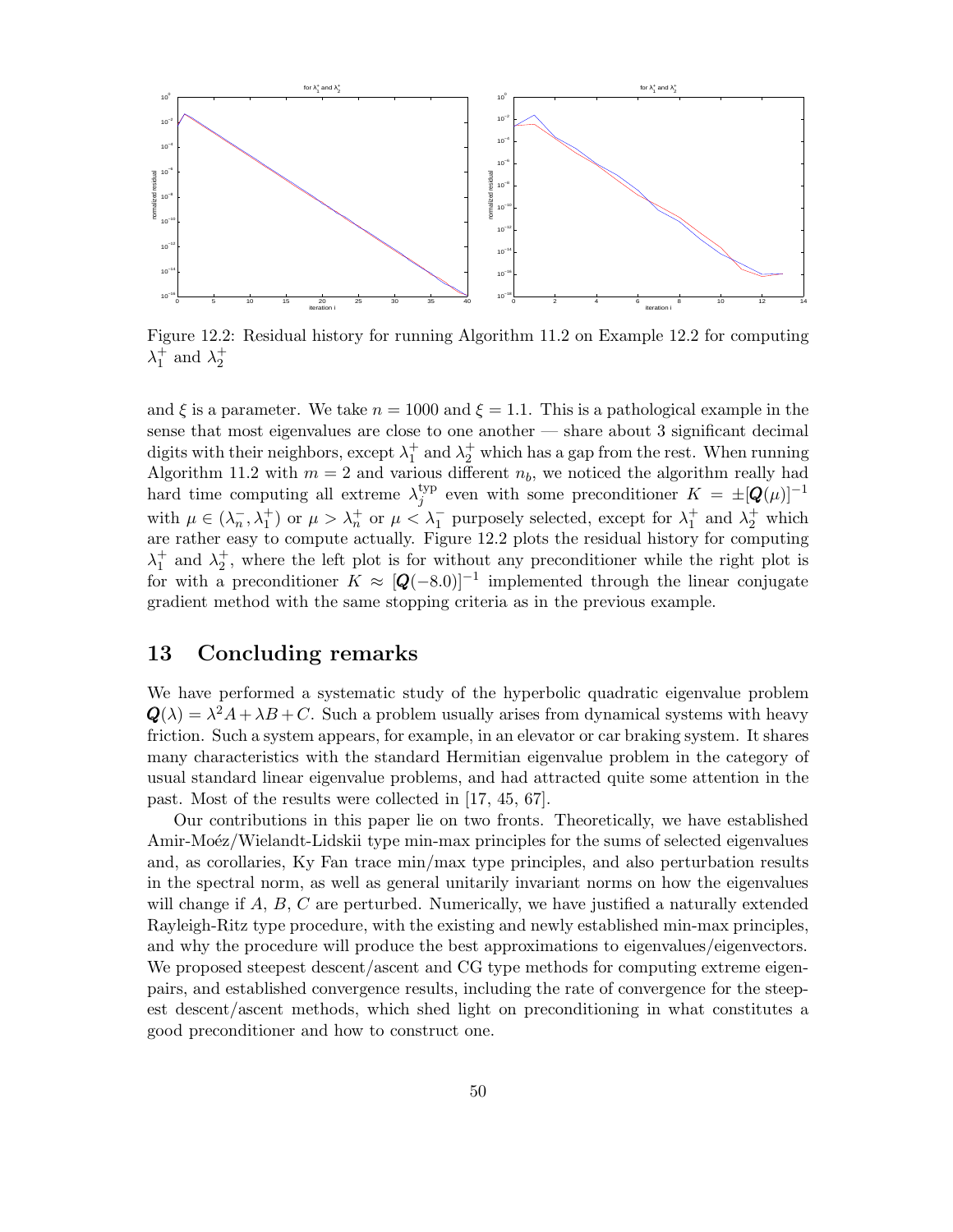Block steepest descent/ascent type methods often perform much better in practice than their single-vector counterparts. But their exact rates of convergence are hard to establish. Experience shows that their corresponding locally optimal CG type methods perform even better, but then again we do not know the exact rates of convergence for locally optimal CG type methods, either. It is recommended that locally optimal CG type methods should be preferred to their corresponding steepest descent/ascent type methods.

Despite the many successes we have had in this paper in extending the important results (both theoretically and numerically) for the standard Hermitian eigenvalue problem, there is more work to be done. We list a few here for further work.

- We established perturbation bounds for eigenvalues, but didn't do so for eigenvectors/eigenspaces. The latter is worth investigating, too. We expect that  $\min_{x} \varsigma_0(x)$ will play a role.
- Many results in this paper should be extensible to hyperbolic matrix polynomials of degrees higher than 2 [45]. We are working on it and results will be detailed in a separate paper.
- Higham, Mackey, and Tisseur [26] expanded hyperbolic quadratic matrix polynomials to include the case when  $A$  is positive semidefinite, calling them definite matrix polynomials. Conceivably, many results in this paper may be extensible to quadratic definite matrix polynomials in the sense of [26], but care must be taken to deal with infinite eigenvalues.

## A Proof of Theorems 6.1 and 6.2

Besides  $A \succ 0$ , the other key condition for  $\mathbf{Q}(\lambda) = \lambda^2 A + \lambda B + C$  to be hyperbolic is

$$
[\varsigma(x)]^2 = (x^{\rm H} Bx)^2 - 4(x^{\rm H} Ax)(x^{\rm H} Cx) > 0, \text{ for all } 0 \neq x \in \mathbb{C}^n.
$$
 (3.2)

We first establish a condition in Lemma A.1 under which a condition like  $(3.2)$  is weakly satisfied for all convex combination  $(1-t)\mathbf{Q}(\lambda) + t\widetilde{\mathbf{Q}}(\lambda)$  in the sense that

$$
g(t) := (x^{\text{H}}[B + t\Delta B]x)^{2} - 4(x^{\text{H}}[A + t\Delta A]x)(x^{\text{H}}[C + t\Delta C]x) \ge 0
$$
 (A.1)

for all  $0 \le t \le 1$ . To this end, we define

$$
\phi(x) := (x^{\mathrm{H}} \Delta Bx)^{2} - 4(x^{\mathrm{H}} \Delta Ax)(x^{\mathrm{H}} \Delta Cx), \tag{A.2}
$$

$$
\psi(x) := (x^{\mathrm{H}} Bx)(x^{\mathrm{H}} \Delta Bx) - 2(x^{\mathrm{H}} Ax)(x^{\mathrm{H}} \Delta Cx) - 2(x^{\mathrm{H}} Cx)(x^{\mathrm{H}} \Delta Ax), \tag{A.3}
$$

and define  $\tilde{\phi}(x)$  and  $\tilde{\psi}(x)$  in the same way, except by swapping the positions of A, B, C with those of  $\overline{A}$ ,  $\overline{B}$ , and  $\overline{C}$ . It can be verified that

$$
\tilde{\phi}(x) = \phi(x), \quad \tilde{\psi}(x) = -\psi(x) - \phi(x).
$$

Correspondingly,

$$
\tilde{g}(t) := (x^{\mathrm{H}}[\tilde{B} - t\Delta B]x)^{2} - 4(x^{\mathrm{H}}[\tilde{A} - t\Delta A]x)(x^{\mathrm{H}}[\tilde{C} - t\Delta C]x) \equiv g(1 - t). \tag{A.4}
$$

By definition, if  $A \succ 0$ , then  $\mathbf{Q}(\lambda)$  is hyperbolic if and only if  $g(0) > 0$  for any nonzero  $x \in \mathbb{C}^n$ , and if  $\widetilde{A} \succ 0$ , then  $\widetilde{Q}(\lambda)$  is hyperbolic if and only if  $g(1) > 0$  for any nonzero  $x \in \mathbb{C}^n$ .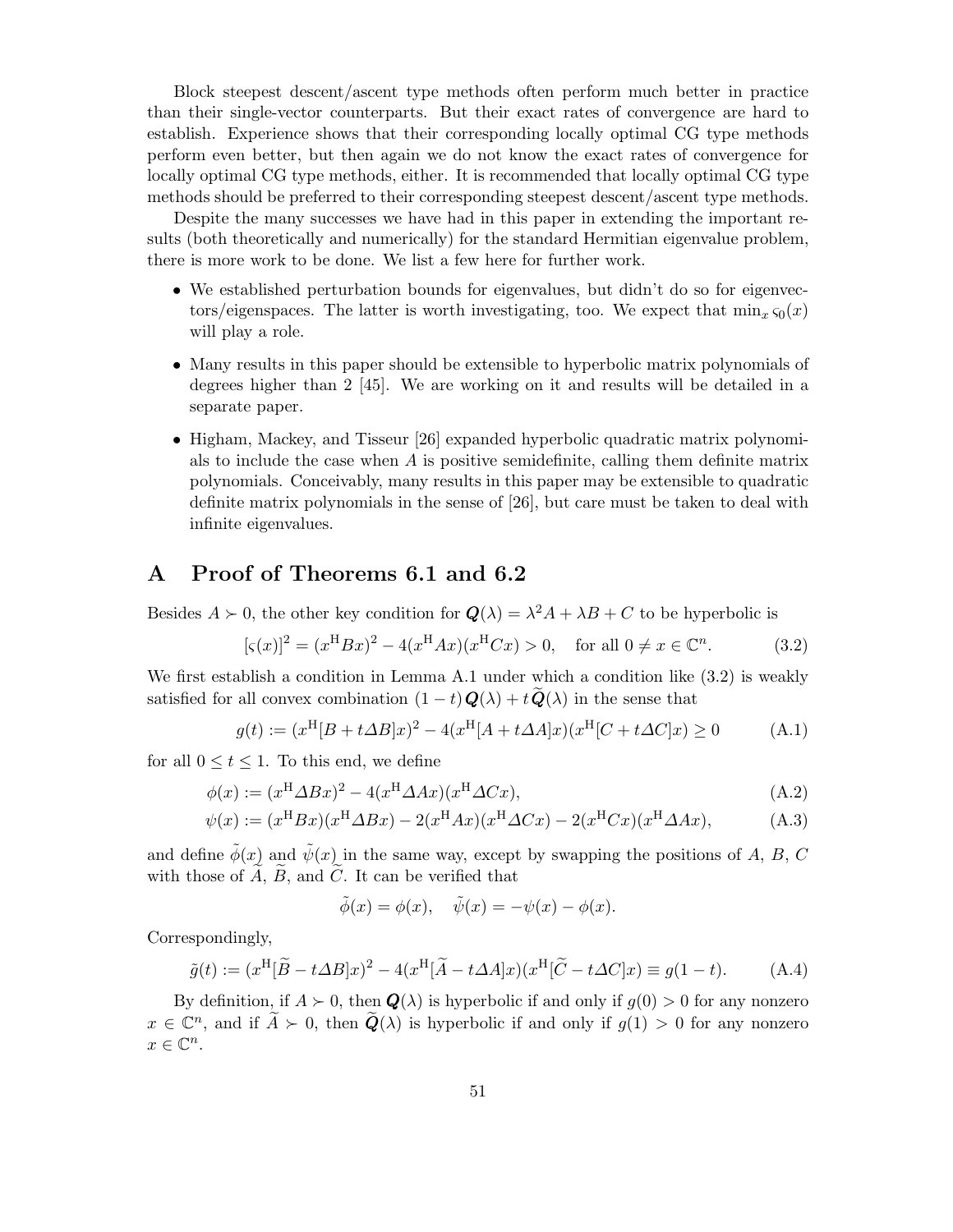**Lemma A.1.** Suppose  $\min\{g(0), g(1)\} \geq 0$ . Then  $g(t) \geq 0$  for all  $0 \leq t \leq 1$  and nonzero  $x \in \mathbb{C}^n$  if and only if

$$
\min{\{\phi(x), -\psi(x), -\tilde{\psi}(x), \psi(x)^2 - \phi(x)\varsigma(x)^2\}} \le 0 \text{ for all } x \neq 0. \tag{A.5}
$$

*Proof.* The condition  $(A.5)$  is equivalent to that for any nonzerox, at least one of

$$
\phi(x) \le 0, \ \psi(x) \ge 0, \ \tilde{\psi}(x) = -\psi(x) - \phi(x) \ge 0, \ \psi(x)^2 - \phi(x)\varsigma(x)^2 \le 0 \tag{A.6}
$$

holds. Note that  $g(0) \geq 0$  and  $g(1) \geq 0$  by assumption.

We first prove that  $(A.5)$  implies  $g(t) \ge 0$  for all  $0 \le t \le 1$  and for any nonzero  $x \in \mathbb{C}^n$ . To this end, We expand  $g(t)$  in (A.1) and  $\tilde{g}(t)$  in (A.4) to get

$$
g(t) = \zeta(x)^{2} + 2\psi(x)t + \phi(x)t^{2},
$$
 (A.7a)

$$
\tilde{g}(t) = \tilde{\varsigma}(x)^2 + 2\tilde{\psi}(x)t + \phi(x)t^2,
$$
\n(A.7b)

and let  $0 \le t \le 1$  and  $0 \ne x \in \mathbb{C}^n$ .

- 1. If  $\phi(x) \leq 0$ , then by (A.7a)  $g(t)$  is concave and thus  $g(t) \geq (1-t)g(0) + tg(1) \geq 0$ ;
- 2. If  $\psi(x) \geq 0$ , then by (A.7a)

$$
g(t) \ge \varsigma(x)^2 + 2\psi(x)t^2 + \phi(x)t^2
$$
  
= (1 - t<sup>2</sup>)g(0) + t<sup>2</sup>g(1)  
 $\ge$  0;

- 3. If  $\tilde{\psi}(x) \ge 0$ , then, similarly by  $(A.7b)$ ,  $\tilde{g}(t) \ge (1 t^2)\tilde{g}(0) + t^2\tilde{g}(1) \ge 0$ ;
- 4. Consider the case  $\psi(x)^2 \phi(x)\varsigma(x)^2 \leq 0$ . Suppose  $\psi(x) > 0$ . Then  $g(t)$  is a nontrivial quadratic function and has at most one zero in R. Then  $g(t) \geq 0$  for all  $0 \leq t \leq 1$ .

Next for the necessity of (A.5), suppose there were an  $x \neq 0$  that violated all inequalities in (A.6), i.e.,

$$
\phi(x) > 0, \ \psi(x) < 0, \ -\tilde{\psi}(x) = \psi(x) + \phi(x) > 0, \ \psi(x)^2 - \phi(x)\varsigma(x)^2 > 0.
$$

Then

$$
\min_{t} g(t) = -\frac{\psi(x)^2 - \phi(x)\varsigma(x)^2}{\phi(x)} < 0
$$

and  $\min_t g(t)$  is attained at  $t_{\min} = -\frac{\psi(x)}{\phi(x)}$  $\frac{\psi(x)}{\phi(x)} \in (0,1)$ , contradicting the assumption that  $g(t) \geq 0$  for  $0 \leq t \leq 1$ .  $\Box$ 

**Lemma A.2.** Suppose that  $Q(\lambda)$  is hyperbolic, and adopt the notations introduced in Theorem 4.2.

1. If  $\lambda_0 \in (\lambda_n^-, \lambda_1^+)$ , then  $\text{diag}(-C_{\lambda_0}, A) = \text{diag}(-\mathbf{Q}(\lambda_0), A) \succ 0$ .

<sup>&</sup>lt;sup>12</sup>The case  $\phi(x) \leq 0$  has already been dealt with.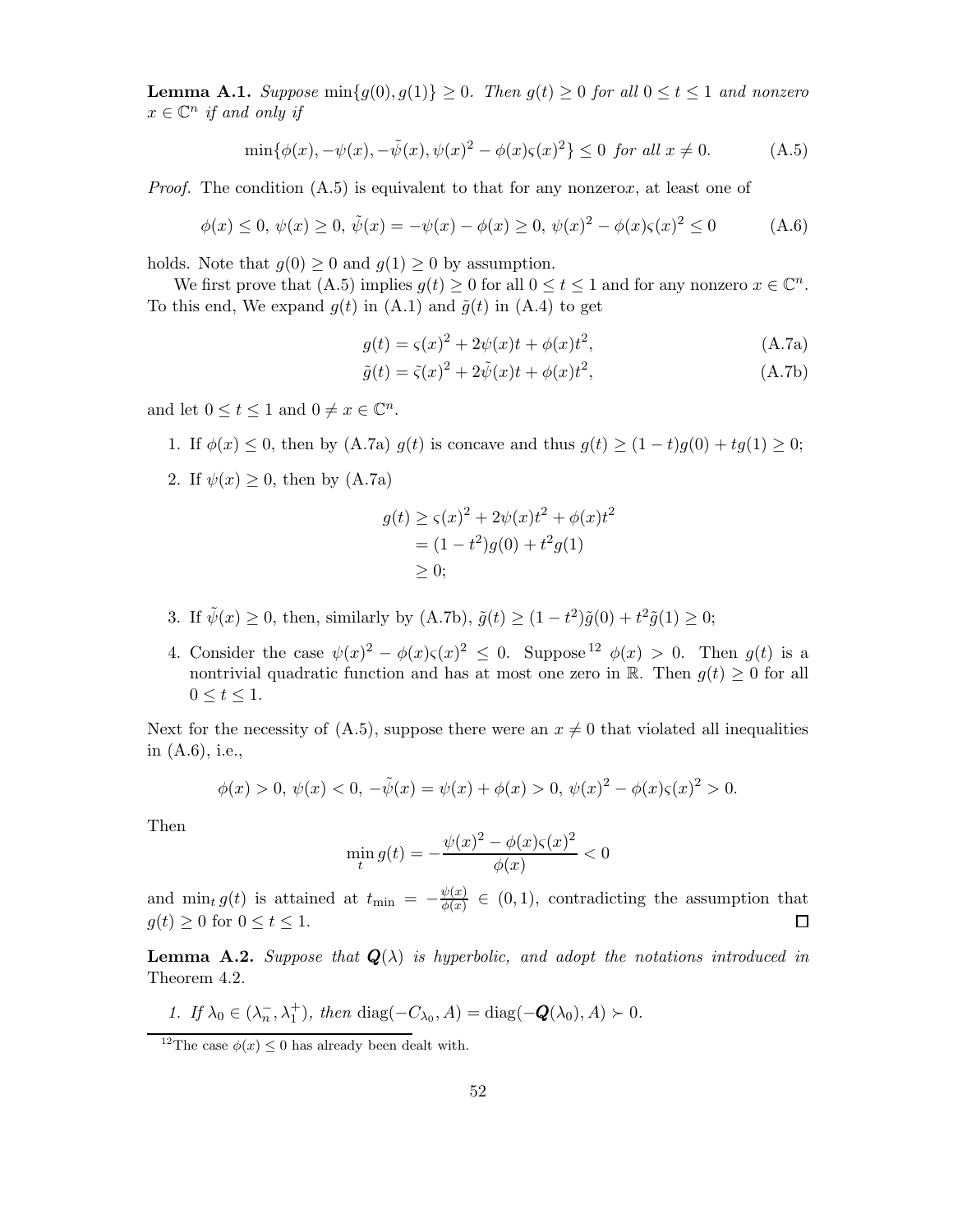2. If  $\lambda_0 \in [\lambda_n^+, +\infty)$ , then  $\mathbf{Q}_{\lambda_0}(\lambda)$  is overdamped, i.e.  $B_{\lambda_0} \succ 0$  and  $C_{\lambda_0} \succeq 0$ . Moreover,

$$
-(\lambda_n^- + \lambda_n^+ - 2\lambda_0)A \preceq B_{\lambda_0} \preceq -(\lambda_1^- + \lambda_1^+ - 2\lambda_0)A,\tag{A.8}
$$

$$
(\lambda_n^- - \lambda_0)(\lambda_n^+ - \lambda_0)A \preceq C_{\lambda_0} \preceq (\lambda_1^- - \lambda_0)(\lambda_1^+ - \lambda_0)A. \tag{A.9}
$$

3. If  $||A^{-1/2}\Delta AA^{-1/2}||_2 < 1$ , then  $\widetilde{A} \succ 0$ .

*Proof.* Item 1 is a consequence of Theorem 3.1 and  $(6.2c)$ . For  $(A.8)$  of item 2, we have for any nonzero  $x$ 

$$
x^{H}B_{\lambda_{0}}x = 2\lambda_{0}x^{H}Ax + x^{H}Bx
$$

$$
= x^{H}Ax\left(2\lambda_{0} + \frac{x^{H}Bx}{x^{H}Ax}\right)
$$

$$
= x^{H}Ax\left(2\lambda_{0} - [\rho_{+}(x) + \rho_{-}(x)]\right)
$$

which, together with  $(5.5)$ , yield  $(A.8)$ . For  $(A.9)$ , we have for any nonzero x

$$
x^{\mathrm{H}}C_{\lambda_0}x = x^{\mathrm{H}}\mathbf{Q}(\lambda_0)x = x^{\mathrm{H}}Ax[\lambda_0 - \rho_+(x)][\lambda_0 - \rho_-(x)]
$$

which, together with  $(5.5)$ , yield  $(A.9)$ . For item 3, we notice the smallest eigenvalue of  $A^{-1/2}\tilde{A}A^{-1/2}$  satisfies

$$
\lambda_{\min}(A^{-1/2}\tilde{A}A^{-1/2}) = 1 + \lambda_{\min}(A^{-1/2}\Delta AA^{-1/2}) \ge 1 - \|A^{-1/2}\Delta AA^{-1/2}\|_2 > 0,
$$
  
vided  $||A^{-1/2}\Delta AA^{-1/2}||_2 < 1$ .

provided  $||A^{-1/2}\Delta AA^{-1/2}||_2 < 1$ .

Each of many expressions below is in its compact form for two. For example, (A.10) includes two displayed equations: one for  $\Delta \rho_+$  and one for  $\Delta \rho_+$  with all " $\pm$ " selected as either "+" or "−", accordingly.

**Lemma A.3.** If (A.5) and (6.7) hold, then for any  $x \neq 0$  there exists  $0 \leq \xi \leq 1$  such that

$$
\Delta \rho_{\pm}(x) = \delta^{\pm}(x,\xi) := \pm \left[ \delta_3(x,\xi) - \frac{x^{\mathrm{H}} A x}{x^{\mathrm{H}} \widetilde{A} x} \delta_2^{\pm}(x) \right]
$$
(A.10)

where

$$
\delta_2^{\pm}(x) = \frac{\rho_{\pm}(x)^2 (x^{\mathrm{H}} \Delta A x) + \rho_{\pm}(x) (x^{\mathrm{H}} \Delta B x) + x^{\mathrm{H}} \Delta C x}{\varsigma(x)},\tag{A.11a}
$$

$$
\delta_3(x,\xi) = \frac{\varsigma(x)^2 \phi(x) - \psi(x)^2}{4(x^{\text{H}}\tilde{A}x) \left[\varsigma(x)^2 + 2\psi(x)\xi + \phi(x)\xi^2\right]^{3/2}},\tag{A.11b}
$$

and  $\phi(x)$  and  $\psi(x)$  are defined in (A.2) and (A.3). In addition, we have

$$
\frac{1}{1 + \|A^{-1/2}\Delta AA^{-1/2}\|_2} \le \frac{x^{\mathrm{H}}Ax}{x^{\mathrm{H}}\widetilde{A}x} \le \frac{1}{1 - \|A^{-1/2}\Delta AA^{-1/2}\|_2},\tag{A.12}
$$

$$
|\delta_2^{\pm}(x)| \le \frac{\max\{|\lambda_1^{\pm}|^2, |\lambda_n^{\pm}|^2\} \|\Delta A\|_2 + \max\{|\lambda_1^{\pm}|, |\lambda_n^{\pm}|\} \|\Delta B\|_2 + \|\Delta C\|_2}{\min_{x \ne 0} \varsigma_0(x)}.
$$
 (A.13)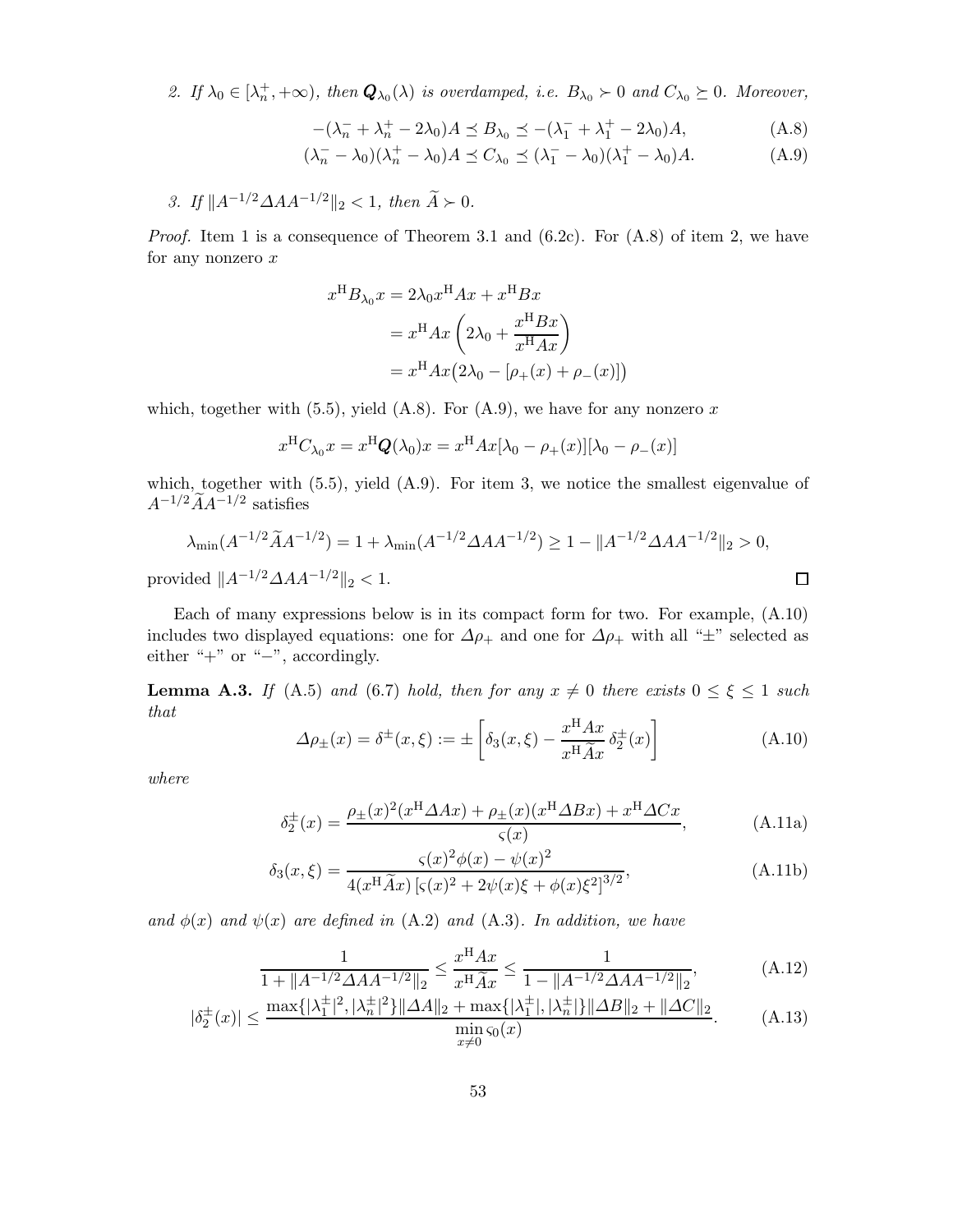*Proof.* According to how the difference operator  $\Delta$  is defined at the beginning of section 6, we have

$$
\pm \Delta \rho_{\pm}(x) = \frac{\Delta \varsigma(x) \mp x^{\mathrm{H}} \Delta B x}{2(x^{\mathrm{H}} A x)} + \frac{\tilde{\varsigma}(x) \mp x^{\mathrm{H}} \tilde{B} x}{2} \Delta \left(\frac{1}{x^{\mathrm{H}} A x}\right) =: \epsilon_1 + \epsilon_2. \tag{A.14}
$$

The rest of this proof is to calculate  $\epsilon_1$  and  $\epsilon_2.$  By Lemma A.1,

$$
f(t; x) := [s(x)^{2} + 2\psi(x)t + \phi(x)t^{2}]^{1/2}
$$
 (A.15)

is well-defined and differentiable for  $0 \le t \le 1$ . By the Taylor expansion, there exists  $0 \leq \xi \leq 1$  such that

$$
\tilde{\varsigma}(x) = f(1; x) = f(0; x) + f'(0; x) + \frac{1}{2} f''(\xi; x)
$$

$$
= \varsigma(x) + \frac{\psi(x)}{\varsigma(x)} + \frac{\varsigma(x)^2 \phi(x) - \psi(x)^2}{2[f(\xi; x)]^3}.
$$
(A.16)

This  $\xi$  depends on x. Now we are ready to calculate  $\epsilon_1$  and  $\epsilon_2$ . We have

$$
\epsilon_{1} = \mp \frac{x^{H} \Delta Bx}{2(x^{H} A x)} + \frac{1}{2(x^{H} A x)} \left( \frac{\psi(x)}{\varsigma(x)} + \frac{\varsigma(x)^{2} \phi(x) - \psi(x)^{2}}{2[f(\xi; x)]^{3}} \right)
$$
\n
$$
= \mp \frac{x^{H} \Delta Bx}{2(x^{H} A x)} + \frac{(x^{H} B x)(x^{H} \Delta Bx)}{2(x^{H} A x)\varsigma(x)} - \frac{x^{H} \Delta Cx}{\varsigma(x)} - \frac{x^{H} C x}{\varsigma(x)} \frac{x^{H} \Delta A x}{x^{H} A x} + \frac{\varsigma(x)^{2} \phi(x) - \psi(x)^{2}}{4(x^{H} A x)[f(\xi; x)]^{3}}
$$
\n
$$
= -\frac{\pm \varsigma(x) - (x^{H} B x)}{2(x^{H} A x)} \frac{x^{H} \Delta Bx}{\varsigma(x)} - \frac{x^{H} \Delta Cx}{\varsigma(x)} - \frac{x^{H} C x}{\varsigma(x)} \frac{x^{H} \Delta A x}{x^{H} A x} + \frac{\varsigma(x)^{2} \phi(x) - \psi(x)^{2}}{4(x^{H} A x)[f(\xi; x)]^{3}}
$$
\n
$$
= -\frac{\rho_{\pm}(x)(x^{H} \Delta B x)}{\varsigma(x)} - \frac{x^{H} \Delta Cx}{\varsigma(x)} - \frac{x^{H} C x}{\varsigma(x)} \frac{x^{H} \Delta A x}{x^{H} A x} + \frac{x^{H} \widetilde{A} x}{x^{H} A x} \frac{\varsigma(x)^{2} \phi(x) - \psi(x)^{2}}{4(x^{H} \widetilde{A} x)[f(\xi; x)]^{3}}
$$
\n
$$
= -\delta_{2}^{\pm}(x) + \frac{\rho_{\pm}(x)^{2} (x^{H} \Delta A x)}{\varsigma(x)} - \frac{x^{H} C x}{\varsigma(x)} \frac{x^{H} \Delta A x}{x^{H} A x} + \frac{x^{H} \widetilde{A} x}{x^{H} A x} \delta_{3}(x, \xi),
$$

and

$$
\epsilon_2 = -\frac{\left[\tilde{\varsigma}(x) \mp x^{\mathrm{H}} \tilde{B}x\right](x^{\mathrm{H}} \Delta A x)}{2(x^{\mathrm{H}} \tilde{A}x)(x^{\mathrm{H}} A x)} = \frac{\mp \tilde{\rho}_{\pm}(x)(x^{\mathrm{H}} \Delta A x)}{x^{\mathrm{H}} A x} = -[\pm \rho_{\pm}(x) \pm \Delta \rho_{\pm}(x)] \frac{x^{\mathrm{H}} \Delta A x}{x^{\mathrm{H}} A x}.
$$

Noticing

$$
\frac{x^{\mathrm{H}}Cx}{\varsigma(x)} \pm \rho_{\pm}(x) = \frac{x^{\mathrm{H}}Cx}{\varsigma(x)} \pm \frac{-x^{\mathrm{H}}Bx \pm \varsigma(x)}{2(x^{\mathrm{H}}Ax)} \n= \frac{2(x^{\mathrm{H}}Ax)(x^{\mathrm{H}}Cx) \mp x^{\mathrm{H}}Bx\varsigma(x) + \varsigma(x)^{2}}{2\varsigma(x)(x^{\mathrm{H}}Ax)} \n= \frac{(x^{\mathrm{H}}Bx)^{2} - \varsigma(x)^{2} \mp 2(x^{\mathrm{H}}Bx)\varsigma(x) + 2\varsigma(x)^{2}}{4\varsigma(x)(x^{\mathrm{H}}Ax)} \n= \frac{[x^{\mathrm{H}}Bx \mp \varsigma(x)]^{2}}{4\varsigma(x)(x^{\mathrm{H}}Ax)} = \frac{\rho_{\pm}(x)^{2}(x^{\mathrm{H}}Ax)}{\varsigma(x)},
$$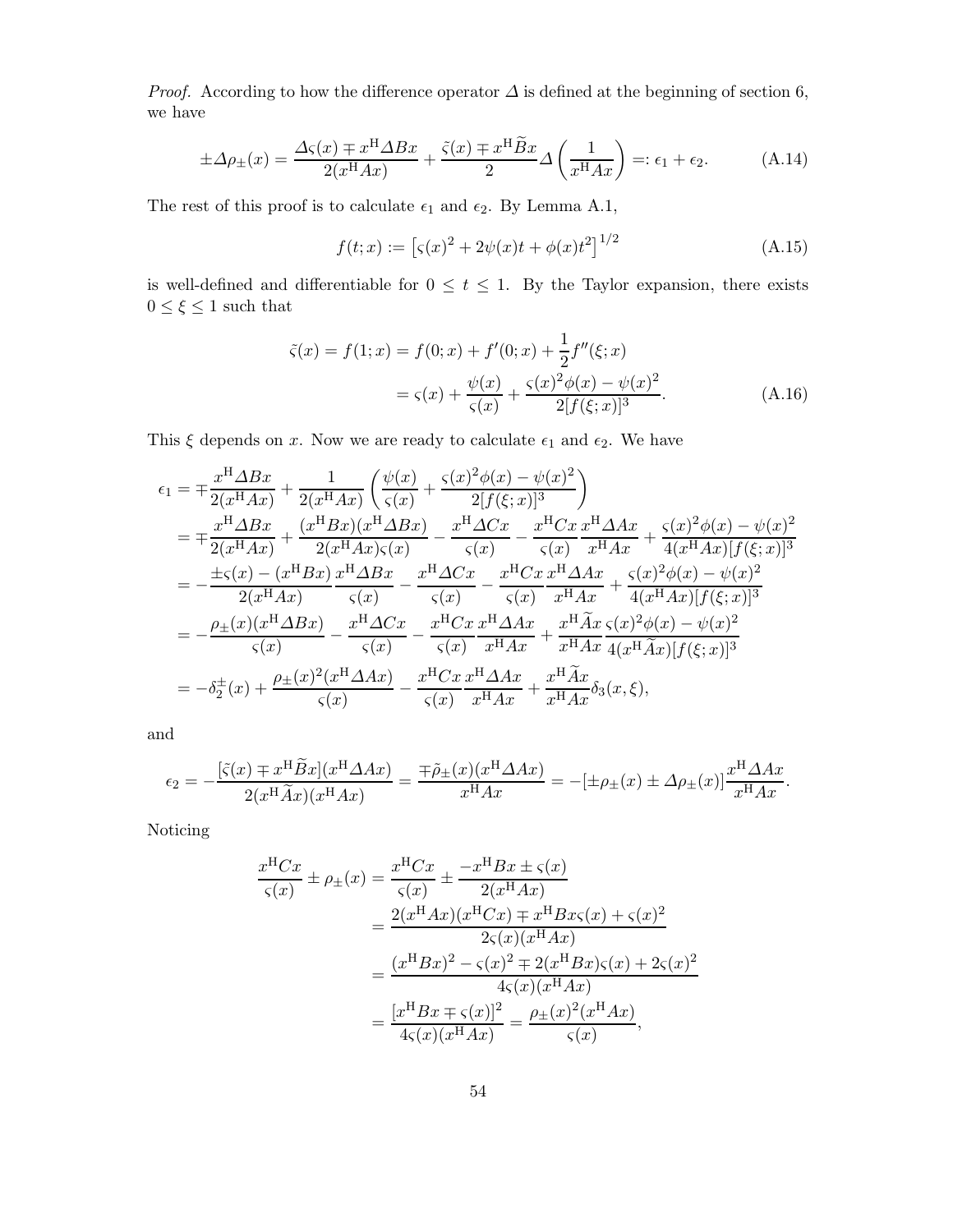we have

$$
\pm \Delta \rho_{\pm}(x) = \epsilon_1 + \epsilon_2 = -\delta_2^{\pm}(x) + \frac{x^{\mathrm{H}} \widetilde{A} x}{x^{\mathrm{H}} A x} \delta_3(x, \xi) - \left[ \pm \Delta \rho_{\pm}(x) \right] \frac{x^{\mathrm{H}} \Delta A x}{x^{\mathrm{H}} A x}
$$

solving which for  $\pm \Delta \rho_{\pm}(x)$  leads to  $\Delta \rho_{\pm}(x) = \delta^{\pm}(x,\xi)$  as given by (A.10).

**Lemma A.4.** Suppose (A.5) and (6.7) hold. Let  $\delta_{\text{lb}}^{\pm}(x)$ ,  $\delta_{\text{ub}}^{\pm}(x)$ ,  $\tilde{\delta}_{\text{lb}}^{\pm}(x)$ , and  $\tilde{\delta}_{\text{ub}}^{\pm}(x)$  be functions satisfying

$$
\delta_{\text{lb}}^{\pm}(x) \le \delta^{\pm}(x,\xi) \le \delta_{\text{ub}}^{\pm}(x), \quad \tilde{\delta}_{\text{lb}}^{\pm}(x) \le \tilde{\delta}^{\pm}(x,\xi) \le \tilde{\delta}_{\text{ub}}^{\pm}(x) \tag{A.17}
$$

for all nonzero  $x \in \mathbb{C}^n$ ,  $\xi \in [0,1]$ , where  $\delta^{\pm}(x,\xi)$  is defined in Lemma A.3. Write

$$
\gamma_{\rm uu}^{\pm} = \max_{x \neq 0} \{ \quad \delta_{\rm ub}^{\pm}(x), \tilde{\delta}_{\rm ub}^{\pm}(x) \}, \qquad \gamma_{\rm ll}^{\pm} = \max_{x \neq 0} \{ -\delta_{\rm lb}^{\pm}(x), -\tilde{\delta}_{\rm lb}^{\pm}(x) \}, \n\gamma_{\rm lu}^{\pm} = \max_{x \neq 0} \{ -\delta_{\rm lb}^{\pm}(x), \delta_{\rm ub}^{\pm}(x) \}, \qquad \widetilde{\gamma}_{\rm lu}^{\pm} = \max_{x \neq 0} \{ -\tilde{\delta}_{\rm lb}^{\pm}(x), \quad \tilde{\delta}_{\rm ub}^{\pm}(x) \}.
$$

Then

$$
\|\Delta\Lambda_{\pm}\|_2 = \max_{1 \le i \le n} |\Delta\lambda_i^{\pm}| \le \min\{\gamma_{uu}^{\pm}, \gamma_{ll}^{\pm}, \gamma_{lu}^{\pm}, \widetilde{\gamma}_{lu}^{\pm}\}.
$$
 (A.18)

Proof. We only consider the "+" case below; the "-" case is similar. In fact simply replacing "+" with "−" gives a proof for the "−" case.

By Lemma A.3,

$$
\delta_{\text{lb}}^+(x) \le \Delta \rho_+(x) = \delta^+(x,\xi) \le \delta_{\text{ub}}^+(x).
$$

Let  $S_i = \text{span}\{u_1^+, \ldots, u_i^+\}$ ,  $\mathcal{T}_i = \text{span}\{u_i^+, \ldots, u_n^+\}$  and similarly define  $\widetilde{S}_i$  and  $\widetilde{\mathcal{T}}_i$ . By Theorem 5.1, the Courant-Fischer type min-max principles in Theorem 5.2, and Lemma 5.10

$$
\begin{aligned}\n\lambda_i^+ &= \min_{\dim \mathfrak{X} = i} \max_{0 \neq x \in \mathfrak{X}} \rho_+(x) = \max_{0 \neq x \in \mathcal{S}_i} \rho_+(x) = \rho_+(u_i^+), \\
\tilde{\lambda}_i^+ &= \min_{\dim \mathfrak{X} = i} \max_{0 \neq x \in \mathfrak{X}} \tilde{\rho}_+(x) = \max_{0 \neq x \in \widetilde{\mathcal{S}}_i} \tilde{\rho}_+(x) = \tilde{\rho}_+(\widetilde{u}_i^+), \\
\lambda_i^+ &= \max_{\text{codim } \mathfrak{X} = i-1} \min_{0 \neq x \in \mathfrak{X}} \rho_+(x) = \min_{0 \neq x \in \mathfrak{I}_i} \rho_+(x) = \rho_+(u_i^+), \\
\tilde{\lambda}_i^+ &= \max_{\text{codim } \mathfrak{X} = i-1} \min_{0 \neq x \in \mathfrak{X}} \tilde{\rho}_+(x) = \min_{0 \neq x \in \widetilde{\mathfrak{I}}_i} \tilde{\rho}_+(x) = \tilde{\rho}_+(\widetilde{u}_i^+).\n\end{aligned}
$$

Therefore,

$$
\tilde{\lambda}_i^+ = \min_{\dim \mathcal{X} = i} \max_{0 \neq x \in \mathcal{X}} \tilde{\rho}_+(x) \le \max_{0 \neq x \in \mathcal{S}_i} \tilde{\rho}_+(x)
$$
\n
$$
\le \max_{0 \neq x \in \mathcal{S}_i} [\rho_+(x) + \delta_{ub}^+(x)]
$$
\n
$$
\le \max_{0 \neq x \in \mathcal{S}_i} \rho_+(x) + \max_{0 \neq x \in \mathcal{S}_i} \delta_{ub}^+(x)
$$
\n
$$
= \lambda_i^+ + \max_{0 \neq x \in \mathcal{S}_i} \delta_{ub}^+(x),
$$
\n
$$
\tilde{\lambda}_i^+ = \max_{\text{codim } \mathcal{X} = i-1} \min_{0 \neq x \in \mathcal{X}} \tilde{\rho}_+(x) \ge \min_{0 \neq x \in \mathcal{T}_i} \tilde{\rho}_+(x)
$$
\n
$$
\ge \min_{0 \neq x \in \mathcal{T}_i} [\rho_+(x) + \delta_{lb}^+(x)]
$$

 $\Box$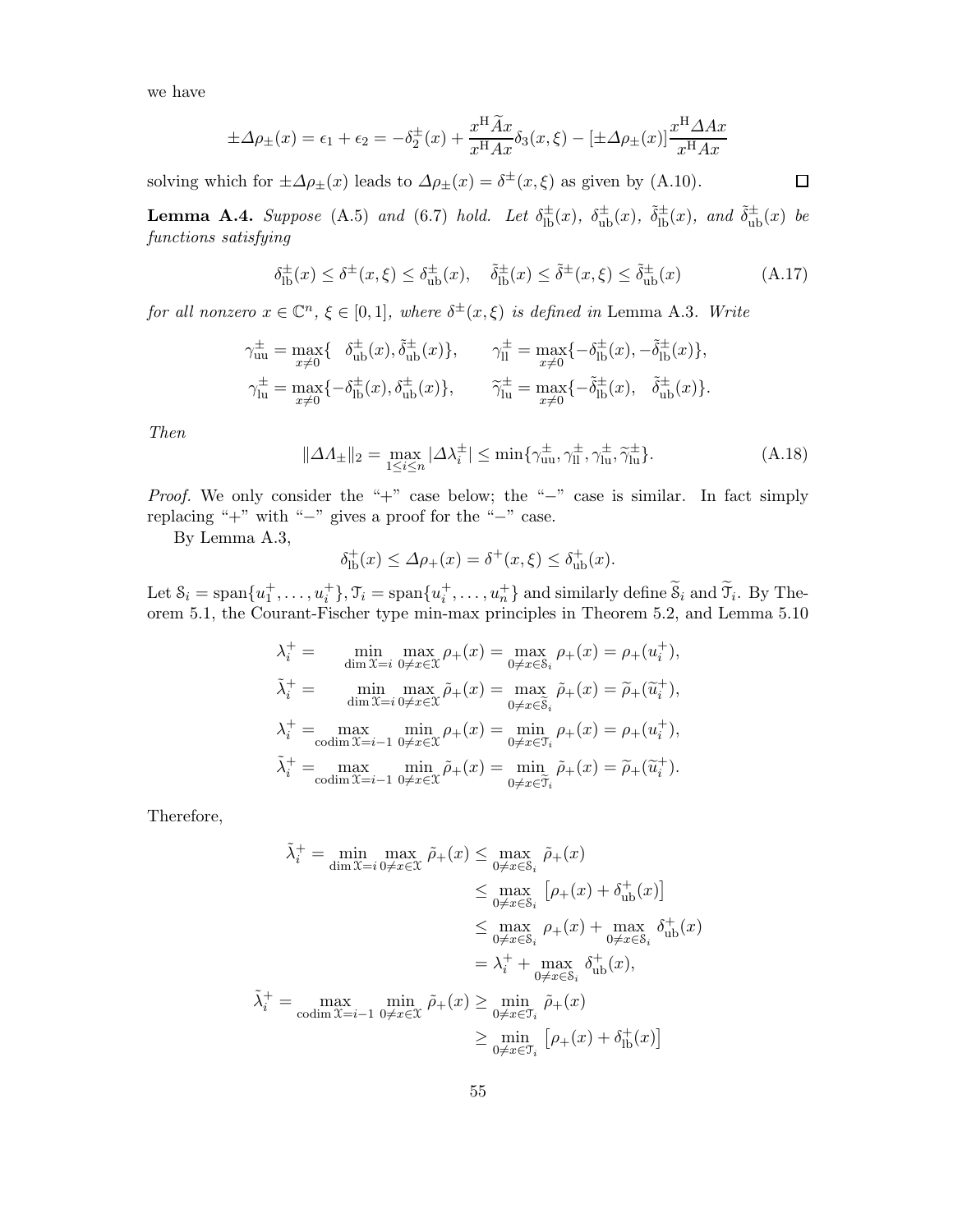$$
\geq \min_{0 \neq x \in \mathfrak{I}_i} \rho_+(x) + \min_{0 \neq x \in \mathfrak{I}_i} \delta_{\text{lb}}^+(x)
$$

$$
= \lambda_i^+ + \min_{0 \neq x \in \mathfrak{I}_i} \delta_{\text{lb}}^+(x).
$$

They give (A.19a) below, and (A.19b) as well upon switching the roles of  $Q$  and  $\tilde{Q}$ :

$$
\min_{0 \neq x \in \mathcal{T}_i} \delta_{\text{lb}}^+(x) \le \tilde{\lambda}_i^+ - \lambda_i^+ \le \max_{0 \neq x \in \mathcal{S}_i} \delta_{\text{ub}}^+(x),\tag{A.19a}
$$

$$
\min_{0 \neq x \in \widetilde{\mathfrak{I}}_i} \widetilde{\delta}_{\rm lb}^+(x) \le \lambda_i^+ - \widetilde{\lambda}_i^+ \le \max_{0 \neq x \in \widetilde{\mathcal{S}}_i} \widetilde{\delta}_{\rm ub}^+(x). \tag{A.19b}
$$

It follows from (A.19) that

$$
|\Delta \lambda_i^+| \le \max \left\{ \max_{0 \ne x \in \mathcal{S}_i} \delta_{ub}^+(x), \max_{0 \ne x \in \widetilde{\mathcal{S}}_i} \widetilde{\delta}_{ub}^+(x) \right\}
$$
  
\n
$$
\le \max_{x \ne 0} \left\{ \delta_{ub}^+(x), \widetilde{\delta}_{ub}^+(x) \right\} = \gamma_{uu}^+,
$$
  
\n
$$
|\Delta \lambda_i^+| \le \max \left\{ -\min_{0 \ne x \in \mathcal{T}_i} \delta_{lb}^+(x), -\min_{0 \ne x \in \widetilde{\mathcal{T}}_i} \widetilde{\delta}_{lb}^+(x) \right\}
$$
  
\n
$$
\le \max_{x \ne 0} \left\{ -\delta_{lb}^+(x), -\widetilde{\delta}_{lb}^+(x) \right\} = \gamma_{ll}^+,
$$
  
\n
$$
|\Delta \lambda_i^+| \le \max \left\{ -\min_{0 \ne x \in \mathcal{T}_i} \delta_{lb}^+(x), \max_{0 \ne x \in \mathcal{S}_i} \delta_{ub}^+(x) \right\}
$$
  
\n
$$
\le \max_{x \ne 0} \left\{ -\delta_{lb}^+(x), \delta_{ub}^+(x) \right\} = \gamma_{lu}^+,
$$
  
\n
$$
|\Delta \lambda_i^+| \le \max \left\{ -\min_{0 \ne x \in \widetilde{\mathcal{T}}_i} \widetilde{\delta}_{lb}^+(x), \max_{0 \ne x \in \widetilde{\mathcal{S}}_i} \widetilde{\delta}_{ub}^+(x) \right\}
$$
  
\n
$$
\le \max_{x \ne 0} \left\{ -\widetilde{\delta}_{lb}^+(x), \widetilde{\delta}_{ub}^+(x) \right\} = \widetilde{\gamma}_{lu}^+.
$$

This completes the proof of  $(A.18)$  for the "+" case.

*Proof* of Theorem 6.1. We only prove the perturbation results for  $\Lambda_+$ . The case for  $\Lambda_$ can be turned into one for  $\Lambda_+$  by considering the pos-type eigenvalues of  $Q(-\lambda)$  and  $\bm{Q}(-\lambda)$ .

For any  $\alpha > 0, x \neq 0$ , we have

$$
\epsilon_a < \alpha \quad \Rightarrow \quad |x^{\text{H}} \Delta Ax| < \alpha x^{\text{H}} Ax,\tag{A.20a}
$$

$$
\epsilon_a < \alpha \frac{\chi_{\varsigma}^2}{4||A||_2||C||_2} \quad \Rightarrow \quad |x^{\mathrm{H}}\Delta Ax| < \alpha \frac{\varsigma(x)^2}{4|x^{\mathrm{H}}Cx|},\tag{A.20b}
$$

$$
\epsilon_c < \alpha \frac{\chi_{\varsigma}^2}{4||A||_2||C||_2} \quad \Rightarrow \quad |x^{\mathrm{H}}\Delta Cx| < \alpha \frac{\varsigma(x)^2}{4x^{\mathrm{H}}Ax},\tag{A.20c}
$$

$$
\epsilon_b < \alpha \frac{\chi_{\varsigma}^2}{\|B\|_2 (\|B\|_2 + 2\sqrt{\|A\|_2 \|C\|_2})} \quad \Rightarrow \quad |x^{\mathrm{H}} \Delta B x| < \alpha |x^{\mathrm{H}} B x|,\tag{A.20d}
$$

where (A.20a) and (A.20b) hold because

$$
\left|\frac{x^{\mathrm{H}}\Delta Ax}{x^{\mathrm{H}}Ax}\right| = \left|\frac{x^{\mathrm{H}}A^{1/2}(A^{-1/2}\Delta AA^{-1/2})A^{1/2}x}{x^{\mathrm{H}}A^{1/2}A^{1/2}x}\right| \leq \|A^{-1/2}\Delta AA^{-1/2}\|_2 = \epsilon_a,
$$

 $\Box$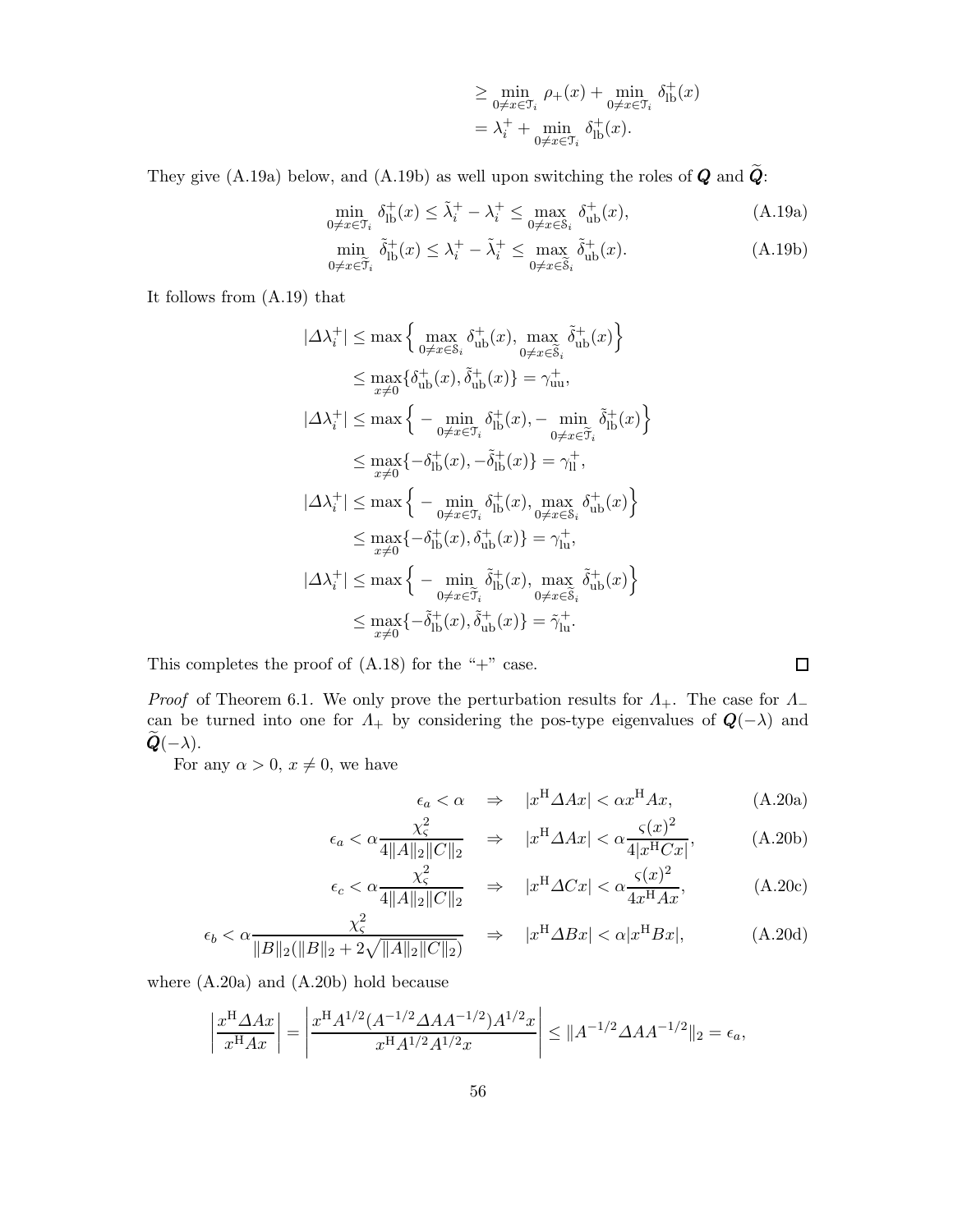and (A.20d) holds because its left inequality implies

$$
|x^{\mathrm{H}}\Delta Bx| < \alpha \frac{\varsigma(x)^2}{|x^{\mathrm{H}}Bx| + \sqrt{4(x^{\mathrm{H}}Ax)|x^{\mathrm{H}}Cx|}} = \alpha \left( |x^{\mathrm{H}}Bx| - \sqrt{4(x^{\mathrm{H}}Ax)|x^{\mathrm{H}}Cx|} \right). \tag{A.21}
$$

For item 1, we have  $\Delta A = \Delta B = 0$ ,  $\phi(x) = \tilde{\phi}(x) = 0$ ,  $\psi(x) = -2(x^{\text{H}}Ax)(x^{\text{H}}\Delta Cx)$ , and (6.7). Under the assumption (6.12), (A.20c) holds with  $\alpha = 1$ . Thus  $g(1) = \varsigma(x)^2 +$  $2\psi(x) + \phi(x) > 0$ , or equivalently the perturbed quadratic polynomial is still hyperbolic. Note (A.5) holds for  $\phi(x) = 0$ . Thus  $\delta_3(x,\xi) \leq 0$  and  $\delta_3(x,\xi) \leq 0$ . We can take, in (A.17),

$$
\delta_{\rm ub}^+(x) = -\delta_2^+(x) = -\frac{x^{\rm H}\Delta Cx}{\varsigma(x)}, \quad \tilde{\delta}_{\rm ub}^+(x) = -\tilde{\delta}_2^+(x) = \frac{x^{\rm H}\Delta Cx}{\tilde{\varsigma}(x)}\tag{A.22}
$$

.

to give

$$
|\delta_{\rm ub}^+(x)| \le \frac{\|\Delta C\|_2}{\min_{x \ne 0} \varsigma_0(x)}, \quad |\tilde{\delta}_{\rm ub}^+(x)| \le \frac{\|\Delta C\|_2}{\min_{x \ne 0} \tilde{\varsigma}_0(x)}
$$

Using (A.18), we have  $\|\Delta A_+\|_2 \leq \gamma_{uu}^+$  and thus (6.13).

For item 2, we have  $\Delta B = \Delta C = 0$ ,  $\phi(x) = \tilde{\phi}(x) = 0$ , and  $\psi(x) = -2(x^{\text{H}}Cx)(x^{\text{H}}\Delta Ax)$ . Under the assumption (6.14), (6.7) holds and (A.20a) and (A.20b) hold with  $\alpha = 1$ . Thus  $g(1) = \varsigma(x)^2 + 2\psi(x) + \phi(x) > 0$ , or equivalently the perturbed quadratic polynomial is still hyperbolic. Note (A.5) holds for  $\phi(x) = 0$ . Thus  $\delta_3(x,\xi) \leq 0$  and  $\tilde{\delta}_3(x,\xi) \leq 0$ . We can take, in (A.17),

$$
\delta_{\rm ub}^+(x) = -\frac{x^{\rm H}Ax}{x^{\rm H}\tilde{A}x} \delta_2^+(x) = -\frac{x^{\rm H}Ax}{x^{\rm H}\tilde{A}x} \frac{\rho_+(x)^2 (x^{\rm H}\Delta Ax)}{\varsigma(x)},
$$
  

$$
\delta_{\rm ub}^+(x) = -\frac{x^{\rm H}\tilde{A}x}{x^{\rm H}Ax} \delta_2^+(x) = \frac{x^{\rm H}\tilde{A}x}{x^{\rm H}Ax} \frac{\tilde{\rho}_+(x)^2 (x^{\rm H}\Delta Ax)}{\tilde{\varsigma}(x)},
$$

along with (A.12), to give

$$
|\delta_{\rm ub}^+(x)| \le \frac{1}{1 - \epsilon_a} \frac{(\lambda_{\rm max}^+)^2 ||\Delta A||_2}{\min_{x \neq 0} \varsigma_0(x)}, \quad |\tilde{\delta}_{\rm ub}^+(x)| \le (1 + \epsilon_a) \frac{(\tilde{\lambda}_{\rm max}^+)^2 ||\Delta A||_2}{\min_{x \neq 0} \tilde{\varsigma}_0(x)}.
$$

Using (A.18), we have  $||\Delta A_+||_2 \leq \gamma_{uu}^+$  and thus (6.15).

For item 3, we have  $\Delta A = \Delta C = 0$ ,  $\phi(x) = \tilde{\phi}(x) = (x^{\text{H}}Bx)(x^{\text{H}}\Delta Bx)$ ,  $\psi(x) =$  $(x^{\text{H}} \Delta Bx)^2$ , and (6.7). Under the assumption (6.16), (A.20d) and (A.21) hold with  $\alpha = 1$ . By  $(A.21)$ , we see

$$
\sqrt{4(x^{H}Ax)|x^{H}Cx|} < |x^{H}Bx| - |x^{H}\Delta Bx| \le |x^{H}Bx + x^{H}\Delta Bx|.
$$

Thus

$$
g(1) = \varsigma(x)^{2} + 2\psi(x) + \phi(x)
$$
  
=  $(x^{H}\Delta Bx)^{2} + 2(x^{H}\Delta Bx)(x^{H}Bx) + (x^{H}Bx)^{2} - 4(x^{H}Ax)(x^{H}Cx)$   

$$
\geq \left[x^{H}\Delta Bx + x^{H}Bx - \sqrt{4(x^{H}Ax)}|x^{H}Cx\right] \left[x^{H}\Delta Bx + x^{H}Bx + \sqrt{4(x^{H}Ax)}|x^{H}Cx\right]
$$
  
> 0,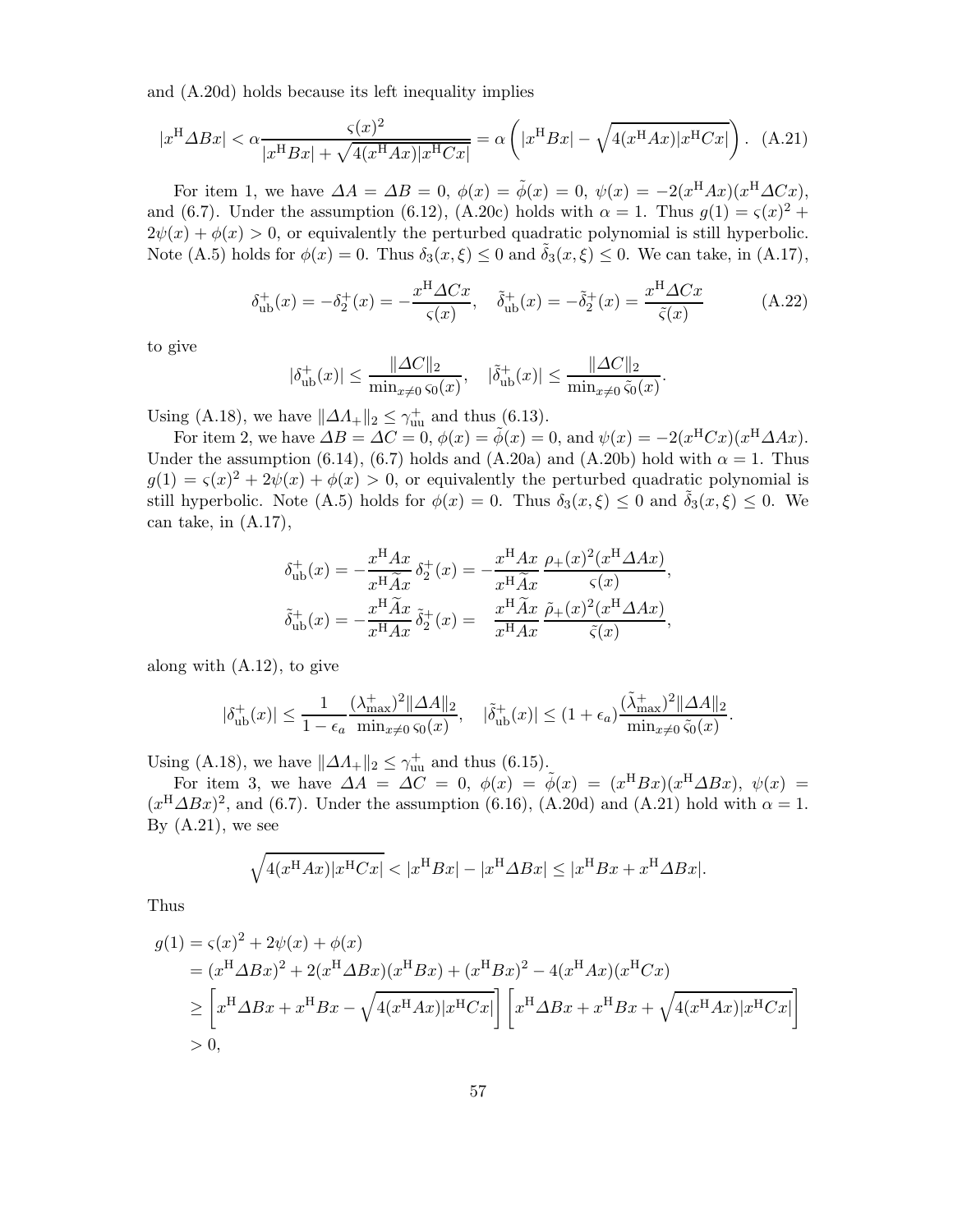or equivalently the perturbed quadratic polynomial is still hyperbolic. By (A.20d), we have  $|\psi(x)| = |x^{\text{H}}Bx| > |x^{\text{H}}\Delta Bx| = \phi(x)$ . Thus (A.5) holds. Notice

$$
\zeta(x)^2 \phi(x) - \psi(x)^2 = \zeta(x)^2 (x^{\text{H}} \Delta Bx)^2 - [(x^{\text{H}} Bx)(x^{\text{H}} \Delta Bx)]^2
$$
  
= -4(x^{\text{H}} Ax)(x^{\text{H}} Cx)(x^{\text{H}} \Delta Bx)^2

to get

$$
\delta_3(x,\xi) = -\frac{(x^{\mathrm{H}}Cx)(x^{\mathrm{H}}\Delta Bx)^2}{[f(\xi;x)]^3},
$$
  
where  $f(\xi;x) = [s(x)^2 + 2\psi(x)\xi + \phi(x)\xi^2]^{1/2}$ . Since<sup>13</sup>  

$$
\min_{0 \le \xi \le 1} f(\xi;x) = \min\{f(0), f(1)\} = \min\{s(x), \tilde{s}(x)\},
$$
 (A.23)

we can take, in (A.17),

$$
\delta_{\rm ub}^{+}(x) = -\delta_{2}^{+}(x) + \frac{|x^{\rm H}Cx||x^{\rm H}\Delta Bx|^{2}}{\min\{\varsigma(x),\tilde{\varsigma}(x)\}^{3}} = -\frac{\rho_{+}(x)(x^{\rm H}\Delta Bx)}{\varsigma(x)} + \frac{|x^{\rm H}Cx||x^{\rm H}\Delta Bx|^{2}}{\min\{\varsigma(x),\tilde{\varsigma}(x)\}^{3}},
$$
  

$$
\tilde{\delta}_{\rm ub}^{+}(x) = -\tilde{\delta}_{2}^{+}(x) + \frac{|x^{\rm H}\tilde{C}x||x^{\rm H}\Delta Bx|^{2}}{\min\{\varsigma(x),\tilde{\varsigma}(x)\}^{3}} = \frac{\tilde{\rho}_{+}(x)(x^{\rm H}\Delta Bx)}{\tilde{\varsigma}(x)} + \frac{|x^{\rm H}\tilde{C}x||x^{\rm H}\Delta Bx|^{2}}{\min\{\varsigma(x),\tilde{\varsigma}(x)\}^{3}}
$$

to give

$$
|\delta_{\rm ub}^+(x)| \le \frac{\lambda_{\rm max}^+}{\min_{x\neq 0} \varsigma_0(x)} \|\Delta B\|_2 + \frac{\|C\|_2}{\chi_{\varsigma}^3} \|\Delta B\|_2^2,
$$
  

$$
|\tilde{\delta}_{\rm ub}^+(x)| \le \frac{\tilde{\lambda}_{\rm max}^+}{\min_{x\neq 0} \tilde{\varsigma}_0(x)} \|\Delta B\|_2 + \frac{\|\tilde{C}\|_2}{\chi_{\varsigma}^3} \|\Delta B\|_2^2.
$$

Using (A.18), we have  $||\Delta A_+||_2 \leq \gamma_{uu}^+$  and thus (6.17).

For item 4, we have  $\Delta A = \Delta C = 0$ . Consider the shifted  $\mathbf{Q}_{\lambda_0}(\lambda)$  as defined in (6.2). By item 2 of Lemma A.2,  $\mathbf{Q}_{\lambda_0}(\lambda)$  and  $\mathbf{Q}_{\lambda_0}(\lambda)$  are overdamped for

$$
\lambda_0 \in (-\infty, \min\{\lambda_1^-, \tilde{\lambda}_1^-\}] \cup [\max\{\lambda_n^+, \tilde{\lambda}_n^+\}, +\infty).
$$

In particular,  $B_{\lambda_0} \succ 0$ ,  $C_{\lambda_0} \succeq 0$ ,  $B_{\lambda_0} \succ 0$ ,  $C_{\lambda_0} \succeq 0$ . Note  $\varsigma_{\lambda_0}(x) \equiv \varsigma(x)$ ,  $\widetilde{\varsigma}_{\lambda_0}(x) \equiv \widetilde{\varsigma}(x)$ . Under the assumption  $(6.18)^{14}$ ,  $|\psi_{\lambda_0}(x)| > \phi_{\lambda_0}(x)$ . Thus  $(A.5)$  for  $Q_{\lambda_0}(\lambda)$  and  $Q_{\lambda_0}(\lambda)$ holds. Just as in item 3 (note  $\Delta B_{\lambda_0} = \Delta B$  since  $\Delta A = 0$ ),

$$
\varsigma_{\lambda_0}(x)^2 \phi_{\lambda_0}(x) - \psi_{\lambda_0}(x)^2 = -4(x^{\rm H}Ax)(x^{\rm H}C_{\lambda_0}x)(x^{\rm H}\Delta Bx)^2 < 0
$$

which yields  $\delta_{3;\lambda_0}(x,\xi) \leq 0$ , and thus we can take, in (A.17),

$$
\delta_{\rm ub;\lambda_0}^+(x) = -\delta_{2;\lambda_0}^+(x) = -\frac{\rho_{+;\lambda_0}(x)(x^{\rm H}\Delta Bx)}{\varsigma(x)},
$$

<sup>&</sup>lt;sup>13</sup>For the quadratic function  $h(t) = a(t-c)^2 + b$  with  $a > 0$ , if  $|c| \ge 1$ , i.e., c, the minimal point of  $h(t)$ for  $t \in \mathbb{R}$ , is not in the interval  $(0, 1)$ , then the minimal point of  $h(t)$  on  $[0, 1]$  must be either 0 or 1. For the case here,  $c = \psi(x)/\phi(x)$ .

<sup>&</sup>lt;sup>14</sup>We will use the same symbols as those for **Q** but with the subscript " $\lambda_0$ " to represent the corresponding quantities for  $\mathbf{Q}_{\lambda_0}$ .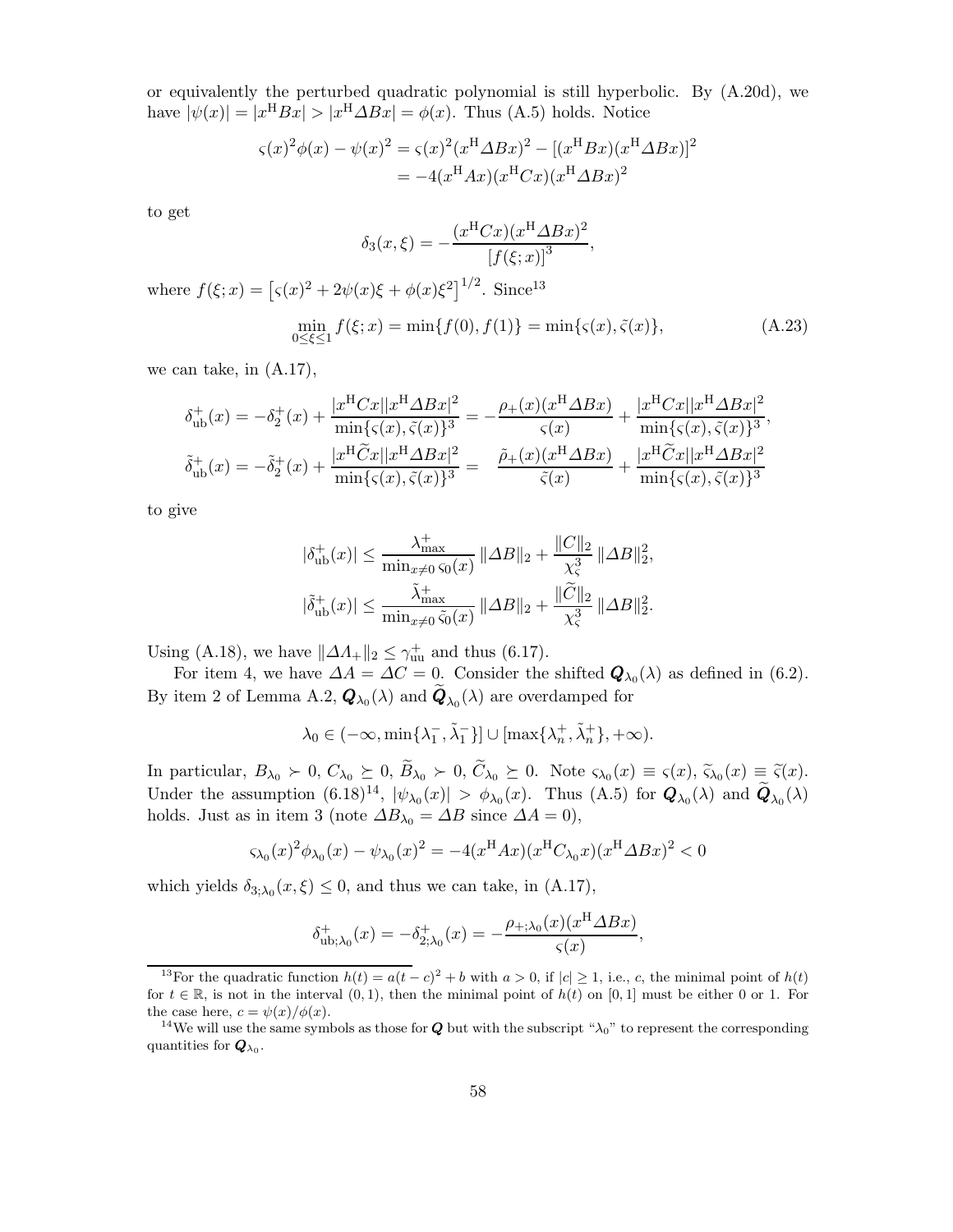$$
\tilde{\delta}^+_{\textrm{ub};\lambda_0}(x)=-\tilde{\delta}^+_{2;\lambda_0}(x)=-\frac{\tilde{\rho}_{+;\lambda_0}(x)(x^{\textrm{H}}\varDelta Bx)}{\tilde{\varsigma}(x)}
$$

to give

$$
|\delta_{{\rm ub};\lambda_0}^+(x)|\leq \frac{\lambda^+_{{\rm max};\lambda_0}}{\min_{x\neq 0} \varsigma_0(x)}\, \|\varDelta B\|_2, \quad |\tilde\delta_{{\rm ub};\lambda_0}^+(x)|\leq \frac{\tilde\lambda^+_{{\rm max};\lambda_0}}{\min_{x\neq 0} \tilde\varsigma_0(x)}\,\|\varDelta B\|_2.
$$

Using (A.18), we have  $\|\Delta A_{+;\lambda_0}\|_2 \leq \gamma_{\text{up}}^+$  $_{\text{uu};\lambda_0}^+$  and thus (6.19).

For item 5, under the assumption (6.20), we have  $\epsilon_a < \gamma < 1$  and (A.20) holds with  $\alpha = \gamma$ . Then (6.7) holds, and

$$
|\psi(x)| \le |x^{\mathrm{H}}Bx||x^{\mathrm{H}}\Delta Bx| + 2(x^{\mathrm{H}}Ax)|x^{\mathrm{H}}\Delta Cx| + 2|x^{\mathrm{H}}Cx||x^{\mathrm{H}}\Delta Ax|
$$
  
\n
$$
< |x^{\mathrm{H}}Bx|^2\gamma + \frac{\varsigma(x)^2}{2}\gamma + \frac{\varsigma(x)^2}{2}\gamma
$$
  
\n
$$
= [|x^{\mathrm{H}}Bx|^2 + \varsigma(x)^2]\gamma,
$$
  
\n
$$
|\phi(x)| \le |x^{\mathrm{H}}\Delta Bx|^2 + 4|x^{\mathrm{H}}\Delta Ax||x^{\mathrm{H}}\Delta Cx|
$$
  
\n
$$
< |x^{\mathrm{H}}Bx|^2\gamma^2 + |x^{\mathrm{H}}\Delta Ax|\frac{\varsigma(x)^2\gamma}{x^{\mathrm{H}}Ax}
$$
  
\n
$$
< |x^{\mathrm{H}}Bx|^2\gamma^2 + \varsigma(x)^2\gamma^2
$$
  
\n
$$
= [|x^{\mathrm{H}}Bx|^2 + \varsigma(x)^2]\gamma^2,
$$

which gives

$$
g(1) = \varsigma(x)^2 + 2\psi(x) + \phi(x)
$$
  
>  $\varsigma(x)^2(1 - 2\gamma - \gamma^2) - |x^{\text{H}}Bx|^2(2\gamma + \gamma^2)$   
  $\ge (x^{\text{H}}x)^2 [\chi_{\varsigma}^2(1 - 2\gamma - \gamma^2) - ||B||_2^2(2\gamma + \gamma^2)]$   
=  $(x^{\text{H}}x)^2 [\chi_{\varsigma}^2 - (||B||_2^2 + \chi_{\varsigma}^2)(2\gamma + \gamma^2)]$   
= 0,

i.e., the perturbed quadratic polynomial is still hyperbolic. By the same reasoning we had for items 1, 2 and 3, (A.5) holds and at the same time, we have (A.23). Note that

$$
\zeta(x)^2 \phi(x) - \psi(x)^2 = -4 \left[ (x^{\text{H}} Ax)(x^{\text{H}} \Delta Cx) - (x^{\text{H}} Cx)(x^{\text{H}} \Delta Ax) \right]^2
$$

$$
-4 \left[ (x^{\text{H}} Ax)(x^{\text{H}} \Delta Bx) - (x^{\text{H}} Bx)(x^{\text{H}} \Delta Ax) \right] \times \left[ (x^{\text{H}} Cx)(x^{\text{H}} \Delta Bx) - (x^{\text{H}} Bx)(x^{\text{H}} \Delta Cx) \right],
$$

and similarly

$$
\tilde{\zeta}(x)^2 \tilde{\phi}(x) - \tilde{\psi}(x)^2 = -4 \left[ - (x^{\rm H} \tilde{A}x)(x^{\rm H} \Delta Cx) + (x^{\rm H} \tilde{C}x)(x^{\rm H} \Delta Ax) \right]^2
$$

$$
-4 \left[ - (x^{\rm H} \tilde{A}x)(x^{\rm H} \Delta Bx) + (x^{\rm H} \tilde{B}x)(x^{\rm H} \Delta Ax) \right] \times
$$

$$
\left[ - (x^{\rm H} \tilde{C}x)(x^{\rm H} \Delta Bx) + (x^{\rm H} \tilde{B}x)(x^{\rm H} \Delta Cx) \right]
$$

$$
= \varsigma(x)^2 \phi(x) - \psi(x)^2.
$$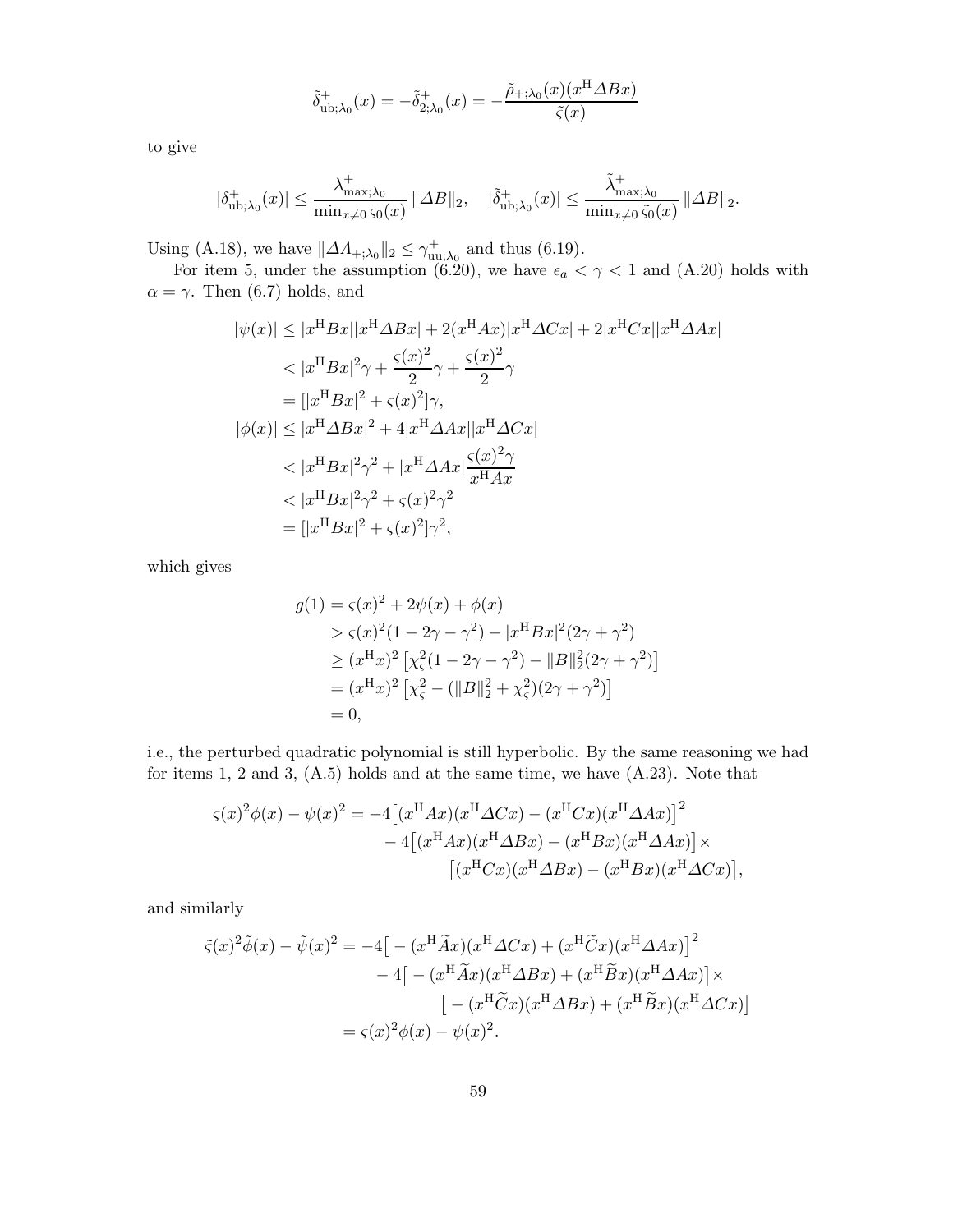Now take

$$
\delta_{\rm ub}^{+}(x) = -\frac{x^{\rm H}Ax}{x^{\rm H}\tilde{A}x}\delta_{2}^{+}(x) + \frac{|\varsigma(x)^{2}\phi(x) - \psi(x)^{2}|}{(x^{\rm H}\tilde{A}x)\min\{\varsigma(x), \tilde{\varsigma}(x)\}^{3}},
$$

$$
\tilde{\delta}_{\rm ub}^{+}(x) = -\frac{x^{\rm H}\tilde{A}x}{x^{\rm H}Ax}\tilde{\delta}_{2}^{+}(x) + \frac{|\varsigma(x)^{2}\phi(x) - \psi(x)^{2}|}{(x^{\rm H}Ax)\min\{\varsigma(x), \tilde{\varsigma}(x)\}^{3}}
$$

in (A.17). Noting  $\Big|$  $x^{\mathrm{H}}\Delta Ax$  $x^{\text{H}}Ax$  $\vert \leq \epsilon_a$ , we have

$$
|\varsigma(x)^2 \phi(x) - \psi(x)^2| \le 4(x^{\rm H}Ax)^2 ||C||_2^2 [\epsilon_c + \epsilon_a]^2 + 4(x^{\rm H}Ax)||B||_2^2 ||C||_2 [\epsilon_b + \epsilon_a][\epsilon_b + \epsilon_c].
$$

Using (A.18), we have  $\|\Delta A_+\|_2 \leq \gamma_{\text{uu}}^+$  and thus (6.22).

$$
\Box
$$

The rest of this appendix is devoted to the proof of Theorem 6.2.

**Lemma A.5.** Suppose  $\Delta A = \Delta B = 0$  and (6.12) holds. Let  $\epsilon_1 \leq \epsilon_2 \leq \cdots \leq \epsilon_n$  be the eigenvalues of  $\Delta C$ , and  $\gamma$  and  $\tilde{\gamma}$  be given by (6.26).

1. Given  $X \in \mathbb{C}^{n \times k}$  with rank $(X) = k$ , denote the eigenvalues of  $X^H \mathbf{Q}(\lambda) X$  by

$$
\lambda_{1,X}^- \leq \cdots \leq \lambda_{k,X}^- \leq \lambda_{1,X}^+ \leq \cdots \leq \lambda_{k,X}^+,
$$

and the eigenvalues of  $X^{\rm H} \widetilde{\mathbf{Q}}(\lambda) X$  by  $\widetilde{\lambda}_{j,X}^{\pm}$  arranged in the same way. Then

$$
-\sum_{i=1}^{k} \frac{\max\{0, -\epsilon_1\} + \epsilon_{n-1+i}}{\widetilde{\gamma}} \le \sum_{i=1}^{k} \Delta \lambda_{i,X}^+ \le -\sum_{i=1}^{k} \frac{\min\{0, -\epsilon_n\} + \epsilon_i}{\gamma},\tag{A.24a}
$$

$$
\sum_{i=1}^{k} \frac{\min\{0, -\epsilon_n\} + \epsilon_i}{\gamma} \le \sum_{i=1}^{k} \Delta \lambda_{i,X}^{-} \le \sum_{i=1}^{k} \frac{\max\{0, -\epsilon_1\} + \epsilon_{n-1+i}}{\widetilde{\gamma}}. (A.24b)
$$

2. For any  $1 \leq i_1 < \cdots < i_k \leq n$ ,

$$
-\sum_{i=1}^{k} \frac{\max\{0, -\epsilon_1\} + \epsilon_{n+1-i}}{\widetilde{\gamma}} \le \sum_{i=1}^{k} \Delta \lambda_{i_k}^+ \le -\sum_{i=1}^{k} \frac{\min\{0, -\epsilon_n\} + \epsilon_i}{\gamma},\tag{A.25a}
$$

$$
\sum_{i=1}^{k} \frac{\min\{0, -\epsilon_n\} + \epsilon_i}{\gamma} \qquad \leq \sum_{i=1}^{k} \Delta \lambda_{i_k} \leq \sum_{i=1}^{k} \frac{\max\{0, -\epsilon_1\} + \epsilon_{n+1-i}}{\widetilde{\gamma}}. \quad \text{(A.25b)}
$$

*Proof.* The assumption (6.12) guarantees that  $\widetilde{Q}(\lambda)$  is still hyperbolic. Without loss of generality, we may assume that  $X$  has orthonormal columns; otherwise, we consider  $V^\mathrm{H}\bm{Q}(\lambda)V$ instead, where V is from a QR decomposition  $X = VR$  of X,  $V^H V = I_k$  and  $R \in \mathbb{C}^{k \times k}$ . Evidently  $X^{\mathrm{H}}\mathbf{Q}(\lambda)X$  and  $V^{\mathrm{H}}\mathbf{Q}(\lambda)V$  have the same eigenvalues.

Recall the linearization (4.1) for  $\mathbf{Q}(\lambda)$ . We linearize

$$
\mathbf{Q}_X(\lambda) := X^{\mathrm{H}} \mathbf{Q}(\lambda) X \equiv A_X \lambda^2 + B_X \lambda + C_X
$$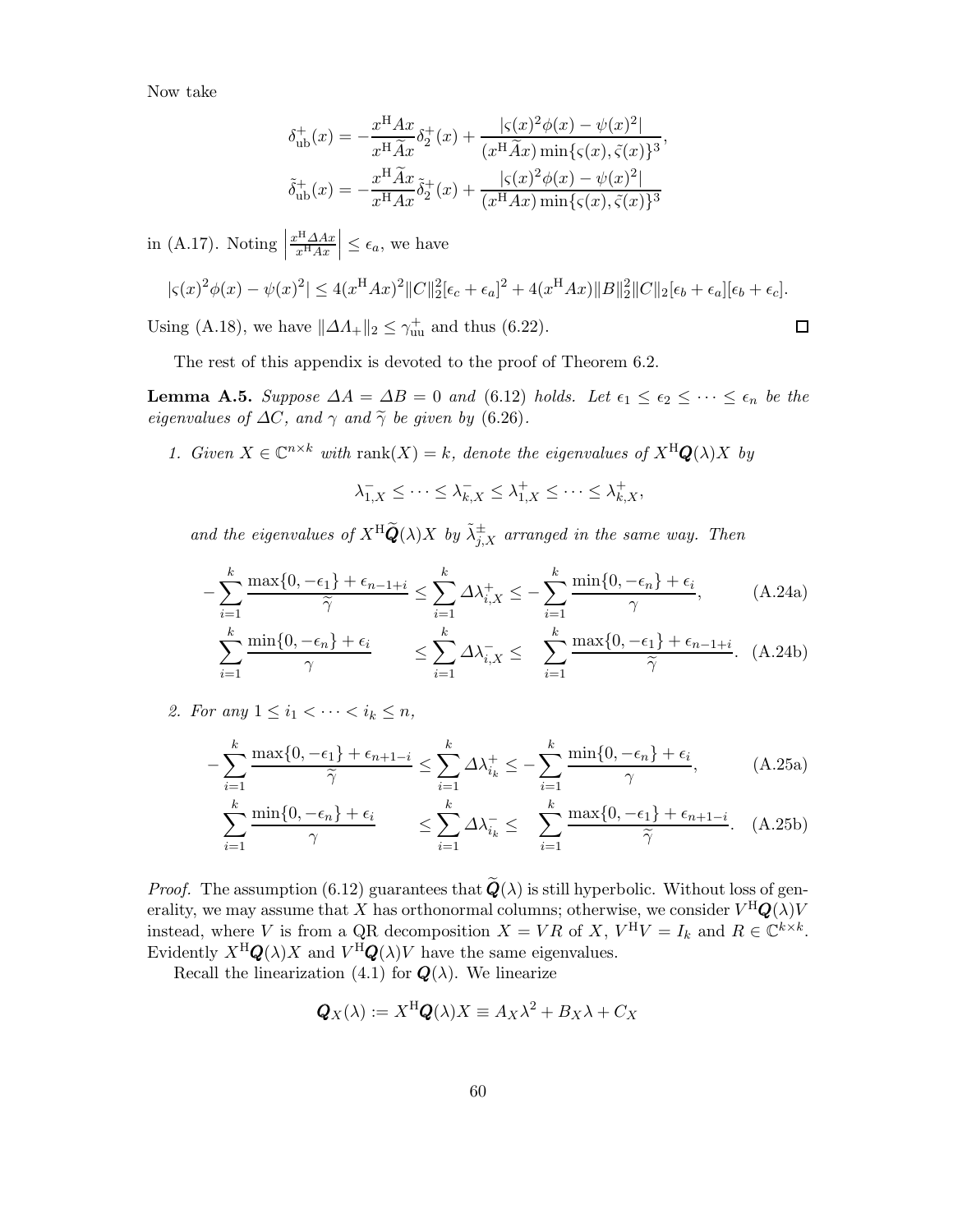in the same way to get

$$
\mathscr{A}_X - \lambda \mathscr{B}_X \equiv \begin{bmatrix} -C_X & 0 \\ 0 & A_X \end{bmatrix} - \lambda \begin{bmatrix} B_X & A_X \\ A_X & 0 \end{bmatrix} = \mathscr{L}_{\mathbf{Q}_X}(\lambda).
$$

Next we apply Theorem 4.2 to  $\mathbf{Q}_X(\lambda)$  to obtain the associated eigen-decomposition and denote the corresponding quantities by the same symbols as those for  $Q(\lambda)$  but with the subscript X to indicate them for  $\mathbf{Q}_X(\lambda)$ . In particular, we will have

$$
U_X = [u_{1,X}^+, \dots, u_{k,X}^+], \quad A_{+,X} = \text{diag}(\lambda_{1,X}^+, \lambda_{2,X}^+, \dots, \lambda_{k,X}^+),
$$

where  $u_{i,X}^+$  are the eigenvectors of  $\mathbf{Q}_X(\lambda)$ ,  $\varsigma_X(u_{i,X}^+) = 1$ , and

$$
S_X = \begin{bmatrix} U_X \\ U_X \Lambda_{+,X} \end{bmatrix}, \quad S_X^{\rm H} \mathscr{B}_X S_X = I_k.
$$

Also  $S_X^{\rm H} \widetilde{\mathscr{B}}_X S_X = I_k$  since  $\widetilde{\mathscr{B}}_X = \mathscr{B}_X$ . Note that  $U_X \in \mathbb{C}^{k \times k}$  is nonsingular. By Theorems 4.1 and [38, Corollary 2.1],

$$
\inf_{Z^H \mathscr{B}_X Z = I_k} \operatorname{trace}(Z^H \mathscr{A}_X Z) = \sum_{i=1}^k \lambda_{i,X}^+ = \operatorname{trace}(S_X^H \mathscr{A}_X S_X).
$$

Let  $\epsilon_{1,X} \leq \cdots \leq \epsilon_{k,X}$  be the eigenvalues of  $\Delta C_X = X^H \Delta C X$ . Since X has orthonormal columns, we have  $\epsilon_i \leq \epsilon_{i,X} \leq \epsilon_{n-k+i}$  by the Cauchy interlacing theorem, and thus

$$
\sum_{i=1}^{k} \epsilon_i \le \sum_{i=1}^{k} \epsilon_{i,X} \le \sum_{i=1}^{k} \epsilon_{n+1-i}.
$$

For the sake of presentation, we will drop the superscript "+" in  $u_{i,X}^+$  in the rest of this proof. We have

$$
\sum_{i=1}^{k} \tilde{\lambda}_{i,X}^{+} = \inf_{Z^{H} \tilde{\mathscr{B}}_{X} Z = I_{k}} \text{trace}(Z^{H} \tilde{\mathscr{A}}_{X} Z)
$$
\n
$$
\leq \text{trace}(S_{X}^{H} \tilde{\mathscr{A}}_{X} S_{X}) \qquad (\text{since } S_{X}^{H} \tilde{\mathscr{B}}_{X} S_{X} = I_{k})
$$
\n
$$
= \text{trace}(S_{X}^{H} \mathscr{A}_{X} S_{X}) + \text{trace}(S_{X}^{H} \Delta \mathscr{A}_{X} S_{X})
$$
\n
$$
= \sum_{i=1}^{k} \lambda_{i,X}^{+} - \text{trace}(U_{X}^{H} \Delta C_{X} U_{X}). \qquad (A.26)
$$

Let  $\mu = \min\{0, -\epsilon_n\} \le 0$ . For any scalar  $\tau_0 \in (0, 1)$ , set  $\tau^2 = \tau_0^2 \gamma = \tau_0^2 (\lambda_1^+ - \lambda_n^-) \lambda_{\min}(A)$ , and

$$
E_X = -\mu U_X^H U_X, \qquad D_X = U_X^H (U_X^{-H} U_X^{-1} - \tau^2 I) U_X,
$$
  

$$
\mathscr{C}_X = \begin{bmatrix} \tau^{-2} (\Delta C_X + \mu I) & 0 \\ 0 & E_X \end{bmatrix} \in \mathbb{C}^{2k \times 2k}, \quad \mathscr{D}_X = \begin{bmatrix} I & 0 \\ 0 & D_X \end{bmatrix} \in \mathbb{C}^{2k \times 2k}.
$$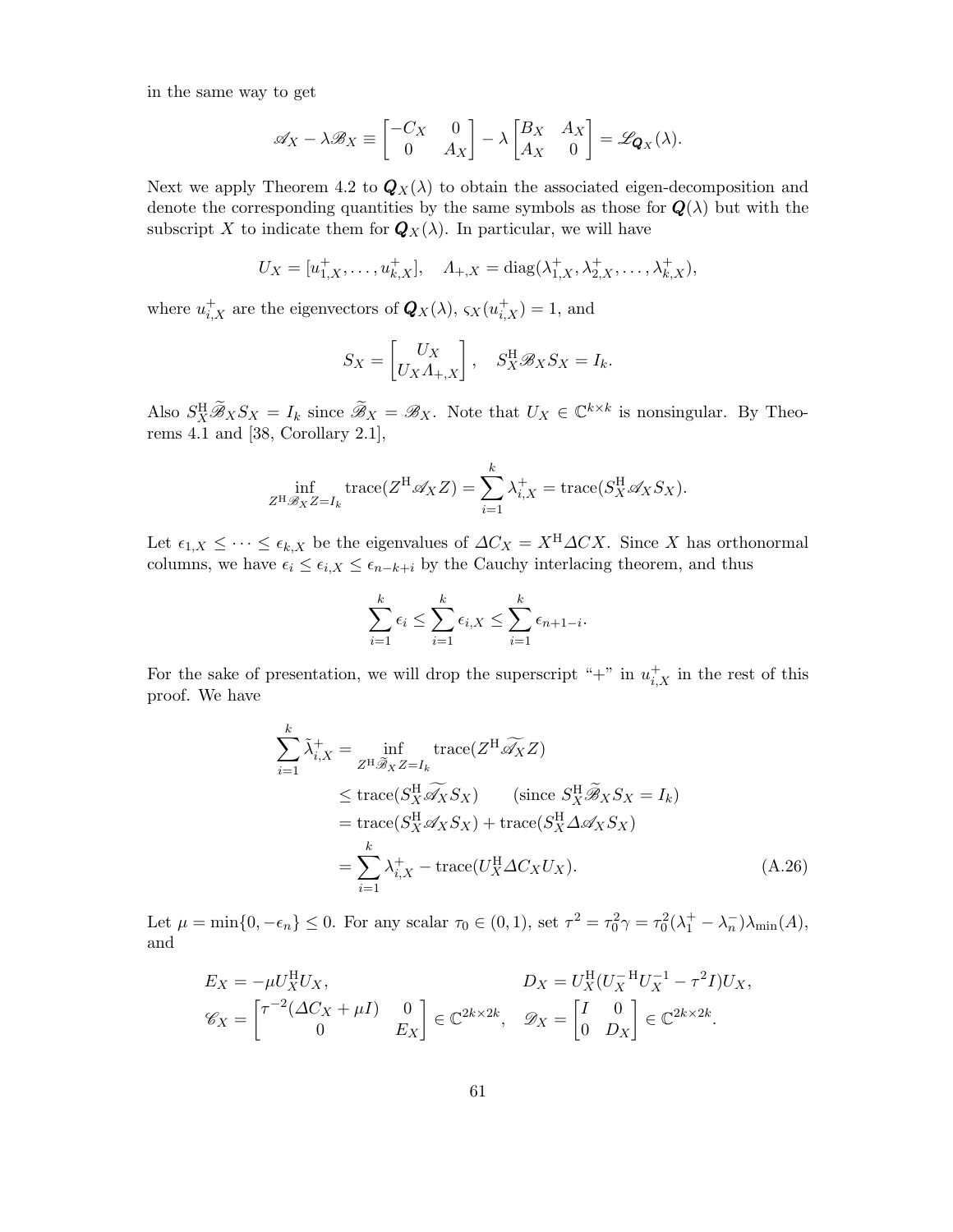Note that by (4.15a), (4.15e), and (4.16),

$$
U_X^{\rm H} A_X U_X \preceq (\lambda_{1,X}^+ - \lambda_{k,X}^-)^{-1} I \preceq (\lambda_1^+ - \lambda_n^-)^{-1} I,
$$

which yields

$$
U_X^{-H}U_X^{-1} \succeq (\lambda_1^+ - \lambda_n^-)A_X \succeq (\lambda_1^+ - \lambda_n^-)\lambda_{\min}(A_X)I \succeq (\lambda_1^+ - \lambda_n^-)\lambda_{\min}(A)I = \gamma I \succ \tau^2 I.
$$

Thus,  $D_X \succ 0$ , and so  $\mathscr{D}_X \succ 0$ . Hence the matrix pencil  $\mathscr{C}_X - \lambda \mathscr{D}_X$  has 2k finite eigenvalues  $\nu_i$   $(i = 1, \ldots, 2k)$ . By the choice of  $\mu$ ,  $\Delta C_X + \mu I \preceq 0$  and  $E_X \succeq 0$ . Therefore these  $\nu_i$  can be ordered as

$$
\nu_1 \leq \cdots \leq \nu_k \leq 0 \leq \nu_{k+1} \leq \cdots \leq \nu_{2k},
$$

where  $\nu_i$  for  $i = 1, ..., k$  are the eigenvalues of  $\tau^{-2}(\Delta C_X + \mu I)$  and  $\nu_i$  for  $i = k + 1, ..., 2k$ are the generalized eigenvalues of  $E_X - \lambda D_X$ . By the Courant-Fischer min-max principle, we have for  $i = 1, \ldots, k$ 

$$
\nu_i = \min_{\dim \mathcal{X} = i} \max_{0 \neq x \in \mathcal{X}} \frac{x^{\mathrm{H}} (\Delta C_X + \mu I) x}{\tau^2 x^{\mathrm{H}} x}
$$

$$
= \frac{1}{\tau^2} \left[ \mu + \min_{\dim \mathcal{X} = i} \max_{0 \neq x \in \mathcal{X}} \frac{x^{\mathrm{H}} \Delta C_X x}{x^{\mathrm{H}} x} \right]
$$

$$
= \frac{1}{\tau^2} [\mu + \epsilon_{i,X}] \ge \frac{1}{\tau^2} [\mu + \epsilon_i] = \frac{1}{\tau_0^2 \gamma} [\mu + \epsilon_i]
$$

.

By the arbitrary choice of  $\tau_0 \in (0,1)$ ,  $\nu_i \geq \frac{\mu + \epsilon_i}{\gamma}$  $\frac{1}{\gamma} \frac{\epsilon_i}{I}$ . For the matrix  $T_X := \begin{bmatrix} \tau U_X \\ I \end{bmatrix}$ I 1 , we have

$$
T_X^{\text{H}} \mathscr{D}_X T_X = \tau^2 U_X^{\text{H}} U_X + D_X = I,
$$
  
\n
$$
T_X^{\text{H}} \mathscr{C}_X T_X = \tau^2 \tau^{-2} U_X^{\text{H}} (\Delta C_X + \mu I) U_X + E_X = U_X^{\text{H}} \Delta C_X U_X.
$$

Therefore

trace
$$
(U_X^{\text{H}} \Delta C_X U_X) = \text{trace}(T_X^{\text{H}} \mathscr{C}_X T_X) \ge \min_{Z^{\text{H}} \mathscr{D}_X Z = I} \text{trace}(Z^{\text{H}} \mathscr{C}_X Z) = \sum_{i=1}^k \nu_i.
$$

Thus, (A.26) becomes

$$
\sum_{i=1}^{k} \Delta \lambda_{i,X}^{+} \le -\sum_{i=1}^{k} \nu_i \le -\sum_{i=1}^{k} \frac{\mu + \epsilon_i}{\gamma} = -\sum_{i=1}^{k} \frac{\min\{0, -\epsilon_n\} + \epsilon_i}{\gamma}.
$$
 (A.27)

Think of **Q** as obtained from perturbing  $\widetilde{Q}$  and apply (A.27) to get

$$
-\sum_{i=1}^{k} \Delta \lambda_{i,X}^{+} \le -\sum_{i=1}^{k} \frac{\min\{0, -(-\epsilon_1)\} + (-\epsilon_{n-1+i})}{\widetilde{\gamma}},\tag{A.28}
$$

which, combined with (A.27), lead to (A.24a). Apply (A.24a) to  $Q(-\lambda)$  and  $\widetilde{Q}(-\lambda)$  to get  $(A.24b).$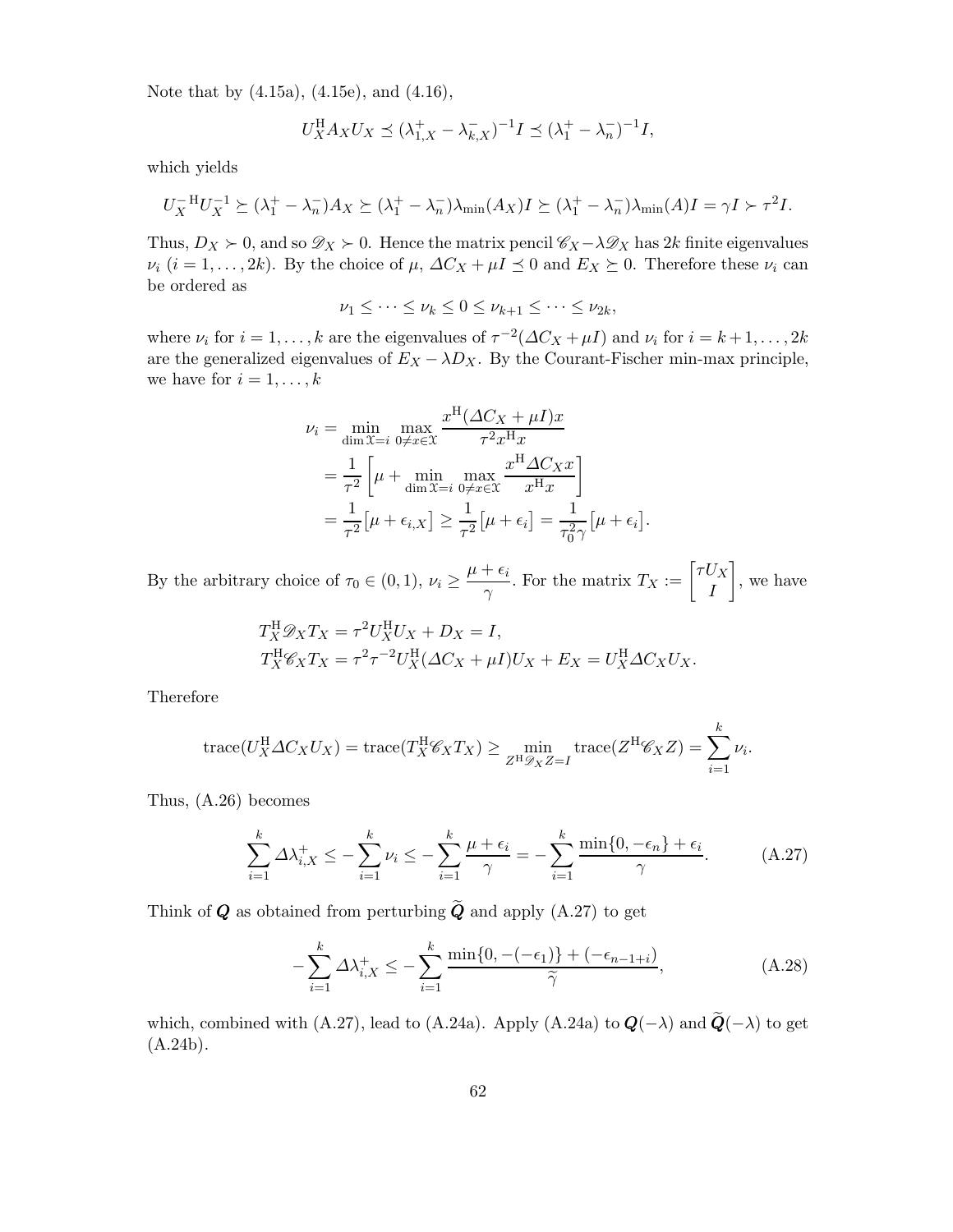Now we prove (A.25). With all "sup" being taken over  $\mathfrak{X}_1 \subset \cdots \subset \mathfrak{X}_k$  and codim  $\mathfrak{X}_j =$  $i_j - 1$ , and all "inf" over  $x_j \in \mathfrak{X}_j$ ,  $X = [x_1, \ldots, x_k]$ , and rank $(X) = k$ , we have by Theorem 5.3

$$
\sum_{j=1}^{k} \tilde{\lambda}_{i_k}^+ = \sup \inf \sum_{j=1}^{k} \tilde{\lambda}_{k,X}^+ \n\le \sup \inf \left[ \sum_{j=1}^{k} \lambda_{k,X}^+ - \sum_{i=1}^{k} \frac{\min\{0, -\epsilon_n\} + \epsilon_i}{\gamma} \right] \qquad \text{(by (A.27))}
$$
\n
$$
= \sup \inf \sum_{j=1}^{k} \lambda_{k,X}^+ - \sum_{i=1}^{k} \frac{\min\{0, -\epsilon_n\} + \epsilon_i}{\gamma}
$$
\n
$$
\le \sum_{j=1}^{k} \lambda_{i_k}^+ - \sum_{i=1}^{k} \frac{\min\{0, -\epsilon_n\} + \epsilon_i}{\gamma}. \qquad (A.29)
$$

Similarly,

$$
\sum_{j=1}^{k} \lambda_{i_k}^+ \le \sum_{j=1}^{k} \tilde{\lambda}_{i_k}^+ - \sum_{i=1}^{k} \frac{\min\{0, -(-\epsilon_1)\} + (-\epsilon_{n-1+i})}{\tilde{\gamma}}.
$$
 (A.30)

The inequalities in  $(A.25a)$  are consequences of  $(A.29)$  and  $(A.30)$ . Apply  $(A.25a)$  to  $Q(-\lambda)$  and  $Q(-\lambda)$  to get (A.25b).  $\Box$ 

**Lemma A.6.** Suppose  $\Delta A = \Delta B = 0$  and (6.12) holds. We have for  $1 \leq j \leq n$ 

$$
\tilde{\lambda}_j^+ \le \lambda_j^+ \text{ and } \tilde{\lambda}_j^- \ge \lambda_j^- \text{ if } \Delta C \succeq 0,
$$
\n(A.31a)\n
$$
\tilde{\lambda}_j^+ \ge \lambda_j^+ \quad \text{if } \Delta C \le 0,
$$
\n(A.31b)

$$
\tilde{\lambda}_j^+ \ge \lambda_j^+ \text{ and } \tilde{\lambda}_j^- \le \lambda_j^- \text{ if } \Delta C \le 0. \tag{A.31b}
$$

Consequently  $\widetilde{\gamma} \leq \gamma$  if  $\Delta C \succeq 0$ , and  $\widetilde{\gamma} \geq \gamma$  if  $\Delta C \preceq 0$ .

*Proof.* The assumption (6.12) guarantees that  $\mathbf{Q}(\lambda)$  is still hyperbolic. By (5.2), we see

$$
\tilde{\rho}_{+}(x) \leq \rho_{+}(x)
$$
 and  $\tilde{\rho}_{-}(x) \geq \tilde{\rho}_{-}(x)$  if  $\Delta C \geq 0$ ,  
\n $\tilde{\rho}_{+}(x) \geq \rho_{+}(x)$  and  $\tilde{\rho}_{-}(x) \leq \tilde{\rho}_{-}(x)$  if  $\Delta C \preceq 0$ .

Now use Theorem 5.2 to get (A.31).

*Proof* of Theorem 6.2. The assumption (6.12) guarantees that  $\tilde{\boldsymbol{Q}}(\lambda)$  is still hyperbolic.

As in Lemma A.5, let  $\epsilon_1 \leq \epsilon_2 \leq \cdots \leq \epsilon_n$  be the eigenvalues of  $\Delta C$ .

Consider first the case  $\Delta C \succeq 0$ . Then  $0 \leq \epsilon_1$ . Also  $\Delta \lambda_i^+ \leq 0$  for all i by Lemma A.6. Therefore the leftmost inequality in (A.25a) gives

$$
\sum_{i=1}^k |\Delta \lambda_{i_k}^+| \le \sum_{i=1}^k \frac{\epsilon_{n+1-i}}{\widetilde{\gamma}}
$$

for any  $1 \leq i_1 < \cdots < i_k \leq n$ . As a result of [58, Theorem II.3.6 and Theorem II.3.17], we have

$$
\|\Delta \Lambda_{+}\|_{\text{ui}} \le \frac{\|\Delta C\|_{\text{ui}}}{\tilde{\gamma}}.\tag{A.32}
$$

 $\Box$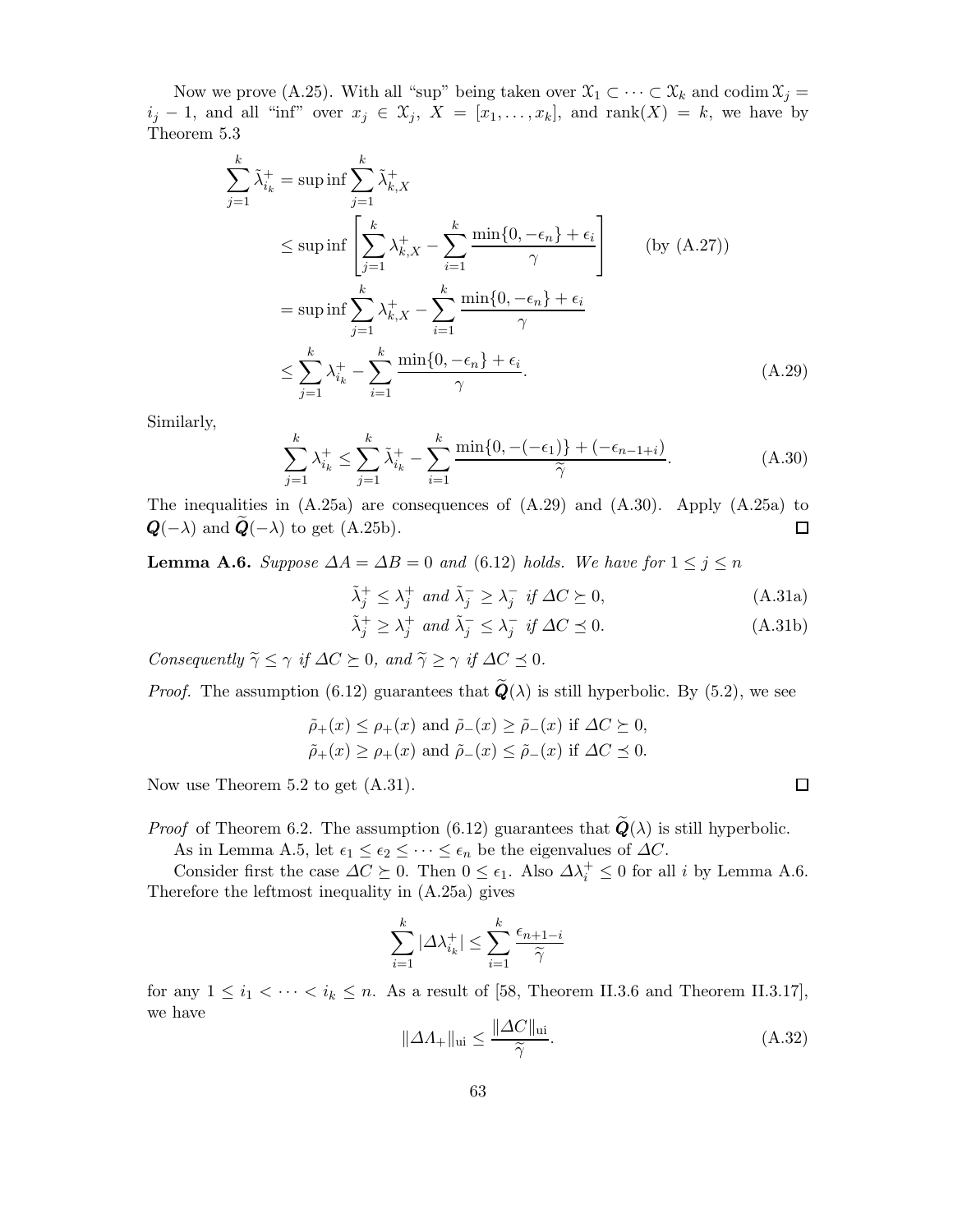Similarly, use the rightmost inequality in (A.25b) to get

$$
\|\Delta A_{-}\|_{\text{ui}} \le \frac{\|\Delta C\|_{\text{ui}}}{\tilde{\gamma}}.\tag{A.33}
$$

Now we turn to the case  $\Delta C \preceq 0$ . Then  $\epsilon_n \leq 0$ . Also  $\Delta \lambda_i^+ \geq 0$  for all i by Lemma A.6. Therefore the rightmost inequality in (A.25a) gives

$$
\sum_{i=1}^k |\varDelta \lambda_{i_k}^+| \leq \sum_{i=1}^k \frac{|\epsilon_i|}{\gamma}
$$

for any  $1 \leq i_1 < \cdots < i_k \leq n$ . Again as a result of [58, Theorem II.3.6 and Theorem II.3.17], we have

$$
\|\Delta A_{+}\|_{\text{ui}} \le \frac{\|\Delta C\|_{\text{ui}}}{\gamma}.\tag{A.34}
$$

Similarly, use the leftmost inequality in (A.25b) to get

$$
\|\Delta A_{-}\|_{\text{ui}} \le \frac{\|\Delta C\|_{\text{ui}}}{\gamma}.\tag{A.35}
$$

The inequalities  $(A.32) - (A.33)$  together give (6.27) for the case when  $\Delta C$  is semidefinite.

For the general case when  $\Delta C$  is indefinite, we can decompose  $\Delta C = \Delta C_+ - \Delta C_-,$ where  $\Delta C_{\pm} \succeq 0$  and

$$
eig(\Delta C_{+}) = \{\max\{0, \epsilon_{i}\}, 1 \leq i \leq n\}, \quad eig(\Delta C_{-}) = \{\max\{0, -\epsilon_{i}\}, 1 \leq i \leq n\}.
$$

In particular,  $\|\Delta C_{\pm}\|_{\text{ui}} \leq \|\Delta C\|_{\text{ui}}$ . Let  $\hat{C} = C - \Delta C_{-}$  and  $\hat{Q}(\lambda) = \lambda^2 A + \lambda B + \hat{C}$ . We claim  $\hat{Q}(\lambda)$  is hyperbolic. This is because  $\tilde{C} = C + \Delta C_+ - \Delta C_-\succeq C - \Delta C_- = \hat{C}$  and thus for any  $x \neq 0$ 

$$
0 < (x^{\mathrm{H}}Bx)^2 - 4(x^{\mathrm{H}}Ax)(x^{\mathrm{H}}\widetilde{C}x) \le (x^{\mathrm{H}}Bx)^2 - 4(x^{\mathrm{H}}Ax)(x^{\mathrm{H}}\widehat{C}x),
$$

where the first inequality holds because  $\tilde{Q}(\lambda)$  is hyperbolic. Apply what we just proved to  $Q$  and  $\widehat{Q}$  to get

$$
\|\widehat{A}_{\pm} - A_{\pm}\|_{\text{ui}} \le \frac{\|\Delta C_{-}\|_{\text{ui}}}{\gamma} \le \frac{\|\Delta C\|_{\text{ui}}}{\gamma},\tag{A.36}
$$

where  $\widehat{\Lambda}_{\pm}$  are similarly defined for  $\widehat{Q}$  to  $\Lambda_{\pm}$  for  $Q$ . Notice  $\widetilde{C} = \widehat{C} + \Delta C_{+}$  and apply what we just proved to  $\boldsymbol{Q}$  and  $\widehat{\boldsymbol{Q}}$  to get

$$
\|\widetilde{A}_{\pm} - \widehat{A}_{\pm}\|_{\text{ui}} \le \frac{\|\Delta C_{+}\|_{\text{ui}}}{\widetilde{\gamma}} \le \frac{\|\Delta C\|_{\text{ui}}}{\widetilde{\gamma}}.\tag{A.37}
$$

Finally

$$
\|\widetilde{\varLambda}_{\pm}-\varLambda_{\pm}\|_{\textnormal{ui}}\leq \|\widetilde{\varLambda}_{\pm}-\widehat{\varLambda}_{\pm}\|_{\textnormal{ui}}+\|\widehat{\varLambda}_{\pm}-\varLambda_{\pm}\|_{\textnormal{ui}}\leq 2\cdot \frac{\|\varDelta C\|_{\textnormal{ui}}}{\min\{\gamma,\widetilde{\gamma}\}},
$$

as was to be shown.  $\square$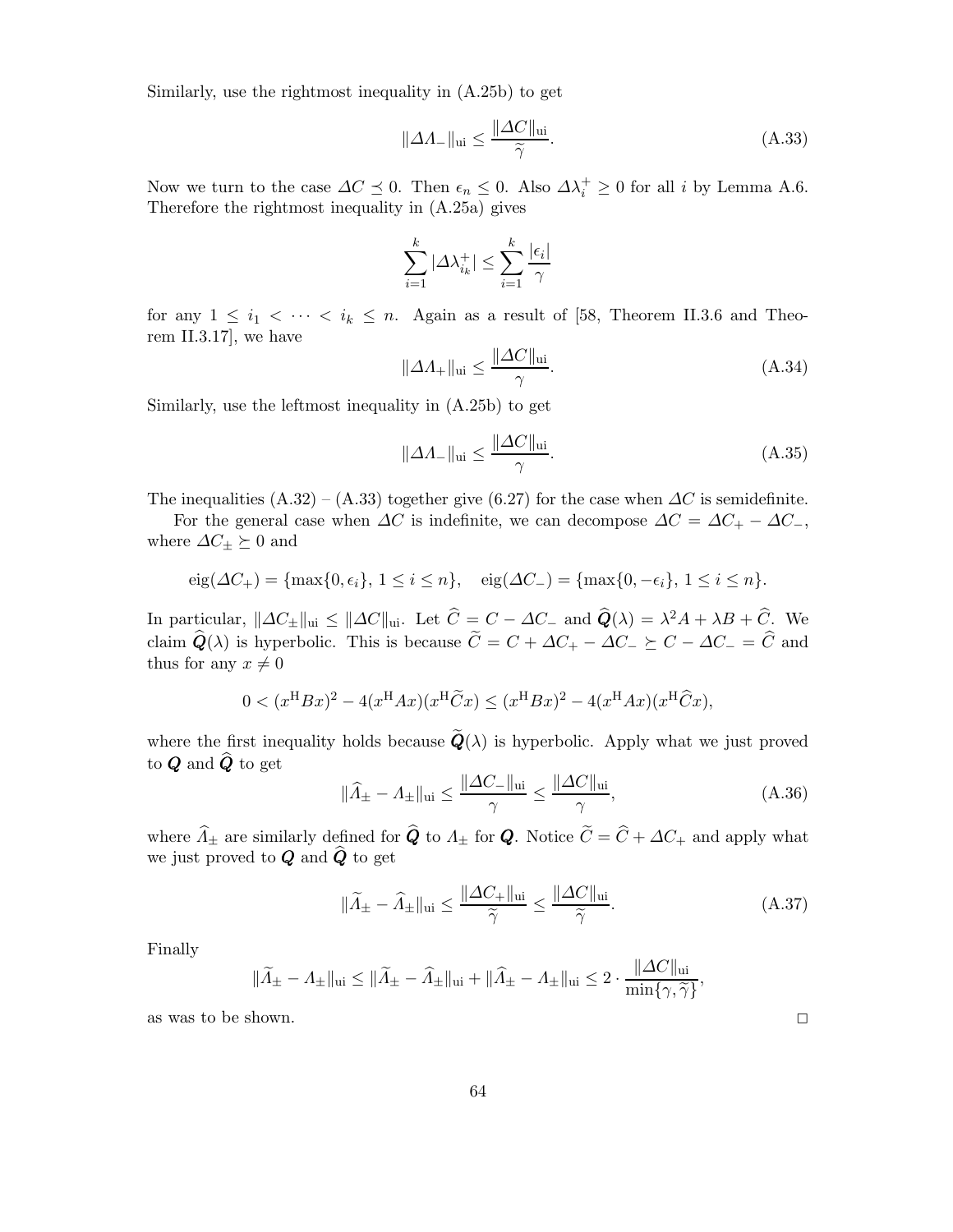## B Positive semidefinite matrix pencil

Let  $A - \lambda B$  be a matrix pencil of order n, i.e.,  $A, B \in \mathbb{C}^{n \times n}$ .

**Definition B.1** ([40]).  $\mathbf{A} - \lambda \mathbf{B}$  is said *Hermitian* if both  $\mathbf{A}, \mathbf{B}$  are Hermitian, positive (semi)definite if it is Hermitian and there exists  $\lambda_0 \in \mathbb{R}$  such that  $\mathbf{A} - \lambda_0 \mathbf{B} \succ 0$  $(\mathbf{A} - \lambda_0 \mathbf{B} \succeq 0).$ 

The concept of positive semidefinite pencil is closely related to that of the so-called definite pencil in the past literature [56, 59, 60]. The latter only requires that some linear combination (with possibly complex coefficients) is positive definite and thus is necessarily a regular pencil, i.e.,  $\det(\mathbf{A} - \lambda \mathbf{B}) \neq 0$ . Definition B.1 uses more restrictive linear combinations, and also a positive semidefinite pencil of this definition may possibly be singular, i.e., possibly  $\det(\mathbf{A} - \lambda \mathbf{B}) \equiv 0$ .

To include, possibly, the case in which  $\mathbf{A} - \lambda \mathbf{B}$  is a singular pencil, we say  $\mu \neq \infty$  is a finite eigenvalue of  $\mathbf{A} - \lambda \mathbf{B}$  if

$$
rank(\mathbf{A} - \mu \mathbf{B}) < \max_{\lambda \in \mathbb{C}} rank(\mathbf{A} - \lambda \mathbf{B}), \tag{B.1}
$$

and  $x \in \mathbb{C}^n$  is a corresponding *eigenvector* if  $0 \neq x \notin N(A) \cap N(B)$  satisfies

$$
Ax = \mu Bx,\tag{B.2}
$$

or equivalently,  $0 \neq x \in N(A - \mu B) \setminus (N(A) \cap N(B))$ , where  $N(\cdot)$  is the null space of a matrix.

In the rest of this subsection,  $\mathbf{A} - \lambda \mathbf{B}$  is assumed to be a positive semidefinite pencil. Let the inertia of **B** be  $(i_{-}(\mathbf{B}), i_{0}(\mathbf{B}), i_{+}(\mathbf{B}))$ , meaning that **B** has  $i_{-}(\mathbf{B})$  negative,  $i_{0}(\mathbf{B})$ zero, and  $i_{+}(B)$  positive eigenvalues, respectively, and set

$$
n_{-} := i_{-}(B), \quad n_{+} := i_{+}(B), \quad r := \text{rank}(B) = n_{+} + n_{-}.
$$

Given  $0 \leq k_+ \leq n_+$  and  $0 \leq k_- \leq n_-$ , set

$$
J_k = \begin{bmatrix} I_{k+} & & \\ & -I_{k-} \end{bmatrix}.
$$

We proved the following theorem in [40, Lemma 3.8], but later found out that it had been obtained in [14, Theorem 4.1] for the regular pencil case and in [65, Theorem A1] for the positive definite Hermitian pencil case with nonsingular B.

**Theorem B.1** ([14, 40, 65]). Let  $\mathbf{A} - \lambda \mathbf{B}$  be a positive semidefinite Hermitian pencil of order n, and suppose that  $\lambda_0 \in \mathbb{R}$  such that  $\mathbf{A} - \lambda_0 \mathbf{B} \succeq 0$ .

1. There exists a nonsingular  $W \in \mathbb{C}^{n \times n}$  such that

$$
W^{\mathrm{H}} A W = \begin{bmatrix} n_1 & n_1 & n-r \\ n_2 & n_2 & n_1 \end{bmatrix} \begin{bmatrix} n_1 & n_2 & n_1 \\ n_2 & n_1 & n_2 \end{bmatrix}, \quad W^{\mathrm{H}} B W = \begin{bmatrix} n_1 & n_1 & n_1 & n_1 \end{bmatrix} \begin{bmatrix} n_1 & n_2 & n_1 \\ n_2 & n_2 & n_1 \end{bmatrix}, \quad \text{(B.3)}
$$

where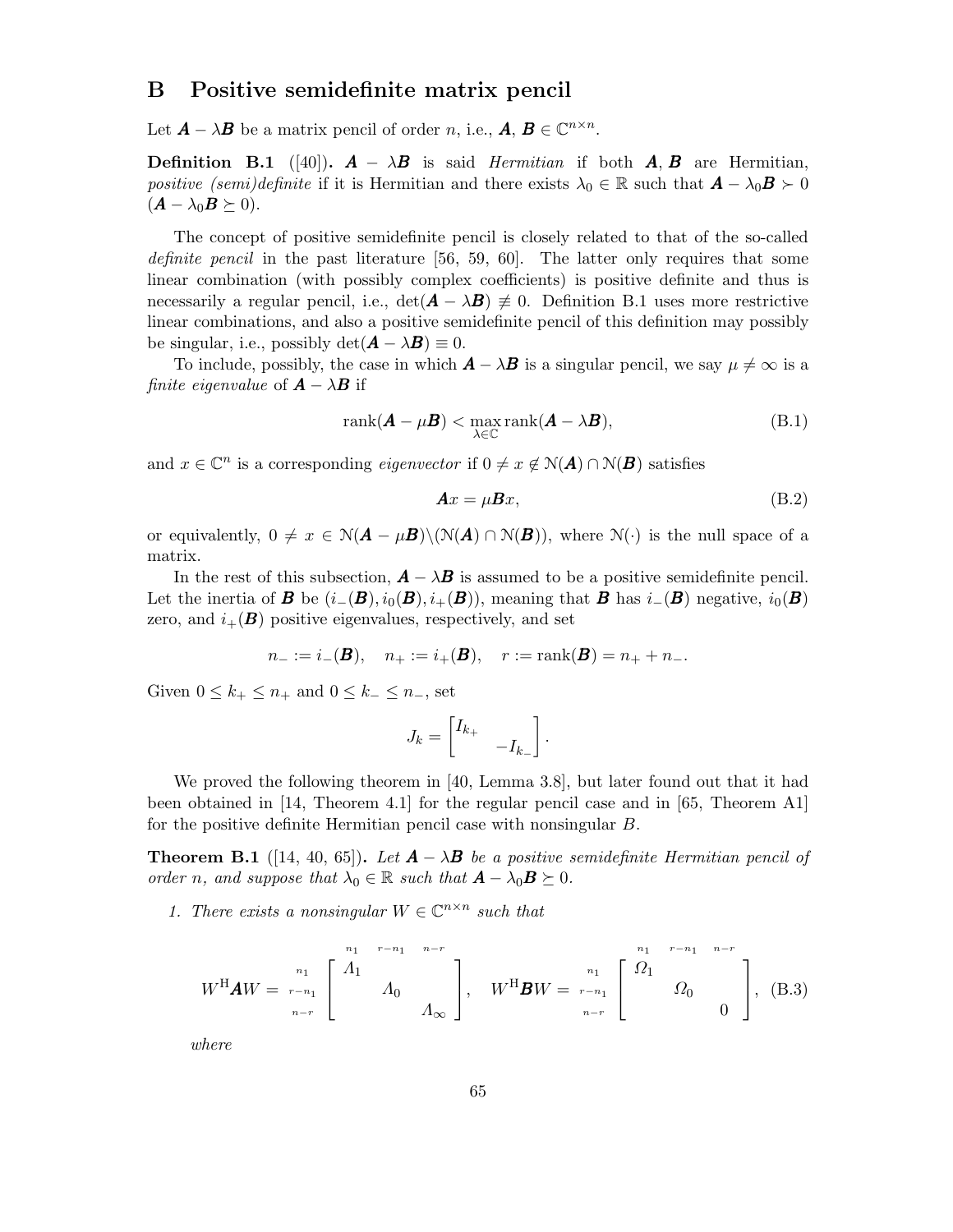- (a)  $\Lambda_1 = \text{diag}(s_1\alpha_1, \ldots, s_{n_1}\alpha_{n_1}), \Omega_1 = \text{diag}(s_1, \ldots, s_{n_1}), s_i = \pm 1, \text{ and } \Lambda_1 \lambda_0 \Omega_1 \succ$ 0;
- (b)  $\Lambda_0 = \text{diag}(\Lambda_{0,1}, \ldots, \Lambda_{0,m+m_0})$  and  $\Omega_0 = \text{diag}(\Omega_{0,1}, \ldots, \Omega_{0,m+m_0})$  with

$$
A_{0,i} = t_i \lambda_0, \qquad \Omega_{0,i} = t_i = \pm 1, \quad \text{for } 1 \le i \le m,
$$
  

$$
A_{0,i} = \begin{bmatrix} 0 & \lambda_0 \\ \lambda_0 & 1 \end{bmatrix}, \ \Omega_{0,i} = \begin{bmatrix} 0 & 1 \\ 1 & 0 \end{bmatrix}, \quad \text{for } m+1 \le i \le m+m_0.
$$

There is no such pair  $(A_0, \Omega_0)$  if  $\mathbf{A} - \lambda_0 \mathbf{B} \succ 0$ . Evidently  $m + 2m_0 = r - n_1$ . (c)  $\Lambda_{\infty} = \text{diag}(\alpha_{r+1}, \ldots, \alpha_n) \succeq 0$  with  $\alpha_i \in \{1, 0\}$  for  $r+1 \leq i \leq n$ .

The representations in (B.3) are uniquely determined by  $A-\lambda B$ , up to a simultaneous permutation of the corresponding  $1 \times 1$  and  $2 \times 2$  diagonal block pairs  $(s_i \alpha_i, s_i)$  for  $1 \leq i \leq n_1, \ (A_{0,i}, \Omega_{0,i})$  for  $1 \leq i \leq m+m_0, \ and \ (\alpha_i, 0)$  for  $r+1 \leq i \leq n$ .

2.  $\mathbf{A} - \lambda \mathbf{B}$  has  $n_+ + n_-$  finite eigenvalues all of which are real. Denote these finite eigenvalues by  $\lambda_i^{\pm}$  and arrange them as<sup>15</sup>

$$
\lambda_1^- \le \dots \le \lambda_{n-}^- \le \lambda_1^+ \le \dots \le \lambda_{n+}^+.
$$
 (B.4)

3.  $\{\gamma \in \mathbb{R} \mid A - \gamma B \succeq 0\} = [\lambda_{n_{-}}^-, \lambda_1^+]$ . Moreover, if  $A - \lambda B$  is regular, then  $A - \lambda B$  is a positive definite pencil if and only if  $\lambda_{n_-}^- < \lambda_1^+$ , in which case

$$
\{\gamma \in \mathbb{R} \, | \, \mathbf{A} - \gamma \mathbf{B} \succ 0\} = (\lambda_{n_-}^-, \lambda_1^+).
$$

The next perturbation theorem for positive definite pencils seems to be new. It resembles the Wielandt-Lidskii-Mirsky inequality (6.25) and many others in [9, 33, 34, 56, 59].

**Theorem B.2.** Let  $\mathbf{A} - \lambda \mathbf{B}$  and  $\widetilde{\mathbf{A}} - \lambda \widetilde{\mathbf{B}}$  be two positive definite Hermitian pencils of order n with nonsingular **B** and  $\tilde{B}$ , admitting the following eigen-decompositions<sup>16</sup>:

$$
W^{\mathrm{H}} A W = J A, \quad W^{\mathrm{H}} B W = J,
$$
\n(B.5a)

$$
\widetilde{W}^{\rm H}\widetilde{A}\widetilde{W} = \widetilde{J}\widetilde{A}, \quad \widetilde{W}^{\rm H}\widetilde{B}\widetilde{W} = \widetilde{J},\tag{B.5b}
$$

where  $\Lambda$  is diagonal with diagonal entries consisting eigenvalues of  $\mathbf{A}-\lambda\mathbf{B}$  in the ascending order,  $J = \text{diag}(-I_{i-(\mathbf{B})}, I_{i+(\mathbf{B})})$ , and similarly for  $\Lambda$  and  $J$ . Then for any unitarily invariant norm  $\|\cdot\|_{\text{ui}}$ ,

$$
\|\widetilde{A} - A\|_{\text{ui}} \le \|W\|_2 \|\widetilde{W}\|_2 \left( \|\widetilde{A} - A\|_{\text{ui}} + \xi \|\widetilde{B} - B\|_{\text{ui}} \right),\tag{B.6}
$$

where  $\xi = \max\{||A||_2, ||\widetilde{A}||_2\}.$ 

<sup>&</sup>lt;sup>15</sup>This ordering is different from the one we used in [40, 38] for the neg-type eigenvalues, in order to be consistent with what we are using in this paper for hyperbolic matrix polynomials. See Theorem 3.1.

 $16$ Such decompositions are guaranteed by Theorem B.1.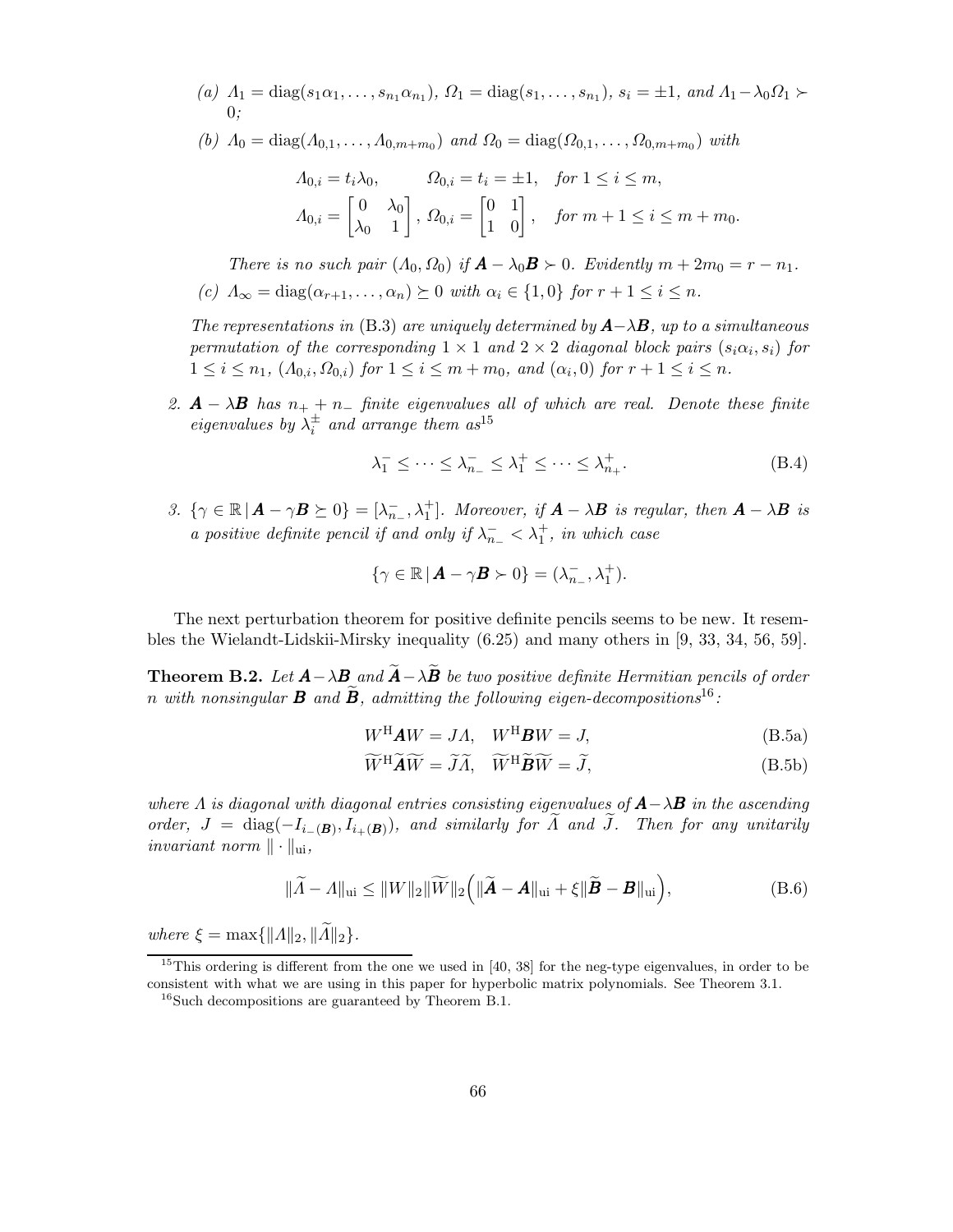Proof. We have

$$
\mathbf{A}WW^{\mathrm{H}}\mathbf{B} - \mathbf{B}WW^{\mathrm{H}}\mathbf{A} = 0,
$$
  
\n
$$
\widetilde{\mathbf{A}}WW^{\mathrm{H}}\mathbf{B} - \widetilde{\mathbf{B}}WW^{\mathrm{H}}\mathbf{A} = \widetilde{\mathbf{A}}WW^{\mathrm{H}}\mathbf{B} - \widetilde{\mathbf{B}}WW^{\mathrm{H}}\mathbf{A} - (\mathbf{A}WW^{\mathrm{H}}\mathbf{B} - \mathbf{B}WW^{\mathrm{H}}\mathbf{A})
$$
  
\n
$$
= (\widetilde{\mathbf{A}} - \mathbf{A})WW^{\mathrm{H}}\mathbf{B} - (\widetilde{\mathbf{B}} - \mathbf{B})WW^{\mathrm{H}}\mathbf{A}.
$$
 (B.7)

Pre- and post-multiply (B.7) by  $\widetilde{J}\widetilde{W}^H$  and W J, and plug the decompositions in (B.5) into (B.7) to get

$$
\widetilde{\Lambda W}^{-1}W - \widetilde{W}^{-1}WA = \widetilde{JW}^{\mathrm{H}}(\widetilde{\boldsymbol{A}} - \boldsymbol{A})W - \widetilde{JW}^{\mathrm{H}}(\widetilde{\boldsymbol{B}} - \boldsymbol{B})WA. \tag{B.8}
$$

Switching the roles of  $\vec{A} - \lambda \vec{B}$  and  $\tilde{\vec{A}} - \lambda \tilde{\vec{B}}$ , we conclude from (B.8) that

$$
AW^{-1}\widetilde{W} - W^{-1}\widetilde{W}\widetilde{A} = JW^{\mathrm{H}}(\mathbf{A} - \widetilde{\mathbf{A}})\widetilde{W} - JW^{\mathrm{H}}(\mathbf{B} - \widetilde{\mathbf{B}})\widetilde{W}\widetilde{A}.
$$
 (B.9)

It follows from (B.8) and (B.9) that

$$
\|\widetilde{A}\widetilde{W}^{-1}W - \widetilde{W}^{-1}WA\|_{\text{ui}} \leq \|W\|_{2}\|\widetilde{W}\|_{2}\left(\|\widetilde{\boldsymbol{A}} - \boldsymbol{A}\|_{\text{ui}} + \xi\|\widetilde{\boldsymbol{B}} - \boldsymbol{B}\|_{\text{ui}}\right),\tag{B.10a}
$$

$$
\|AW^{-1}\widetilde{W} - W^{-1}\widetilde{W}\widetilde{A}\|_{\text{ui}} \le \|W\|_2 \|\widetilde{W}\|_2 \Big(\|\widetilde{A} - A\|_{\text{ui}} + \xi \|\widetilde{B} - B\|_{\text{ui}}\Big). \tag{B.10b}
$$

Let  $W^{-1}W = U\Sigma V^{\text{H}}$  be the SVD of  $W^{-1}W$  and set  $\mathbf{C} = V^{\text{H}}AV$  and  $\mathbf{C} = U^{\text{H}}\tilde{A}U$ , both of which are Hermitian. It can be verified that

$$
\widetilde{A}\widetilde{W}^{-1}W - \widetilde{W}^{-1}WA = U(\widetilde{C}\Sigma - \Sigma C)V^{\mathrm{H}},
$$
  
\n
$$
AW^{-1}\widetilde{W} - W^{-1}\widetilde{W}\widetilde{A} = V(C\Sigma^{-1} - \Sigma^{-1}\widetilde{C})U.
$$

Theorem 2.1 of [8] yields

$$
\|\widetilde{\boldsymbol{C}} - \boldsymbol{C}\|_{\text{ui}}^2 \le \|\widetilde{\boldsymbol{C}}\boldsymbol{\Sigma} - \boldsymbol{\Sigma}\boldsymbol{C}\|_{\text{ui}}\|\boldsymbol{C}\boldsymbol{\Sigma}^{-1} - \boldsymbol{\Sigma}^{-1}\widetilde{\boldsymbol{C}}\|_{\text{ui}}.
$$
\n(B.11)

Mirsky's theorem [58, p. 204] says

$$
\|\widetilde{A} - A\|_{\text{ui}} \le \|\widetilde{C} - C\|_{\text{ui}}.\tag{B.12}
$$

 $\Box$ 

The main result  $(B.6)$  is now a consequence of  $(B.10) - (B.12)$ .

In Theorem B.2, the upper bound by (B.6) contains  $||W||_2$  and  $||\widetilde{W}||_2$ . They can be bounded, too, in terms of extreme pos- and neg-type eigenvalues.

**Theorem B.3.** Let  $A - \lambda B$  be a positive definite Hermitian pencil of order n with nonsingular B and with eigenvalues given by and ordered as in (B.4), and let its eigendecomposition be given by (B.5a). Then for any  $\lambda_0 \in (\lambda_{n_-}^-, \lambda_1^+)$ 

$$
||W||_2 \le \sqrt{\max\{\lambda_{n_+}^+ - \lambda_0, \lambda_0 - \lambda_1^-\}\|(A - \lambda_0 B)^{-1}||_2},
$$
 (B.13a)

$$
||W^{-1}||_2 \le \sqrt{\frac{1}{\min\{\lambda_1^+ - \lambda_0, \lambda_0 - \lambda_{n_-}^-\}} ||\mathbf{A} - \lambda_0 \mathbf{B}||_2}.
$$
 (B.13b)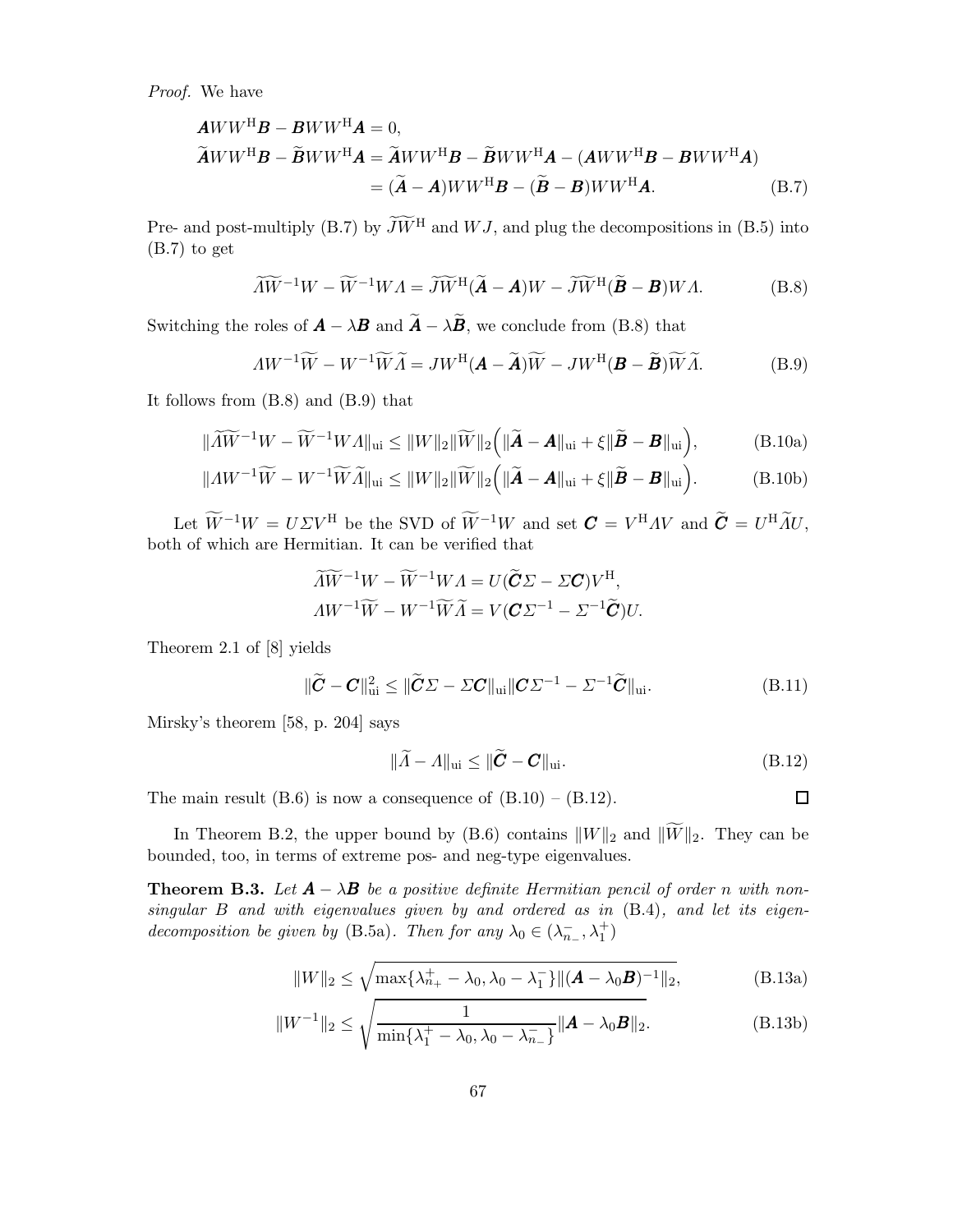In particular, taking  $\lambda_0 = (\lambda_{n_-}^- + \lambda_1^+)/2$  gives

$$
||W||_2 \le \sqrt{(\lambda_{n_+}^+ - \lambda_1^-)||(\mathbf{A} - \lambda_0 \mathbf{B})^{-1}||_2},
$$
\n(B.14a)

$$
||W^{-1}||_2 \le \sqrt{\frac{2}{\lambda_1^+ - \lambda_{n_-}^-} ||\mathbf{A} - \lambda_0 \mathbf{B}||_2}.
$$
 (B.14b)

*Proof.* For  $\lambda_0 \in (\lambda_{n_-}^-, \lambda_1^+), \mathbf{A} - \lambda_0 \mathbf{B} \succ 0$ . We have  $\mathbf{A} - \lambda_0 \mathbf{B} \succeq \lambda_{\min} (\mathbf{A} - \lambda_0 \mathbf{B}) I_n$  and thus

$$
\lambda_{\min}(\boldsymbol{A} - \lambda_0 \boldsymbol{B}) W^{\mathrm{H}} W \preceq W^{\mathrm{H}}(\boldsymbol{A} - \lambda_0 \boldsymbol{B}) W = J(\Lambda - \lambda_0 I) \preceq \max \{ \lambda_{n_+}^+ - \lambda_0, \lambda_0 - \lambda_1^- \} I
$$

which gives (B.13a). We also have

$$
W^{\mathrm{H}}(\mathbf{A} - \lambda_0 \mathbf{B})W = J(A - \lambda_0 I) \succeq \min\{\lambda_1^+ - \lambda_0, \lambda_0 - \lambda_{n-1}^- \}I
$$

to give

$$
W^{-H}W^{-1} \preceq \frac{1}{\min\{\lambda_1^+ - \lambda_0, \lambda_0 - \lambda_{n_-}^-\}} (\boldsymbol{A} - \lambda_0 \boldsymbol{B})
$$

which yields (B.13b).

# C Proof of Theorem 8.2

We recall (5.4) to see

$$
\varsigma(x) := \left[ (x^{H}Bx)^{2} - 4(x^{H}Ax)(x^{H}Cx) \right]^{1/2}
$$
  
=  $\pm x^{H}[2\rho_{\pm}(x)A + B]x$   
=  $\pm x^{H}\mathbf{Q}'(\rho_{\pm}(x))x,$  (C.1)

and  $\varsigma_0(x) = \varsigma(x)/||x||_2^2$ . For a perturbation  $E \in \mathbb{C}^{n \times n}$  which is assumed Hermitian, we define

$$
\mathbf{Q}_E(\lambda) := \mathbf{Q}(\lambda) + E = \lambda^2 A + \lambda B + C + E. \tag{C.2}
$$

When  $\mathbf{Q}_E(\lambda)$  is also hyperbolic, the pos- and neg-type Rayleigh quotients, denoted by  $\rho_{E;\pm}$ , can be defined for  $\mathbf{Q}_E(\lambda)$ . Accordingly, we will define  $\varsigma_E$  and  $\varsigma_{E,0}$ , too. Specifically,

$$
\rho_{E;\pm}(x) = \frac{- (x^{\mathrm{H}} B x) \pm \left\{ (x^{\mathrm{H}} B x)^2 - 4(x^{\mathrm{H}} A x)(x^{\mathrm{H}} [C + E] x) \right\}^{1/2}}{2(x^{\mathrm{H}} A x)},\tag{C.3}
$$

and

$$
\varsigma_E(x) := \left\{ (x^{\mathrm{H}} Bx)^2 - 4(x^{\mathrm{H}} Ax)(x^{\mathrm{H}} [C + E]x) \right\}^{1/2}
$$
\n
$$
= \pm x^{\mathrm{H}} [2\rho_{E;\pm}(x) A + B]x,
$$
\n(C.4a)

$$
\varsigma_{E,0}(x) := \frac{\varsigma_E(x)}{\|x\|_2^2}.\tag{C.4b}
$$

**Lemma C.1.** Suppose  $\mathbf{Q}_E(\lambda)$  in (C.2) is also hyperbolic.

 $\Box$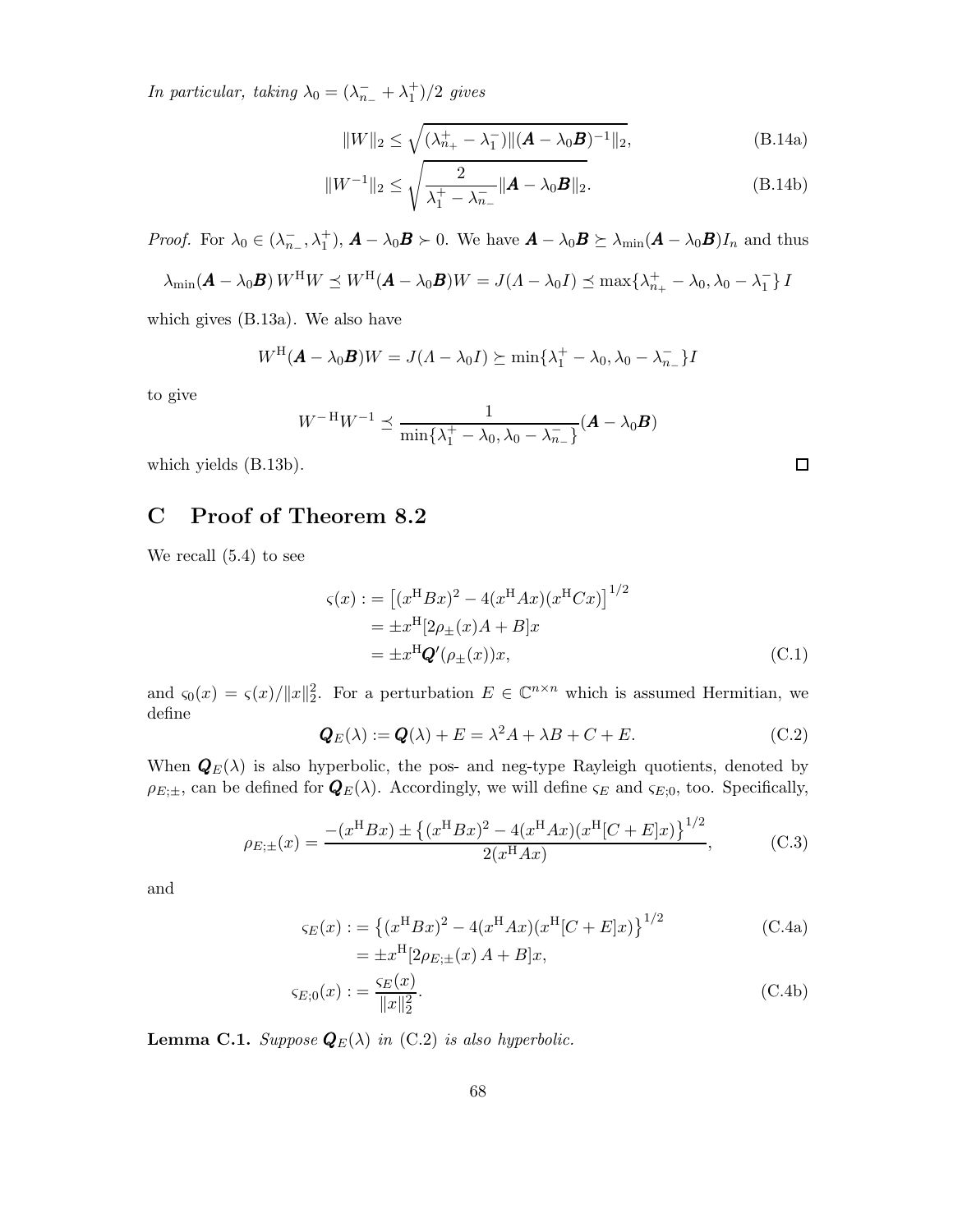1. Let  $(\lambda_1^+, u_1^+)$  and  $(\mu_1^+, v_1^+)$  be the smallest eigenpair<sup>17</sup> of the pos-type of  $\mathbf{Q}(\lambda)$  and  $\mathbf{Q}_E(\lambda)$ , respectively. Then

$$
\frac{\lambda_{\min}(E)}{\varsigma_0(u_1^+)} \le \lambda_1^+ - \mu_1^+ \le \frac{\lambda_{\max}(E)}{\varsigma_{E;0}(v_1^+)}.
$$
\n(C.5)

2. Let  $(\lambda_n^+, u_n^+)$  and  $(\mu_n^+, v_n^+)$  be the largest eigenpair of the pos-type of  $\mathbf{Q}(\lambda)$  and  $\mathbf{Q}_E(\lambda)$ , respectively. Then

$$
\frac{\lambda_{\min}(E)}{\varsigma_0(v_n^+)} \le \lambda_n^+ - \mu_n^+ \le \frac{\lambda_{\max}(E)}{\varsigma_{E;0}(u_n^+)}.\tag{C.6}
$$

3. Let  $(\lambda_1^-, u_1^-)$  and  $(\mu_1^-, v_1^-)$  be the smallest eigenpair of the neg-type of  $\mathbf{Q}(\lambda)$  and  $\mathbf{Q}_E(\lambda)$ , respectively. Then

$$
\frac{\lambda_{\min}(E)}{\varsigma_0(v_1^-)} \le \mu_1^- - \lambda_1^- \le \frac{\lambda_{\max}(E)}{\varsigma_{E,0}(u_1^-)}.\tag{C.7}
$$

4. Let  $(\lambda_n^-, u_n^-)$  and  $(\mu_n^-, v_n^-)$  be the largest eigenpair of the neg-type of  $\mathbf{Q}(\lambda)$  and  $\mathbf{Q}_E(\lambda)$ , respectively. Then

$$
\frac{\lambda_{\min}(E)}{\varsigma_0(u_n^-)} \le \mu_n^- - \lambda_n^- \le \frac{\lambda_{\max}(E)}{\varsigma_{E;0}(v_n^-)}.
$$
\n(C.8)

Proof. As in the proof of Lemma A.4, we have

$$
\mu_1^+ = \min_x \rho_{E;+}(x) \le \rho_{E;+}(u_1^+) \le \rho_+(u_1^+) + \delta_{ub}^+(u_1^+) = \lambda_1^+ + \delta_{ub}^+(u_1^+),
$$

which gives

$$
\mu_1^+ - \lambda_1^+ \le \delta_{\rm ub}^+(u_1^+), \quad \lambda_1^+ - \mu_1^+ \le \tilde{\delta}_{\rm ub}^+(v_1^+), \tag{C.9}
$$

where the second inequality is actually obtained from the first one by switching the roles of  $\mathbf{Q}(\lambda)$  and  $\mathbf{Q}_E(\lambda)$ . Now use (A.22) in the proof of Theorem 6.1 for  $\Delta A = \Delta B = 0$  and  $\Delta C = E$  to get item 1.

Similarly, we have

$$
\lambda_n^+ = \max_x \rho_+(x) \ge \rho_+(v_n^+) \ge \rho_{E,+}(v_n^+) - \delta_{\text{ub}}^+(v_n^+) = \mu_n^+ - \delta_{\text{ub}}^+(v_n^+),
$$

which gives

$$
\mu_n^+ - \lambda_n^+ \le \delta_{\rm ub}^+(v_n^+), \quad \lambda_n^+ - \mu_n^+ \le \tilde{\delta}_{\rm ub}^+(u_n^+), \tag{C.10}
$$

where the second inequality is also obtained from switching the roles of  $Q(\lambda)$  and  $Q_E(\lambda)$ . Now use (A.22) in the proof of Theorem 6.1 for  $\Delta A = \Delta B = 0$  and  $\Delta C = E$  to get item 2.

Items 3 and 4 are corollaries of items 2 and 1 applied to  $Q(-\lambda)$  and  $Q_E(-\lambda)$ .  $\Box$ 

**Lemma C.2.**  $\mathbf{Q}_E(\lambda)$  with  $E = -\sigma I$  is hyperbolic if

$$
\sigma > -\frac{(\lambda_1^+ - \lambda_n^-)^2 \lambda_{\min}(A)}{4}.\tag{C.11}
$$

<sup>&</sup>lt;sup>17</sup>By the smallest (largest) pos/neg-type eigenpair, we mean the eigenvalue in question is the smallest (largest) of that given type. The same naming is used for the usual linear eigenpair, too.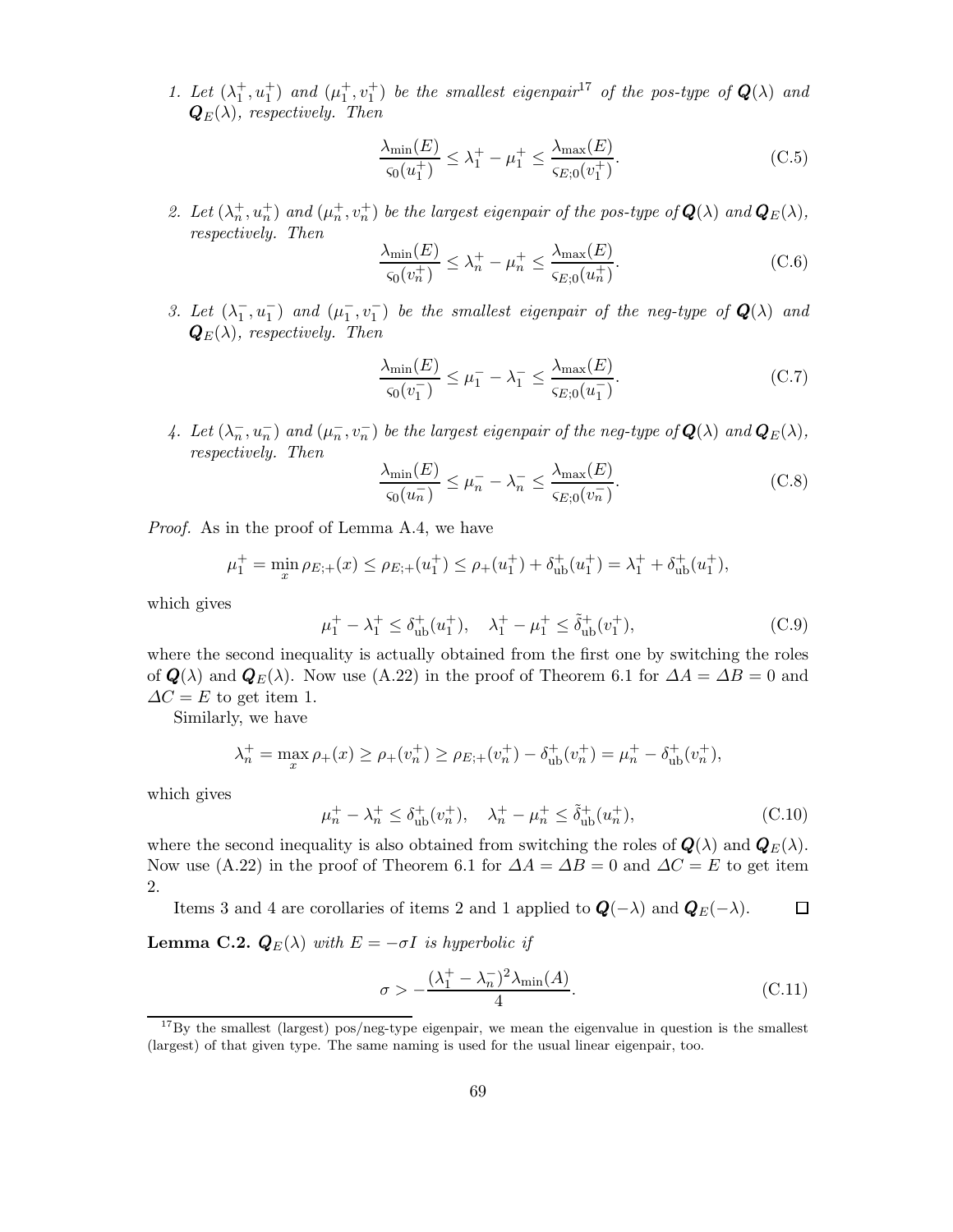*Proof.* For any vector  $x \neq 0$ , we have

$$
(x^{H}Bx)^{2} - 4(x^{H}Ax)(x^{H}[C - \sigma I]x) = (x^{H}Bx)^{2} - 4(x^{H}Ax)(x^{H}Cx) + 4\sigma(x^{H}Ax)(x^{H}x)
$$
  
\n
$$
= [\rho_{+}(x) - \rho_{-}(x)]^{2}(x^{H}Ax)^{2} + 4\sigma(x^{H}Ax)(x^{H}x)
$$
  
\n
$$
\geq (x^{H}Ax)(x^{H}x)\left[ (\lambda_{1}^{+} - \lambda_{n}^{-})^{2} \frac{x^{H}Ax}{x^{H}x} + 4\sigma \right]
$$
  
\n
$$
\geq (x^{H}Ax)(x^{H}x)\left[ (\lambda_{1}^{+} - \lambda_{n}^{-})^{2}\lambda_{\min}(A) + 4\sigma \right]
$$
  
\n
$$
> 0,
$$

where the last inequality holds because of (C.11).

So  $\varsigma_E$  and  $\varsigma_{E:0}$  are well-defined for any  $E = -\sigma I$  satisfying (C.11). To emphasize such special  $E = -\sigma I$ , we introduce notations

$$
\varsigma_{\sigma}(x) := \varsigma_E(v), \quad \varsigma_{\sigma,0}(v) := \varsigma_{E,0}(v) \quad \text{for } E = -\sigma I. \tag{C.12}
$$

For  $\rho \in (\lambda_1^{\text{typ}})$  $\mathcal{L}_1^{\text{typ}}, \lambda_n^{\text{typ}}$ ), it follows from Theorem 3.1 that the largest eigenvalue, denoted by  $\omega_1$ , of the matrix  $\mathbf{Q}(\rho)$  is nonnegative, and thus this  $\sigma = \omega_1$  automatically satisfies (C.11). But the smallest eigenvalue, denoted also by  $\omega_1$ , of  $\mathbf{Q}(\rho)$  is non-positive and (C.11) may fail for  $\sigma = \omega_1$  unless  $|\omega_1|$  is sufficiently tiny.

**Lemma C.3.** Given  $\lambda_1^{\text{typ}} \leq \rho \leq \lambda_n^{\text{typ}}$ , let  $(\omega_1, v_1)$  be the largest eigenpair of the matrix  $\bm{Q}(\bm{\rho})$  if  $(\text{typ}, \ell) \in \{(+, 1), (-, n)\}$  or the smallest eigenpair of the matrix  $\bm{Q}(\bm{\rho})$  if  $(\text{typ}, \ell) \in$  $\{(+, n), (-, 1)\}.$  If (C.11) holds with  $\sigma = \omega_1$ , then

$$
\frac{\varsigma_0(u_1^+)}{\varsigma_{\omega_1;0}(v_1)}(\boldsymbol{\rho} - \lambda_1^+) \leq \frac{\omega_1}{\varsigma_{\omega_1;0}(v_1)} \leq \boldsymbol{\rho} - \lambda_1^+ \quad \text{for } (\text{typ}, \ell) = (+, 1), \tag{C.13a}
$$

$$
\frac{\zeta_{\omega_1;0}(u_n^+)}{\zeta_0(v_1)}(\lambda_n^+ - \boldsymbol{\rho}) \le \frac{-\omega_1}{\zeta_0(v_1)} \le \lambda_n^+ - \boldsymbol{\rho} \quad \text{for } (\text{typ}, \ell) = (+, n), \tag{C.13b}
$$

$$
\frac{\varsigma_{\omega_1;0}(u_1^-)}{\varsigma_0(v_1)}(\pmb{\rho}-\lambda_1^-) \leq \frac{-\omega_1}{\varsigma_0(v_1)} \leq \pmb{\rho}-\lambda_1^- \quad \text{for } (\text{typ}, \ell) = (-,1), \tag{C.13c}
$$

$$
\frac{\varsigma_0(u_n^-)}{\varsigma_{\omega_1;0}(v_1)}(\lambda_n^- - \rho) \le \frac{\omega_1}{\varsigma_{\omega_1;0}(v_1)} \le \lambda_n^- - \rho \quad \text{for } (\text{typ}, \ell) = (-, n). \tag{C.13d}
$$

Moreover, for  $\rho$  sufficiently close to  $\lambda_{\ell}^{\text{typ}}$  $_{\ell}^{\rm \scriptscriptstyle (yp},$ 

$$
\frac{\omega_1}{\varsigma_{\omega_1;0}(v_1)} = \boldsymbol{\rho} - \lambda_1^+ + O([\boldsymbol{\rho} - \lambda_1^+]^2) \quad \text{for } (\text{typ}, \ell) = (+, 1), \tag{C.14a}
$$

$$
\frac{-\omega_1}{\varsigma_0(v_1)} = \lambda_n^+ - \boldsymbol{\rho} + O([\lambda_n^+ - \boldsymbol{\rho}]^2) \quad \text{for } (\text{typ}, \ell) = (+, n), \tag{C.14b}
$$

$$
\frac{-\omega_1}{\varsigma_0(v_1)} = \boldsymbol{\rho} - \lambda_1^- + O([\boldsymbol{\rho} - \lambda_1^-]^2) \quad \text{for } (\text{typ}, \ell) = (-, 1), \tag{C.14c}
$$

$$
\frac{\omega_1}{\varsigma_{\omega_1;0}(v_1)} = \lambda_n^- - \boldsymbol{\rho} + O([\lambda_n^- - \boldsymbol{\rho}]^2) \quad \text{for } (\text{typ}, \ell) = (-, n). \tag{C.14d}
$$

$$
\Box
$$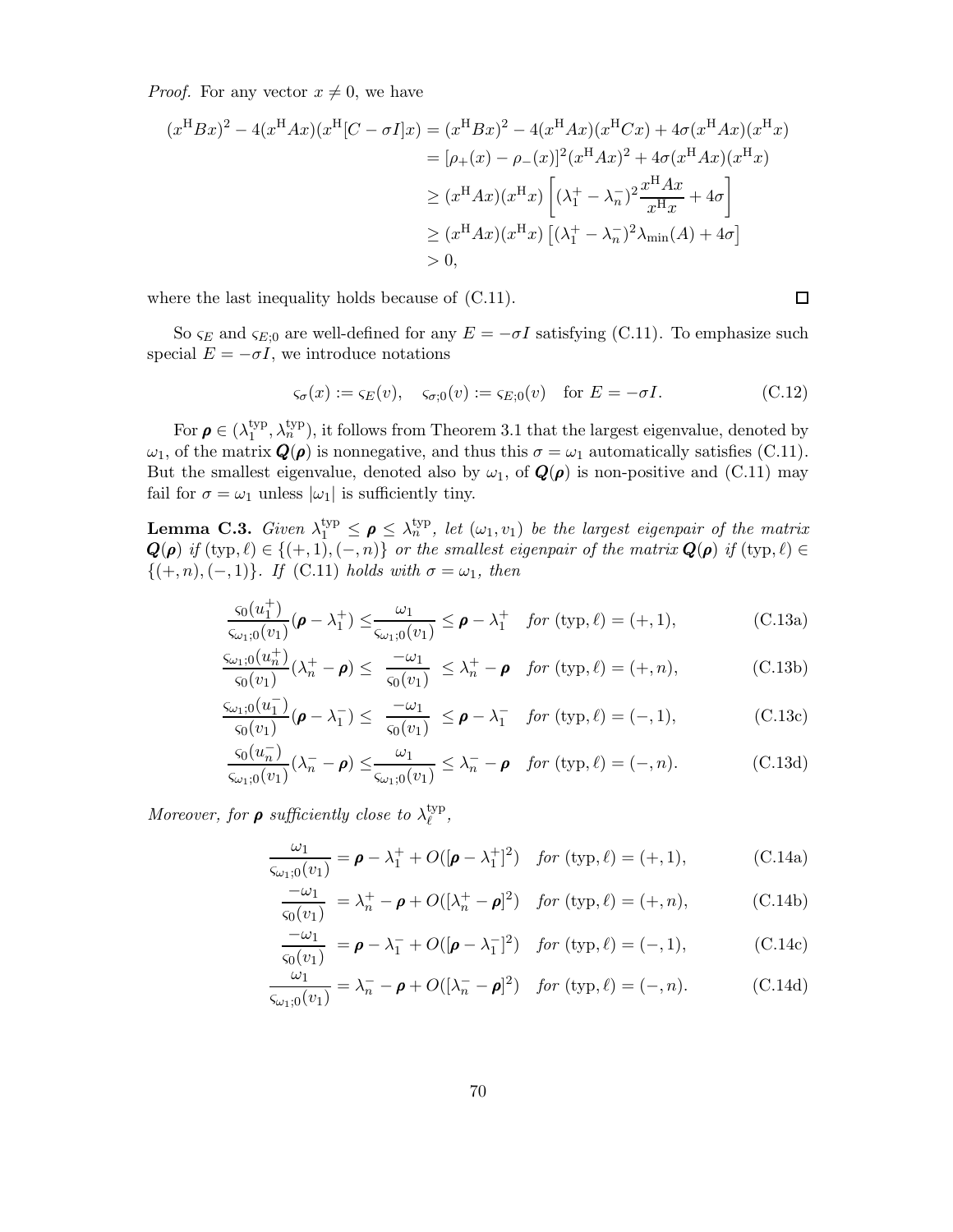*Proof.* Consider the case  $(\text{typ}, \ell) = (+, 1)$ . We have  $\omega_1 \geq 0$  and  $[Q(\rho) - \omega_1 I] v_1 = 0$ . Since  $\omega_1$  is the largest eigenvalue of  $\mathbf{Q}(\rho), \mathbf{Q}(\rho) - \omega_1 I \preceq 0$ . Thus,  $(\rho, v_1)$  is the smallest pos-type eigenpair of  $\mathbf{Q}_E(\lambda)$  with  $E = -\omega_1 I$ . By Lemma C.1,

$$
\frac{\omega_1}{\varsigma_{E;0}(v_1)} \leq \rho - \lambda_1^+ \leq \frac{\omega_1}{\varsigma_0(u_1)}
$$

which gives (C.13a). To prove (C.14a), we denote by  $\alpha(t)$  the largest eigenvalue of  $\mathbf{Q}(t)$ near  $t = \lambda_1^+$ . Then  $\alpha(\lambda_1^+) = 0$  and  $\alpha(\rho) = \omega_1$ . Note that

$$
\mathbf{Q}(\boldsymbol{\rho})v_1 = \omega_1 v_1 \Rightarrow v_1^{\mathrm{H}} \mathbf{Q}(\boldsymbol{\rho})v_1 = \omega_1 v_1^{\mathrm{H}} v_1 \Rightarrow v_1^{\mathrm{H}}[\mathbf{Q}(\boldsymbol{\rho}) - \omega_1 I]v_1 = 0,
$$

i.e.,  $\rho$  is a Rayleigh quotient of  $\mathbf{Q}_E(\lambda)$  with  $E = -\omega_1 I$ . Therefore

$$
\alpha'(\boldsymbol{\rho}) = \frac{v_1^{\rm H} \mathbf{Q}'(\boldsymbol{\rho}) v_1}{v_1^{\rm H} v_1} = \frac{v_1^{\rm H} \mathbf{Q}_E'(\boldsymbol{\rho}) v_1}{v_1^{\rm H} v_1} = \varsigma_{\omega_1,0}(v_1),
$$

where the first equality is due to  $[58, p. 183]$ , and the third equality due to  $(C.1)$ . Finally  $\alpha(\lambda_1^+) = \alpha(\boldsymbol{\rho}) + \varsigma_{\omega_1;0}(v_1)(\lambda_1^+ - \boldsymbol{\rho}) + O(|\lambda_1^+ - \boldsymbol{\rho}|^2)$  which leads to (C.14a).  $\Box$ 

Remark C.1. There is a different proof of Lemma C.3, without using Lemma C.1. For the case  $(\text{typ}, \ell) = (+, 1), (\rho, v_1)$  is the smallest pos-type eigenpair of  $\mathbf{Q}_E(\lambda) = \lambda^2 A + \lambda B +$  $C - \omega_1 I$ . By direct calculations<sup>18</sup>,

$$
\omega_1 = \omega_1 - \frac{u_1^{\rm H} \mathbf{Q}(\mathbf{\rho}) u_1}{u_1^{\rm H} u_1} + \varsigma_0(u_1)(\mathbf{\rho} - \lambda_1^+) + \frac{u_1^{\rm H} A u_1}{u_1^{\rm H} u_1}(\mathbf{\rho} - \lambda_1^+)^2, \tag{C.15a}
$$

$$
\omega_1 = \frac{v_1^{\rm H} \mathbf{Q}(\lambda_1^+) v_1}{v_1^{\rm H} v_1} + \varsigma_{\omega_1;0}(v_1) (\mathbf{\rho} - \lambda_1^+) - \frac{v_1^{\rm H} A v_1}{v_1^{\rm H} v_1} (\mathbf{\rho} - \lambda_1^+)^2. \tag{C.15b}
$$

Along with  $\mathbf{Q}(\rho) - \omega_1 I \preceq 0$ ,  $\mathbf{Q}(\lambda_1^+) \preceq 0$ , they yield

$$
\frac{\omega_1}{\varsigma_{\omega_1;0}(v_1)} \leq \rho - \lambda_1^+ \leq \frac{\omega_1}{\varsigma_0(u_1)}
$$

and then

$$
\frac{\varsigma_0(u_1)}{\varsigma_{\omega_1;0}(v_1)}(\boldsymbol{\rho} - \lambda_1^+) \le \frac{\omega_1}{\varsigma_{\omega_1;0}(v_1)} \le \boldsymbol{\rho} - \lambda_1^+
$$

which is  $(C.13a)$ .

 $18$ In fact,

$$
u_1^{\mathrm{H}} A u_1 (\rho - \lambda_1^+)^2 + \varsigma (u_1) (\rho - \lambda_1^+) = u_1^{\mathrm{H}} A u_1 \left[ \rho^2 - 2 \rho \lambda_1^+ + (\lambda_1^+)^2 \right] + (2 \lambda_1^+ u_1^{\mathrm{H}} A u_1 + u_1^{\mathrm{H}} B u_1) (\rho - \lambda_1^+)
$$
  
\n
$$
= \rho^2 u_1^{\mathrm{H}} A u_1 + \rho u_1^{\mathrm{H}} B u_1 - (\lambda_1^+)^2 u_1^{\mathrm{H}} A u_1 - \lambda_1^+ u_1^{\mathrm{H}} B u_1
$$
  
\n
$$
= u_1^{\mathrm{H}} Q(\rho) u_1,
$$
  
\n
$$
= u_1^{\mathrm{H}} Q(\rho) u_1,
$$
  
\n
$$
v_1^{\mathrm{H}} A v_1 (\rho - \lambda_1^+)^2 - \varsigma_{\omega_1} (v_1) (\rho - \lambda_1^+) = v_1^{\mathrm{H}} A v_1 \left[ \rho^2 - 2 \rho \lambda_1^+ + (\lambda_1^+)^2 \right] - (2 \rho v_1^{\mathrm{H}} A v_1 + v_1^{\mathrm{H}} B v_1) (\rho - \lambda_1^+)
$$
  
\n
$$
= (\lambda_1^+)^2 v_1^{\mathrm{H}} A v_1 + \lambda_1^+ v_1^{\mathrm{H}} B v_1 - \rho^2 v_1^{\mathrm{H}} A v_1 - \rho v_1^{\mathrm{H}} B v_1
$$
  
\n
$$
= v_1^{\mathrm{H}} Q(\lambda_1^+) v_1 - v_1^{\mathrm{H}} Q(\rho) v_1
$$
  
\n
$$
= v_1^{\mathrm{H}} Q(\lambda_1^+) v_1 - \omega_1 v_1^{\mathrm{H}} v_1.
$$

They lead to the equations in (C.15) right away.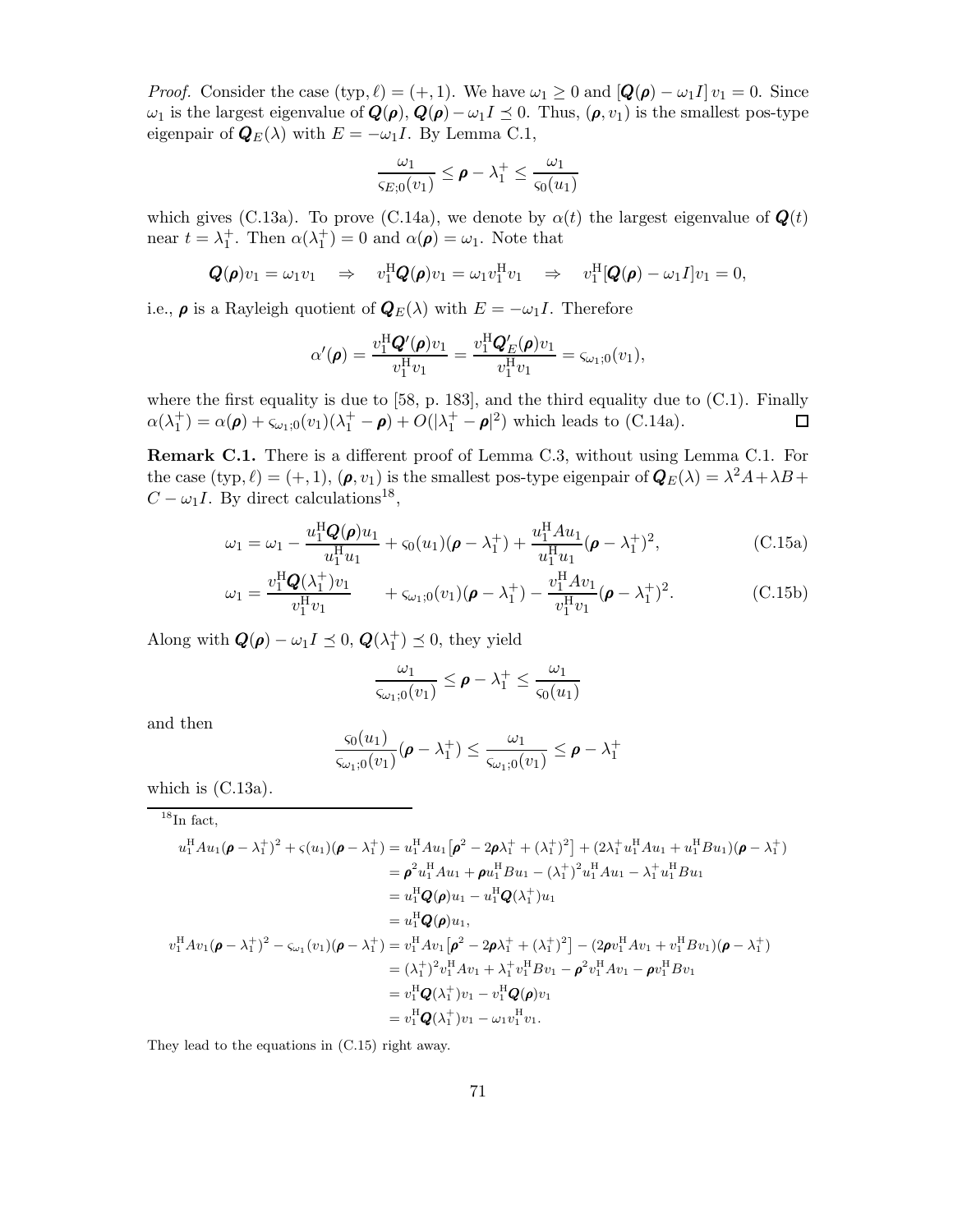While Lemmas C.4 and C.5 below are stated for any  $g \in \mathbb{P}_{m-1}$  with the specified conditions satisfied, in their eventual application, it will be taken to be the one that minimizes  $\varepsilon_g$ .

**Lemma C.4.** Given  $x \in \mathbb{C}^n$ , assign  $\rho_{\pm} = \rho_{\pm}(x)$  and  $\rho_{g; \pm} = \rho_{\pm}(g(\mathbf{Q}(\rho_{+}))x)$  for any  $g \in \mathbb{P}_{m-1}$ . Suppose  $\lambda_1^{\text{typ}} \leq \rho_{\text{typ}} < \lambda_2^{\text{typ}}$  if  $\ell = 1$  or  $\lambda_{n-1}^{\text{typ}} < \rho_{\text{typ}} \leq \lambda_n^{\text{typ}}$  if  $\ell = n$ , and let the eigenvalues of the matrix  $\mathbf{Q}(\boldsymbol{\rho}_\text{typ})$  be  $\omega_j$  for  $1 \leq j \leq n$  which can be arranged as

$$
\omega_1 > 0 > \omega_2 \geq \cdots \geq \omega_n \quad \text{if } (\text{typ}, \ell) \in \{ (+, 1), (-, n) \}, \quad \text{or,}
$$
  

$$
\omega_1 < 0 < \omega_2 \leq \cdots \leq \omega_n \quad \text{if } (\text{typ}, \ell) \in \{ (+, n), (-, 1) \}.
$$

Denote by  $v_1$  the eigenvector of  $\mathbf{Q}(\rho_{\text{typ}})$  associated with its eigenvalue  $\omega_1$ . Then for a  $g \in \mathbb{P}_{m-1}$  such that  $g(\omega_1) \neq 0$  and

$$
\varepsilon_g := \max_{i \neq 1} \frac{|g(\omega_i)|}{|g(\omega_1)|} < 1,\tag{C.16}
$$

we have

$$
|\boldsymbol{\rho}_{g;typ} - \lambda_{\ell}^{typ}| \leq |\boldsymbol{\rho}_{typ} - \lambda_{\ell}^{typ}| - \frac{|\omega_1|}{|\boldsymbol{\rho}_{typ} - \boldsymbol{\rho}_{g;typ'}| a(v_1)} + \frac{|\omega_1|}{|\boldsymbol{\rho}_{typ} - \boldsymbol{\rho}_{g;typ'}| a(v_1)} h(\varepsilon_g, \omega_1), (C.17)
$$

where typ′ is the opposite type of typ, and

$$
h(\varepsilon_g, \omega_1) = 1 - \frac{1 - \varepsilon_g^2}{\left(1 + \varepsilon_g |\omega_1|^{1/2} \tau_A^{1/2}\right)^2}, \quad \tau_A = \frac{1}{|\omega_2|} \frac{\|A\|_2}{a(v_1)}.
$$
 (C.18)

*Proof.* Consider the case (typ,  $\ell$ ) = (+, 1), and write  $\rho = \rho_+$ . Without loss of generality, we may assume  $||v_1||_2 = 1$ . Let the eigenvalue decomposition of  $\mathbf{Q}(\rho)$  be

$$
Q(\rho) = V\Sigma V^{\mathrm{H}}, V = [v_1, \ldots, v_n], \Sigma = \mathrm{diag}(\omega_1, \ldots, \omega_n),
$$

where  $\omega_1 > 0 > \omega_2 \ge \cdots \ge \omega_n$  and  $V^H V = I_n$ . Set

$$
\hat{x} = V^{\mathrm{H}} x = \begin{bmatrix} \xi_1 \\ \xi_2 \\ \vdots \\ \xi_n \end{bmatrix}, \quad \hat{x}_2 = \hat{x} - \xi_1 e_1 = \begin{bmatrix} 0 \\ \xi_2 \\ \vdots \\ \xi_n \end{bmatrix}.
$$

Then

$$
0 = x^{\mathrm{H}} \mathbf{Q}(\boldsymbol{\rho}) x = \hat{x}^{\mathrm{H}} \Sigma \hat{x} = \omega_1 |\xi_1|^2 + \sum_{i \neq 1} \omega_i |\xi_i|^2.
$$
 (C.19)

Note that for any vector  $z, z^{\text{H}}\mathbf{Q}(\lambda)z = z^{\text{H}}Az[\lambda - \rho_{+}(z)][\lambda - \rho_{-}(z)]$ . Substitute  $\lambda = \rho$  and  $z = g(\mathbf{Q}(\boldsymbol{\rho}))x$  to get

$$
\rho_g - \lambda_1^+ = \rho - \lambda_1^+ - \frac{1}{\rho - \rho_{g;-}} \cdot \frac{x^{\mathrm{H}} g(Q(\rho))^{\mathrm{H}} Q(\rho) g(Q(\rho)) x}{x^{\mathrm{H}} g(Q(\rho))^{\mathrm{H}} Ag(Q(\rho)) x}
$$
  
=  $\rho - \lambda_1^+ - \frac{1}{\rho - \rho_{g;-}} \cdot \frac{\hat{x}^{\mathrm{H}} g(\Sigma)^{\mathrm{H}} \Sigma g(\Sigma) \hat{x}}{\hat{x}^{\mathrm{H}} g(\Sigma)^{\mathrm{H}} \hat{A} g(\Sigma) \hat{x}},$  (C.20)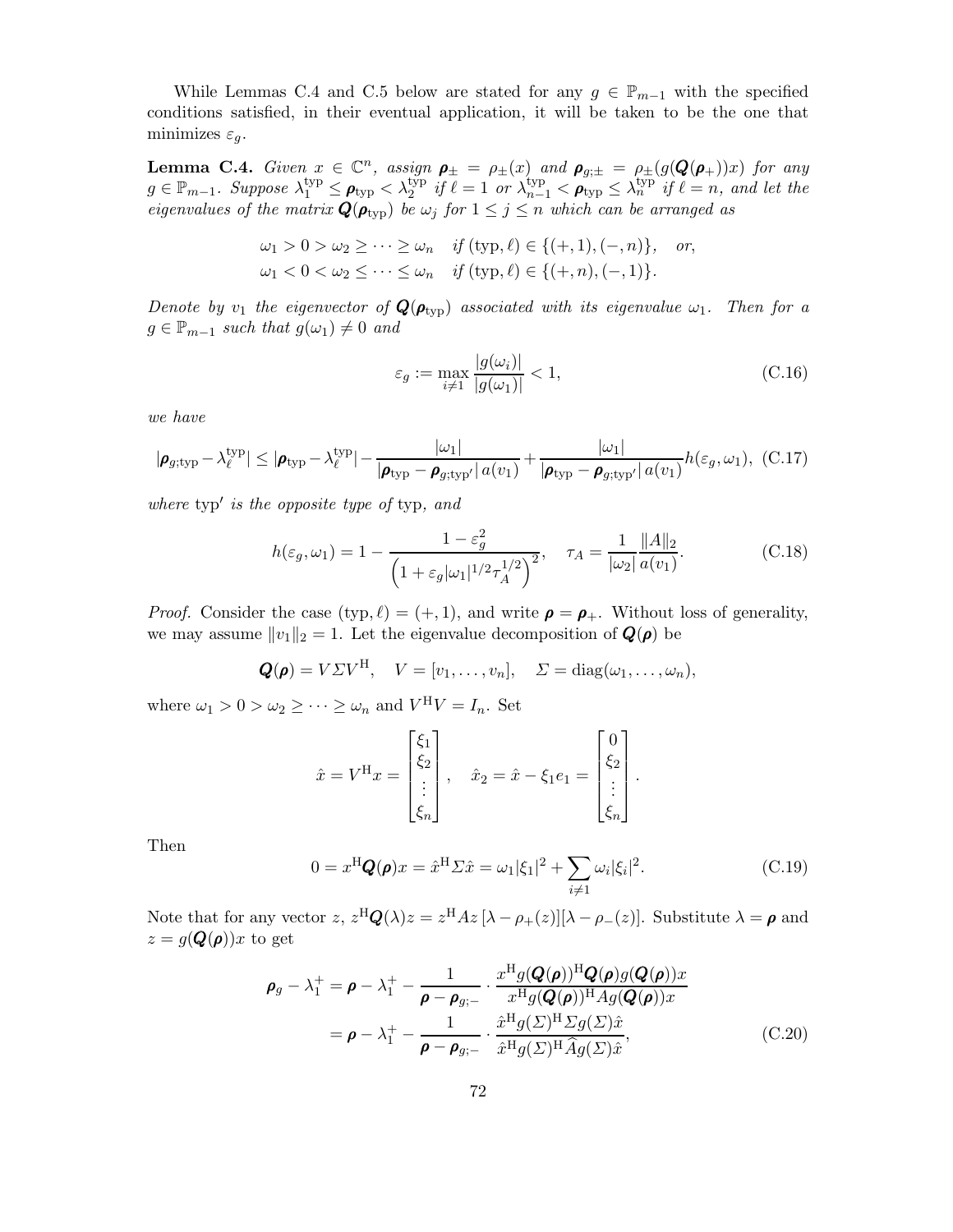where  $\hat{A} = V^{\text{H}}AV$  and  $\rho_g = \rho_{g,+}$ . We need to estimate the right-hand side of (C.20). For that, we have

$$
\hat{x}^{H}g(\Sigma)^{H}\Sigma g(\Sigma)\hat{x} = \omega_{1}|g(\omega_{1})|^{2}|\xi_{1}|^{2} + \sum_{i\neq 1}\omega_{i}|g(\omega_{i})|^{2}|\xi_{i}|^{2}
$$
\n
$$
\geq \omega_{1}|g(\omega_{1})|^{2}|\xi_{1}|^{2} + \varepsilon_{g}^{2}|g(\omega_{1})|^{2}\sum_{i\neq 1}\omega_{i}|\xi_{i}|^{2}
$$
\n
$$
= \omega_{1}|g(\omega_{1})|^{2}|\xi_{1}|^{2} - \varepsilon_{g}^{2}|g(\omega_{1})|^{2}\omega_{1}|\xi_{1}|^{2} \qquad \text{(by (C.19))}
$$
\n
$$
= (1 - \varepsilon_{g}^{2})\omega_{1}|g(\omega_{1})|^{2}|\xi_{1}|^{2}, \qquad \text{(C.21)}
$$

$$
\hat{x}^{H}g(\Sigma)^{H}\hat{A}g(\Sigma)\hat{x} = \|g(\Sigma)\hat{x}\|_{\hat{A}}^{2}
$$
\n
$$
= \|g(\omega_{1})\xi_{1}e_{1} + g(\Sigma)\hat{x}_{2}\|_{\hat{A}}^{2}
$$
\n
$$
\leq \left[|g(\omega_{1})||\xi_{1}||e_{1}\|_{\hat{A}} + \|g(\Sigma)\hat{x}_{2}\|_{\hat{A}}\right]^{2}
$$
\n
$$
\leq \left[|g(\omega_{1})||\xi_{1}||e_{1}\|_{\hat{A}} + \varepsilon_{g}|g(\omega_{1})||\hat{x}_{2}\|_{\hat{A}}\right]^{2}
$$
\n
$$
\leq \left[|g(\omega_{1})||\xi_{1}||e_{1}\|_{\hat{A}} + \varepsilon_{g}|g(\omega_{1})|\left(||A||_{2}\frac{\omega_{1}}{-\omega_{2}}|\xi_{1}|^{2}\right)^{1/2}\right]^{2}
$$
\n(C.22)\n
$$
= |g(\omega_{1})|^{2}|\xi_{1}|^{2}v_{1}^{H}Av_{1} \left[1 + \varepsilon_{g}\left(\frac{\omega_{1}}{-\omega_{2}}\frac{||A||_{2}}{v_{1}^{H}Av_{1}}\right)^{1/2}\right]^{2}, \qquad (C.23)
$$

where the inequality sign at (C.22) holds because

$$
\|\hat{x}_2\|_{\widehat{A}}^2 \le \|\hat{A}\|_2 \|\hat{x}_2\|_2^2 = \|V^{\mathrm{H}}AV\|_2 \sum_{i \ne 1} |\xi_i|^2 \le \|A\|_2 \frac{\sum_{i \ne 1} \omega_i |\xi_i|^2}{\omega_2} = \|A\|_2 \frac{\omega_1}{-\omega_2} |\xi_1|^2
$$

by (C.19). Thus, from (C.20), (C.21), and (C.23),

$$
\boldsymbol{\rho}_g - \lambda_1^+ \leq \boldsymbol{\rho} - \lambda_1^+ - \frac{\omega_1}{(\boldsymbol{\rho} - \boldsymbol{\rho}_{g,-})v_1^{\mathrm{H}} A v_1} \frac{1 - \varepsilon_g^2}{\left[1 + \varepsilon_g \left(\frac{\omega_1}{-\omega_2} \frac{\|A\|_2}{v_1^{\mathrm{H}} A v_1}\right)^{1/2}\right]^2},\tag{C.24}
$$

which gives (C.17) for the case  $(typ, \ell) = (+, 1)$ .

Lemma C.5. Under the conditions of Lemma C.4, we have

$$
|\pmb{\rho}_{g; \text{typ}} - \lambda_{\ell}^{\text{typ}}| \le \frac{|\omega_1|}{\varsigma_0(v_1)} \varepsilon_g^2 + \frac{1 - \varepsilon_g^2}{\varsigma_0(v_1)} \left( 3\tau_A^{1/2} + 2\chi_1 \right) \varepsilon_g |\omega_1|^{3/2} + O(\omega_1^2), \tag{C.25}
$$

provided

$$
\varepsilon_g |\omega_1|^{1/2} \max \{ \tau_A^{1/2}, \zeta \chi_1 \} < 1, \quad 4a(v_1) |\omega_1| < \varsigma_0(v_1)^2,\tag{C.26}
$$

 $\Box$ 

where  $\tau_A$ ,  $\tau_B$ , and  $\tau_C$  are defined in (8.25), and

$$
\chi_1 = \frac{b_0(v_1)^2 \tau_B^{1/2} + 2a(v_1)c_0(v_1)(\tau_A^{1/2} + \tau_C^{1/2})}{\varsigma_0(v_1)^2},\tag{C.27}
$$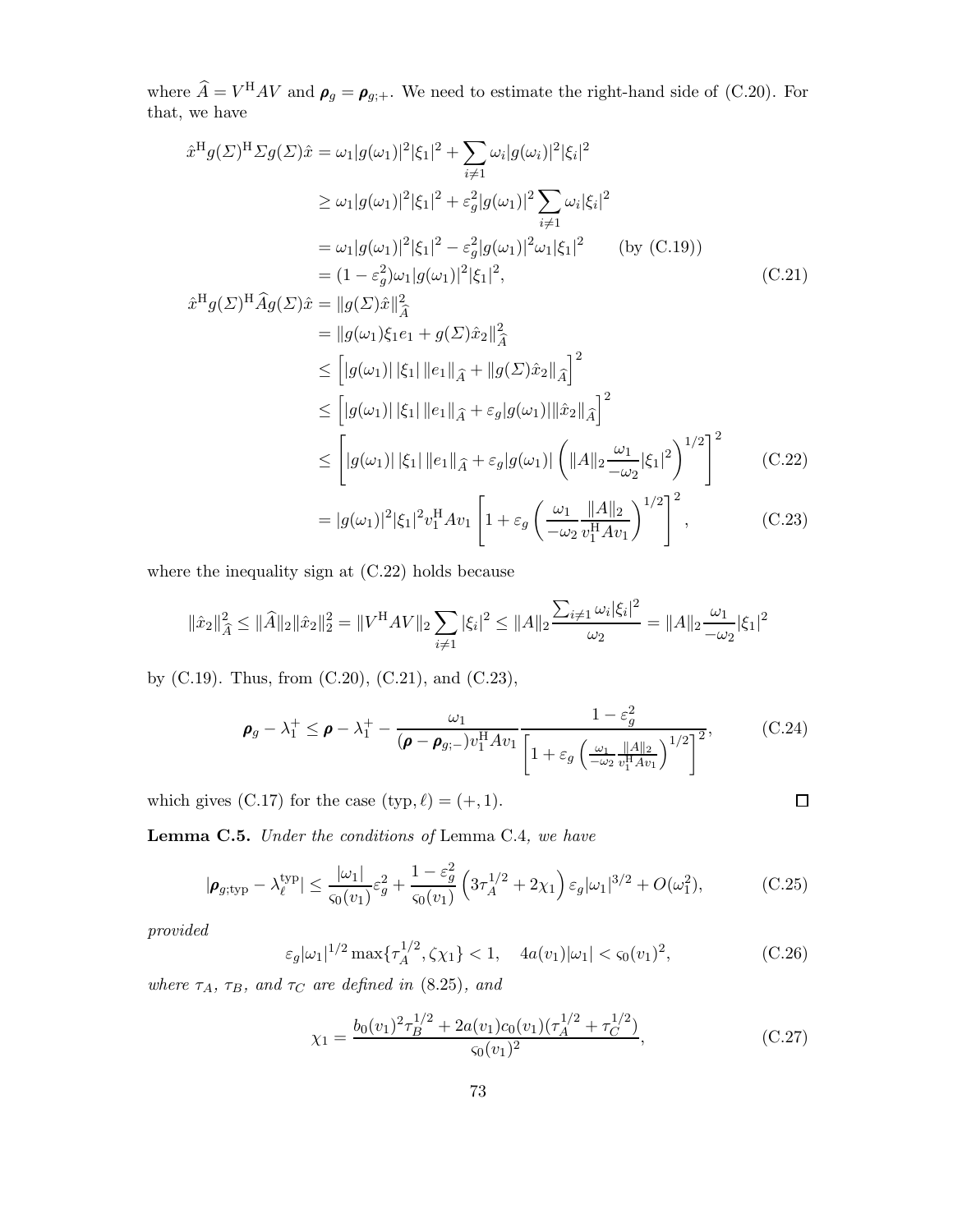$$
\zeta = 4 + 6\varepsilon_g \omega_1^{1/2} \tau_B^{1/2} + 4\varepsilon_g^2 \omega_1 \tau_B + \varepsilon_g^3 \omega_1^{3/2} \tau_B^{3/2}, \tag{C.28}
$$

and the shift  $\lambda_0 \geq \lambda_n^+$  in defining  $b_0(\cdot)$  and  $c_0(\cdot)$  in (8.21). Alternatively,

$$
|\boldsymbol{\rho}_{g;typ} - \lambda_{\ell}^{typ}| \leq \varepsilon_g^2 |\boldsymbol{\rho}_{typ} - \lambda_{\ell}^{typ}| + (1 - \varepsilon_g^2)(3\tau_A^{1/2} + 2\chi_1)\varepsilon_g |\boldsymbol{\rho}_{typ} - \lambda_{\ell}^{typ}|^{3/2} + O(|\boldsymbol{\rho}_{typ} - \lambda_{\ell}^{typ}|^2),
$$
(C.29)

provided

$$
|\pmb{\rho}_{\text{typ}} - \lambda_{\ell}^{\text{typ}}| < \max\left\{ \frac{\varsigma_0(v_1)}{4a(v_1)}, \frac{1}{\varsigma_0(v_1)\varepsilon_g^2 \max\{\tau_A, \zeta^2 \chi_1^2\}} \right\}.
$$
\n(C.30)

*Proof.* Consider the case (typ,  $\ell$ ) = (+, 1), and write  $\rho = \rho_+$ . Without loss of generality, we may assume  $||v_1||_2 = 1$ . Write  $x_g = g(\mathbf{Q}(\rho))x$ , and

$$
t_M = \omega_1^{1/2} \tau_M^{1/2}
$$
 for  $M = A, B, C,$   
\n $\mathbf{a} = a(v_1), \quad \mathbf{b} = b(v_1), \quad \mathbf{c} = c(v_1),$   
\n $\mathbf{b}_0 = b_0(v_1), \quad \mathbf{c}_0 = c_0(v_1).$ 

By Lemma C.4,  $\rho_g \leq \rho$  (see (C.24)) and

$$
\boldsymbol{\rho}_g - \lambda_1^+ \le \delta_0 + \delta_1 + \delta_2 + \delta_3,\tag{C.31}
$$

where

$$
0 \leq \delta_0 = \boldsymbol{\rho} - \lambda_1^+ - \frac{\omega_1}{\varsigma_{\omega_1;0}(v_1)} = O(|\boldsymbol{\rho} - \lambda_1^+|^2) = O(\omega_1^2),
$$
\n
$$
\delta_1 = \frac{\omega_1}{\varsigma_{\omega_1;0}(v_1)} - \frac{\omega_1}{(\boldsymbol{\rho}_g - \boldsymbol{\rho}_{g;-})\boldsymbol{a}},
$$
\n
$$
\delta_2 = \frac{\omega_1}{(\boldsymbol{\rho}_g - \boldsymbol{\rho}_{g;-})\boldsymbol{a}} - \frac{\omega_1}{(\boldsymbol{\rho} - \boldsymbol{\rho}_{g;-})\boldsymbol{a}},
$$
\n
$$
\delta_3 = \frac{\omega_1}{(\boldsymbol{\rho} - \boldsymbol{\rho}_{g;-})\boldsymbol{a}} h(\varepsilon_g, \omega_1).
$$
\n(C.32)

The rest of the proof is mainly to estimate  $\delta_1$ ,  $\delta_2$ , and  $\delta_3$ .

For  $\delta_2$ , we have

$$
0 \leq \delta_2 = \frac{\omega_1}{\mathbf{a}} \frac{\mathbf{\rho} - \mathbf{\rho}_g}{(\mathbf{\rho}_g - \mathbf{\rho}_{g;-})(\mathbf{\rho} - \mathbf{\rho}_{g;-})} \leq \frac{\omega_1}{\mathbf{a}} \frac{\mathbf{\rho} - \lambda_1^+}{(\mathbf{\rho}_g - \mathbf{\rho}_{g;-})(\mathbf{\rho} - \mathbf{\rho}_{g;-})} = O\left(\omega_1^2\right),\tag{C.33}
$$

where we have used (C.14a).

Consider  $\delta_1$ . If  $4\mathbf{a}\omega_1 < \mathbf{b}^2 - 4\mathbf{a}\mathbf{c}$  which holds for sufficiently tiny  $\omega_1$ , then

$$
\frac{1}{\varsigma_{\omega_1}(v_1)} = \frac{1}{\sqrt{b^2 - 4a(c - \omega_1)}} = \frac{1}{\sqrt{b^2 - 4ac}} \left[ 1 - \frac{2a}{b^2 - 4ac} \omega_1 + O(\omega_1^2) \right].
$$
 (C.34)

By item 2 of Lemma A.2, any shift  $\lambda_0 \geq \lambda_n^+$  makes  $\mathbf{Q}_{\lambda_0}(\lambda)$  overdamped, i.e.,  $B_{\lambda_0} \succ 0$  and  $C_{\lambda_0}\succeq 0.$  It can be verified that

$$
b_0^2 - 4ac_0 = b^2 - 4ac = [s(v_1)]^2.
$$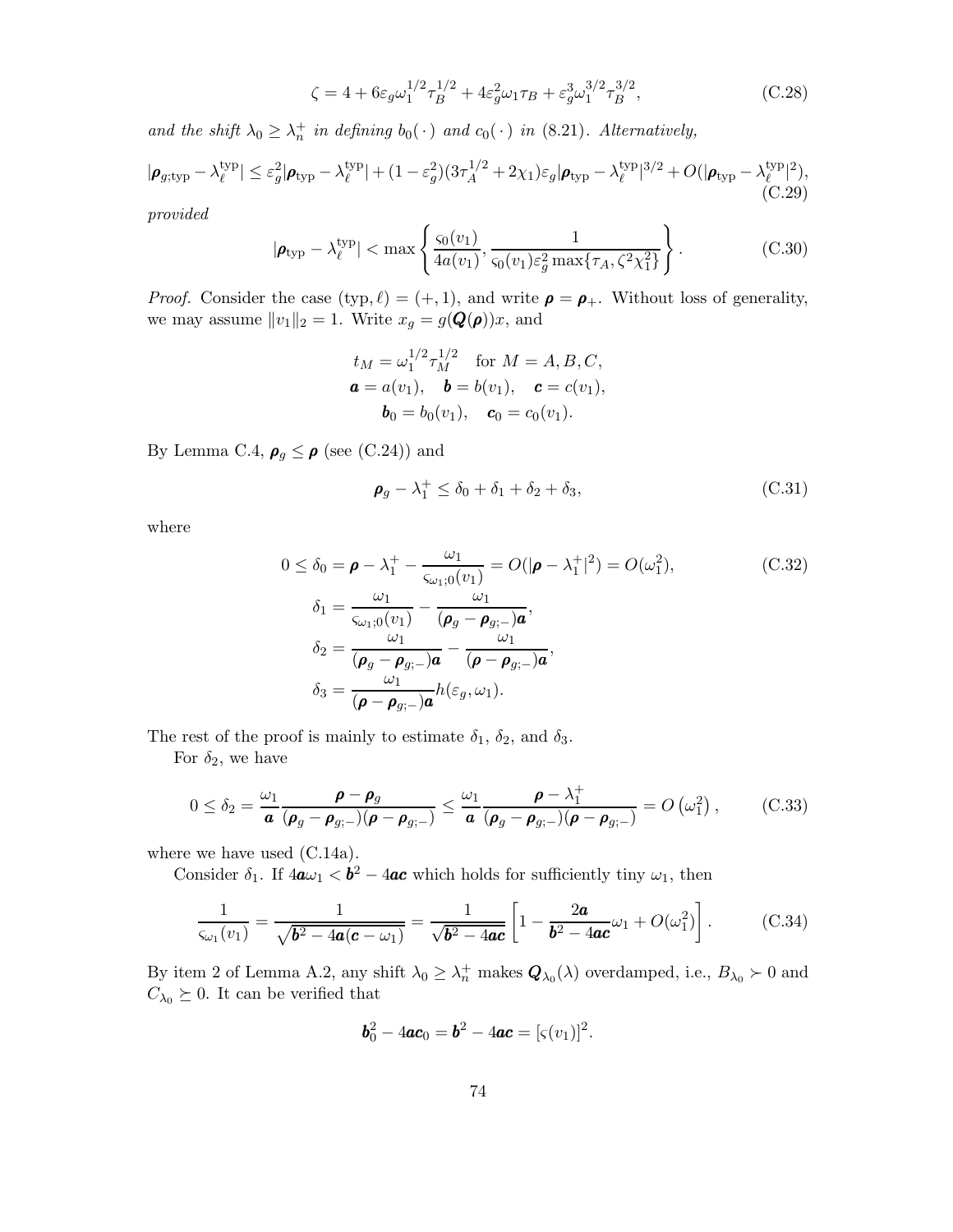We get, similarly to (C.23),

$$
\mathbf{a} |g(\omega_1)|^2 |\xi_1|^2 (1 - 2\varepsilon_g t_A) \leq x_g^{\mathrm{H}} A x_g \leq \mathbf{a} |g(\omega_1)|^2 |\xi_1|^2 (1 + \varepsilon_g t_A)^2,
$$
  
\n
$$
\mathbf{b}_0 |g(\omega_1)|^2 |\xi_1|^2 (1 - 2\varepsilon_g t_B) \leq x_g^{\mathrm{H}} B_{\lambda_0} x_g \leq \mathbf{b}_0 |g(\omega_1)|^2 |\xi_1|^2 (1 + \varepsilon_g t_B)^2,
$$
  
\n
$$
\mathbf{c}_0 |g(\omega_1)|^2 |\xi_1|^2 (1 - 2\varepsilon_g t_C) \leq x_g^{\mathrm{H}} C_{\lambda_0} x_g \leq \mathbf{c}_0 |g(\omega_1)|^2 |\xi_1|^2 (1 + \varepsilon_g t_C)^2.
$$

Note that  $\rho_g - \lambda_0$  (recalling  $\rho_g$  is the shorthand for  $\rho_{g;+}$ ) and  $\rho_{g;-} - \lambda_0$  are two distinct roots of  $x_g^{\rm H} A x_g \lambda^2 + x_g^{\rm H} B_{\lambda_0} x_g \lambda + x_g^{\rm H} C_{\lambda_0} x_g = 0$  in  $\lambda$ . So

$$
\frac{1}{(\rho_g - \rho_{g;-})a} = \frac{x_g^{\text{H}} A x_g}{a \sqrt{(x_g^{\text{H}} B_{\lambda_0} x_g)^2 - 4(x_g^{\text{H}} A x_g)(x_g^{\text{H}} C_{\lambda_0} x_g)}}
$$
\n
$$
\geq \frac{1 - 2\varepsilon_g t_A}{\sqrt{b_0^2 (1 + \varepsilon_g t_B)^4 - 4ac_0 (1 - 2\varepsilon_g t_A)(1 - 2\varepsilon_g t_C)}}
$$
\n
$$
= \frac{1 - 2\varepsilon_g t_A}{\sqrt{b_0^2 - 4ac_0 + 4\varepsilon_g (b_0^2 t_B + 2ac_0 t_A + 2ac_0 t_C) + 2\varepsilon_g^2 (3b_0^2 t_B^2 - 8ac_0 t_A t_C) + 4\varepsilon_g^3 b_0^2 t_B^3 + \varepsilon_g^4 b_0^2 t_B^4}}
$$
\n
$$
= \frac{1 - 2\varepsilon_g t_A}{\sqrt{(b_0^2 - 4ac_0)(1 + 4\varepsilon_g \chi_1 \omega_1^{1/2} + 2\varepsilon_g^2 \chi_2 \omega_1) + 4\varepsilon_g^3 b_0^2 t_B^3 + \varepsilon_g^4 b_0^2 t_B^4}}
$$
\n
$$
= \frac{1}{\sqrt{b_0^2 - 4ac_0}} (1 - 2\varepsilon_g \omega_1^{1/2} \tau_A^{1/2}) \left[1 - 2\varepsilon_g \chi_1 \omega_1^{1/2} + \varepsilon_g^2 (6\chi_1^2 - \chi_2) \omega_1 + \cdots \right] \qquad (C.35)
$$
\n
$$
= \frac{1}{\sqrt{b^2 - 4ac}} \left[1 - 2\varepsilon_g (\tau_A^{1/2} + \chi_1) \omega_1^{1/2} + \varepsilon_g^2 (6\chi_1^2 - \chi_2 + 4\tau_A^{1/2} \chi_1) \omega_1 + O(\omega_1^{3/2})\right], \qquad (C.36)
$$

where

$$
\chi_1=\frac{{\bm b}_0^2\tau_B^{1/2}+2{\bm a}{\bm c}_0(\tau_A^{1/2}+\tau_C^{1/2})}{\bm b^2-4{\bm a}{\bm c}},\quad \chi_2=\frac{3{\bm b}_0^2\tau_B-8{\bm a}{\bm c}_0\tau_A^{1/2}\tau_C^{1/2}}{\bm b^2-4{\bm a}{\bm c}}.
$$

In obtaining (C.35), we need<sup>19</sup>  $\zeta \varepsilon_g \chi_1 \omega_1^{1/2} < 1$ , where  $\zeta = 4 + 6\varepsilon_g t_B + 4\varepsilon_g^2 t_B^2 + \varepsilon_g^3 t_B^3$ . Using (C.36), we have for  $\delta_1$ 

$$
\delta_1 = \frac{\omega_1}{\zeta_{\omega_1;0}(v_1)} - \frac{\omega_1}{(\rho_g - \rho_{g;-})a} \n= \frac{\omega_1}{\sqrt{b^2 - 4ac}} \left[ 1 - \frac{2a}{b^2 - 4ac} \omega_1 + O(\omega_1^2) \right] \n- \frac{\omega_1}{\sqrt{b^2 - 4ac}} \left[ 1 - 2\varepsilon_g (\tau_A^{1/2} + \chi_1) \omega_1^{1/2} + \varepsilon_g^2 (6\chi_1^2 - \chi_2 + 4\tau_A^{1/2} \chi_1) \omega_1 + O(\omega_1^{3/2}) \right]
$$

 $19$ For the expansion in (C.35), it is needed that

$$
4\varepsilon_g \chi_1 \omega_1^{1/2} + 2\varepsilon_g^2 \chi_2 \omega_1 + \frac{4\varepsilon_g^3 \mathbf{b}_0^2 t_B^3}{\mathbf{b}^2 - 4ac} + \frac{\varepsilon_g^4 \mathbf{b}_0^2 t_B^4}{\mathbf{b}^2 - 4ac} < 1.
$$

However,

$$
\frac{2\varepsilon_g^2\chi_2\omega_1+\frac{4\varepsilon_g^3\pmb{b}_0^2t_B^3}{\pmb{b}^2-4\pmb{ac}}+\frac{\varepsilon_g^4\pmb{b}_0^2t_B^4}{\pmb{b}^2-4\pmb{ac}}}{4\varepsilon_g\chi_1\omega_1^{1/2}}\leq \frac{2\varepsilon_g^23\pmb{b}_0^2t_B^2+4\varepsilon_g^3\pmb{b}_0^2t_B^3+\varepsilon_g^4\pmb{b}_0^2t_B^4}{4\varepsilon_g\pmb{b}_0^2t_B}=\frac{\varepsilon_g t_B}{4}(6+4\varepsilon_g t_B+\varepsilon_g^2t_B^2).
$$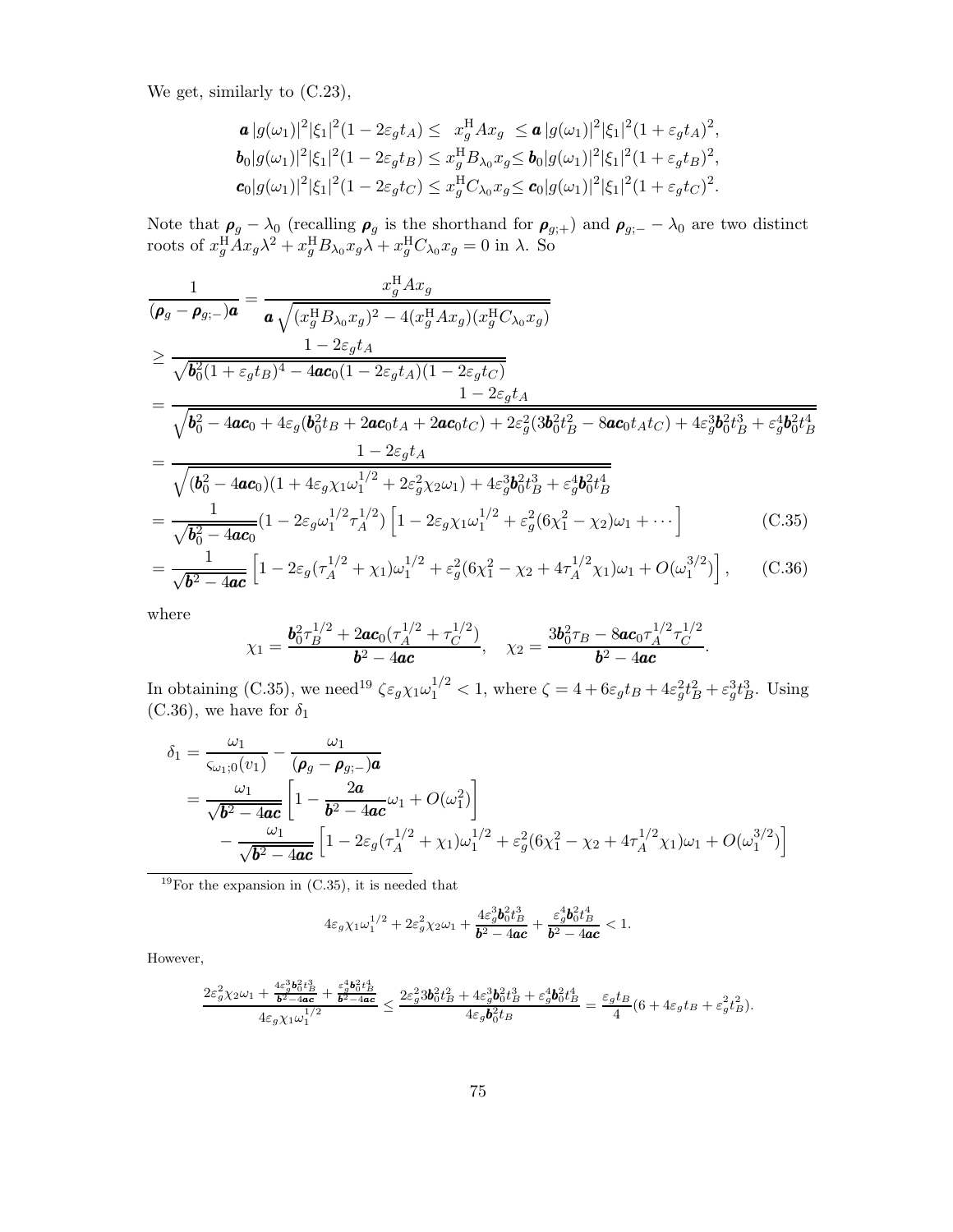$$
=\frac{2\varepsilon_g(\tau_A^{1/2} + \chi_1)\omega_1^{3/2}}{\sqrt{b^2 - 4ac}} + O(\omega_1^2). \tag{C.37}
$$

Now we turn to  $\delta_3$ . If  $\varepsilon_g t_A < 1$ , then

$$
h(\varepsilon_g, \omega_1) = 1 - (1 - \varepsilon_g^2) (1 + \varepsilon_g t_A)^{-2}
$$
  
= 1 - (1 - \varepsilon\_g^2)(1 - \varepsilon\_g t\_A + 2\varepsilon\_g^2 t\_A^2 - 3\varepsilon\_g^3 t\_A^3 + \cdots)  
= \varepsilon\_g^2 + (1 - \varepsilon\_g^2)(\varepsilon\_g t - 2\varepsilon\_g^2 t\_A^2 + \cdots)  
= \varepsilon\_g^2 + \varepsilon\_g (1 - \varepsilon\_g^2) t\_A + O(t\_A^2)  
= \varepsilon\_g^2 + \varepsilon\_g (1 - \varepsilon\_g^2) \omega\_1^{1/2} \tau\_A^{1/2} + O(\omega\_1),  
h(\varepsilon\_g, \omega\_1) = 1 - (1 - \varepsilon\_g^2) (1 + t\_A \varepsilon\_g)^{-2}  
\ge 1 - (1 - \varepsilon\_g^2)  
= \varepsilon\_g^2 \ge 0.

Therefore

$$
\delta_3 = \frac{\omega_1}{(\boldsymbol{\rho} - \boldsymbol{\rho}_{g;-})a} h(\varepsilon_g, \omega_1)
$$
  
= 
$$
\frac{\omega_1 \varepsilon_g^2 + \varepsilon_g (1 - \varepsilon_g^2) \omega_1^{3/2} \tau_A^{1/2}}{(\boldsymbol{\rho} - \boldsymbol{\rho}_{g;-})a} + O(\omega_1^2).
$$
 (C.38)

We have finished estimating  $\delta_i$  for  $i = 0, 1, 2, 3$ . Now, combine (C.31), (C.32), (C.33), (C.37), and (C.38) to get

$$
\begin{split} \rho_{g} - \lambda_{1}^{+} &\leq \frac{2\varepsilon_{g}(\tau_{A}^{1/2} + \chi_{1})\omega_{1}^{3/2}}{\sqrt{b^{2} - 4ac}} + \frac{\omega_{1}\varepsilon_{g}^{2} + \varepsilon_{g}(1 - \varepsilon_{g}^{2})\omega_{1}^{3/2}\tau_{A}^{1/2}}{(\boldsymbol{\rho} - \boldsymbol{\rho}_{g;-})a} + O(\omega_{1}^{2}) \\ &= \frac{\varepsilon_{g}^{2}}{(\boldsymbol{\rho} - \boldsymbol{\rho}_{g;-})a}\omega_{1} + \left(\frac{2(\tau_{A}^{1/2} + \chi_{1})}{\sqrt{b^{2} - 4ac}} + \frac{(1 - \varepsilon_{g}^{2})\tau_{A}^{1/2}}{(\boldsymbol{\rho} - \boldsymbol{\rho}_{g;-})a}\right)\varepsilon_{g}\omega_{1}^{3/2} + O(\omega_{1}^{2}), \end{split}
$$

which, along with

$$
\frac{1}{(\boldsymbol{\rho}-\boldsymbol{\rho}_{g;-})\boldsymbol{a}}=\frac{1}{(\boldsymbol{\rho}_g-\boldsymbol{\rho}_{g;-})\boldsymbol{a}}-\frac{\delta_2}{\omega_1}=\frac{1}{\sqrt{\boldsymbol{b}^2-4\boldsymbol{a}\boldsymbol{c}}}\left[1-2\varepsilon_g(\tau_A^{1/2}+\chi_1)\omega_1^{1/2}\right]+O(\omega_1),
$$

yield  $(C.25)$ . Use  $(C.34)$  to see

$$
\frac{1}{\varsigma_0(v_1)} = \frac{1}{\varsigma_{\omega_1;0}(v_1)} \left[ 1 + \frac{2a}{b^2 - 4ac} \omega_1 + O(\omega_1^2) \right]
$$

substituting which and  $(C.14a)$  into  $(C.25)$  to get  $(C.29)$ .

We are now ready to prove Theorem 8.2.

Proof of Theorem 8.2. Item 1 is a direct consequence of item 4 of Theorem 8.1.

Item 2 is a consequence of Lemma C.5 upon letting  $g$  be the minimizer that gives the minimal  $\varepsilon_{m-1}$  and using  $|\boldsymbol{\rho}_{i+1} - \lambda_{\ell}^{\text{typ}}|$  $|\mathcal{L}^{\text{typ}}_{\ell}| \leq |\boldsymbol{\rho}_g - \lambda^{\text{typ}}_{\ell}|$  $_{\ell}^{\rm typ}|.$ 

 $\Box$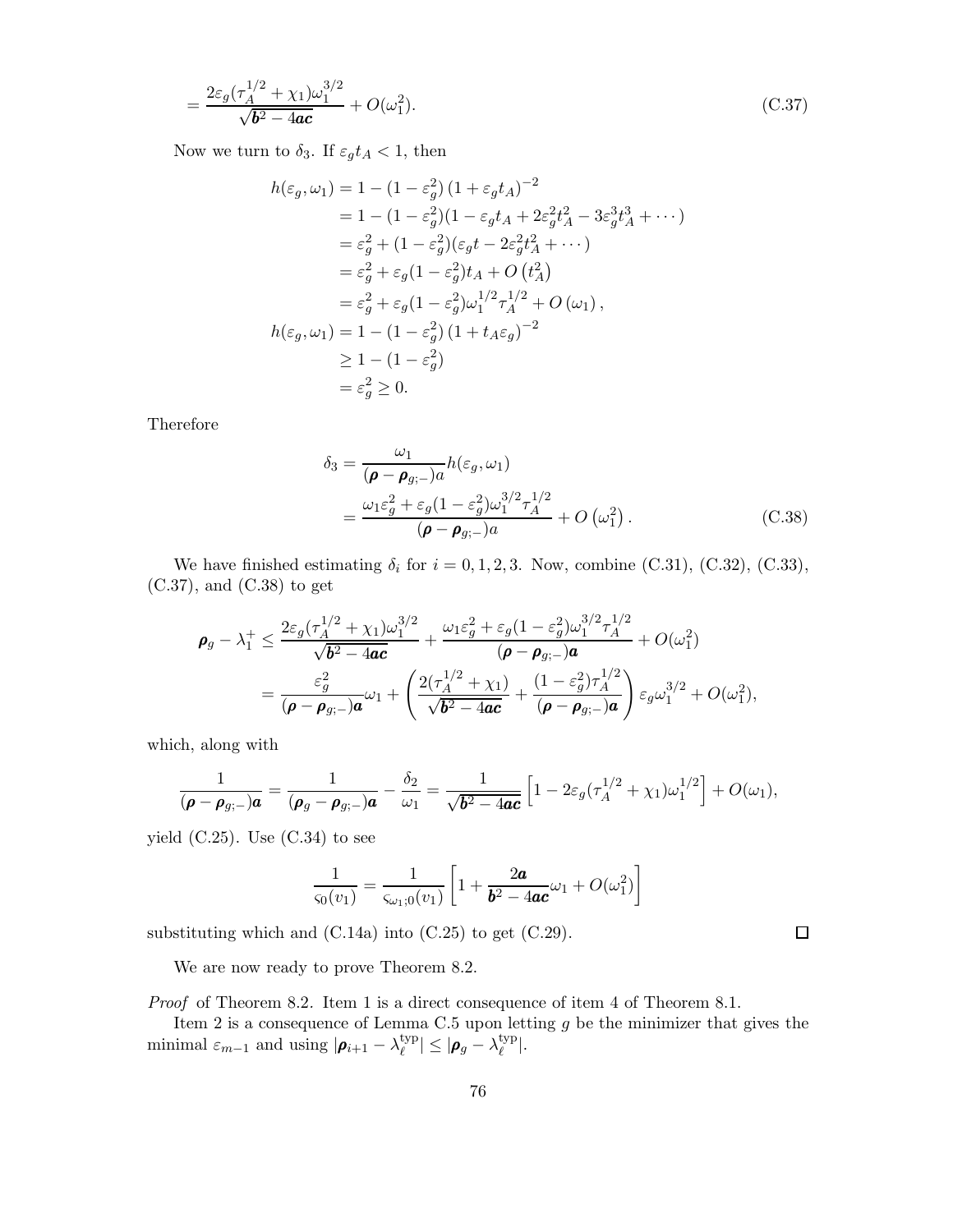For item 3, again let g be the minimizer that gives the minimal  $\varepsilon_{m-1}$ . As  $i \to \infty$  in item 2, we have  $\omega_1 \to 0$ ,  $\omega_2 \to \gamma$ , and  $v_1 \to u_{\ell}^{\text{typ}}$  $\ell^{\text{typ}}$  in direction, and thus

$$
\lim_{i \to \infty} \eta(v_1) = \lim_{i \to \infty} 3\tau_A^{1/2} + 2 \frac{(b_0(v_1))^2 \tau_{B_{\lambda_0}}^{1/2} + 2a(v_1)c_0(v_1)(\tau_A^{1/2} + \tau_{C_{\lambda_0}}^{1/2})}{s_0(v_1)^2} = \eta
$$

as given by (8.29). Now let

$$
\hat{g}(t) = \mathscr{T}_{m-1}\left(\frac{2t - (\omega_n + \omega_2)}{\omega_n - \omega_2}\right) / \mathscr{T}_{m-1}\left(-\frac{1 + \hat{\kappa}}{1 - \hat{\kappa}}\right), \quad \hat{\kappa} = \frac{\omega_2 - \omega_1}{\omega_n - \omega_1},
$$

where  $\mathcal{I}_{m-1}(t)$  is the  $(m-1)$ st Chebyshev polynomial of the first kind. Then [35, section 2]

$$
\varepsilon_{m-1} \le \varepsilon_{\hat{g}} \le \max_{\omega_2 \le t \le \omega_n} |\hat{g}(t)| = 2 \left[ \left( \frac{1 + \sqrt{\hat{\kappa}}}{1 - \sqrt{\hat{\kappa}}} \right)^{m-1} + \left( \frac{1 + \sqrt{\hat{\kappa}}}{1 - \sqrt{\hat{\kappa}}} \right)^{-(m-1)} \right]^{-1}
$$

which goes to  $\varepsilon$  as  $i \to \infty$  because  $\hat{\kappa} \to \kappa$ .

## Acknowledgment

The authors are indebted to Prof. N. Higham for his careful reading of the manuscript and numerous handwritten corrections on the manuscript. The authors also wish to thank three anonymous referees for their constructive comments and suggestions. These corrections, comments, and suggestions greatly improved the presentation.

## References

- [1] M. Al-Ammari and F. Tisseur. Hermitian matrix polymomials with real eigenvalues of definite type. Part I: Classification. Linear Algebra Appl., 436(10):3954–3973, 2012.
- [2] A.R. Amir-Moéz. Extreme properties of eigenvalues of a Hermitian transformation and singular values of the sum and product of linear transformations. Duke Math. J., 23:463–476, 1956.
- [3] E. Anderson, Z. Bai, C. Bischof, J. Demmel, J. Dongarra, J. Du Croz, A. Greenbaum, S. Hammarling, A. McKenney, S. Ostrouchov, and D. Sorensen. LAPACK Users' Guide. SIAM, Philadelphia, 3rd edition, 1999.
- [4] Zhaojun Bai, Ren-Cang Li, and Yangfeng Su. Lecture notes on matrix eigenvalue computations. Prepared for 2009 Summer School on Numerical Linear Algebra, Chinese Academy of Science, July 2009.
- [5] L. Barkwell and P. Lancaster. Overdamped and gyroscopic vibrating systems. J. Appl. Mech., 59(1):176–181, 1992.
- [6] T. Betcke, N. J. Higham, V. Mehrmann, C. Schröder, and F. Tisseur. NLEVP: A collection of nonlinear eigenvalue problems. ACM Trans. Math. Software, 39(2):7:1–7:28, 2013.
- [7] R. Bhatia. Matrix Analysis. Graduate Texts in Mathematics, vol. 169. Springer, New York, 1996.

 $\Box$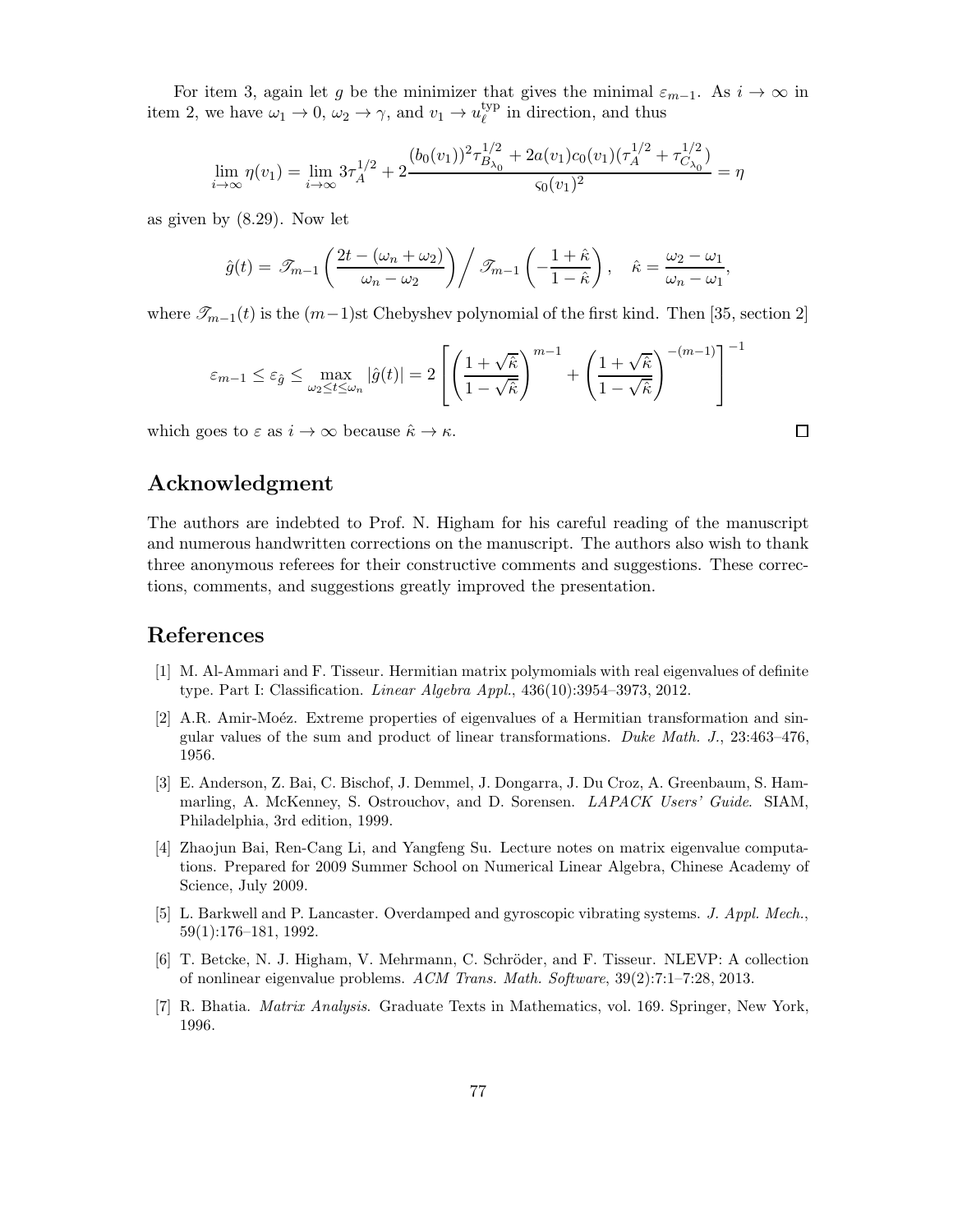- [8] R. Bhatia, F. Kittaneh, and Ren-Cang Li. Some inequalities for commutators and an application to spectral variation. II. Lin. Multilin.  $Alg.$ , 43(1-3):207-220, 1997.
- [9] R. Bhatia and Ren-Cang Li. On perturbations of matrix pencils with real spectra. II. Math. Comp., 65(214):637–645, 1996.
- [10] M. T. Chu and Shufang Xu. Spectral decomposition of real symmetric quadratic λ-matrices and its applications. Math. Comp., 78:293–313, 2009.
- [11] G. Davis. Numerical solution of a quadratic matrix equation. *SIAM J. Sci. Statist. Comput.*, 2(2):164–175, 1981.
- [12] J. Demmel. Applied Numerical Linear Algebra. SIAM, Philadelphia, PA, 1997.
- [13] R. Duffin. A minimax theory for overdamped networks. Indiana Univ. Math. J., 4:221–233, 1955.
- [14] D. C. Dzeng and W. W. Lin. Homotopy continuation method for the numerical solutions of generalised symmetric eigenvalue problems. J. Austral. Math. Soc. Ser. B, 32:437–456, 4 1991.
- [15] D. K. Faddeev and V. N. Faddeeva. Computational Methods of Linear Algebra. Undergraduate Mathematics Books. W.H.Freeman & Co Ltd, San Francisco, 1963. Translated by R. C. Williams.
- [16] Ky Fan. On a theorem of Weyl concerning eigenvalues of linear transformations. I. Proc. Natl. Acad. Sci. USA, 35(11):652–655, 1949.
- [17] I. Gohberg, P. Lancaster, and L. Rodman. Matrix Polynomials, volume 58 of Classics in Applied Mathematics. SIAM, Philadelphia, 2009.
- [18] G. H. Golub and C. F. Van Loan. Matrix Computations. Johns Hopkins University Press, Baltimore, Maryland, 3rd edition, 1996.
- [19] G. H. Golub and Qiang Ye. An inverse free preconditioned Krylov subspace method for symmetric generalized eigenvalue problems. SIAM J. Sci. Comput., 24(1):312–334, 2002.
- [20] A. Greenbaum. Iterative Methods for Solving Linear Systems. SIAM, Philadelphia, 1997.
- [21] C.-H. Guo and P. Lancaster. Algorithms for hyperbolic quadratic eigenvalue problems. Math. Comp., 74:1777–1791, 2005.
- [22] Chun-Hua Guo. Numerical solution of a quadratic eigenvalue problem. Linear Algebra Appl., 385(0):391–406, 2004.
- [23] Chun-Hua Guo, Nicholas J. Higham, and Françoise Tisseur. Detecting and solving hyperbolic quadratic eigenvalue problems. SIAM J. Matrix Anal. Appl., 30(4):1593–1613, 2009.
- [24] N. J. Higham and Hyun-Min Kim. Numerical analysis of a quadratic matrix equation. IMA J. Numer. Anal., 20(4):499–519, 2000.
- [25] N. J. Higham, Ren-Cang Li, and F. Tisseur. Backward error of polynomial eigenproblems solved by linearization. SIAM J. Matrix Anal. Appl., 29(4):1218–1241, 2007.
- [26] N. J. Higham, D. Mackey, and F. Tisseur. Definite matrix polynomials and their linearization by definite pencils.  $SIAM J. Matrix Anal. Appl., 31(2):478-502, 2009.$
- [27] N. J. Higham, F. Tisseur, and P. M. Van Dooren. Detecting a definite Hermitian pair and a hyperbolic or elliptic quadratic eigenvalue problem, and associated nearness problems. Linear Algebra Appl., 351-352:455–474, 2002.
- [28] A. V. Knyazev. Toward the optimal preconditioned eigensolver: Locally optimal block preconditioned conjugate gradient method. SIAM J. Sci. Comput., 23(2):517–541, 2001.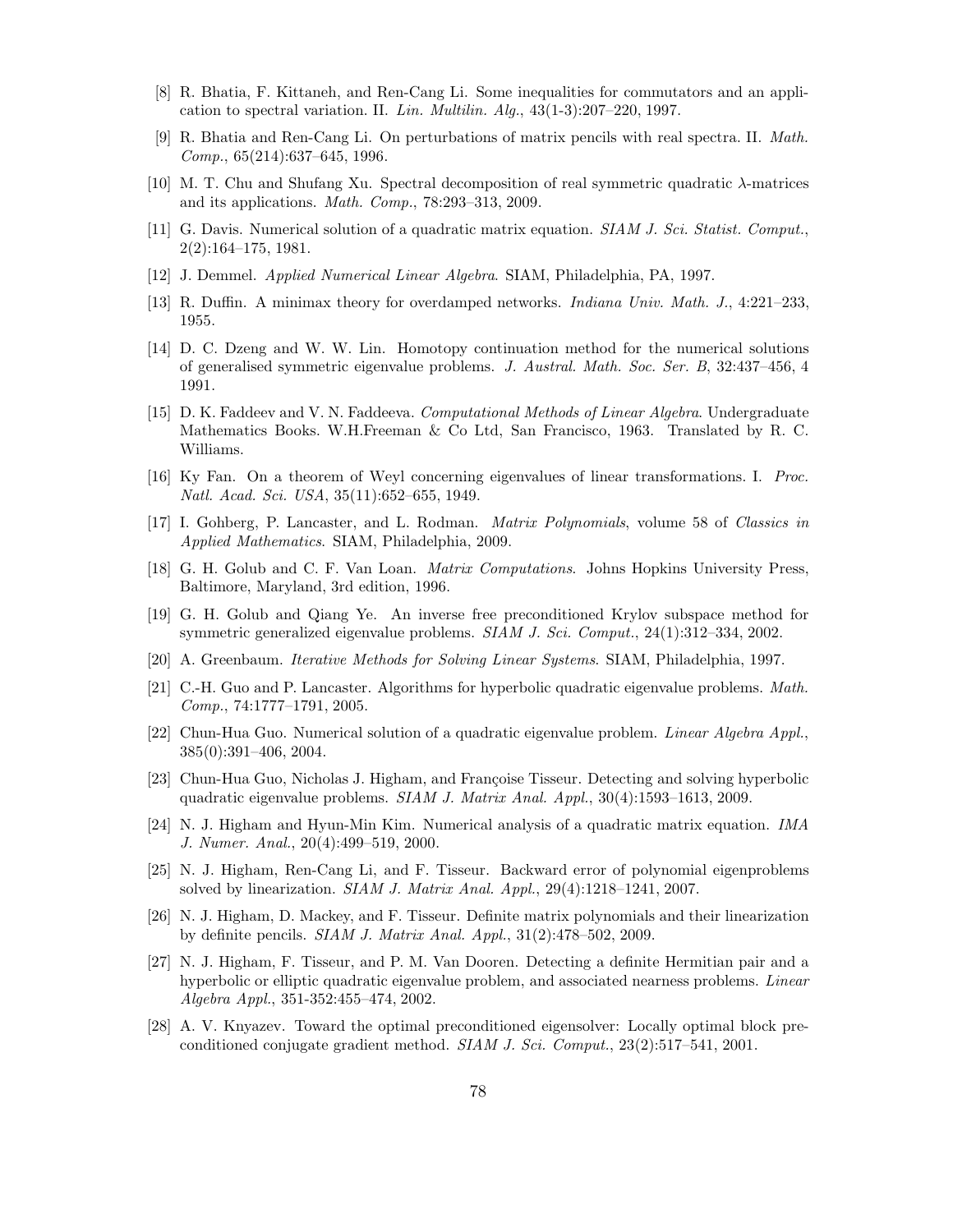- [29] A. V. Knyazev and K. Neymeyr. A geometric theory for preconditioned inverse iteration III: A short and sharp convergence estimate for generalized eigenvalue problems. Linear Algebra Appl., 358(1-3):95–114, 2003.
- [30] J. Kovač-Striko and K. Veselić. Trace minimization and definiteness of symmetric pencils. Linear Algebra Appl., 216:139–158, 1995.
- [31] P. Lancaster. Inverse spectral problems for semisimple damped vibrating systems. SIAM J. Matrix Anal. Appl., 29(1):279–301, 2007.
- [32] P. Lancaster and F. Tisseur. Hermitian quadratic matrix polynomials: Solvents and inverse problems. Linear Algebra Appl., 436(10):4017–4026, 2012.
- [33] Ren-Cang Li. On perturbations of matrix pencils with real spectra. Math. Comp., 62:231–265, 1994.
- [34] Ren-Cang Li. On perturbations of matrix pencils with real spectra, a revisit. *Math. Comp.*, 72:715–728, 2003.
- [35] Ren-Cang Li. On Meinardus' examples for the conjugate gradient method. *Math. Comp.*, 77(261):335–352, 2008. Electronically published on September 17, 2007.
- [36] Ren-Cang Li. Rayleigh quotient based optimization methods for eigenvalue problems. Technical Report 2014-04, Department of Mathematics, University of Texas at Arlington, January 2014. Lecture summary for 2013 G. Golub SIAM Summer School; to appear in Series in Contemporary Applied Mathematics.
- [37] Ren-Cang Li, Wen-Wei Lin, and Chern-Shuh Wang. Structured backward error for palindromic polynomial eigenvalue problems. Numer. Math., 116(1):95–122, 2010.
- [38] Xin Liang and Ren-Cang Li. Extensions of Wielandt's min-max principles for positive semidefinite pencils. Lin. Multilin. Alg., 62(8):1032–1048, 2014.
- [39] Xin Liang and Ren-Cang Li. The hyperbolic quadratic eigenvalue problem. Technical Report 2014-01, Department of Mathematics, University of Texas at Arlington, January 2014. Available at http://www.uta.edu/math/preprint/.
- [40] Xin Liang, Ren-Cang Li, and Zhaojun Bai. Trace minimization principles for positive semidefinite pencils. Linear Algebra Appl., 438:3085–3106, 2013.
- [41] V. B. Lidskii. The proper values of the sum and product of symmetric matrices. Dokl. Akad. Nauk SSSR, 75:769–772, 1950. In Russian. Translation by C. Benster available from the National Translation Center of the Library of Congress.
- [42] D. E. Longsine and S. F. McCormick. Simultaneous Rayleigh-quotient minimization methods for  $Ax = \lambda Bx$ . Linear Algebra Appl., 34:195-234, 1980.
- [43] D. S. Mackey, N. Mackey, C. Mehl, and V. Mehrmann. Structured polynomial eigenvalue problems: Good vibrations from good linearizations. SIAM J. Matrix Anal. Appl., 28(4):1029– 1051, 2006.
- [44] D. S. Mackey, N. Mackey, C. Mehl, and V. Mehrmann. Vector spaces of linearizations for matrix polynomials. SIAM J. Matrix Anal. Appl., 28(4):971–1004, 2006.
- [45] A.S. Markus. Introduction to the Spectral Theory of Polynomial Operator Pencils. Translations of mathematical monographs, vol. 71. AMS, Providence, RI, 1988.
- [46] L. Mirsky. Symmetric gauge functions and unitarily invariant norms. Quart. J. Math., 11:50– 59, 1960.
- [47] C. B. Moler and G. W. Stewart. An algorithm for generalized matrix eigenvalue problems. SIAM J. Numer. Anal., 10(2):241–256, 1973.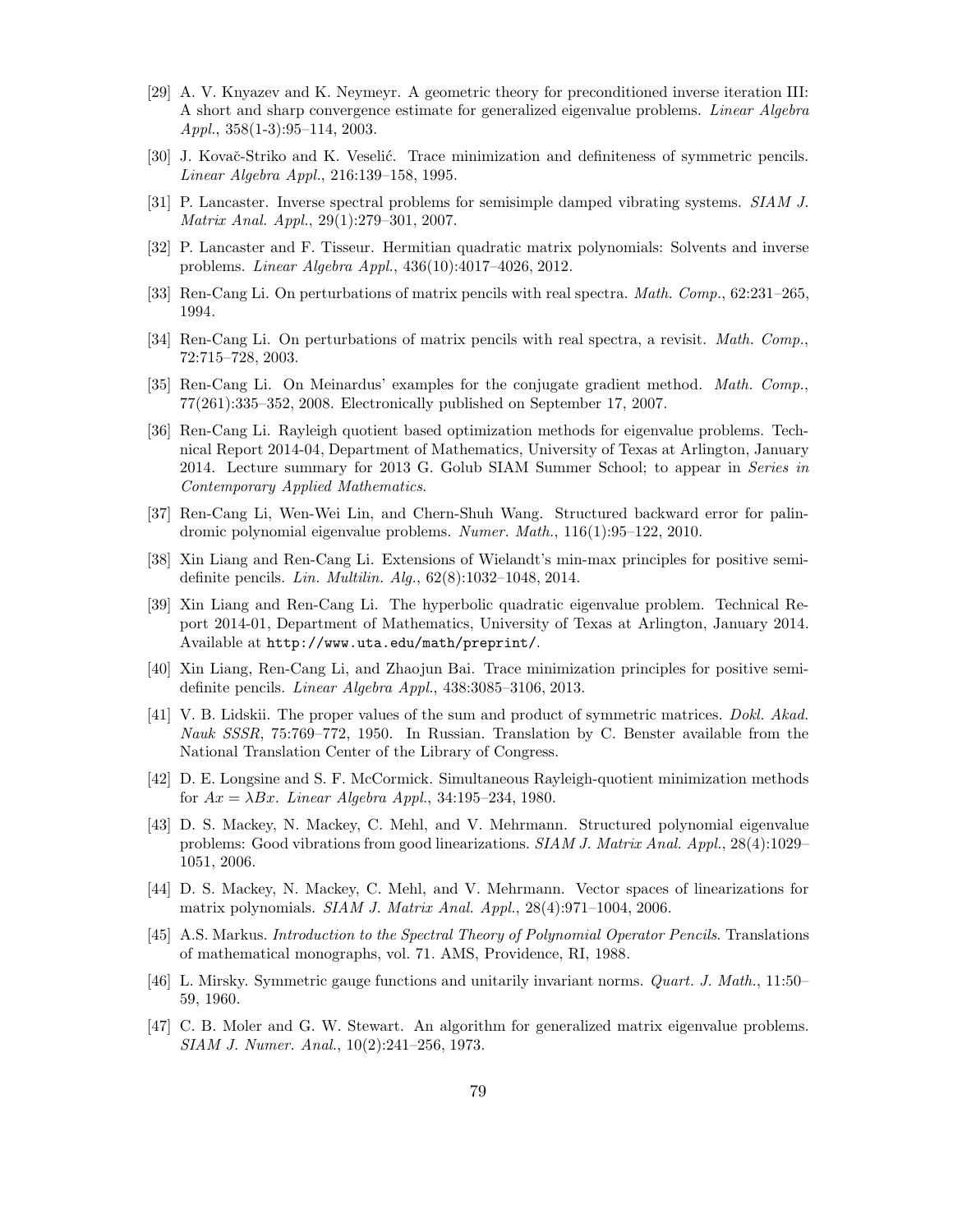- [48] J. Nocedal and S. Wright. Numerical Optimization. Springer, 2nd edition, 2006.
- [49] E. E. Ovtchinnikov. Sharp convergence estimates for the preconditioned steepest descent method for Hermitian eigenvalue problems. SIAM J. Numer. Anal., 43(6):2668–2689, 2006.
- [50] B. N. Parlett. The Symmetric Eigenvalue Problem. SIAM, Philadelphia, 1998.
- [51] B. T. Polyak. Introduction to Optimization. Optimization Software, New York, 1987.
- [52] E. H. Rogers. A mimmax theory for overdamped systems. Arch. Rational Mech. Anal., 16:89–96, 1964.
- [53] E. H. Rogers. Variational properties of nonlinear spectra. Indiana Univ. Math. J., 18:479–490, 1969.
- [54] Y. Saad. Iterative Methods for Sparse Linear Systems. SIAM, Philadelphia, 2nd edition, 2003.
- [55] B. Samokish. The steepest descent method for an eigenvalue problem with semi-bounded operators. Izv. Vyssh. Uchebn. Zaved. Mat., 5:105–114, 1958. in Russian.
- [56] G. W. Stewart. Perturbation bounds for the definite generalized eigenvalue problem. *Linear* Algebra Appl., 23:69–86, 1979.
- [57] G. W. Stewart. Matrix Algorithms, Vol. II: Eigensystems. SIAM, Philadelphia, 2001.
- [58] G. W. Stewart and Ji-Guang Sun. Matrix Perturbation Theory. Academic Press, Boston, 1990.
- [59] Ji-Guang Sun. A note on Stewart's theorem for definite matrix pairs. Linear Algebra Appl., 48:331–339, 1982.
- [60] Ji-Guang Sun. Perturbation bounds for eigenspaces of a definite matrix pair. Numer. Math., 41:321–343, 1983.
- [61] Wenyu Sun and Ya-Xiang Yuan. Optimization Theory and Methods Nonlinear Programming. Springer, New York, 2006.
- [62] I. Takahashi. A note on the conjugate gradient method. Inform. Process. Japan, 5:45–49, 1965.
- [63] F. Tisseur. Backward error and condition of polynomial eigenvalue problems. Linear Algebra Appl., 309(1-3):339–361, April 2000.
- [64] F. Tisseur and K. Meerbergen. The quadratic eigenvalue problem. SIAM Rev., 43(2):235–386, 2001.
- [65] K. Veselić. A Jacobi eigenreduction algorithm for definite matrix pairs. Numer. Math., 64:241–269, 1993.
- [66] K. Veselić. Note on interlacing for hyperbolic quadratic pencils. In Jussi Behrndt, Karl-Heinz Förster, and Carsten Trunk, editors, Recent Advances in Operator Theory in Hilbert and Krein Spaces, volume 198 of Oper. Theory: Adv. Appl., pages 305–307. Birkhäuser, Boston, 2010.
- [67] K. Veselić. Damped Oscillations of Linear Systems, volume 2023 of Lecture Notes in Mathematics. Springer, Berlin, 2011.
- [68] H. Voss. A minmax principle for nonlinear eigenproblems depending continuously on the eigenparameter. Numer. Linear Algebra Appl., 16(11-12):899–913, 2009.
- [69] H. Voss and B. Werner. A minimax principle for nonlinear eigenvalue problems with applications to nonoverdamped systems. Math. Meth. Appl. Sci., 4:415-424, 1982.
- [70] Songbin Wei and Imin Kao. Vibration analysis of wire and frequency response in the modern wiresaw manufacturing process. Journal of Sound and Vibration,  $231(5):1383-1395, 2000$ .